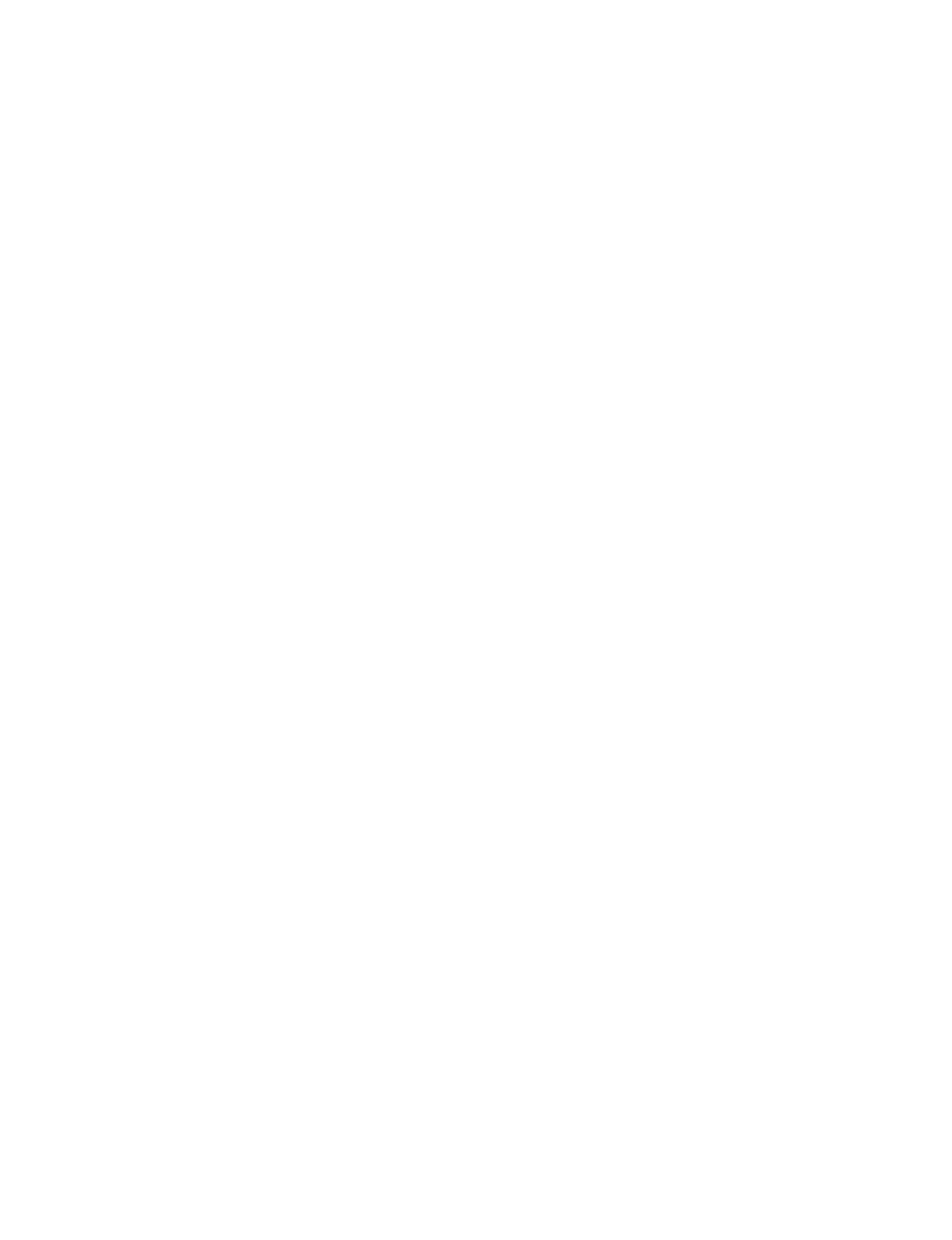SWIMNEWS Marco Chiesa, Business Manager Karin Helmstaedt, International Editor Russ Ewald, Sunland, USA Editor Paul Quinlan, Australian Editor Cecil Colwin, Ottawa, Features Editor Anita Smale, Copy Editor Feature Writers George Block, San Antonio, USA Nikki Dryden, Calgary Katharine Dunn, Halifax Wayne Goldsmith, Australia Anita Lonsbrough, England International Statistical Support Group: Jorge Aguado, Argentina Rumen Atanasov, Bulgaria Chaker Belhadj, Tunisia Young-Ryul Cho, Korea Szabolcs Fodor, Hungary

Gerd Heydn, Germany Franck Jensen, Denmark Berth Johansson, Sweden Daniel Pichon / Michel Salles, France Hans Peter Sick, Germany Juan Antonio Sierra, Spain Neville Smith, South Africa Fratisek Stochl, Czech Republic Nelson Vargas, Mexico Janusz Wasko, Poland Sumire Watanabe, Japan Computer programs for TAG, World Rankings developed by EveryWare Development Corporation. SWIMNEWS established in 1974 Published ten times yearly (January to October) Contents copyright © No portion of this magazine may be reprinted without permission of the publisher. The following names: SWIM, TAG, TOP and Making Waves are registered trademarks and their unauthorized use is strictly prohibited. All rights reserved. Subscription rates: Canada \$35 yearly Inquire about bulk discounts to club teams. Foreign (air mailed) \$45 US United States \$35 US Single issues \$4.95 CAN \$4.95 USA Payments by cheque, bank money orders and VISA VISA payments require card number and expiry date All Canadian subscriptions include 7% Federal GST International Standard Serial Number ISSN 1209-5966 Canadian Publications Mail Registration no. 3534 Gateway Postal Facility, Mississauga. SWIMNEWS (USPS #015-207) is published monthly for US \$35 per year. Periodicals postage paid at Champlain, N.Y. and additional mailing offices. Address changes should be sent to: **SWIMNEWS, 356 Sumach Street, Toronto, ON, M4X 1V4** or (USA and International only) IMS of N.Y., 100 Walnut St. #3, P.O.Box 1518, Champlain, N.Y. 12919-1518. For details call: IMS at 1 (800) 428-3003 Editorial Offices: SWIMNEWS,

356 Sumach St., Toronto, Ontario, M4X 1V4, CANADA Tel: (416) 963-5599 Fax: (416) 963-5545 E-mail: swimnews@inforamp.net http://www.swimnews.com

### FEATURES **4 Record Setters**

**CONSECUTIVE NUMBER 255** 

[All time stats: Jennifer Button and Tobias Oriwol](#page-3-0)

#### **[13 2000 FINA World Cup 8-12](#page-12-0)**

|    | World Cup 8, Sheffield                         | Anita Lonsbrough        |
|----|------------------------------------------------|-------------------------|
|    | World Cup 9, Berlin                            | <b>Karin Helmstaedt</b> |
|    | World Cup 11, Paris                            | Anita Lonsbrough        |
|    | World Cup 12, Malmo                            | <b>Camillo Cametti</b>  |
|    | <b>World Cup Commentary</b>                    | <b>Nick Thierry</b>     |
| 16 | Poster: Lorenzo Vismara (ITA)                  | <b>Marco Chiesa</b>     |
|    | World Cup 50 Sprint Free Winner                |                         |
| 18 | <b>Personality: Ryk Neethling</b>              | <b>Russ Ewald</b>       |
|    | Gifted Swimmer Now a Leading Olympic Contender |                         |
| 20 | <b>Tips To Develop Confidence</b>              | <b>Wayne Goldsmith</b>  |
|    | Yes You Can!                                   |                         |
|    |                                                |                         |

The Importance of Self-Confidence in Achieving Your Goals Confidence is a Skill—A Skill that Can Be Learned

**[29 German Drug Trials Karin Helmstaed](#page-28-0)t**

Death From Steroid Abuse

Dr. Koehler, Responsible for High-Performance, Denies Everything



#### DEPARTMENTS

5 Calendar [About This Issue](#page-4-0) [6-7 Combined East/West Results](#page-5-0)

Junior and Youth Nationals

- [8-10 TOP \(Tiny Olympic Prospects\)](#page-7-0)
- [11 World Short Course Top 10](#page-10-0)
- [12 World Cup 8-12 Medallists](#page-11-0)
- [21 Backwash](#page-20-0)
- [22-27 TAG \(Top 25 Age Group Times\)](#page-21-0)
- [28 CIAU Championships Results](#page-27-0)
- [30 Making Waves](#page-29-0)

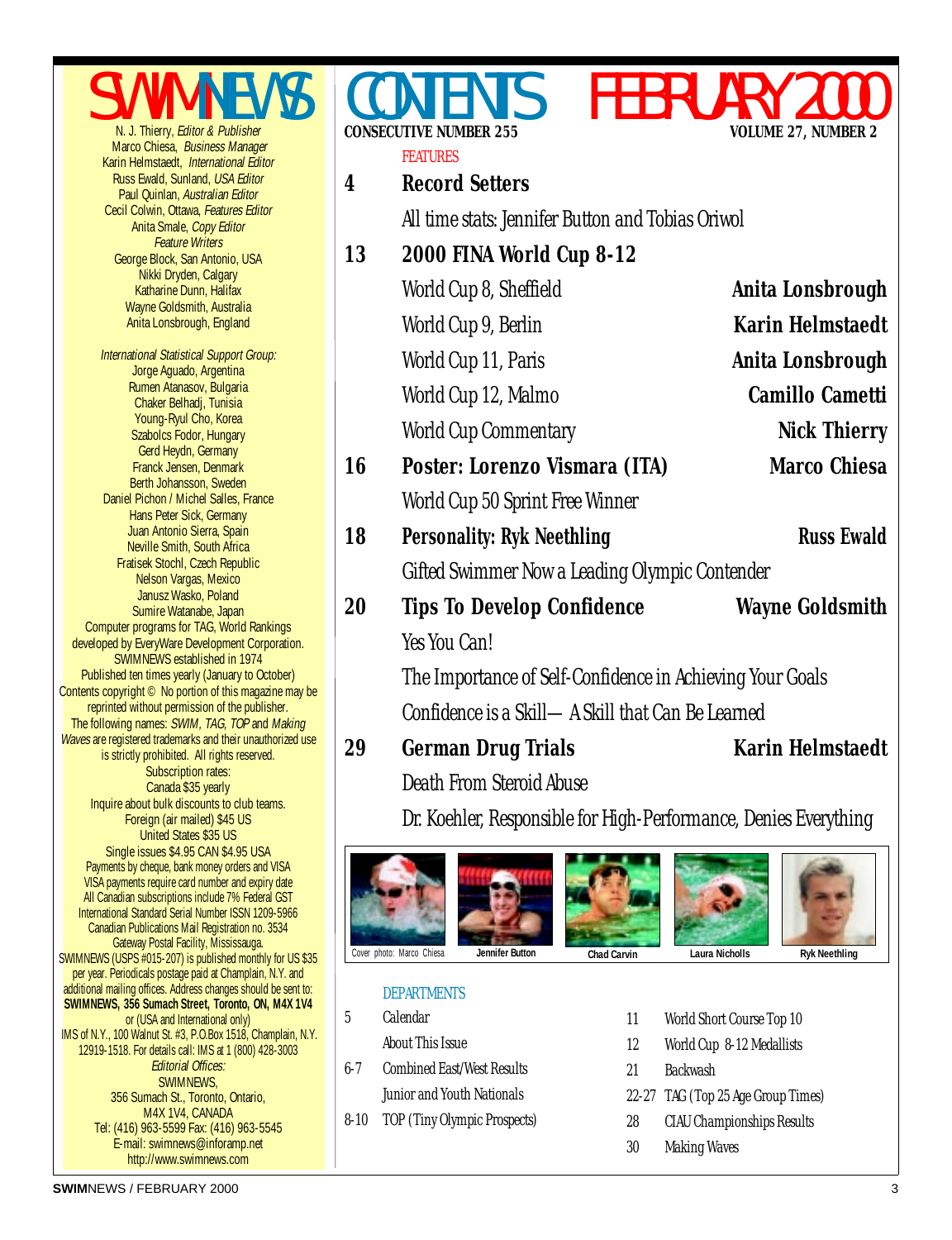#### <span id="page-3-0"></span>**RECORD SETTERS**

#### **WORLD (25 M POOL)**

**Men's 200 freestyle:** 1:41.10 Ian Thorpe, AUS, Berlin, Feb 6. Betters his own 1:42.54 from January 18. Ratified Feb 24. **Men's 100 backstroke:** 51.28 Lenny Krayzelburg, Berlin, Feb 5. Betters old record of 51.43 by Jeff Rouse, USA, 1993. Ratified Feb 24. **Men's 200 backstroke:** 1:52.43 Lenny Krayzelburg, USA, Berlin, Feb 6. Betters his own record of 1:52.47 from Nov.18, 1999. Ratified Feb 24. **SENIOR CANADIAN (25 M POOL)**

#### **Women's 200 freestyle:** 1:57.56 Laura Nicholls, ROW, Berlin, Feb 6. Betters her own record of 1:57.74 from 1998.

**Women's 800 freestyle:** 8:30.86 Lindsay Beavers, STARS, Nepean, Feb 19. Betters old record of 8:31.56 Debbie Wurzburger, EKSC, 1989.

#### **Women's 200 butterfly:**

2:08.70 Jennifer Button,ROW, Sheffield, Feb 2,2000 2:07.76 Jennifer Button,ROW, Imperia, Feb 10,2000 Betters old record of 2:09.47 Jessica Deglau, PDSA, 1998.

#### **NATIONAL AGE GROUP RECORDS**

**Boys 15-17 400 freestyle:** 3:47.27 Brian Johns, RAPID, Kamloops, Feb 18. Betters old record of 3:47.65 Alex Baumann, LUSC, 1981. **Boys 15-17 100 butterfly:** 53.77 Adam Siou, TD, Nepean, Feb 19.

Betters own record of 54.00 from 1999.

**Boys 13-14 200 backstroke:** 2:00.04 Tobias Oriwol, ESWIM, Nepean, Feb 19. Betters own record of 2:04.55 from 1999.

**Boys 13-14 200 individual medley:** 2:05.94 Tobias Oriwol, ESWIM, Nepean, Feb 18. Betters own record of 2:07.74 from 1999.

**Boys 13-14 400 individual medley:** 4:24.89 Tobias Oriwol, ESWIM, Nepean, Feb 19. Betters old record of 4:25.80 Alex Baumann, LUSC, 1979.



**Jennifer Button, ROW**, bettered the 200 fly record twice during February in Europe. Feb 2 29.40 1:02.00 1:35.10 2:08.70 Feb 10 29.52 1:01.87 1:34.54 2:07.76

#### **ALL TIME CANADIAN SHORT COURSE 200 METRES BUTTERFLY**

| 1  | 2:07.76 | Jennifer Button, 22, ROW | SCM <sub>00</sub> |
|----|---------|--------------------------|-------------------|
| 2  | 2:09.47 | Jessica Deglau, 17, PDSA | SCM98             |
| 3  | 2:10.56 | Mojca Cater, 18, EPS     | SCM89             |
| 4  | 2:10.81 | Wendy Quirk, 20, EKSC    | SCM80             |
| 5  | 2:10.89 | Marie Moore.16.DCSC      | SCM84             |
| 6  | 2:11.47 | Karine Chevrier.22.CAMO  | SCM <sub>00</sub> |
| 7  | 2:11.93 | Jill Horstead.14.NYAC    | SCM83             |
| 8  | 2:12.06 | Chantal Venne.16.PCSC    | SCM82             |
| 9  | 2:12.07 | Donna McGinnis.16.EKSC   | SCM86             |
| 10 | 2:12.38 | Maria Gaudin, 16, EKSC   | SCM90             |
|    |         |                          |                   |



**Tobias Oriwol, 14, ESWIM**, bettered three NAG records while competing at the Eastern Youth Championships in Nepean, Feb 18-20. He currently holds the 100-200 back NAG record for boys 11-12 SCM and the 200 back and 200-400 IM for boys 13-14 SCM, as well as the 200 back 13-14 boys LCM.

#### **ALL TIME CANADIAN 13-14 SCM 400 METRES IND.MEDLEY**

|    | 4:24.89 | Tobias Oriwol,14,ESWIM  | SCM00 |
|----|---------|-------------------------|-------|
| 2  | 4:25.80 | Alex Baumann, 14, LUSC  | SCM79 |
| 3  | 4:31.73 | Jamie White, 14, LAC    | SCM93 |
| 4  | 4:34.80 | Raymond Brown, 14, NYAC | SCM84 |
| 5  | 4:35.41 | Curtis Myden, 14, CASC  | SCM89 |
| 6  | 4:36.14 | Philip Weiss, 14, SKSC  | SCM94 |
| 7  | 4:36.26 | Steven Medaglia, 14, GO | SCM99 |
| 8  | 4:36.39 | Andrew Foulds.14.TBT    | SCM87 |
| 9  | 4:36.47 | Scott Flowers, 14, OSC  | SCM83 |
| 10 | 4:36.55 | Alex Boulanger, 14, CSQ | SCM97 |
|    |         |                         |       |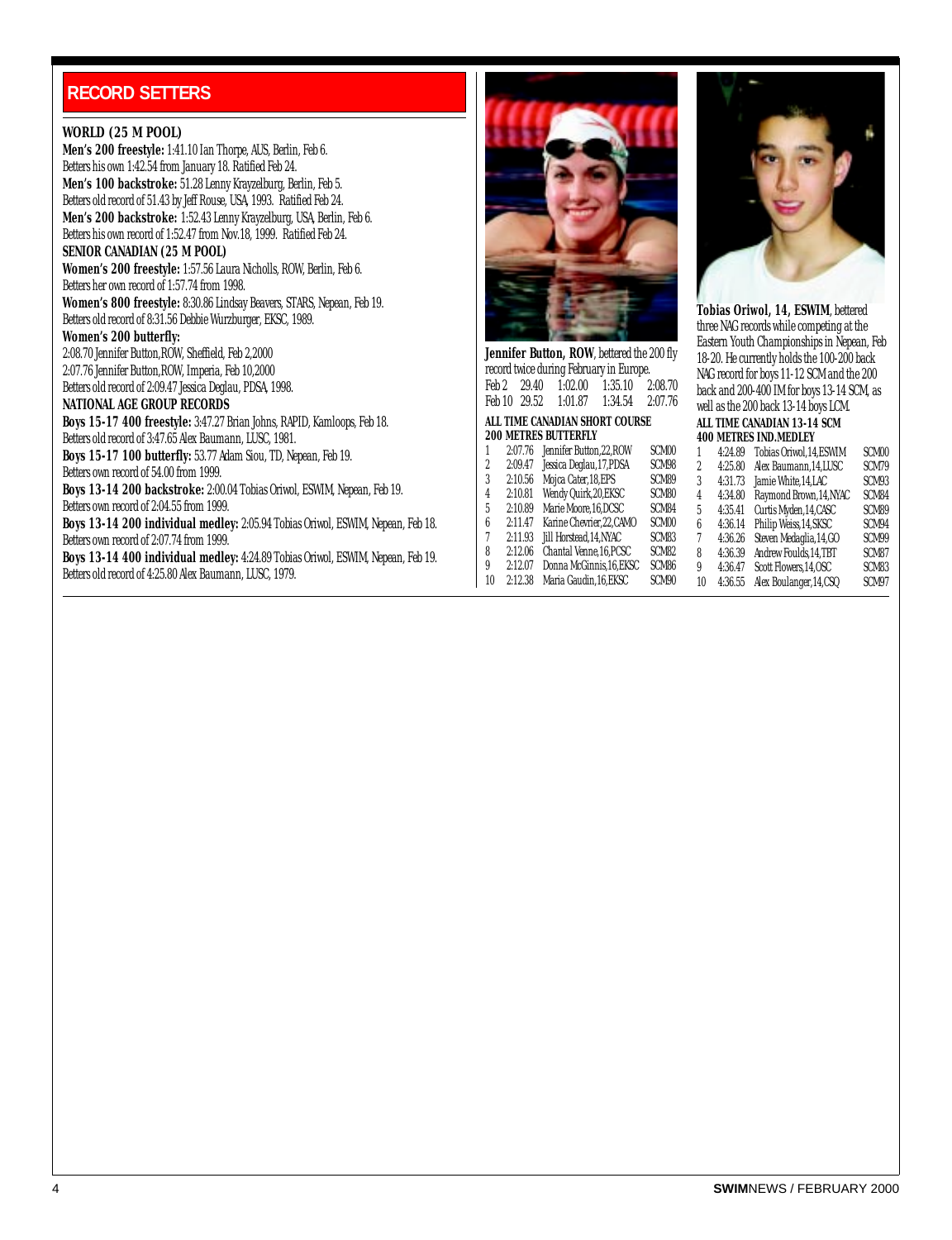#### <span id="page-4-0"></span>**CANADIAN CALENDAR INTERNATIONAL 17-22 FINA World Onen Water Chamns. ABOUT THIS ISSUE**

#### **March**

#### 2-5 Man/Sask Championships, Regina 4-5 Durham Splash, Pickering

- 2-6 Ontario Junior Provincials, Etobicoke
- 8-11 Spring Nationals (50 m) Etobicoke
- **April**
- 1-2 Rainbow Classic, Pickering
- 7-9 Limpert NB Team Championships, **Campbellton** Ajax Invitational, at U. of Toronto
- 14-16 Ontario Team Championships Island Championships, Victoria
- 28-30 Edmonton Keyano International

#### **May**

- 13-14 Island Invitational, Victoria
- 26-28 New Brunswick Champs, Saint John
- 28-4 Maritime Life Olympic Trials, **Montreal**

#### **June**

2-4 ROD Invitational, Regina 3-4 Durham Invitational, Pickering 16-18 Moose Jaw Invitational Provincial Trials, Victoria 25-25 Jack McCormick Invitational, Hamilton Island Invitational, Victoria 29-2 Man/Sask Champs, Winnipeg **July** 6-9 Ontario JR Provincials, Thunder Bay 7-9 Mel Zajac International, Vancouver 13-16 Youth/Junior Nationals/SWAD, Etobicoke 20-23 BC Provincials, Victoria 30 Thetis Lake Open Water, Victoria **August** 3-6 Maritime Life Nationals, Winnipeg 12 Canadian 10K Championships, Victoria **October** 13-15 POW Invitational, Woodtsock, ON **November** 10-12 Island Pacific Cup, Victoria 25-26 World Cup, Edmonton

#### **2001**

**February** 23-25 Youth & Junior Nationals East - Saint John, NB West - Saskatoon, SK **March** 14-17 Spring Nationals (50 m), Edmonton **May** TBA Mel Zajac International, Vancouver **July** 18-21 Youth & Junior Nationals, Winnipeg **August** 7-10 Summer Nationals

#### **INTERNATIONAL**

#### **March**

- 10-12 National Champs, Geneva, SUI
- 19-19 World SC Champs, Athens, GRE 20-26 French LC Champs, Rennes, FRA
- 23-25 So.American Open Water, Santa Fe, ARG
- TBA Asian Swimming Champs, Pusan, KOR
- 30-1 International Meet, Charleroi, BEL
- 30-2 National Champs, Auckland, NZL
- **April**
- 8-9 Swedish Grand Prix, SWE
- TBA CARIFTA Champs, Bridgetown, BAR
- 10-14 Australian Age Group Champs, Perth 10-16 So. American Champs, Mar del Plata, ARG
- **May**
- 6-7 Flanders Grand Prix, Brugges, BEL
- 12-14 Akropolis Meet, Athens, GRE Antwerp Grand Prix, BEL 13-14 Swedish Grand Prix 2, Uppsala, SWE 19-21 Belgian GP, Charleroi, BEL 20-27 Australian Olympic Trials, Sydney
- 22-22 Mare Nostrum 1, Monte Carlo, MON
- 21-24 Oceania Champs, Christchurch, NZL
- 25-25 Mare Nostrum 2, Barcelona, ESP
- 25-28 JR Champs, Chalon-sur-Saone, FRA 26-29 Speedo Super Final, Sheffield, GBR
- 31-6 Brazil Trophy, Rio de Janeiro, BRA **June**
- 4-4 Swedish EU Trials, Jonkoping, SWE 3-9 South Pacific Games, Guam, GUM 15-18 German Championships, Berlin, GER 16-18 Netherland Championships, NED
- 17-18 Golden Bear, Zagreb, CRO
- 17-18 Porto International, POR
- 21-24 Oceania Championships,
- Christchurch, NZL 28-9 European Championships, Helsinki, FIN
- **July** 7-9 Darmstadt International, GER
- 11-11 British Championships, Sheffield, GBR
- 15 Traversee Lac Leman, SUI
- 20-23 Swedish Nationals, Landskrona, SWE
- 22-23 Vittel Cup Finals, Millau, FRA
- 27-30 European Junior Championships, Dunquerque, FRA
- 28-31 British Olympic Trials, Sheffield, GBR
- 27-7 FINA World Masters, Munich, GER

#### **August**

- 3-6 National Champs, Vevey, SUI 4-6 National Champs, Belgium
- 6-9 Italian Championships, Asti, ITA
- 12-13 Balkan Games, Nicosia, CYP
- 17-23 Arab Tournament, Amman, JOR **September**
- 16-23 Olympic Games, Sydney, AUS **October**
- 7-8 Bremen SC International, GER 12-15 SC Champs, Melbourne, AUS

#### **November**

FINA World Open Water Champs, Ft. Lauderdale, USA

#### **December**

- 14-17 European SC Championships, Valencia, ESP
- 16-17 British Winter Champs, Sheffield, GBR **2001**

#### **July**

17-29 FINA World Championships, Fukuoka, JPN

#### **August**

- 22-1 FISU Universiade, Beijing, CHN
- 25-7 Mediterranean Games, Tunis, TUN

#### **September**

- 29-9 Goodwill Games, Brisbane, AUS **November**
- 3-11 Afro-Asian Games, New Delhi, IND

#### **2002**

- **April** TBA FINA World SC Champs, Moscow, RUS
- **July** 26-36 Commonwealth Games, Manchester, UK

#### **August**

25-30 Pan Pacific Champs, Yokohama, JPN

#### **2006**

#### **March**

15-26 Commonwealth Games, Melbourne, AUS

#### **U.S. CALENDAR**

#### **March**

west, Antthorage, Alask<br>Southeast, Orlando, FL 16-18 Women's NCAA (25 M), Indianapolis, IN 23-25 Men's NCAA (25 M), Minneapolis, MN 21-25 Speedo Junior Championships (25 Y) West, Anchorage, Alaska Northeast, Buffalo, NY 28-1 US Nationals (50 M) Federal Way, WA **April** 11-14 YMCA SC Nationals, Ft.Lauderdale, FL **May** 26-28 Ann Arbor GP, MI **June** 15-18 Charlotte GP Ultraswim, NC 22-25 Santa Clara GP International, CA **July** 13-16 Evans International, Los Angeles, CA 14-16 Long Island GP, NY **August** 1-5 Speedo Junior Championships West, San Antonio, TX Southeast, Gainesville, FL Northeast, Oxford, OH 9-16 Olympic Trials, Indianapolis, IN **November** 18-18 FINA World Cup 1, College Park, MD 30-2 US Open (25 M), Auburn, AL

We cover all the February activities in Canada and the European conclusion to the 2000 FINA World Cup.

With 10 world records and three Canadian category winners (Michael Mintenko 50 and 100 butterfly, Kelly Stefanyshyn 200 backstroke, and Jennifer Button 200 butterfly, bettering the Canadian record twice), the long three-month series had its ups and downs. See our summary of four of the five European meets and some commentary on pages 13-15.

The major competitions during February were the East/West Junior/ Youth Nationals and the CIAU University Championships. Everyone is still in a swim-through mode preparing for Olympic Trials, so the times were generally ordinary. The merged results for the Junior/Youth Championships appear on pages 6-7.

This month's TOP entries of 850 swimmers was one of the largest ever. Find results for all entries on pages 8- 10. Next opportunity to take part will be in April for the May issue.

Ryk Neethling (RSA) is a leading freestyle contender. His dramatic improvement after he enrolled at the University of Arizona was particularly noteworthy last summer at Pan Pacs where he placed third in the 200-400- 1500 freestyle. Russ Ewald tells his story on pages 18-19.

Everyone can always use more confidence. Wayne Goldsmith explains on page 20 how to go about it. And in a similar mode Judy Goss explains how to *just relax* on page 19.

Karin Helmstaedt tells the story of her second cousin Jorg Sievers, who died under suspicious conditions in 1972. One of the doctors involved in this incident still denies any knowledge of or involvement with drug use in the former GDR (East Germany).

TAG times are updated to the end of February and include many missing results from Quebec.

In our next issue there will be coverage of the SC World Championships in Greece, the men's and women's NCAA, for the first time in a 25-m pool, and Canadian Spring Nationals.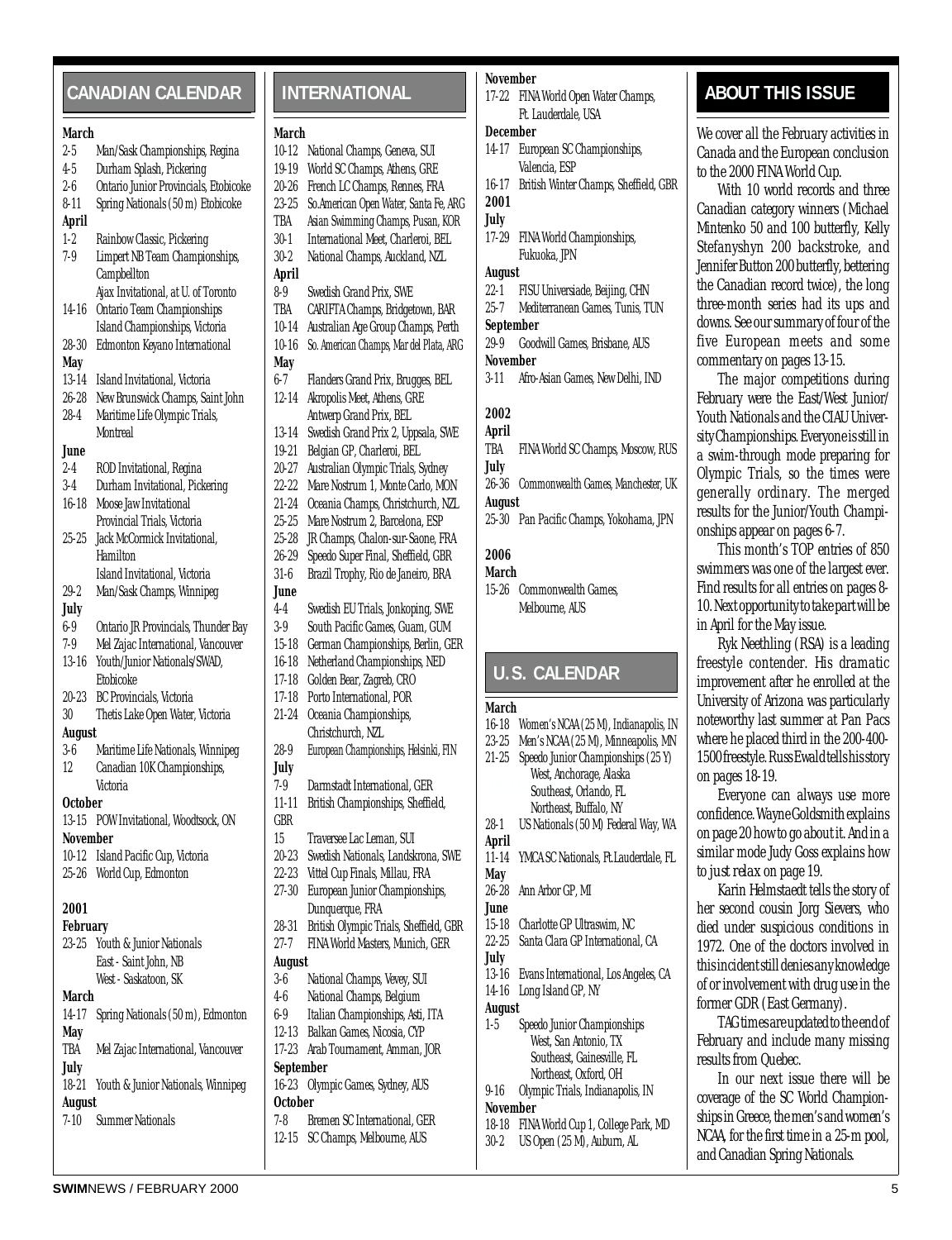#### <span id="page-5-0"></span>**COMBINED JUNIOR/YOUTH RESULTS**

4) 3:57.92 Chuck Sayao,82,MSSAC-TO

5) 58.82 Devin Phillips,85,EKSC

|             |                       | 2000 JUNIOR/YOUTH NATIONALS         | 5)                                    |       | 4:00.03 Mathew Swanton, 81, ESW                                |  |  |
|-------------|-----------------------|-------------------------------------|---------------------------------------|-------|----------------------------------------------------------------|--|--|
|             | Feb 18-20 (25 m pool) |                                     | 5)                                    |       | 4:00.81 Benjamin Petrieux, 82, PPC                             |  |  |
|             |                       | East - Nepean / West - Kamloops     | 7)                                    |       | 4:00.82 Richard Cormack.82.GLEI                                |  |  |
| <b>BOYS</b> |                       |                                     | 8)<br>4:01.92 Robbie Stanger, 81, OSC |       |                                                                |  |  |
|             |                       | <b>50 METRES FREESTYLE</b>          |                                       |       | YOUTH (BORN 83 AND LATER)                                      |  |  |
|             |                       | JUNIORS (BORN 1981-82)              | 1)                                    |       | 3:57.11 Andrew Coupland, 83, GO                                |  |  |
| 1)          |                       | 23.12 Paul Wilkins, 81, VKSC        | 2)                                    |       | 4:00.53 Brent O'Connor,83,PDSA                                 |  |  |
| 2)          |                       | 23.45 Sean Broadbent, 81, WAC       | 3)                                    |       | 4:01.28 Simon Gignac, 83, SHER                                 |  |  |
| 3)          |                       | 23.64 Tim Johnson, 81, WAC          | 4)                                    |       | 4:01.58 Nicolas Guillotte, 83, CAM                             |  |  |
| 4)          |                       | 23.70 Dominique Bourdages, 82, CNDR | 5)                                    |       | 4:02.07 Kurtis MacGillivary, 84, BR                            |  |  |
| 5)          |                       | 23.76 Matthew Rose.81.TRENT         | 5)                                    |       | 4:02.72 Serge Loiselle, 83, LUSC                               |  |  |
| 5)          |                       | 23.78 Nick Langan, 82, SCAR         | 7)                                    |       | 4:04.33 Erik Gendreau-B83.CAM                                  |  |  |
| 7)          |                       | 23.81 Adam Sioui, 82, TD            | 8)                                    |       | 4:05.20 Steven Medaglia, 84, GO                                |  |  |
| 8)          |                       | 23.86 Mathieu Heroux, 81, CAMO      |                                       |       | 1500 METRES FREESTYLE                                          |  |  |
|             |                       | YOUTH (BORN 83 AND LATER)           |                                       |       | <b>JUNIORS (BORN 1981-82)</b>                                  |  |  |
| 1)          |                       | 23.74 Jason Strelzow, 83, PDSA      | 1)                                    |       | 15:17.47 Andrew Hurd,82,MSSAC-                                 |  |  |
| 2)          |                       | 23.94 Daniel Petrus, 83, PDSA       | 2)                                    |       | 15:36.26 David Creel, 81, VKSC                                 |  |  |
| 3)          |                       | 23.97 Cedric Sureau-L., 83, PPO     | 3)                                    |       | 15:47.18 Chuck Sayao,82, MSSAC-                                |  |  |
| 4)          |                       | 24.01 David Whang,83,ESWIM          | 4)                                    |       | 15:47.18 Mathew Swanton, 81, ESW                               |  |  |
| 5)          |                       | 24.15 Kurtis Miller, 85, SCAR       | 5)                                    |       | 16:02.79 Robbie Stanger, 81, OSC                               |  |  |
| 5)          |                       | 24.17 Graeme Tozer, 85, UCSC        | 5)                                    |       | 16:04.07 Philippe Dubreuil, 81, SHE                            |  |  |
| 7)          |                       | 24.18 Serge Loiselle, 83, LUSC      | 7)                                    |       | 16:07.32 Elliot MacDonald, 82, MAN                             |  |  |
| 8)          |                       | 24.26 Kevin Saganski, 84, GOLD      | 8)                                    |       | 16:09.01 Frederic Cayen, 82, UL                                |  |  |
|             |                       | 100 METRES FREESTYLE                |                                       |       | YOUTH (BORN 83 AND LATER)                                      |  |  |
|             |                       | JUNIORS (BORN 1981-82)              | 1)                                    |       | 15:59.39 Brent O'Connor, 83, PDSA                              |  |  |
| 1)          |                       | 49.93 Brian Johns, 82, RAPID        | 2)                                    |       | 16:00.83 Kurtis MacGillivary, 84, BR                           |  |  |
| 2)          |                       | 50.90 Paul Wilkins, 81, VKSC        | 3)                                    |       | 16:15.07 Jerome Le Siege, 84, LAVA                             |  |  |
| 3)          |                       | 51.11 Adam Sioui,82,TD              | 4)                                    |       | 16:16.36 Olivier Gauthier, 84, PPO                             |  |  |
| 4)          |                       | 51.13 Tim Johnson, 81, WAC          | 5)                                    |       | 16:18.18 J.T. Collison, 83, VKSC                               |  |  |
| 5)          |                       | 51.66 Matthew Rose, 81, TRENT       | 5)                                    |       | 16:22.63 Anton Blais, 83, CASC                                 |  |  |
| 5)          |                       | 51.89 Dominique Bourdages, 82, CNDR | 7)                                    |       | 16:22.83 Rylan Kafara, 83, RDCSC                               |  |  |
|             |                       | 52.13 Sean Broadbent, 81, WAC       | 8)                                    |       |                                                                |  |  |
| 7)          |                       | 52.36 Daniel Emond, 82, CNQ         |                                       |       | 16:26.72 Andy Andrew, 83, WVOSC<br><b>50 METRES BACKSTROKE</b> |  |  |
| 8)          |                       | YOUTH (BORN 83 AND LATER)           |                                       |       | <b>JUNIORS (BORN 1981-82)</b>                                  |  |  |
| 1)          |                       | 51.48 Jason Strelzow, 83, PDSA      | 1)                                    |       | 26.91 Matthew Rose, 81, TRENT                                  |  |  |
|             |                       |                                     |                                       |       |                                                                |  |  |
| 2)          |                       | 51.93 Graeme Tozer, 85, UCSC        | 2)                                    |       | 27.07 Stephen Preston, 81, UL                                  |  |  |
| 3)          |                       | 51.96 Andrew Coupland, 83, GO       | 3)                                    |       | 27.10 Doug McCarthy,81,GO                                      |  |  |
| 4)          |                       | 52.06 Daniel Petrus, 83, PDSA       | 4)                                    |       | 27.31 Doug Fleming, 82, ODSC                                   |  |  |
| 5)          |                       | 52.11 Brent Hayden, 83, SPART       | 5)                                    |       | 27.70 Marc Prud'Homme, 82, PC                                  |  |  |
| 5)          |                       | 52.16 Serge Loiselle, 83, LUSC      | 5)                                    |       | 27.72 Bryan McMillan, 82, GMAC                                 |  |  |
| 7)          |                       | 52.28 David Whang,83,ESWIM          | 7)                                    |       | 27.80 Martin Enault, 82, CNB                                   |  |  |
| 8)          |                       | 52.53 Cedric Sureau-L.,83,PPO       | 8)                                    |       | 27.90 Francois Castonguay, 82, F                               |  |  |
|             |                       | <b>200 METRES FREESTYLE</b>         |                                       |       | YOUTH (BORN 83 AND LATER)                                      |  |  |
|             |                       | JUNIORS (BORN 1981-82)              | 1)                                    |       | 26.51 Stefano Caprara, 83, VAC                                 |  |  |
| 1)          |                       | 1:48.97 Brian Johns, 82, RAPID      | 2)                                    |       | 26.67 Benoit Banville-A., 83, MEO                              |  |  |
| 2)          |                       | 1:51.46 Tim Johnson,81,WAC          | 3)                                    |       | 27.37 Kurtis Miller, 85, SCAR                                  |  |  |
| 3)          |                       | 1:52.17 Andrew Hurd, 82, MSSAC-TO   | 4)                                    |       | 27.48 David Whang, 83, ESWIM                                   |  |  |
| 4)          |                       | 1:53.38 David Creel, 81, VKSC       | 5)                                    |       | 27.54 Trevor Coulman,84,GOLD                                   |  |  |
| 5)          |                       | 1:53.81 Mathew Swanton, 81, ESWIM   | 5)                                    |       | 27.69 Chris Lukas, 83, ESWIM                                   |  |  |
| 5)          |                       | 1:54.23 Sean Broadbent, 81, WAC     | 7)                                    |       | 27.71 Chris Ford, 83, CPAC                                     |  |  |
| 7)          |                       | 1:54.28 Chris Olynik,81,ESWIM       | 8)                                    |       | 27.75 Craig Gillis, 83, CASC                                   |  |  |
| 8)          |                       | 1:54.50 Cameron Hyder, 82, NCSA     |                                       |       | 100 METRES BACKSTROKE                                          |  |  |
|             |                       | YOUTH (BORN 83 AND LATER)           |                                       |       | <b>JUNIORS (BORN 1981-82)</b>                                  |  |  |
| 1)          |                       | 1:52.42 Andrew Coupland, 83, GO     | 1)                                    |       | 56.14 Stephen Preston, 81, UL                                  |  |  |
| 2)          |                       | 1:52.55 Serge Loiselle,83,LUSC      | 2)                                    |       | 57.07 Matthew Rose, 81, TRENT                                  |  |  |
| 3)          |                       | 1:54.00 Simon Gignac, 83, SHER      | 3)                                    |       | 57.10 Tobias Oriwol, 85, ESWIM                                 |  |  |
| 4)          |                       | 1:54.47 Nicolas Guillotte, 83, CAMO | 4)                                    |       | 57.53 Francois Castonguay, 82, F                               |  |  |
| 5)          |                       | 1:55.19 Brent Hayden,83, SPART      | 5)                                    |       | 57.67 Doug McCarthy,81,GO                                      |  |  |
| 5)          |                       | 1:55.47 Brent O'Connor, 83, PDSA    | 5)                                    |       | 58.57 Christian Lachapelle, 81, C                              |  |  |
| 7)          |                       | 1:55.74 Tobias Oriwol, 85, ESWIM    | 7)                                    |       | 58.60 Doug Fleming, 82, ODSC                                   |  |  |
| 8)          |                       | 1:55.77 Graeme Tozer, 85, UCSC      | 8)                                    | 58.85 | Bryan McMillan, 82, GMAC                                       |  |  |
|             |                       | <b>400 METRES FREESTYLE</b>         |                                       |       | YOUTH (BORN 83 AND LATER)                                      |  |  |
|             |                       | JUNIORS (BORN 1981-82)              | 1)                                    |       | 56.77 Benoit Banville-A.,83,MEO                                |  |  |
| 1)          |                       | 3:54.35 Andrew Hurd,82,MSSAC-TO     | 2)                                    |       | 57.05 Stefano Caprara, 83, VAC                                 |  |  |
| 2)          |                       | 3:55.24 Brian Johns, 82, RAPID      | 3)                                    | 57.87 | David Whang, 83, ESWIM                                         |  |  |
| 3)          |                       | 3:57.36 David Creel, 81, VKSC       | 4)                                    | 58.05 | Craig Gillis, 83, CASC                                         |  |  |

| IJ |       | 4.00.00 IVIDING MAINTAIN CU.U.P         | IJ,              |                |
|----|-------|-----------------------------------------|------------------|----------------|
| 5) |       | 4:00.81 Benjamin Petrieux, 82, PPO      | 7)               |                |
| 7) |       | 4:00.82 Richard Cormack, 82, GLEN       | 8)               |                |
| 8) |       | 4:01.92 Robbie Stanger, 81, OSC         | 200 N            |                |
|    |       | YOUTH (BORN 83 AND LATER)               | <b>JUNIO</b>     |                |
| 1) |       | 3:57.11 Andrew Coupland, 83, GO         | 1)               | 2              |
| 2) |       | 4:00.53 Brent O'Connor, 83, PDSA        | 2)               | 2              |
| 3) |       | 4:01.28 Simon Gignac, 83, SHER          | 3)               | 2              |
| 4) |       | 4:01.58 Nicolas Guillotte, 83, CAMO     | 4)               | 2              |
| 5) |       | 4:02.07 Kurtis MacGillivary, 84, BRANT  | 5)               | 2              |
| 5) |       | 4:02.72 Serge Loiselle,83,LUSC          | 5)               | 2              |
|    |       |                                         |                  |                |
| 7) |       | 4:04.33 Erik Gendreau-B., 83, CAMO      | 7)<br>8)         | 2              |
| 8) |       | 4:05.20 Steven Medaglia, 84, GO         |                  | 2              |
|    |       | 1500 METRES FREESTYLE                   | YOUTI            |                |
|    |       | JUNIORS (BORN 1981-82)                  | 1)               | 2              |
| 1) |       | 15:17.47 Andrew Hurd,82,MSSAC-TO        | 2)               | 2              |
| 2) |       | 15:36.26 David Creel, 81, VKSC          | 3)               | 2              |
| 3) |       | 15:47.18 Chuck Sayao, 82, MSSAC-TO      | 4)               | 2              |
| 4) |       | 15:47.18 Mathew Swanton, 81, ESWIM      | 5)               | 2              |
| 5) |       | 16:02.79 Robbie Stanger,81,0SC          | 5)               | 2              |
|    |       | 5) 16:04.07 Philippe Dubreuil,81,SHER   | 7)               | 2              |
| 7) |       | 16:07.32 Elliot MacDonald,82,MANTA      | 8)               | 2              |
| 8) |       | 16:09.01 Frederic Cayen, 82, UL         | 50 MI            |                |
|    |       | YOUTH (BORN 83 AND LATER)               | <b>JUNIO</b>     |                |
| 1) |       | 15:59.39 Brent O'Connor, 83, PDSA       | 1)               |                |
| 2) |       | 16:00.83 Kurtis MacGillivary, 84, BRANT | 2)               |                |
| 3) |       | 16:15.07 Jerome Le Siege, 84, LAVAL     | 3)               |                |
| 4) |       | 16:16.36 Olivier Gauthier, 84, PPO      | 4)               |                |
| 5) |       | 16:18.18 J.T. Collison, 83, VKSC        | 5)               |                |
| 5) |       | 16:22.63 Anton Blais, 83, CASC          | 5)               |                |
|    |       | 7) 16:22.83 Rylan Kafara,83,RDCSC       |                  |                |
|    |       |                                         | 7)               |                |
|    |       | 8) 16:26.72 Andy Andrew,83, WVOSC       | 8)               |                |
|    |       | 50 METRES BACKSTROKE                    | <b>YOUTI</b>     |                |
|    |       | JUNIORS (BORN 1981-82)                  | 1)               |                |
| 1) |       | 26.91 Matthew Rose, 81, TRENT           | 2)               |                |
| 2) |       | 27.07 Stephen Preston, 81, UL           | 3)               |                |
| 3) |       | 27.10 Doug McCarthy, 81, GO             | 4)               |                |
| 4) |       | 27.31 Doug Fleming, 82, ODSC            | 5)               |                |
| 5) |       | 27.70 Marc Prud'Homme, 82, PCSC         | 5)               |                |
| 5) |       | 27.72 Bryan McMillan, 82, GMAC          | 7)               |                |
| 7) |       | 27.80 Martin Enault, 82, CNB            | 8)               |                |
| 8) |       | 27.90 Francois Castonguay, 82, PPO      | 100 <sub>N</sub> |                |
|    |       | YOUTH (BORN 83 AND LATER)               | <b>JUNIO</b>     |                |
| 1) |       | 26.51 Stefano Caprara, 83, VAC          | 1)               | 1              |
| 2) |       | 26.67 Benoit Banville-A.,83, MEGO       | 2)               | $\mathbf{1}$   |
| 3) |       | 27.37 Kurtis Miller, 85, SCAR           | 3)               | $\mathbb{I}$   |
| 4) |       | 27.48 David Whang, 83, ESWIM            | 4)               | $\overline{1}$ |
| 5) | 27.54 | Trevor Coulman, 84, GOLD                | 5)               | 1              |
| 5) | 27.69 | Chris Lukas, 83, ESWIM                  | 5)               | 1              |
| 7) | 27.71 | Chris Ford, 83, CPAC                    | 7)               | 1              |
| 8) | 27.75 | Craig Gillis, 83, CASC                  | 8)               | 1              |
|    |       |                                         |                  |                |
|    |       | 100 METRES BACKSTROKE                   | YOUTI            |                |
|    |       | JUNIORS (BORN 1981-82)                  | 1)               | 1              |
| 1) | 56.14 | Stephen Preston, 81, UL                 | 2)               | 1              |
| 2) | 57.07 | Matthew Rose, 81, TRENT                 | 3)               | 1              |
| 3) | 57.10 | Tobias Oriwol, 85, ESWIM                | 4)               | 1              |
| 4) | 57.53 | Francois Castonguay, 82, PPO            | 5)               | 1              |
| 5) | 57.67 | Doug McCarthy, 81, GO                   | 5)               | 1              |
| 5) | 58.57 | Christian Lachapelle, 81, CAMO          | 7)               | 1              |
| 7) | 58.60 | Doug Fleming, 82, ODSC                  | 8)               | 1              |
| 8) | 58.85 | Bryan McMillan, 82, GMAC                | 200 N            |                |
|    |       | YOUTH (BORN 83 AND LATER)               | <b>JUNIO</b>     |                |
| 1) | 56.77 | Benoit Banville-A., 83, MEGO            | 1)               | 2              |
| 2) | 57.05 | Stefano Caprara, 83, VAC                | 2)               | 2              |
| 3) | 57.87 | David Whang, 83, ESWIM                  | 3)               | 2              |
|    |       |                                         |                  |                |

wathew 01 FCMIM

| 5)       |         | 58.96 Kurtis Miller, 85, SCAR                                        |
|----------|---------|----------------------------------------------------------------------|
| 7)       |         | 59.68 Andrew McGillivray, 83, MANTA                                  |
| 8)       |         | 59.81 Trevor Coulman, 84, GOLD                                       |
|          |         | <b>200 METRES BACKSTROKE</b>                                         |
| 1)       |         | JUNIORS (BORN 1981-82)<br>2:01.45 Stephen Preston, 81, UL            |
| 2)       |         | 2:02.60 Andrew Coupland, 83, GO                                      |
| 3)       |         | 2:02.92 Chuck Sayao, 82, MSSAC-TO                                    |
| 4)       |         | 2:04.70 Francois Castonguay,82,PPO                                   |
| 5)       |         | 2:04.78 Stefano Caprara, 83, VAC                                     |
| 5)       |         | 2:06.29 Jonathan Schjott,81,GO                                       |
| 7)       |         | 2:06.52 Rodrigo Diaz,81,GO                                           |
| 8)       |         | 2:06.97 Mathieu Grignon, 81, LAVAL                                   |
|          |         | YOUTH (BORN 83 AND LATER)                                            |
| 1)       |         | 2:00.04 Tobias Oriwol, 85, ESWIM                                     |
| 2)       |         | 2:02.94 Craig Gillis, 83, CASC<br>2:03.35 Benoit Banville-A.,83,MEGO |
| 3)<br>4) |         | 2:06.55 Ciaran Dickson, 83, ROD                                      |
| 5)       |         | 2:07.59 Kurtis MacGillivary, 84, BRANT                               |
| 5)       |         | 2:08.57 Adam Martinson, 84, CASC                                     |
| 7)       |         | 2:08.77 Devin Phillips, 85, EKSC                                     |
| 8)       |         | 2:08.80 Noah Pink,83,EAST                                            |
|          |         | 50 METRES BREASTSTROKE                                               |
|          |         | <b>JUNIORS (BORN 1981-82)</b>                                        |
| 1)       |         | 29.37 Adam Taschereau-C.,81, SHER                                    |
| 2)       |         | 29.79 Clayton Delaney, 81, CSL                                       |
| 3)       |         | 29.80 Richard Hui, 82, RHAC                                          |
| 4)       |         | 30.06 John Bartlet, 81, NEW                                          |
| 5)<br>5) |         | 30.29 Matthew Mains, 81, WAAC<br>30.38 Francois Hudon, 82, CNQ       |
| 7)       |         | 30.47 Adam Ferguson, 82, MWC                                         |
| 8)       |         | 30.68 James Ayotte, 81, AAC                                          |
|          |         | YOUTH (BORN 83 AND LATER)                                            |
| 1)       |         | 29.47 Chad Thomsen, 83, EKSC                                         |
| 2)       |         | 30.16 Nathan Parker, 84, MJKFF                                       |
| 3)       |         | 30.32 Jason Strelzow, 83, PDSA                                       |
| 4)       |         | 30.39 Brian Verigin, 83, PGB                                         |
| 5)       |         | 30.53 Michael Brown, 84, PERTH                                       |
| 5)       |         | 30.56 Benoit Dalpe, 83, HIPPO<br>30.57 Brett Levert, 83, NKB         |
| 7)       |         |                                                                      |
| 8)       |         | 30.68 Louis-P. Delorme, 83, MEGO<br>100 METRES BREASTSTROKE          |
|          |         | JUNIORS (BORN 1981-82)                                               |
| 1)       |         |                                                                      |
| 2)       |         | 1:03.70 Adam Taschereau-C.,81,SHER<br>1:04.03 John Bartlet,81,NEW    |
| 3)       |         | 1:04.49 Matthew Mains, 81, WAAC                                      |
| 4)       | 1:04.70 | Clayton Delaney, 81, CSL                                             |
| 5)       | 1:05.89 | David Montpetit, 82, PPO                                             |
| 5)       |         | 1:05.96 Richard Hui,82,RHAC                                          |
| 7)       | 1:05.96 | Francois Hudon, 82, CNO                                              |
| 8)       | 1:06.24 | Chris Keung, 82, SCAR                                                |
| 1)       | 1:04.67 | YOUTH (BORN 83 AND LATER)<br>Chad Thomsen, 83, EKSC                  |
| 2)       | 1:05.11 | Michael Brown, 84, PERTH                                             |
| 3)       | 1:05.31 | Nathan Parker, 84, MJKFF                                             |
| 4)       | 1:05.65 | Scott Dickens, 84, BRANT                                             |
| 5)       | 1:06.00 | Jason Strelzow, 83, PDSA                                             |
| 5)       | 1:06.22 | Brian Verigin, 83, PGB                                               |
| 7)       |         | 1:06.88 Brett Levert, 83, NKB                                        |
| 8)       | 1:07.04 | Daniel Tracy, 83, USC                                                |
|          |         | 200 METRES BREASTSTROKE                                              |
|          |         | JUNIORS (BORN 1981-82)                                               |
| 1)       | 2:16.33 | Adam Taschereau-C., 81, SHER                                         |
| 2)<br>3) |         | 2:18.14 John Bartlet, 81, NEW<br>2:20.00 Clayton Delaney, 81, CSL    |
| 4)       |         | 2:20.66 Matthew Mains, 81, WAAC                                      |

5) 2:21.73 Alex Boulanger,82,CAMO

7) 2:24.03 Francois Hudon,82,CNQ 8) 2:24.56 David Montpetit,82,PPO YOUTH (BORN 83 AND LATER) 1) 2:20.73 Chad Thomsen,83,EKSC 2) 2:21.41 Michael Brown,84,PERTH 3) 2:22.22 Scott Dickens,84,BRANT 4) 2:22.36 Nathan Parker,84,MJKFF 5) 2:22.88 Aleksy Jones,83,LUSC 5) 2:23.85 Daniel Tracy,83,USC 7) 2:23.87 Steven Medaglia,84,GO 8) 2:24.26 Brian Verigin,83,PGB **50 METRES BUTTERFLY** JUNIORS (BORN 1981-82) 1) 24.87 Adam Sioui,82,TD 2) 25.54 Mark Look Yan,81,MSSAC-TO 3) 25.89 Paul Wilkins,81,VKSC 4) 26.30 Ruslan Kedik,81,OYO 5) 26.33 Chad Hankewich,81,GOLD 5) 26.34 Andrew Dragunas,81,PCSC 7) 26.44 Martin Enault,82,CNB 8) 26.52 Ian Grotkowski,82,UCSC YOUTH (BORN 83 AND LATER) 1) 26.01 Joe Bartoch,83,LAC 2) 26.53 Andrew Bignell,83,SSMAC 3) 26.56 J.D. O'Connell,83,LASC 4) 26.57 Chris Barry,83,PDSA 5) 26.60 Cedric Sureau-L.,83,PPO 5) 26.75 Nicolas Guillotte,83,CAMO 7) 26.81 Thierry Bannon,84,SAMAK 8) 26.82 Brian Hill,83,RAYS **100 METRES BUTTERFLY** JUNIORS (BORN 1981-82) 1) 53.77 Adam Sioui,82,TD 2) 54.20 Brian Johns,82,RAPID 3) 56.17 Paul Wilkins 81 VKSC 4) 56.42 Mark Look Yan,81,MSSAC-TO 5) 57.16 Ruslan Kedik,81,OYO 5) 57.46 Andrew Dragunas,81,PCSC 7) 57.79 Chad Hankewich,81,GOLD 8) 57.83 Martin Enault 82 CNB YOUTH (BORN 83 AND LATER) 1) 56.40 Benoit Banville-A.,83,MEGO 2) 57.77 Joe Bartoch,83,LAC 3) 58.02 Karim Abdulla,83,ROD 4) 58.49 Bill Cocks,84,TRENT 5) 58.60 Craig Gillis,83,CASC 5) 58.79 Andrew Bignell,83,SSMAC 7) 58.99 Nicolas Guillotte,83,CAMO 8) 59.10 Sammy Najar, 84, LAVAL **200 METRES BUTTERFLY** JUNIORS (BORN 1981-82) 1) 1:59.34 Adam Sioui 82 TD 2) 2:02.75 Andrew Dragunas,81,PCSC 3) 2:05.41 Jean-S. Savard,82,CAMO 4) 2:06.20 Michel Tremblay,81,CNCB 5) 2:06.30 David Rose,81,ROW 5) 2:07.65 Mark Sy,82,CREST 7) 2:07.74 Chad Hankewich,81,GOLD 8) 2:08.52 Alex Boulanger,82,CAMO YOUTH (BORN 83 AND LATER) 1) 2:03.70 Benoit Banville-A.,83,MEGO 2) 2:06.16 Karim Abdulla,83,ROD 3) 2:06.16 Steven Medaglia,84,GO 4) 2:06.19 Brent O'Connor,83,PDSA 5) 2:06.90 Thierry Bannon,84,SAMAK 5) 2:09.59 Ian MacLeod,83,USC 7) 2:09.63 Craig Gillis,83,CASC

8) 2:09.83 Erik Gendreau-B.,83,CAMO

5) 2:22.38 Chris Keung,82,SCAR

#### **200 METRES IND.MEDLEY** JUNIORS (BORN 1981-82) 1) 2:01.60 Brian Johns,82,RAPID

2) 2:05.54 Chuck Sayao,82,MSSAC-TO 3) 2:06.25 Adam Sioui,82,TD 4) 2:06.25 David Rose,81,ROW 5) 2:06.54 Frederic Cayen,82,UL 5) 2:07.00 John Bartlet,81,NEW 7) 2:07.55 Cameron Hyder,82,NCSA 8) 2:07.58 Francois Castonguay,82,PPO YOUTH (BORN 83 AND LATER) 1) 2:05.94 Tobias Oriwol,85,ESWIM 2) 2:06.43 Brian Verigin,83,PGB 3) 2:06.69 Craig Gillis,83,CASC 4) 2:07.12 Steven Medaglia,84,GO 5) 2:08.30 Andrew McGillivray,83,MANTA 5) 2:08.50 Kurtis MacGillivary,84,BRANT 7) 2:08.94 Devon Ackroyd,83,SCAR 8) 2:10.04 Dominic Pelletier 84 UL **400 METRES IND.MEDLEY** JUNIORS (BORN 1981-82) 1) 4:24.92 Chuck Sayao,82,MSSAC-TO 2) 4:27.17 David Creel,81,VKSC 3) 4:27.69 David Rose,81,ROW 4) 4:27.69 Michel Tremblay,81,CNCB 5) 4:30.67 John Bartlet,81,NEW 5) 4:32.01 Frederic Cayen,82,UL 7) 4:33.83 Richard Cormack,82,GLEN 8) 4:34.70 Andrew Dragunas,81,PCSC YOUTH (BORN 83 AND LATER) 1) 4:24.89 Tobias Oriwol,85,ESWIM 2) 4:29.44 Kurtis MacGillivary,84,BRANT 3) 4:37.05 Dominic Pelletier,84,UL 4) 4:37.35 Karim Abdulla,83,ROD 5) 4:37.42 Graeme Tozer,85,UCSC 5) 4:39.49 Conrad Aach,85,ESWIM 7) 4:41.24 Andrew McGillivray,83,MANTA 8) 4:41.73 Ciaran Dickson,83,ROD **4X100 M MEDLEY RELAY** 1) 3:53.55 Pisc.Olym Montreal,PPO 2) 3:54.42 Glouc-Ottawa Kingfish GO 3) 3:55.35 Montreal Aquatique,CAMO 4) 3:56.06 Edmonton Keyano,EKSC 5) 3:56.23 Univ.Laval Rouge & Or,UL 6) 3:56.64 Mississauga AC,MSSAC 7) 3:58.03 Saskatoon Goldfins,GOLD 8) 3:58.12 Scarborough SC,SCAR **4X100 M FREE RELAY** 1) 3:29.76 Montreal Aquatique CAMO 2) 3:30.79 Etobicoke Swimming,ESWIM 3) 3:31.73 Pacific Dolphins,PDSA 4) 3:32.19 Scarborough SC,SCAR 5) 3:34.51 Glouc-Ottawa Kingfish,GO 6) 3:35.38 Calgary Swimming,UCSC 7) 3:35.55 Pisc.Olym Montreal,PPO 8) 3:35.61 CN Quebec,CNQ **4X200 M FREE RELAY** 1) 7:41.61 Montreal Aquatique,CAMO 2) 7:42.28 Pacific Dolphins,PDSA 3) 7:42.37 Olympian Swim Club,OSC 4) 7:43.28 Pisc.Olym Montreal,PPO 5) 7:47.45 Glouc-Ottawa Kingfish,GO 6) 7:53.78 Univ.Laval Rouge & Or,UL 7) 7:55.86 Scarborough SC,SCAR 8) 7:56.08 Edmonton Keyano,EKSC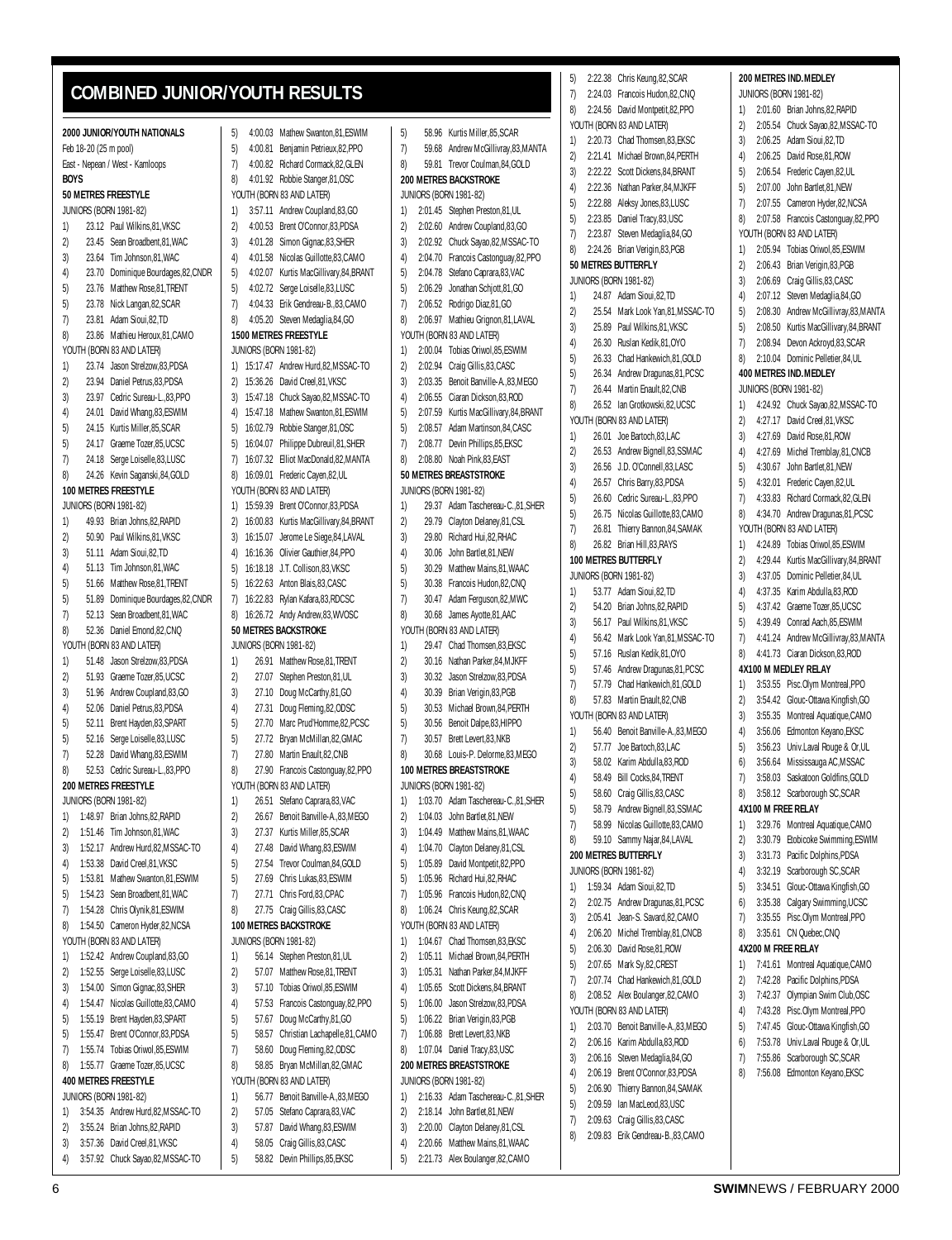#### **50 METRES FREESTYLE** JUNIORS (BORN 1981-82) 1) 25.80 Chrissy MacAulay,82,ESWIM 2) 26.82 Genevieve Gregoire,81,PCSC 3) 26.88 Tara Taylor,82,HYACK 4) 26.94 Kristen Schneider 81,ROD 5) 27.10 Kelly O'Toole,82,EKSC 6) 27.28 Sasha Taylor,82,PERTH 7) 27.40 Carolyn McCabe,81,NYAC-TO 8) 27.46 Victoria Lally,82,FAST YOUTH (BORN 83 AND LATER) 1) 26.13 Jenna Gresdal,84,ESWIM 2) 26.61 Natalie Kiegelmann,83,BTSC 3) 26.76 Jessie Bradshaw,84,UCSC 4) 26.96 Kate Plyley,85,OAK 5) 27.05 Audrey Lacroix,83,CAMO 6) 27.13 Michaela Schmidt,83,CASC 7) 27.14 Jennifer Porenta,85,MMST 8) 27.16 Francine Ling, 83, DELTA **100 METRES FREESTYLE** JUNIORS (BORN 1981-82) 1) 57.35 Chrissy MacAulay,82,ESWIM 2) 57.72 Tara Taylor,82,HYACK 3) 58.41 Elizabeth Collins,82,ROD 4) 58.58 Jaime Theriault,81,GO 5) 58.75 Melanie Bouchard,82,CNB 6) 58.84 Kristen Schneider 81,ROD 7) 58.97 Merylie Giguere,81,UL 8) 59.08 Ashley Gibson,81,UNATT YOUTH (BORN 83 AND LATER) 1) 56.15 Jenna Gresdal,84,ESWIM 2) 56.89 Alexandra Lys,85,UCSC 3) 57.28 Natalie Kiegelmann,83,BTSC 4) 57.61 Audrey Lacroix,83,CAMO 5) 58.02 Jessie Bradshaw,84,UCSC 6) 58.10 Kate Plyley,85,OAK 7) 58.39 Jackie Chan,85,MSSAC-TO 8) 58.49 Francine Ling,83,DELTA **200 METRES FREESTYLE** JUNIORS (BORN 1981-82) 1) 2:01.72 Jaime Theriault,81,GO 2) 2:02.55 Lindsay Beavers,81,STARS 3) 2:04.93 Tara Taylor,82,HYACK 4) 2:05.47 Kristen Schneider,81,ROD 5) 2:05.85 Elizabeth Collins,82,ROD 6) 2:06.88 Leslie Cove,82,RDCSC 7) 2:06.97 Melanie Bouchard,82,CNB 8) 2:07.93 Jennefer Brankovsky, 82, EYSC YOUTH (RORN 83 AND LATER) 1) 2:03.24 Jenna Gresdal,84,ESWIM 2) 2:03.49 Tamee Ebert 83 PDSA 3) 2:03.53 Elizabeth Wycliffe,83,EBSC 4) 2:03.76 Alexandra Lys,85,UCSC 5) 2:03.87 Jessie Bradshaw,84,UCSC 6) 2:05.28 Kate Plyley,85,OAK 7) 2:05.90 Audrey Lacroix,83,CAMO 8) 2:06.33 Aimee Bourassa,84,NKB **400 METRES FREESTYLE** JUNIORS (BORN 1981-82) 1) 4:11.86 Lindsay Beavers,81,STARS 2) 4:19.54 Jaime Theriault,81,GO 3) 4:22.85 Tara Taylor,82,HYACK 4) 4:24.03 Loren Sweny,82,NKB 5) 4:24.82 Leslie Cove,82,RDCSC 6) 4:27.20 Alison McKay,82,EKSC 7) 4:29.12 Kristy MacLennan,82,ESWIM 8) 4:29.48 Susie Nieder,81,ESWIM YOUTH (RORN 83 AND LATER) **800 METRES FREESTYLE** JUNIORS (BORN 1981-82) **50 METRES BACKSTROKE** JUNIORS (BORN 1981-82) JUNIORS (BORN 1981-82) 932 15:17.47 1500 free M<br>930 25.80 50 free W<br>928 2:01.72 200 free W 25.80 50 free W<br>2:01.72 200 free W 7) 928 2:01.72 200 free W<br>8) 924 56.15 100 free W<br>9) 921 2:16.97 200 IM W 924 56.15 100 free W<br>921 2:16.97 200 IM W 921 2:16.97 200 IM W<br>920 29.18 50 back W

**GIRLS**

| 1) | 4:18.54 Tamee Ebert, 83, PDSA |
|----|-------------------------------|

| 4:21.26 Audrey Lacroix,83,CAMO                                        | 1:04.86 Caitlin Meredith, 84, KCS                               |
|-----------------------------------------------------------------------|-----------------------------------------------------------------|
| 2)                                                                    | 5)                                                              |
| 4:21.48 Deanna Stefanyshyn,84,PDSA                                    | 1:05.02 Jennifer Esford, 83, ROW                                |
| 3)                                                                    | 6)                                                              |
| 4:21.83 Hayley Doody, 85, CASC                                        | 1:05.06 Jessie Bradshaw, 84, UCS                                |
| 4)                                                                    | 7)                                                              |
| 4:21.92 Kate Plyley, 85, OAK                                          | 1:05.31 Chanell Charron-W.,84,C                                 |
| 5)                                                                    | 8)                                                              |
| 4:22.29 Michelle Landry, 85, PDSA<br>6)                               | <b>200 METRES BACKSTROKE</b>                                    |
| 4:22.70 Cynthia Pearce,83, MSSAC-TO<br>7)                             | <b>JUNIORS (BORN 1981-82)</b>                                   |
| 8)                                                                    | 2:18.85 Kristen Schneider, 81, ROD                              |
| 4:23.25 Danielle Beland, 84, GO                                       | 1)                                                              |
| 800 METRES FREESTYLE                                                  | 2:19.10 Jennifer Kasuya, 82, HYAC<br>2)                         |
| JUNIORS (BORN 1981-82)                                                | 2:16.00 Melanie Frigon, 82, BBF                                 |
| 1)                                                                    | 3)                                                              |
| 8:30.86 Lindsay Beavers, 81, STARS                                    | 2:19.43 Kristen Brawley, 82, ROW                                |
| 2)<br>8:58.26 Tara Taylor, 82, HYACK                                  | 4)<br>2:19.57 Sasha Taylor, 82, PERTH<br>5)                     |
| 9:02.26 Dale Colman, 82, MSSAC-TO                                     | 2:20.96 Jennifer Carroll,81,CAMC                                |
| 3)                                                                    | 6)                                                              |
| 4)                                                                    | 2:21.07 Julie Cocks, 82, UCSC                                   |
| 9:08.76 Kristy MacLennan, 82, ESWIM                                   | 7)                                                              |
| 9:14.50 Alison McKay, 82, EKSC                                        | 2:21.08 Andrea Donohoe, 82, CHEI                                |
| 5)                                                                    | 8)                                                              |
| 6)<br>9:18.04 Michelle Howard, 82, BRANT                              | YOUTH (BORN 83 AND LATER)                                       |
| 7)                                                                    | 2:12.17 Elizabeth Wycliffe,83,EBS                               |
| 9:19.98 Susie Nieder, 81, ESWIM                                       | 1)                                                              |
| 9:20.63 Noemie Loiselle,81,DDO                                        | 2)                                                              |
| 8)                                                                    | 2:15.79 Amy Jacina, 84, GMAC                                    |
| YOUTH (BORN 83 AND LATER)                                             | 2:16.98 Jennifer Esford, 83, ROW<br>3)                          |
| 1)                                                                    | 2:17.67 Kathy Siuda, 85, ROW                                    |
| 8:48.60 Tamee Ebert, 83, PDSA                                         | 4)                                                              |
| 2)                                                                    | 2:17.78 Jenna Gresdal, 84, ESWIM                                |
| 9:00.58 Deanna Stefanyshyn,84,PDSA                                    | 5)                                                              |
| 9:00.82 Joan Bernier, 84, CNCB                                        | 2:18.27 Chanell Charron-W.,84,C                                 |
| 3)                                                                    | 6)                                                              |
| 9:02.92 Allison Laidlow,84,PDSA                                       | 2:19.37 Andrea Szewchuk,84,ESW                                  |
| 4)                                                                    | 7)                                                              |
| 9:03.68 Hayley Doody, 85, CASC                                        | 2:19.41 Caitlin Meredith, 84, KCS                               |
| 5)                                                                    | 8)                                                              |
| 6)<br>9:04.16 Emily Carwithen, 84, COMOX                              | 50 METRES BREASTSTROKE                                          |
| 9:06.19 Annie Lizotte, 83, CNCB<br>7)                                 | JUNIORS (BORN 1981-82)                                          |
| 8)                                                                    | 1)                                                              |
| 9:07.16 Michelle Landry, 85, PDSA                                     | 33.61 Michelle Laprade, 81, CAG                                 |
| <b>50 METRES BACKSTROKE</b>                                           | 2)<br>33.72 Sarah Lo,81, NYAC-TO                                |
| <b>JUNIORS (BORN 1981-82)</b>                                         | 33.82 Marie-C. Guilbert, 82, BBF<br>3)                          |
| 1)                                                                    | 34.11 Trisha Lakatos, 82, PCSC                                  |
| 29.18 Jennifer Carroll, 81, CAMO                                      | 4)                                                              |
| 2)                                                                    | 5)                                                              |
| 29.43 Kristen Schneider, 81, ROD                                      | 34.29 Chrissy MacAulay, 82, ESV                                 |
| 3)                                                                    | 34.48 Jenny Wear, 81, VKSC                                      |
| 30.09 Genevieve Gregoire, 81, PCSC                                    | 6)                                                              |
| 4)                                                                    | 34.98 Tatiana Banjeglav, 82, ESW                                |
| 30.13 Sarah Lo,81, NYAC-TO                                            | 7)                                                              |
| 5)<br>30.69 Heather McIntosh, 82, LEDUC                               | YOUTH (BORN 83 AND LATER)                                       |
| 6)                                                                    | 33.47 Tamara Wagner, 85, TORC                                   |
| 30.79 Andrea Donohoe, 82, CHENA                                       | 1)                                                              |
| 7)                                                                    | 33.80 Christy Anderson, 83, STA                                 |
| 30.87 Samantha Pfaller, 81, EYSC                                      | 2)                                                              |
| Melanie Frigon, 82, BBF<br>8)<br>30.91                                | 3)<br>33.81 Joanna Lee, 84, MSSAC-T                             |
| YOUTH (BORN 83 AND LATER)                                             | 34.08 Kristen Bradley, 83, NEW<br>4)                            |
| 1)                                                                    | 34.30 Kimberley Hirsch, 85, STS                                 |
| 29.63 Elizabeth Wycliffe, 83, EBSC                                    | 5)                                                              |
| 2)                                                                    | 34.33 Meagan Sinclair, 84, CASC                                 |
| 30.38 Michaela Schmidt, 83, CASC                                      | 6)                                                              |
| 30.41 Amy Jacina, 84, GMAC<br>3)<br>30.54 Caitlin Meredith, 84, KCS   | 34.45 Annamay Pierse, 83, EKSC<br>7)                            |
| 4)<br>30.58 Hania Kubas, 85, EKSC                                     | 34.46 Marcy Edgecumbe, 83, EKS<br>8)<br>100 METRES BREASTSTROKE |
| 5)<br>30.60 Andrea Shoust, 85, SSMAC<br>6)                            | <b>JUNIORS (BORN 1981-82)</b>                                   |
| 30.83 Adriana Koc-Spadaro, 83, PDSA                                   | 1:12.47 Marie-C. Guilbert, 82, BBF                              |
| 7)                                                                    | 1)                                                              |
| 8)                                                                    | 2)                                                              |
| 30.85 Tina Hoang, 86, HYACK                                           | 1:12.53 Trisha Lakatos, 82, PCSC                                |
| <b>100 METRES BACKSTROKE</b>                                          | 1:12.57 Jenny Wear, 81, VKSC<br>3)                              |
| <b>JUNIORS (BORN 1981-82)</b>                                         | 1:12.85 Michelle Laprade, 81, CNO<br>4)                         |
| 1:03.07 Sarah Lo,81, NYAC-TO                                          | 1:13.75 Michelle Poirier, 82, RDCS                              |
| 1)                                                                    | 5)                                                              |
| 2)                                                                    | 1:14.52 Chrissy MacAulay, 82, ESV                               |
| 1:04.02 Jennifer Carroll, 81, CAMO                                    | 6)                                                              |
| 3)                                                                    | 7)                                                              |
| 1:04.05 Kristen Schneider, 81, ROD                                    | 1:15.75 Sandra Najar,82,LAVAL                                   |
| 4)                                                                    | 8)                                                              |
| 1:04.61 Alexis Rieck, 82, ROW                                         | 1:16.87 Kathleen Stoody, 82, HYAC                               |
| 5)<br>1:04.71 Elizabeth Collins, 82, ROD                              | YOUTH (BORN 83 AND LATER)                                       |
| 6)                                                                    | 1:12.18 Marcy Edgecumbe, 83, EKS                                |
| 1:04.75 Melanie Frigon, 82, BBF                                       | 1)                                                              |
| 7)                                                                    | 2)                                                              |
| 1:05.27 Genevieve Gregoire,81,PCSC                                    | 1:12.86 Marieve De Blois, 84, PPO                               |
| 8)                                                                    | 3)                                                              |
| 1:05.32 Jennifer Kasuya,82,HYACK                                      | 1:12.89 Christy Anderson, 83, STA                               |
| YOUTH (BORN 83 AND LATER)                                             | 1:13.06 Ariane Kich, 83, GMAC<br>4)                             |
| 1:02.36 Elizabeth Wycliffe, 83, EBSC                                  | 1:13.16 Kristen Bradley, 83, NEW                                |
| 1)                                                                    | 5)                                                              |
| 2)                                                                    | 1:13.24 Joanna Lee, 84, MSSAC-T                                 |
| 1:02.84 Jenna Gresdal, 84, ESWIM                                      | 6)                                                              |
| 3)                                                                    | 1:13.56 Annamay Pierse, 83, EKSC                                |
| 1:03.73 Amy Jacina, 84, GMAC                                          | 7)                                                              |
| 4)                                                                    | 1:13.70 Jessica Sloan, 83, UCSC                                 |
| 1:04.26 Michaela Schmidt,83,CASC                                      | 8)                                                              |
|                                                                       |                                                                 |
| Rating Summary of top Performances                                    |                                                                 |
| 1)<br>967<br>8:30.86<br>800 free W                                    | Lindsay Beavers, 18, STARS                                      |
| 2)<br>939<br>200 back W<br>2:12.17<br>3)<br>938<br>53.77<br>100 fly M | Elizabeth Wycliffe, 16, EBSC<br>Adam Sioui, 17, TD              |
| 4)<br>935<br>2:01.60<br>200 IM M                                      | Brian Johns, 17, RAPID                                          |

50 back W

| 7) |         | 1:05.06 Jessie Bradshaw, 84, UCSC                                                                                                                                                                                         |
|----|---------|---------------------------------------------------------------------------------------------------------------------------------------------------------------------------------------------------------------------------|
| 8) |         | 1:05.31 Chanell Charron-W.,84,CNO                                                                                                                                                                                         |
|    |         | 200 METRES BACKSTROKE                                                                                                                                                                                                     |
|    |         | JUNIORS (BORN 1981-82)                                                                                                                                                                                                    |
| 1) |         | 2:18.85 Kristen Schneider, 81, ROD                                                                                                                                                                                        |
| 2) |         | 2:19.10 Jennifer Kasuya, 82, HYACK                                                                                                                                                                                        |
| 3) |         | 2:16.00 Melanie Frigon, 82, BBF                                                                                                                                                                                           |
| 4) |         | 2:19.43 Kristen Brawley, 82, ROW                                                                                                                                                                                          |
| 5) |         | 2:19.57 Sasha Taylor, 82, PERTH                                                                                                                                                                                           |
| 6) |         | 2:20.96 Jennifer Carroll, 81, CAMO                                                                                                                                                                                        |
| 7) |         | 2:21.07 Julie Cocks, 82, UCSC                                                                                                                                                                                             |
| 8) |         | 2:21.08 Andrea Donohoe, 82, CHENA                                                                                                                                                                                         |
|    |         | YOUTH (BORN 83 AND LATER)                                                                                                                                                                                                 |
| 1) |         | 2:12.17 Elizabeth Wycliffe, 83, EBSC                                                                                                                                                                                      |
| 2) | 2:15.79 | Amy Jacina, 84, GMAC                                                                                                                                                                                                      |
| 3) |         | 2:16.98 Jennifer Esford,83,ROW                                                                                                                                                                                            |
| 4) | 2:17.67 | Kathy Siuda, 85, ROW                                                                                                                                                                                                      |
| 5) |         | 2:17.78 Jenna Gresdal, 84, ESWIM                                                                                                                                                                                          |
| 6) |         | 2:18.27 Chanell Charron-W.,84,CNO                                                                                                                                                                                         |
| 7) |         | 2:19.37 Andrea Szewchuk, 84, ESWIM                                                                                                                                                                                        |
| 8) |         | 2:19.41 Caitlin Meredith, 84, KCS                                                                                                                                                                                         |
|    |         | 50 METRES BREASTSTROKE                                                                                                                                                                                                    |
|    |         | JUNIORS (BORN 1981-82)                                                                                                                                                                                                    |
| 1) |         | 33.61 Michelle Laprade, 81, CAG                                                                                                                                                                                           |
| 2) |         | 33.72 Sarah Lo,81, NYAC-TO                                                                                                                                                                                                |
| 3) |         | 33.82 Marie-C. Guilbert, 82, BBF                                                                                                                                                                                          |
| 4) |         | 34.11 Trisha Lakatos, 82, PCSC                                                                                                                                                                                            |
| 5) |         | 34.29 Chrissy MacAulay, 82, ESWIM                                                                                                                                                                                         |
| 6) |         | 34.48 Jenny Wear, 81, VKSC                                                                                                                                                                                                |
| 7) |         | 34.98 Tatiana Banjeglav, 82, ESWIM                                                                                                                                                                                        |
|    |         | YOUTH (BORN 83 AND LATER)                                                                                                                                                                                                 |
| 1) |         | 33.47 Tamara Wagner, 85, TORCH                                                                                                                                                                                            |
| 2) | 33.80   | Christy Anderson, 83, STARS                                                                                                                                                                                               |
| 3) |         | 33.81 Joanna Lee, 84, MSSAC-TO                                                                                                                                                                                            |
| 4) |         | 34.08 Kristen Bradley, 83, NEW                                                                                                                                                                                            |
| 5) |         | 34.30 Kimberley Hirsch, 85, STSC                                                                                                                                                                                          |
| 6) |         | 34.33 Meagan Sinclair, 84, CASC                                                                                                                                                                                           |
| 7) |         | 34.45 Annamay Pierse, 83, EKSC                                                                                                                                                                                            |
| 8) |         | 34.46 Marcy Edgecumbe, 83, EKSC                                                                                                                                                                                           |
|    |         | 100 METRES BREASTSTROKE                                                                                                                                                                                                   |
|    |         | <b>JUNIORS (BORN 1981-82)</b>                                                                                                                                                                                             |
| 1) |         | 1:12.47 Marie-C. Guilbert, 82, BBF                                                                                                                                                                                        |
| 2) | 1:12.53 | Trisha Lakatos, 82, PCSC                                                                                                                                                                                                  |
| 3) |         | 1:12.57 Jenny Wear, 81, VKSC                                                                                                                                                                                              |
| 4) |         | 1:12.85 Michelle Laprade, 81, CNO                                                                                                                                                                                         |
| 5) |         | 1:13.75 Michelle Poirier, 82, RDCSC                                                                                                                                                                                       |
| 6) | 1:14.52 | Chrissy MacAulay, 82, ESWIM                                                                                                                                                                                               |
| 7) | 1:15.75 | Sandra Najar, 82, LAVAL                                                                                                                                                                                                   |
| 8) | 1:16.87 | Kathleen Stoody, 82, HYACK                                                                                                                                                                                                |
|    |         | YOUTH (BORN 83 AND LATER)                                                                                                                                                                                                 |
| 1) | 1:12.18 | Marcy Edgecumbe, 83, EKSC                                                                                                                                                                                                 |
| 2) | 1:12.86 | Marieve De Blois, 84, PPO                                                                                                                                                                                                 |
| 3) | 1:12.89 | Christy Anderson, 83, STARS                                                                                                                                                                                               |
| 4) | 1:13.06 | Ariane Kich, 83, GMAC                                                                                                                                                                                                     |
| 5) | 1:13.16 | Kristen Bradley, 83, NEW                                                                                                                                                                                                  |
| 6) | 1:13.24 | Joanna Lee, 84, MSSAC-TO                                                                                                                                                                                                  |
| 7) | 1:13.56 | Annamay Pierse, 83, EKSC                                                                                                                                                                                                  |
| 8) | 1:13.70 | Jessica Sloan, 83, UCSC                                                                                                                                                                                                   |
|    |         | Lindsay Beavers, 18, STARS<br>Elizabeth Wycliffe, 16,EBSC<br>Adam Sioui, 17,TD<br>Brian Johns, 17,RAPID<br>Andrew Hurd, 17, MSSAC-TO<br>Chrissy MacAulay, 17, ESWIM<br>Jaime Theriault, 18,GO<br>Jenna Gresdal, 15, ESWIM |
|    |         | Kristen Bradley, 16, NEW<br>Jennifer Carroll. 18.CAMO                                                                                                                                                                     |

#### **200 METRES BREASTSTROKE** JUNIORS (BORN 1981-82) 1) 2:34.86 Trisha Lakatos,82,PCSC 2) 2:35.38 Jenny Wear,81,VKSC 3) 2:35.41 Marie-C. Guilbert,82,BBF 4) 2:38.00 Chrissy MacAulay,82,ESWIM 5) 2:38.19 Michelle Poirier, 82,RDCSC 6) 2:38.22 Lesley Williams,82,STSC 7) 2:39.51 Kathleen Stoody,82,HYACK 8) 2:39.51 Jennefer Brankovsky,82,EYSC YOUTH (BORN 83 AND LATER) 1) 2:34.23 Marieve De Blois,84,PPO 2) 2:34.40 Christy Anderson,83,STARS 3) 2:34.83 Tamara Wagner,85,TORCH 4) 2:35.07 Kristen Bradley,83,NEW 5) 2:35.71 Annamay Pierse,83,EKSC 6) 2:37.24 Emma Spooner,83,NCSA 7) 2:37.94 Marcy Edgecumbe,83,EKSC 8) 2:37.98 Heather Bell,84,BTSC **50 METRES BUTTERFLY** JUNIORS (BORN 1981-82) 1) 28.92 Elizabeth Collins,82,ROD 2) 29.03 Christina Kubacki,81,MSSAC-TO 3) 29.04 Jennifer Carroll 81 CAMO 4) 29.07 Merylie Giguere,81,UL 5) 29.27 Michelle Laprade,81,CNO 6) 29.38 Alexis Rieck,82,ROW 7) 29.42 Kelly O'Toole,82,EKSC 8) 29.48 Emily Aubie,82,NKB YOUTH (BORN 83 AND LATER) 1) 28.43 Michaela Schmidt,83,CASC 2) 28.89 Audrey Lacroix,83,CAMO 3) 29.03 Francine Ling,83,DELTA 4) 29.13 Cynthia Pearce,83,MSSAC-TO 5) 29.18 Julie Unrau,83,PDSA 6) 29.18 Angela Catford,83,NEW 7) 29.40 Jennifer Graf,84,ROD 8) 29.65 Marie-F. Fillion 83, RCA **100 METRES BUTTERFLY** JUNIORS (BORN 1981-82) 1) 1:03.51 Elizabeth Collins,82,ROD 2) 1:03.64 Virginie Robitaille,81,HIPPO 3) 1:03.96 Melissa Laflamme,82,UL 4) 1:04.08 Alexis Rieck,82,ROW 5) 1:04.22 Merylie Giguere,81,UL 6) 1:04.65 Jennifer Carroll,81,CAMO 7) 1:05.23 Melissa Martin,81,UNATT 8) 1:05.24 Suzanne Brodeur 82 MAC YOUTH (BORN 83 AND LATER) 1) 1:01.92 Audrey Lacroix,83,CAMO 2) 1:02.51 Michaela Schmidt,83,CASC 3) 1:02.77 Jessie Bradshaw,84,UCSC 4) 1:03.28 Nancy Gajos,84,ESWIM 5) 1:03.36 Cynthia Pearce,83,MSSAC-TO 6) 1:03.66 Julie Unrau,83,PDSA 7) 1:04.06 Jennifer Graf,84,ROD 8) 1:04.52 Lindsay Burton,83,NKB **200 METRES BUTTERFLY** JUNIORS (BORN 1981-82) 1) 2:18.43 Melissa Laflamme,82,UL 2) 2:19.90 Kristy MacLennan,82,ESWIM 3) 2:20.25 Jennefer Brankovsky,82,EYSC 4) 2:20.26 Emily Aubie,82,NKB 5) 2:20.93 Jaime Theriault,81,GO 6) 2:21.75 Alexis Rieck,82,ROW 7) 2:21.76 Brigitta Olson,82,UCSC 8) 2:22.39 Jenny Wear,81,VKSC YOUTH (BORN 83 AND LATER) 1) 2:15.57 Audrey Lacroix,83,CAMO 2) 2:17.48 Nancy Gajos,84,ESWIM

3) 2:18.00 Michaela Schmidt,83,CASC 4) 2:18.55 Julie Unrau,83,PDSA 5) 2:19.07 Cynthia Pearce,83,MSSAC-TO 6) 2:19.41 Jennifer Coombs,83,HYACK 7) 2:20.90 Danielle Beland,84,GO 8) 2:21.20 Rocio Flores,83,PPO **200 METRES IND.MEDLEY** JUNIORS (BORN 1981-82) 1) 2:19.35 Melissa Laflamme,82,UL 2) 2:19.41 Jennefer Brankovsky,82,EYSC 3) 2:20.12 Jenny Wear,81,VKSC 4) 2:21.44 Kristen Schneider,81,ROD 5) 2:21.67 Sarah Lo,81,NYAC-TO 6) 2:21.75 Michelle Poirier,82,RDCSC 7) 2:22.04 Elizabeth Collins,82,ROD 8) 2:22.19 Andree-Ann Leroy,82,NRST YOUTH (BORN 83 AND LATER) 1) 2:16.97 Kristen Bradley,83,NEW 2) 2:17.17 Elizabeth Wycliffe,83,EBSC 3) 2:19.27 Marieve De Blois,84,PPO 4) 2:19.60 Jenna Gresdal,84,ESWIM 5) 2:20.70 Julie Unrau,83,PDSA 6) 2:20.80 Meghan Demchuk,84,ROD 7) 2:20.88 Deanna Stefanyshyn,84,PDSA 8) 2:21.05 Allison Laidlow,84,PDSA **400 METRES IND.MEDLEY** JUNIORS (BORN 1981-82) 1) 4:52.28 Lindsay Beavers,81,STARS 2) 4:57.84 Emily Aubie,82,NKB 3) 4:58.37 Jennefer Brankovsky,82,EYSC 4) 4:58.65 Melissa Laflamme,82,UL 5) 5:00.01 Jenny Wear,81,VKSC 6) 5:01.59 Kristy MacLennan,82,ESWIM 7) 5:04.68 Brigitta Olson,82,UCSC 8) 5:07.51 Colleen Nuc,82,OSC YOUTH (BORN 83 AND LATER) 1) 4:54.11 Allison Laidlow,84,PDSA 2) 4:54.27 Marieve De Blois,84,PPO 3) 4:55.05 Kathy Siuda,85,ROW 4) 4:55.85 Jennifer Coombs,83,HYACK 5) 4:58.11 Michelle Landry,85,PDSA 6) 4:58.79 Genevieve Frappier,83,EXCEL 7) 5:00.24 Julie Babin,83,ESWIM 8) 5:00.64 Leah Schaab,84,UCSC **4X100 M MEDLEY RELAY** 1) 4:18.50 Regina Opt.Dolphins,ROD 2) 4:18.57 Calgary Swimming,UCSC 3) 4:20.28 Pointe Claire SC,PCSC 4) 4:21.36 Hyack Swim Club,HYACK 5) 4:21.49 Etobicoke Swimming,ESWIM 6) 4:21.71 Mississauga AC,MSSAC 7) 4:22.74 Edmonton Keyano,EKSC 8) 4:22.89 Edmonton Keyano B,EKSC **4X100 M FREE RELAY** 1) 3:52.18 Etobicoke Swimming,ESWIM 2) 3:53.75 Calgary Swimming,UCSC 3) 3:55.11 Pacific Dolphins,PDSA 4) 3:55.37 Cascade Swim Club,CASC 5) 3:55.84 Edmonton Keyano,EKSC 6) 3:56.57 Montreal Aquatique,CAMO 7) 3:57.33 Regina Opt.Dolphins,ROD 8) 3:58.01 Nepean Kanata, NKB **4X200 M FREE RELAY** 1) 8:23.49 Pacific Dolphins,PDSA 2) 8:27.19 Glouc-Ottawa Kingfish,GO 3) 8:27.49 Regina Opt.Dolphins,ROD 4) 8:29.48 Cascade Swim Club,CASC 5) 8:29.71 Etobicoke Swimming,ESWIM 6) 8:30.74 Montreal Aquatique,CAMO 7) 8:31.65 Dorado SC,STARS 8) 8:31.88 Calgary Swimming, UCSC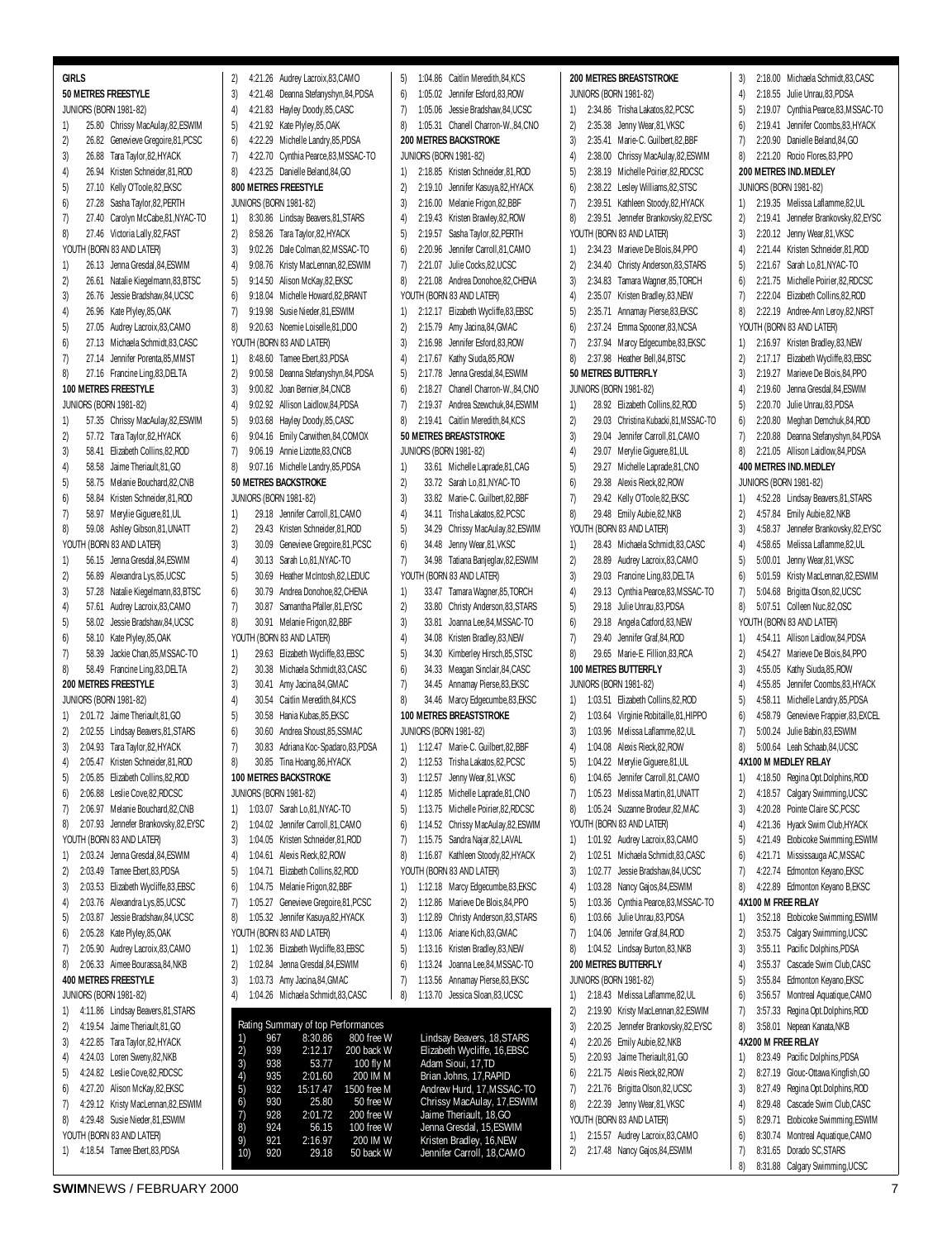<span id="page-7-0"></span>

| TINY OLYMPIC PROSPECTS                                                         |                            |                 |                                                                   |                      |              |
|--------------------------------------------------------------------------------|----------------------------|-----------------|-------------------------------------------------------------------|----------------------|--------------|
|                                                                                |                            |                 |                                                                   |                      |              |
|                                                                                |                            |                 |                                                                   |                      |              |
|                                                                                |                            |                 |                                                                   |                      | (R)          |
| <b>CLUB NAME</b>                                                               | CODE                       | <b>PROV</b>     | <b>BOYS</b>                                                       | GIRLS                | <b>TOTAL</b> |
| Alberta Marlin AC                                                              | AMAC                       | AB              | 7                                                                 | 17                   | 24           |
| Calgary Swimming<br>Canadian Dolphin SC                                        | UCSC<br>CDSC               | ON<br>BC        | 16<br>23                                                          | 38<br>8              | 54<br>31     |
| Club Richelieu LaSalle<br>CN Haut-Richelieu                                    | CALAC<br>CNHR              | QC<br>0C        | 13<br>11                                                          | 14<br>23             | 27<br>34     |
| Cold Lake Marlins                                                              | CLM                        | AB              | 3                                                                 | $\overline{2}$       | 5            |
| East York SC<br>Edmonton Keyano SC                                             | EYSC<br><b>EKSC</b>        | ON<br>AB        | 11<br>28                                                          | 11<br>26             | 22<br>54     |
| Etobicoke Swimming                                                             | <b>ESWIM</b>               | ON              | 14                                                                | 33                   | 47           |
| Glencoe Gators                                                                 | GLEN                       | AB              | 7                                                                 | 23                   | 30           |
| Guelph Marlin AC<br>Huron Hurricanes AC                                        | GMAC<br><b>HHAC</b>        | ON<br>ON        | 6<br>1                                                            | 5<br>6               | 11<br>7      |
| Hyack Swim Club                                                                | <b>HYACK</b>               | BC              | 28                                                                | 17                   | 45           |
| <b>Island Swimming</b><br>Leduc Otters                                         | IS<br>LEDUC                | BC.<br>AB       | 38<br>1                                                           | 36<br>4              | 74<br>5      |
| London Aquatic Club                                                            | LAC                        | ON              | 6                                                                 | 24                   | 30           |
| Miramichi Whitecaps<br>Mississauga AC                                          | MWC<br><b>MSSAC</b>        | <b>NB</b><br>ON | 2<br>27                                                           | $\overline{2}$<br>11 | 4<br>38      |
| Olympian SC                                                                    | 0SC                        | AB              | 11                                                                | 16                   | 27           |
| Pacific Sea Wolves<br>Pickering Swim Club                                      | <b>PSW</b><br>PICK         | BC<br>ON        | 15<br>9                                                           | 12<br>8              | 27<br>17     |
| Pointe Claire                                                                  | PCSC                       | QC              | 39                                                                | 34                   | 73           |
| Red Deer Catalina SC<br>Region of Waterloo SC                                  | <b>RDCSC</b><br><b>ROW</b> | AB<br>ON        | 7<br>5                                                            | 7<br>5               | 14<br>10     |
| Saskatoon Goldfins                                                             | GOLD                       | <b>SK</b>       | 13                                                                | 12                   | 25           |
| Scarborough Swim Club<br>Silver Tide SC                                        | <b>SCAR</b><br><b>STSC</b> | ON<br>AB        | 10<br>14                                                          | 5<br>10              | 15<br>24     |
| Stettler Swim Club                                                             | SSC                        | AB              | 1                                                                 | $\overline{2}$       | 3            |
| Stratford Kinsmen Y AC<br>Summerland Orca SC                                   | <b>SKY</b><br>ORCA         | ON<br>BC        | 3<br>3                                                            | 4<br>4               | 7<br>7       |
| <b>Thunder Bolts</b>                                                           | TBT                        | ON              | 1                                                                 | 4                    | 5            |
| Uxbridge Swim Club                                                             | <b>USC</b>                 | ON              | 10                                                                | 19                   | 29           |
| Vancouver Pacific SC<br><b>Whitby Dolphins</b>                                 | VPSC<br>WD                 | BC<br>ON        | 9<br>8                                                            | 16<br>17             | 25<br>25     |
| Wilmot Aces AC                                                                 | <b>WAAC</b>                | ON              | 0                                                                 | 10                   | 10           |
| Winskill Dolphins<br>Totals                                                    | WDSC                       | BC              | 3<br>392                                                          | 12<br>458            | 15<br>850    |
| <b>BOYS EVENTS</b>                                                             |                            | 37)<br>38)      | 7:31.18 Nicholas Wenzl, EKSC<br>7:49.23 Tom Jarosz, IS            |                      |              |
| BOYS 7&U - 200 FREESTYLE                                                       |                            | 39)             | 7:53.00 Craig Vander Berg, HYACK                                  |                      |              |
| Rec: 2:50.36 Joshua Hammervold, UCSC, 97<br>1)                                 |                            | 40)             | 7:54.24 Ian Jacke, IS                                             |                      |              |
| 4:03.24 Dennis Brotzky, CDSC<br>2)<br>4:11.66 Matthew Emory, PCSC              |                            | 41)<br>42)      | 7:56.46 Kevin Andal, ESWIM<br>9:09.31 Patrick Teaque, IS          |                      |              |
| 3)<br>4:18.33 David Errington, RDCSC                                           |                            |                 |                                                                   |                      |              |
| 4)<br>4:32.00 Joshua MacDonald.PSW<br>4:32.46 Greg Kozell, STSC<br>5)          |                            |                 | BOYS 8 - 400 FREESTYLE                                            |                      |              |
| 4:36.24 Nikola Djordjevic,CDSC<br>6)                                           |                            | 1)              | Rec: 5:22.65 Doug Wake, YLSC, 86<br>6:13.87 Kairun Daikoku, MSSAC |                      |              |
| 4:55.05 Colton Creber, EYSC<br>7)                                              |                            | 2)              | 6:43.56 Hong-Kei Chan, CDSC                                       |                      |              |
| 4:55.71 Philip Clifford, PCSC<br>8)<br>9)<br>5:00.36 Jonathan Mancini, PCSC    |                            | 3)<br>4)        | 6:50.59 Hong-Ting Chan, CDSC<br>7:15.91 Daniel Jensen, PCSC       |                      |              |
| 5:07.99 Michael Klassen, IS<br>10)                                             |                            | 5)              | 7:27.74 Alex Partridge, CDSC                                      |                      |              |
| 5:09.34 Nicholas Tatitigian, PCSC<br>11)<br>5:13.91 Jeremy Bagshaw, IS<br>12)  |                            | 6)              | 7:27.98 Matthew Hebert, EYSC<br>7:29.06 Jordan O'Reilley, PCSC    |                      |              |
| 13)<br>5:13.91 Michael Dionisi, PCSC                                           |                            | 7)<br>8)        | 7:33.68 Keith Eggen, UCSC                                         |                      |              |
| 5:16.43 Saidye Assi, PCSC<br>14)                                               |                            | 9)              | 7:34.41 Marko Gavric, CDSC                                        |                      |              |
| 15)<br>5:22.18 Calvin Fryer, IS<br>16)<br>5:29.38 Brandon Chan, EKSC           |                            | 10)<br>11)      | 7:46.11 Aaron Blumenthal, PCSC<br>7:46.55 Paul Zielinski, MSSAC   |                      |              |
| 5:36.80 Fraser Phillips, EKSC<br>17)                                           |                            | 12)             | 7:47.00 Jeremy Leite, LAC                                         |                      |              |
| 18)<br>5:38.52 Chris Wright, IS<br>19)<br>5:48.00 Ryan Symionik, PCSC          |                            | 13)             | 8:03.96 Derek Engel, PCSC                                         |                      |              |
| 5:50.76 Kevin Zolnieryk, EYSC<br>20)                                           |                            | 14)<br>15)      | 8:09.63 Joel Howlett, GOLD<br>8:10.03 Scott Johnston, PICK        |                      |              |
| 21)<br>5:54.07 Nino Zivkovic, WD                                               |                            | 16)             | 8:19.59 Marlow Nicol, VPSC                                        |                      |              |
| 22)<br>5:55.12 Nathan Tran, EYSC<br>6:03.14 Mikail Yerkovich, IS<br>23)        |                            | 17)             | 8:19.93 Thomas Rae, PSW<br>8:20.68 Marko Nojkovic, CDSC           |                      |              |
| 24)<br>6:06.15 Keegan Zanetta, IS                                              |                            | 18)<br>19)      | 8:28.26 Mike Golian, ESWIM                                        |                      |              |
| 25)<br>6:14.76 Duncan Ferguson, CDSC                                           |                            | (20)            | 8:29.35 Sammy Zayed, PCSC                                         |                      |              |
| 6:24.31 Sam Hardwicke-Brown, EKSC<br>26)<br>6:26.31 William Kruze, CNHR<br>27) |                            | 21)<br>22)      | 8:32.13 Andy Chu, VPSC<br>8:35.63 Alexander Ferguson, CDSC        |                      |              |
| 6:29.92 Xavier Dumesnil, CNHR<br>28)                                           |                            | 23)             | 8:40.77 Conor McGhee, WD                                          |                      |              |
| 29)<br>6:38.39 David Dalby, SKY<br>6:45.00 Trevor Morrison, HYACK              |                            | 24)             | 8:41.42 Ben Britten, EKSC                                         |                      |              |
| 30)<br>6:58.00 Jason Lai, EKSC<br>31)                                          |                            | 25)<br>26)      | 8:49.57 Kyle Crepnjak, PSW<br>8:51.34 Robert Yeerman, CDSC        |                      |              |
| 32)<br>7:07.02 Brett Hastings, IS                                              |                            | 27)             | 8:54.41 Jay Starko, VPSC                                          |                      |              |
| 7:08.83 Nick Kostiuk, EKSC<br>33)<br>7:28.22 Reid White, EKSC<br>34)           |                            | 28)             | 8:59.53 Trace Kremer, OSC                                         |                      |              |
| 7:29.95 Luc Toupin, EKSC<br>35)                                                |                            | 29)<br>30)      | 9:00.90 Grant Athersmith, LAC<br>9:01.10 Zak Paul, WD             |                      |              |
| 7:30.31 Alexandre Papillon.CNHR<br>36)                                         |                            |                 |                                                                   |                      |              |

31) 9:02.10 Blaise Gallant,COBRA 32) 9:06.30 Patrick Gajos,ESWIM 33) 9:13.58 Nathan Kindrachuk,OSC 34) 9:13.65 Ian Weir,SKY 9:14.68 Edward Cai, VPSC 36) 9:20.75 Stuart McColl, IS<br>37) 9:20.81 Kirk Dixon, ORCA 37) 9:20.81 Kirk Dixon,ORCA 9:34.25 Drew Perkins, CALAC 39) 9:37.03 Jordan Contoli,WDSC 40) 9:38.92 Laurent Masella,COBRA 41) 9:48.79 Sean May,MSSAC 42) 9:58.03 Michael Jarosz,IS 43) 10:03.15 Frederic Lefebvre-Sauve,CALAC 44) 10:12.69 Quinn Southwell, SCAR<br>45) 10:14.00 Trov Peakman.PSW 10:14.00 Troy Peakman, PSW 46) 10:14.63 Caldon Saunders, IS<br>47) 10:22.19 Adam Loo, SCAR 47) 10:22.19 Adam Loo,SCAR 10:26.14 Andrew Lai, EKSC 49) 11:00.00 Gavin Hastings,IS 50) 11:10.52 Chris Koziol-Newman,IS 51) 11:22.72 Jia Yang Zhang,CALAC 52) 11:52.69 Alexander Zamozdra,PCSC 53) 12:02.09 Antoine Breault,CNHR 54) 12:11.39 Nicolas Selmay,CNHR 55) 12:14.50 Philippe Grenier, CNHR<br>56) 12:22.52 Colin Minielly GOLD 56) 12:22.52 Colin Minielly,GOLD 57) 12:31.33 Nicolas Salazar,EYSC 12:34.52 David Riediger, OSC 59) 13:44.69 Clay Aboughoche,EKSC 60) 13:47.87 Jonathan Chung,MSSAC 61) 13:53.00 Dale Graeme,PSW 62) 14:18.42 Martin Laurent,EKSC 63) 14:37.12 Francis Marleau-Donais,CNHR 64) 16:26.99 Bryan Tse,HYACK 65) 17:22.00 Billy Leung,HYACK 66) 17:40.90 Vukasin Djorjevic,HYACK **BOYS 9 - 800 FREESTYLE** Rec: 10:27.10 Doug Wake,YLSC,86 1) 12:43.18 Abdallah Gandhi,PCSC 2) 12:58.26 Craig Dagnall,IS 3) 13:02.90 Jakub Hlavnicka,COBRA 4) 13:12.14 Bruce Malcolm,PCSC 5) 13:18.90 David Hibberd,UCSC 6) 13:22.39 Curtis Lutsch,UCSC 7) 13:25.60 Sean O'Beirn,MSSAC 8) 13:34.95 Spencer Ayre,PCSC 9) 14:02.70 Tai Shudo,CDSC 14:24.75 Sam Beranales, MSSAC 11) 14:33.68 Colin Coombs,ESWIM 12) 14:34.27 Alek Szmiegelski,GOLD 13) 14:41.00 Skyler McIndoe,LAC 14) 14:41.77 Karim Zayed,PCSC 15) 14:42.49 Michael Clarke,OSC 16) 14:50.10 Michael Brock, LAC 17) 15:01.42 Zach Relf,IS 18) 15:05.15 Shane Reid,HYACK 19) 15:13.22 Stephen Trevoy, STSC<br>20) 15:16.40 Artem Zaloga, ESWIM 20) 15:16.40 Artem Zaloga,ESWIM<br>21) 15:21.51 John Meyer,SSC 21) 15:21.51 John Meyer,SSC 22) 15:25.37 William Humphrey,UCSC 23) 15:48.07 Austin McGrath,RDCSC 24) 15:52.07 Patrick Cowan,GOLD 25) 15:52.13 Tyler Bredschneider,COBRA 26) 15:52.42 Evan Emory,PCSC 27) 16:03.11 Victor Jagsz,ESWIM 28) 16:21.16 Greg Merritt,CLM 29) 16:23.50 Euon Buck,GMAC 30) 16:32.10 Chris Malott,LAC 16:34.53 Joseph Suh, MSSAC 32) 16:38.32 Nolan Timmins-Boutin,ESWIM 33) 16:39.10 Kodie Yorke,GMAC 34) 16:52.43 Matthew Delpunto,CALAC 35) 16:55.68 Nicolas Chein,VPSC 36) 17:07.17 Julian Monks,WD 37) 17:08.53 Ben Berg,RDCSC 38) 17:08.55 Joey Keroack,STSC 39) 17:13.83 Philippe Roy,PCSC 40) 17:14.11 James Bridle,WD 17:15.00 Josh Little,CLM 42) 17:26.90 Andy Townsend,EYSC 43) 17:32.77 Drew Dipietro,EKSC 44) 17:43.80 Alexander Martineau,PCSC 45) 17:47.00 Parker Lang,IS 46) 17:48.68 Nicholas Quenville,WDSC 47) 18:07.89 Danny Taylor,VPSC 48) 18:09.13 Etienne Gougoux,CALAC 49) 18:24.75 Brayden Kagel,STSC

50) 18:26.10 Dominique Massie-Martel,HYACK 51) 18:33.02 Alain Trinh,CALAC 52) 18:34.31 Andrew Trush,TBT 53) 18:41.99 Kennedy Lys,UCSC 54) 18:42.39 Andrew Ferraro,USC 55) 18:45.38 Matthew Peddie,OSC 56) 18:49.58 Jonathan Choi, CDSC<br>57) 18:50.00 Jeffrey Cernele, PICK 18:50.00 Jeffrey Cernele,PICK 58) 18:54.33 Mitchell Broughton,USC 59) 19:02.42 Adam Dressler,STSC 60) 19:03.21 Geoffrey Newsome,ESWIM 61) 19:07.20 Brant Blais,LAC 62) 19:11.25 Trevor Partch,EYSC 63) 19:15.49 Erik Olson,OSC 64) 19:32.95 Trevor David,USC 65) 19:33.52 Jeffrey Wright,IS 66) 19:38.64 Lewis Siemplekanp,WDSC 67) 19:38.97 Zachary Janzen,RDCSC 19:51.93 Hayden Luck,USC 69) 20:25.23 Brandon Cotter,ESWIM 70) 20:26.19 Nicholas Kamel,PCSC 71) 20:28.91 Scott Mendonca,MSSAC 72) 20:43.63 Evan Hooks,IS 73) 20:45.04 Heruan Ho,VPSC 74) 20:54.31 Alistair Docherty,COBRA 75) 20:57.00 Cameron Wu,HYACK 76) 21:04.36 Nicolas Bush,USC 77) 21:10.10 Grady Gibson, EKSC<br>78) 22:11.57 Winter Li, CDSC 22:11.57 Winter Li,CDSC 79) 22:15.57 Dominique Harrison,CNHR 80) 22:15.94 Alistair Haywood,IS 81) 22:25.27 Chris Smith,IS 82) 23:13.69 Garett Therrien,IS 83) 23:24.75 Evan Fryer,IS 84) 23:42.22 Cody Patterson,IS 85) 24:09.86 Alex Robertson,EKSC 86) 24:12.00 Jason Lin,PSW 87) 24:56.72 Xavier Santerre,CNHR 88) 25:14.00 Neil Phillips, HYACK<br>89) 25:54.00 Alex Tseng, HYACK 25:54.00 Alex Tseng, HYACK 90) 26:00.53 Daniel Beresh,EKSC 91) 27:10.00 Jamie Dong,HYACK 92) 27:29.00 Kenneth Fung,HYACK 93) 29:50.00 Sam Van Egteren,EKSC 94) 30:15.40 Samuel Corriveau,CNHR **BOYS 10 - 1500 FREESTYLE** Rec: 18:41.93 Michael Calkins,VICO,89 1) 21:09.90 Joon Mo Bae,HYACK 2) 21:35.53 Steven Bielby,PCSC 3) 21:59.01 Chris Piasecki,EKSC 22:21.71 Patrick Errington,RDCSC 5) 22:30.41 Alex Griffith,PICK 6) 22:57.27 Oleg Murzenko,ESWIM 7) 23:05.25 Jonathan Knowles,CALAC 8) 23:13.74 Daniel Bekhazi,PCSC 9) 23:13.94 Michael Tatigian,PCSC 10) 23:40.21 Russell Dunkley,PCSC 11) 23:42.84 Demijan Savija,CDSC 12) 24:06.91 Nicholas Blach,PCSC 13) 24:12.07 Adam Molnar,MSSAC 24:31.60 Nicholas Mancini, PCSC 15) 24:32.83 Jason Boivin,PCSC 16) 24:33.59 Wilson Kwan,CDSC 17) 24:38.52 Derek Woodhall,ROW 18) 24:48.84 Brad Kozell,STSC 19) 24:53.13 Conor Gfroerer,ROW 20) 24:54.00 Kieran Wallace,PSW 21) 25:05.64 Bryan Fumerton,USC 22) 25:08.18 Chris Rinaldi,CALAC 23) 25:14.07 Dimitri Georges, CDSC<br>24) 25:21.07 Francois Hogan, CNHR 25:21.07 Francois Hogan,CNHR 25) 25:21.50 Andrew Jankowski,COBRA 26) 25:23.65 Shawn Bull,COBRA 27) 25:30.23 Philip Gray,COBRA 28) 25:35.45 Kent Williamson,PICK 29) 25:45.12 Kurt Gore-Hickman,GOLD 30) 25:51.14 Mike Clark,STSC 31) 25:51.21 Kyle Markowski,STSC 32) 25:51.25 Daniel Juhasz,COBRA 33) 25:52.82 Matthew McGregor,STSC 34) 26:14.90 William Zochodne, UCSC<br>35) 26:26.34 Michael Gore-Hickman, G 35) 26:26.34 Michael Gore-Hickman,GOLD 36) 26:30.44 Callum Lavoie,OSC 37) 26:34.86 Sandy Lockhart,VPSC 38) 26:40.10 William Richardson,WD 39) 27:02.02 Stefan Urban,IS 40) 27:03.49 Mark Greenwood,MSSAC 41) 27:19.58 Dexter Bligh,IS 42) 27:37.35 Scott Ross,PSW 43) 27:41.99 Mark Trower,ESWIM

44) 27:44.35 Evan Rudolph,COBRA 45) 27:45.90 Peter Ostrom,UCSC 46) 27:47.42 Sean Kimak,GLEN 47) 28:05.75 Kyle Moore,COBRA 48) 28:35.27 Olivier Godard,PCSC 49) 28:35.69 Andres Porras,UCSC 28:35.74 Alexander Peplowski, PCSC 51) 28:51.33 Alex Johnson,EYSC 52) 29:04.36 Doug Rawlick,OSC 53) 29:19.63 Michael Broccolini,PCSC 54) 29:23.10 Eric McMahon,ESWIM 55) 29:24.48 Matthew McLoughlin,USC 56) 29:26.77 Stephen Lambert,USC 57) 29:29.92 Aaron Horsfield,IS 58) 29:33.13 David Vizsolyi,IS 59) 29:42.38 David Reinhart,ROW 60) 29:43.47 David Seibel,GOLD 61) 29:46.16 Gleb Divinski,CALAC 62) 29:49.23 Colin Miazga,GOLD 63) 29:50.21 Matt Volpini,ROW 64) 30:41.09 Calvin Chung,GOLD 65) 30:49.27 Gianluca Palasciano,ESWIM 66) 31:22.01 Lorenz Yeung,CDSC 67) 31:31.39 Stefan Milanovic,CDSC 68) 31:50.93 Nick Suche,GLEN 69) 31:53.01 Geoff Calvert,GLEN 70) 32:23.37 Bryce Fisher,OSC 71) 32:28.82 Jeremy Kubin, GLEN<br>72) 32:36.00 Michael Rosenbloor 72) 32:36.00 Michael Rosenbloom,PSW 73) 32:57.00 Ayman Moamen,HYACK 74) 33:14.26 Brett Laplante,OSC 75) 33:23.22 Charlie Rooney,GLEN 76) 33:27.15 Kiefer Hagan,OSC 77) 33:36.00 Brandt Carlson,IS 78) 33:58.40 Alex Segredo,CDSC 79) 35:14.29 Bernard Joosten,USC 80) 35:49.92 Colin McColl,IS 81) 35:53.31 Adam Price,IS 82) 35:57.64 Kevin Leitch, GLEN<br>83) 36:34.21 Thomas Traves, GC 36:34.21 Thomas Traves, GOLD 84) 36:38.57 Matthew May,RDCSC 85) 37:50.00 Martin Cheng,HYACK 86) 38:02.15 Greg Muszkie,GOLD 87) 38:04.00 Chad Kanorsky,IS 88) 38:24.09 Richard Veerman,CDSC 89) 38:32.50 Josh Hollick-Kenyon,HYACK 90) 38:35.00 Jeff McFarlane,HYACK 91) 38:50.59 Matthew Brady, RDCSC 92) 38:57.00 Derek Sin,HYACK 93) 40:48.17 Simon Teague, IS<br>94) 41:29.00 Jacob Koziel, EKS 41:29.00 Jacob Koziel,EKSC 95) 44:03.18 Mark Mekechuk,EKSC 96) 44:10.03 Travis Hunter,PSW 97) 44:11.00 Kenneth Cho,HYACK 98) 45:16.00 Lucas Harries,EKSC 99) 46:57.00 Sunny Fung,HYACK 100) 49:21.03 Teo Kelebay,ESWIM 101) 50:51.00 Howard Kuang,HYACK 102) 52:12.47 Stephen McCray,LEDUC 103)69:44.00Alex Worth,HYACK **BOYS 7&U - 100 IND. MEDLEY** Rec: 1:29.77 Andrew Bignell,SSMAC,91 1) 2:04.78 Dennis Brotzky,CDSC 2) 2:05.67 Matthew Emory,PCSC 3) 2:09.07 Robert MacDonald,MWC 4) 2:11.24 Greg Kozell,STSC 5) 2:20.87 Joshua MacDonald,PSW 6) 2:21.06 Kevin Andal,ESWIM 7) 2:26.70 Nikola Djordjevic,CDSC 8) 2:34.86 Jeremy Bagshaw,IS 2:34.86 Calvin Fryer, IS 10) 2:39.69 Nicholas Tatitigian,PCSC 11) 2:47.06 Jonathan Mancini,PCSC 12) 2:50.16 Saidye Assi,PCSC 13) 2:54.37 Ryan Symionik,PCSC 14) 2:54.93 Nick Chauvin,SCAR 15) 2:57.06 Fraser Phillips,EKSC 16) 3:01.46 David Dalby,SKY 17) 3:06.20 Nino Zivkovic,WD 18) 3:07.18 Keegan Zanetta,IS 19) 3:09.49 Mikail Yerkovich, IS<br>20) 3:16.64 Michael Klassen, IS 3:16.64 Michael Klassen,IS 21) 3:20.99 Brett Hastings,IS 22) 3:21.80 Chris Wright,IS 23) 3:23.48 Trevor Morrison,HYACK 24) 3:24.94 Sam Hardwicke-Brown,EKSC 25) 3:30.91 Scott D'Aoust,SCAR 26) 3:37.23 Duncan Ferguson,CDSC 27) 3:46.01 Luc Toupin,EKSC 28) 3:46.16 Jason Lai,EKSC

29) 4:03.46 Craig Vander Berg,HYACK 30) 4:04.30 Nicholas Wenzl,EKSC 31) 4:23.55 Reid White,EKSC 32) 4:27.87 Patrick Teague,IS **BOYS 8- 100 IND. MEDLEY** Rec: 1:21.38 Andrew Bignell,SSMAC,92 1) 1:37.18 Kairun Daikoku,MSSAC 2) 1:39.10 Daniel Jensen,PCSC 3) 1:39.70 Hong-Kei Chan,CDSC 4) 1:42.57 Hong-Ting Chan,CDSC 5) 1:42.99 Jordan O'Reilley,PCSC 6) 1:49.31 Derek Engel,PCSC 7) 1:50.51 Zak Paul,WD 8) 1:53.75 Erick Convery, PCSC 9) 1:55.30 Jeremy Leite,LAC 10) 1:56.10 Karl Wolk,EKSC 11) 1:56.79 Scott Johnston, PICK<br>12) 1:56.82 Aaron Blumenthal, PO 1:56.82 Aaron Blumenthal, PCSC 13) 1:58.36 Trace Kremer,OSC 14) 1:58.52 Alex Partridge,CDSC 15) 1:58.84 Lilus Ma,CDSC 16) 2:01.27 Marko Gavric,CDSC 17) 2:02.22 Bretton Love,GOLD 18) 2:02.27 Conor McGhee,WD 19) 2:03.66 Mike Golian,ESWIM 20) 2:04.29 Blaise Gallant,COBRA 21) 2:04.30 Stuart McColl,IS 22) 2:04.60 Grant Athersmith,LAC 23) 2:06.32 Paul Zielinski,MSSAC 24) 2:08.12 Marlow Nicol, VPSC<br>25) 2:08.51 Joel Howlett, GOLD 2:08.51 Joel Howlett,GOLD 26) 2:08.81 Jordan Contoli,WDSC 27) 2:08.89 Patrick Gajos,ESWIM 28) 2:08.94 Ben Britten,EKSC 29) 2:10.41 Laurent Masella,COBRA 30) 2:11.28 Jay Starko,VPSC 31) 2:12.69 Mathew Bertram,CALAC 32) 2:13.32 Andy Chu,VPSC 2:14.34 Matthew Kerr, PCSC 34) 2:14.41 Kirk Dixon,ORCA 35) 2:15.09 Michael Sears,MWC 36) 2:16.27 Ryan Arychuk,STSC 37) 2:16.39 Nathan Kindrachuk,OSC 38) 2:20.46 Alexander Ferguson,CDSC 39) 2:20.63 Matthew Hanson,EKSC 40) 2:21.11 Robert Yeerman,CDSC 41) 2:21.41 Edward Cai,VPSC 42) 2:27.10 Adam Loo,SCAR 43) 2:28.50 Thomas Rae,PSW 2:29.22 Graham Hawes, SCAR 45) 2:30.16 Andrew Lai,EKSC 46) 2:31.00 Jia Yang Zhang,CALAC 47) 2:31.70 Frederic Lefebvre-Sauve,CALAC 48) 2:33.52 Marko Nojkovic,CDSC 49) 2:35.18 Ian Weir,SKY 50) 2:39.12 Quinn Southwell,SCAR 51) 2:40.84 Philippe Grenier,CNHR 52) 2:43.90 Daniel McLaughlin,USC 53) 2:44.46 Caldon Saunders, IS<br>54) 2:46.22 Michael Jarosz, IS 54) 2:46.22 Michael Jarosz, IS<br>55) 2:49.14 Gavin Hastings, IS 2:49.14 Gavin Hastings, IS 56) 2:55.02 Alexander Zamozdra,PCSC 57) 2:56.09 Chris Koziol-Newman,IS 58) 2:57.59 Evan Kalina,ORCA 59) 2:58.35 Felix Pang,SCAR 60) 2:59.47 David Riediger,OSC 61) 3:06.40 Bryan Tse,HYACK 62) 3:07.56 Mark Grehan,EKSC 63) 3:11.00 Troy Peakman,PSW 64) 3:12.65 Colin Minielly, GOLD<br>65) 3:20.00 Dale Graeme, PSW 65) 3:20.00 Dale Graeme,PSW 66) 3:21.00 Kishen Raja,PSW 67) 3:30.27 Brandon Coutts,SCAR 68) 3:39.80 Clay Aboughoche,EKSC 69) 3:39.90 Billy Leung,HYACK 70) 3:42.30 Vukasin Djorjevic,HYACK 71) 4:39.80 Martin Laurent,EKSC **BOYS 9 - 200 IND. MEDLEY** Rec: 2:41.91 Tobias Oriwol,PCSC,95 1) 3:14.93 David Hibberd,UCSC 2) 3:15.84 Abdallah Gandhi,PCSC 3) 3:16.30 Skyler McIndoe,LAC 4) 3:16.74 Jakub Hlavnicka,COBRA 5) 3:23.66 Ryan Idzes,ORCA 6) 3:25.01 Curtis Lutsch,UCSC 7) 3:27.35 Tai Shudo,CDSC 8) 3:29.05 Bruce Malcolm, PCSC

9) 3:30.69 Kodie Yorke, GMAC<br>10) 3:31.28 Shane Reid HYACK 3:31.28 Shane Reid, HYACK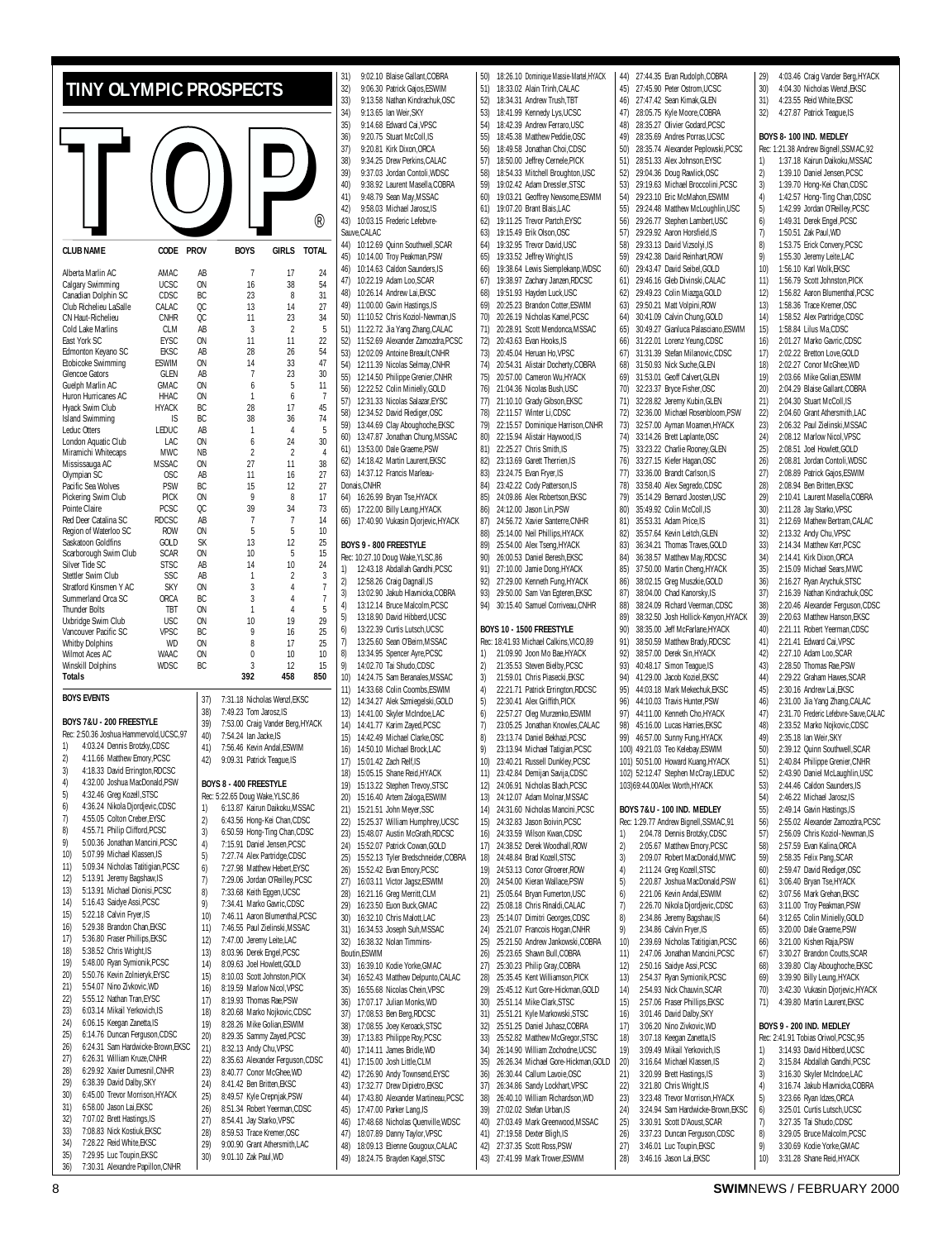11) 3:32.06 Euon Buck,GMAC 12) 3:32.93 Patrick Cowan,GOLD 13) 3:33.47 Spencer Ayre,PCSC 14) 3:34.39 Craig Dagnall,IS 15) 3:41.89 Evan Emory,PCSC 16) 3:45.99 William Humphrey,UCSC 17) 3:46.34 Colin Coombs,ESWIM 3:46.70 Michael Brock,LAC 19) 3:47.06 Sam Beranales,MSSAC 20) 3:48.06 Sean O'Beirn, MSSAC<br>21) 3:48.92 Ben Berg, RDCSC 21) 3:48.92 Ben Berg,RDCSC 22) 3:49.30 Alek Szmiegelski,GOLD 23) 3:49.45 Jonathan Lafleche,PCSC 24) 3:50.56 Alexander Martineau,PCSC 25) 3:52.36 Ian Kendall,ROW 26) 3:56.09 Zach Relf, IS<br>27) 3:56.83 Eric Cheng, I 27) 3:56.83 Eric Cheng,PCSC 28) 3:59.95 Tyler Bredschneider, COBRA<br>29) 4:00.00 Stephan Wenzel, EKSC 29) 4:00.00 Stephan Wenzel, EKSC<br>30) 4:00.76 Greg Merritt, CLM 30) 4:00.76 Greg Merritt, CLM<br>31) 4:01.22 Michael Clarke, OS 4:01.22 Michael Clarke, OSC 32) 4:03.17 Philippe Roy,PCSC 33) 4:06.69 Stephen Trevoy,STSC 34) 4:08.15 Joseph Suh,MSSAC 35) 4:08.99 Julian Chan,VPSC 36) 4:09.12 Alain Trinh,CALAC 37) 4:09.51 Karim Zayed,PCSC 38) 4:10.50 Justin Castellano, PCSC<br>39) 4:12.10 Julian Monks, WD 4:12.10 Julian Monks, WD 40) 4:12.12 James Bridle,WD 41) 4:12.66 Matthew Sexton,CALAC 42) 4:15.80 John Meyer,SSC 43) 4:16.10 Kennedy Lys,UCSC 44) 4:25.21 Zachary Janzen,RDCSC 45) 4:25.39 Andrew Trush,TBT 46) 4:27.02 Erik Olson,OSC 47) 4:27.19 Murray Huynh,CDSC<br>48) 4:28.85 Matthew Peddie.OSC 48) 4:28.85 Matthew Peddie, OSC<br>49) 4:30.16 Josh Little, CLM 49) 4:30.16 Josh Little, CLM<br>50) 4:30.66 Andrew Ferraro, 50) 4:30.66 Andrew Ferraro,USC 51) 4:32.02 Nicholas Quenville, WDSC<br>52) 4:32.11 Joey Keroack, STSC 52) 4:32.11 Joey Keroack, STSC<br>53) 4:38.92 Nicolas Chein. VPSC 53) 4:38.92 Nicolas Chein,VPSC 54) 4:39.13 Brayden Kagel,STSC 55) 4:39.84 Drew Dipietro,EKSC 56) 4:42.60 Chris Malott.LAC 57) 4:44.10 Nolan Timmins-Boutin, ESWIM<br>58) 4:45.43 Jonathan Choi, CDSC 58) 4:45.43 Jonathan Choi, CDSC<br>59) 4:52.57 Heruan Ho. VPSC 59) 4:52.57 Heruan Ho,VPSC 60) 4:52.79 Parker Lang, IS<br>61) 4:57.13 Artem Zaloga, E! 4:57.13 Artem Zaloga,ESWIM 62) 4:58.11 Danny Taylor,VPSC 63) 4:58.57 Kyle Crepnjak, PSW<br>64) 5:06.25 leftrey Wright IS 5:06.25 Jeffrey Wright,IS 65) 5:07.02 Nicolas Bush,USC 66) 5:07.37 Trevor David,USC 67) 5:10.30 Brant Blais,LAC 68) 5:10.37 Mitchell Broughton,USC 69) 5:15.05 Cody Patterson,IS 70) 5:15.60 Winter Li,CDSC 71) 5:18.22 Anthony Andreevski, SCAR<br>72) 5:22.00 Alex Robertson, EKSC 5:22.00 Alex Robertson, EKSC 73) 5:22.04 Adam Dressler, STSC<br>74) 5:25.17 Lewis Siemplekanp, V 5:25.17 Lewis Siemplekanp, WDSC 75) 5:30.74 Brandon Cotter,ESWIM 76) 5:35.00 Jamie Dong,HYACK 77) 5:38.64 Hayden Luck,USC 78) 5:49.66 Alistair Haywood,IS 79) 5:52.53 Garett Therrien, IS<br>80) 5:56.72 Jason Lin PSW 80) 5:56.72 Jason Lin, PSW<br>81) 6:03.36 Alex Tseng, HYA 81) 6:03.36 Alex Tseng, HYACK<br>82) 6:03.57 Evan Fryer, IS 6:03.57 Evan Fryer, IS 83) 6:10.35 Grady Gibson,EKSC 84) 6:27.00 Sam Van Egteren, EKSC<br>85) 6:29.96 Neil Phillips. HYACK 85) 6:29.96 Neil Phillips,HYACK 86) 6:30.35 Daniel Beresh,EKSC 87) 6:43.39 Benny Cox,IS 88) 6:52.10 Kenneth Fung, HYACK 89) 6:53.35 Gaven Hohl, IS<br>90) 7:01.40 Douglas Chang 7:01.40 Douglas Chancey, HYACK **BOYS 10 - 400 IND. MEDLEY** Rec: 5:29.10 Tobias Oriwol,PCSC,96 1) 5:49.80 Joon Mo Bae,HYACK 2) 6:05.72 Steven Bielby,PCSC 3) 6:16.64 Patrick Errington,RDCSC 4) 6:16.99 Bryan Fumerton,USC 5) 6:22.92 Jonathan Knowles,CALAC 6) 6:29.16 Alex Griffith,PICK 7) 6:38.04 Oleg Murzenko,ESWIM

9) 6:41.71 Callum Lavoie,OSC 10) 6:45.24 Chris Piasecki,EKSC 11) 6:45.75 Wilson Kwan,CDSC 12) 6:49.70 Michael Tatigian,PCSC 13) 6:50.24 Russell Dunkley,PCSC 14) 6:53.91 Andrew Jankowski,COBRA 15) 6:54.03 Shawn Bull,COBRA 6:55.09 Demijan Savija,CDSC 17) 6:56.66 Philip Gray,COBRA 18) 6:58.35 Cedric Pepelea, PCSC<br>19) 7:01.00 Kieran Wallace, PSW 19) 7:01.00 Kieran Wallace,PSW 20) 7:03.48 Daniel Bekhazi,PCSC 21) 7:07.15 Daniel Juhasz,COBRA 22) 7:10.09 Nicholas Blach,PCSC 23) 7:12.27 Adam Molnar,MSSAC 24) 7:16.85 Nicholas Mancini,PCSC 25) 7:18.54 Jason Boivin, PCSC<br>26) 7:19.23 Brad Kozell, STSC 26) 7:19.23 Brad Kozell, STSC<br>27) 7:20.16 Evan Rudolph, CO 27) 7:20.16 Evan Rudolph,COBRA 28) 7:20.19 Francois Hogan,CNHR 29) 7:20.47 William Richardson,WD 30) 7:21.00 Scott Ross,PSW 31) 7:23.28 Dimitri Georges,CDSC 32) 7:24.18 Peter Ostrom,UCSC 33) 7:27.13 Sandy Lockhart,VPSC 34) 7:29.83 Derek Woodhall, ROW<br>35) 7:30.51 Matthew McGregor, ST 7:30.51 Matthew McGregor, STSC 36) 7:30.80 Kyle Moore, COBRA<br>37) 7:31.53 James Higgins, EYS 37) 7:31.53 James Higgins,EYSC 38) 7:32.98 Kyle Markowski,STSC 39) 7:37.02 Mark Greenwood,MSSAC 40) 7:39.19 Stefan Urban,IS 41) 7:39.46 Matt Volpini,ROW 42) 7:42.40 Nicolas Bertram,CALAC 43) 7:43.10 Eric McMahon,ESWIM 44) 7:44.00 Michael Rosenbloom,PSW 45) 7:48.32 Colin Miazga,GOLD 46) 7:51.29 Kent Williamson, PICK<br>47) 7:52.70 David Reinhart, ROW 47) 7:52.70 David Reinhart, ROW<br>48) 7:54.91 Conor Gfroerer, ROW 7:54.91 Conor Gfroerer,ROW 49) 7:59.18 Sam Johnson,EYSC 50) 8:00.54 Nicholas Barbaro, PICK<br>51) 8:02.58 Stephen Lambert, USC 8:02.58 Stephen Lambert,USC 52) 8:03.00 Jake White,PSW 53) 8:09.17 Michael Broccolini,PCSC 54) 8:11.34 Sean Kimak,GLEN 55) 8:13.39 Matthew McLoughlin,USC 56) 8:16.23 David Vizsolyi,IS 57) 8:18.77 Calvin Chung, GOLD<br>58) 8:20.10 Olivier Godard, PCSC 58) 8:20.10 Olivier Godard,PCSC 8:23.81 David Seibel, GOLD 60) 8:24.11 Andres Porras,UCSC 61) 8:25.27 Andrew Jelec,MSSAC 62) 8:34.19 Dexter Bligh,IS 63) 8:36.63 Jeffrey Hannon,PICK 64) 8:38.40 Jake Wright,GLEN 65) 8:39.57 Patrick Thauvette,PCSC 66) 8:41.68 Lorenz Yeung,CDSC 67) 8:44.81 Alexander Peplowski,PCSC 68) 8:46.62 Thomas Traves, GOLD<br>69) 8:46.73 Geoff Calvert, GLEN 69) 8:46.73 Geoff Calvert, GLEN<br>70) 8:47.50 Damian Creber, EYS 8:47.50 Damian Creber, EYSC 71) 8:47.77 Etienne Gougoux,CALAC 72) 8:48.83 Charlie Rooney,GLEN 73) 8:51.99 Stefan Milanovic,CDSC 74) 8:57.02 Doug Rawlick,OSC 75) 8:58.19 Bryce Fisher,OSC 76) 8:59.01 Brett Laplante,OSC 77) 9:03.05 Michael Gore-Hickman,GOLD 78) 9:10.00 Shawn Au, EKSC<br>79) 9:10.59 Robyn Lobb, HHA 79) 9:10.59 Robyn Lobb,HHAC 9:12.26 John Ferguson, PICK 81) 9:13.39 Max Paul,WD 82) 9:14.06 Nichol Ng, WD<br>83) 9:19.32 Matthew May, F 9:19.32 Matthew May, RDCSC 84) 9:20.09 Kurt Gore-Hickman,GOLD 85) 9:21.90 Alan Weir,SKY 86) 9:22.35 David Sokel,CALAC 87) 9:27.08 Spencer Fetter, GOLD 88) 9:30.00 Sam Britten,EKSC 89) 9:30.22 Alex Segredo,CDSC<br>90) 9:30.84 Mike Storto,PICK 90) 9:30.84 Mike Storto, PICK<br>91) 9:36.31 Colin McColl, IS 9:36.31 Colin McColl, IS 92) 9:39.65 Matthew Delpunto,CALAC 93) 9:46.30 Josh Hollick-Kenyon, HYACK<br>94) 9:48.10 Aaron Horsfield IS 9:48.10 Aaron Horsfield, IS 95) 9:54.32 Simon Teague,IS 96) 9:55.17 Kiefer Hagan,OSC 97) 9:58.58 Bernard Joosten, USC 98) 10:06.63 Shayne Clifford, PCSC<br>99) 10:33.81 Richard Veerman, CDS 10:33.81 Richard Veerman,CDSC

101) 11:00.56 Matthew Brady,RDCSC 102) 11:11.57 Greg Muszkie,GOLD 103) 11:17.00 David Millington,PSW 104) 11:39.30 Erik English,IS 105) 11:45.00 Dylan Martin,PSW 106) 11:51.56 Teo Kelebay,ESWIM 107) 11:52.00 Brad Armstrong,PSW 108) 11:57.30 Mark Mekechuk,EKSC 109) 11:59.23 Jacob Koziel,EKSC 110) 12:40.79 Stephen McCray,LEDUC 111) 12:42.00 Howard Kuang,HYACK 112) 12:43.30 Adam Price,IS 113) 17:02.13 Hans immerling,PSW **GIRLS EVENTS GIRLS 7&U - 200 FREESTYLE** Rec: 2:55.04 Donna Wu,AQUA,85 1) 3:31.78 Deanna Mathews,EKSC 2) 3:41.22 Rebecca Ataman,WD 3) 3:45.30 Maura Lavoie,OSC 4) 3:48.31 Brittany Buna,IS 5) 3:51.35 Colleen Nesbitt,GLEN 6) 3:56.43 Ashley McGregor,PCSC 7) 4:08.20 Sydney Atkin,LAC 8) 4:11.70 Fionnuala Pierse,EKSC 9) 4:15.53 Sydney Harnack, STSC<br>10) 4:16.20 Courtenay Catlin, HYAC 4:16.20 Courtenay Catlin, HYACK 11) 4:16.60 Molly McCullough,PCSC 12) 4:17.47 Kelly Ann White,MSSAC 13) 4:25.77 Lina Mograbie,PCSC 14) 4:29.59 Jamie-Lee Allardyce,CALAC 15) 4:41.58 Katie Stefopulas,USC 16) 4:43.38 Rebecca Ro,WD 17) 4:45.85 Caroline Shung,MSSAC 18) 4:50.37 Amanda Burns,STSC 19) 4:55.02 Lindsey Moore, VPSC<br>20) 5:03.63 Patricia Jaros, MSSA 20) 5:03.63 Patricia Jaros, MSSAC<br>21) 5:04.38 Gina Crowder, WD 5:04.38 Gina Crowder, WD 22) 5:06.23 Carolyn Cassista,WD 23) 5:10.26 Kayla Menu-Courey,ESWIM 24) 5:24.50 Ellen Moore-Lewis,GLEN 25) 5:29.65 Monica Dhillon,WD 26) 5:41.19 Jessica Hughes,MSSAC 27) 5:47.00 Ashleigh Guerreiro, HYACK 28) 5:53.46 Breanne Hart-Dowhun,OSC 29) 6:05.00 Kristine Lawson,HYACK 30) 6:05.85 Anasazi Valair,CDSC 31) 6:11.89 Samantha Schmidt, MSSAC<br>32) 6:21.54 Megan Jacobs, USC 32) 6:21.54 Megan Jacobs,USC 33) 6:24.77 Megan Bates, MSSAC<br>34) 6:26.12 Mikela Sturko, IS 34) 6:26.12 Mikela Sturko, IS<br>35) 6:28.11 Hannah English. 6:28.11 Hannah English,IS 36) 6:35.09 Arianne Provost,CNHR 37) 6:36.82 Dayna Martin,IS 38) 6:41.39 Jodi Cairns,MSSAC 39) 6:44.75 Fanny Grandbois,CNHR 40) 6:49.61 Katrina Hockin,EKSC 41) 6:50.63 Sarah Price, IS<br>42) 6:51.11 Shyler Langstr 42) 6:51.11 Shyler Langstrom, EKSC<br>43) 7:16.83 Jennifer Zukowsky, EKSC 7:16.83 Jennifer Zukowsky, EKSC 44) 7:20.29 Victoria Polyakov, IS<br>45) 7:27.00 Samantha Prill, IS 45) 7:27.00 Samantha Prill,IS 46) 7:28.09 Barbara Pack,IS 47) 7:35.44 Amanda Cairns,MSSAC 48) 7:56.00 Lynnaea Mullingan,PSW 49) 7:56.29 Vanessa Lloyd,IS 50) 7:56.49 Michelle Morgado,MSSAC 51) 8:19.58 Brooke Anderson,IS 52) 9:15.48 Meagan Keleny, IS<br>53) 9:24.92 Cathy Tusien, SCAF 9:24.92 Cathy Tusien, SCAR 54) 9:33.98 Claire Stemplen,IS 55) 9:53.41 Ashley Cameron,EKSC **GIRLS 8 - 400 FREESTYLE** Rec: 5:49.44 Sandy Sabo,DDO,83 1) 6:43.45 Natalie Swanek,ESWIM 2) 6:47.62 Valerie Simon,CALAC 3) 6:51.97 Julie Kells,RDCSC 4) 7:06.64 Kaylee Dakers,COBRA 5) 7:27.27 Christie Edwards,VPSC 7:29.26 Ivana Djordjevic,CDSC 7) 7:35.12 Katherine Smith,WD 8) 7:39.18 Lisa Alibrando,PCSC 9) 7:41.35 Sabrina Forbes,CALAC 10) 7:45.27 Alexandre Cloutier,PCSC 11) 7:48.64 Scarlett Smith,VPSC 12) 7:51.32 Stephanie Watson,ORCA 13) 8:06.11 Kristine MaCleod, UCSC<br>14) 8:13.22 Jessica Sciotto, CALAC 8:13.22 Jessica Sciotto,CALAC

100) 10:34.64 Brandt Carlson,IS

15) 8:16.55 Emily Ennett,SKY 16) 8:16.80 Amanda Johnston, LAC 17) 8:23.00 Leeanne Midgley, LAC 18) 8:23.16 Chelsy McGhee,WD 19) 8:27.50 Alexandra Fergusson,LAC 20) 8:30.69 Katie Maxwell, SSC<br>21) 8:32.00 Andrea Kostecki, ES 21) 8:32.00 Andrea Kostecki, ESWIM<br>22) 8:33.05 Lauren Pasnak, STSC 8:33.05 Lauren Pasnak, STSC 23) 8:33.34 Jennifer Slongo,MSSAC 24) 8:38.69 Jessica Sparling,HHAC 25) 8:40.10 Michelle Cachia,CLM 26) 8:47.47 Lisa McCann,HHAC 27) 8:51.06 Isabelle Yeadon,USC 28) 8:51.06 Kristol Thompson,CALAC 29) 8:59.58 Elana Duncan,EYSC 9:00.10 Siobhan Newell, HYACK 31) 9:00.87 Meghan Elcheson, TBT<br>32) 9:01.06 Laura Thompson, USC 32) 9:01.06 Laura Thompson, USC<br>33) 9:02.03 Hilary Eatock, WD 9:02.03 Hilary Eatock,WD 34) 9:03.65 Alex Williams,OSC 9:06.01 Alexis Pufahl, GOLD 36) 9:06.37 Rachel Poliquin,STSC 37) 9:06.42 Alisha Harricharan,COBRA 38) 9:12.50 Miranda Pala,COBRA 39) 9:20.00 Sasha Menu-Courey,ESWIM 40) 9:20.26 Linne Kottke,STSC 41) 9:22.55 Rebecca Britten,EKSC 42) 9:29.96 Stefania Stratti, MSSAC<br>43) 9:30.16 Nicole Post, CLM 43) 9:30.16 Nicole Post,CLM 44) 9:40.35 Kelsey Lavigne,COBRA 45) 9:46.58 Bianca Liang,MSSAC 46) 9:51.93 Alexa Miller,ESWIM 9:57.34 Jessica Wallin, VPSC 48) 9:57.41 Marie Carlesso,CALAC 49) 10:00.16 Lindsey Rizzo,ESWIM 50) 10:03.40 Victoria Roduta,OSC 51) 10:05.29 Bobbie Mielnichuk,EKSC 52) 10:06.00 Erika Sweetland, IS<br>53) 10:07.88 Sara Burns, STSC 53) 10:07.88 Sara Burns,STSC 54) 10:08.38 Brooke Scott,USC 55) 10:09.77 Marie-E. Bernier,CALAC 56) 10:11.66 Anna Seibel,GOLD 57) 10:18.81 Christina Baier,COBRA 58) 10:24.67 Jaime Doucet,WAAC 59) 10:49.29 Caroline Thong,ESWIM 60) 10:58.31 Amy Cooper,GLEN 61) 11:08.51 Ruth A. Fraser,WAAC 62) 11:43.00 Jessica Thrower,PSW 63) 11:43.10 Amanda Schenk,ESWIM 64) 11:51.45 Chiara Holwell, MSSAC<br>65) 11:53.22 Andrea vizsolyi, IS 11:53.22 Andrea vizsolyi,IS 66) 11:54.40 Kendra Vliana,GMAC 67) 12:09.00 Elizabeth Forrester-C.,PSW 68) 12:27.30 Alizeh Ladak,PICK 69) 12:36.54 Christy Gregory,ORCA 70) 12:55.28 Stephanie Bolton,SCAR 71) 13:07.40 Michael Brownlee,GLEN 72) 13:12.32 Alexandra Tremblay,EKSC 73) 13:40.72 Erin Beech,GOLD 74) 13:57.76 Kristie Foreman, IS<br>75) 14:02.00 Julie Brinkhurst, HY 75) 14:02.00 Julie Brinkhurst, HYACK<br>76) 14:07.72 Lindsey Brouillette, LED 76) 14:07.72 Lindsey Brouillette,LEDUC 77) 14:19.00 Destiny Hunter,PSW 78) 14:30.10 Katie Yurkovich,EKSC 79) 14:52.00 Andrea Temple,PSW 80) 16:01.32 Brittany Teague,IS 81) 16:06.64 Ayesha Renyard,HYACK 82) 19:10.62 Stephanie Villarueva,CNHR **GIRLS 9 - 800 FREESTYLE** Rec: 10:45.42 Julie Bodenbender,AQUA,88 1) 12:37.01 Stephanie Simon,CALAC 2) 12:49.21 Dayna Ahrens,ROW 3) 12:50.17 Melissa Larocque,PCSC 4) 12:59.83 Shawnee Landolt,IS 5) 13:04.80 Jennifer Wilson,MSSAC 6) 13:11.06 Natalie Hagan,ESWIM 7) 13:13.99 Stacy Perrier-Armaos,PCSC 8) 13:19.15 Erin Wamsteeker,ORCA 9) 13:38.07 Catherine Powell,PCSC 10) 13:43.93 Krista Morgado,MSSAC 11) 13:49.58 Marie-P. Berube,CNHR 12) 14:01.40 Bojana Duric,ESWIM 13) 14:03.11 Sophie Normandin,CNHR 14) 14:12.09 Alisha Ancinelli,ESWIM 15) 14:13.90 Rachel Judges,ROW 16) 14:20.48 Madisyn Achtymichuk,STSC 17) 14:24.50 Riley Truswell,LAC 18) 14:27.00 Christine Zwart, LAC 19) 14:27.11 Lindsay Bennet, ESWIM<br>20) 14:27.49 Anna Freeman, MSSAC 14:27.49 Anna Freeman, MSSAC

21) 14:30.12 Stefanny Bleau,CNHR 22) 14:44.08 Amity Chow,CDSC 23) 14:47.87 Jemma Hinkley,PCSC 24) 14:48.69 Rebecca Acheson,WD 25) 14:49.61 Nicole Guerriero,WD 26) 14:50.30 Alex Cooper,LAC 27) 14:58.63 Laurence VachonDesrocher,CALAC<br>28) 15:00.00 Aislinn Patterson-March,LAC 15:00.00 Aislinn Patterson-March,LAC 29) 15:02.87 Kate Andal,ESWIM 30) 15:04.70 Anna Francis,IS 31) 15:04.89 Vanessa Niedzielski,MSSAC 32) 15:23.64 Joanna Ruffolo,IS 33) 15:26.62 Vanessa Vito,SKY 34) 15:28.07 Johanna Johnson,WDSC 35) 15:30.00 Kristine Walker,LAC 36) 15:36.44 Lauren Fairlie,PCSC 37) 15:37.67 Lauren Voisin,ROW 38) 15:41.72 Becca Murton,VPSC 39) 15:42.15 Alexandra Centomo,PCSC 40) 15:42.51 Seana Sterner,PCSC 41) 15:44.62 Charlotte Werlick,WD 42) 15:45.79 Michele Le Moeligon,CALAC 43) 15:54.50 Abbey Oke,LAC 44) 15:59.09 Melanie Marion,CNHR 45) 15:59.92 Valerie Breault,CNHR 46) 16:02.50 Olga Bordatcheva, LAC<br>47) 16:04.09 Sonia Zivkovic, WD 16:04.09 Sonia Zivkovic, WD 48) 16:08.73 Gabrielle Laurin, MSSAC<br>49) 16:15.73 Paulina Jaros, MSSAC 16:15.73 Paulina Jaros, MSSAC 50) 16:16.83 Melanie McIntyre,MSSAC 51) 16:41.00 Elysia White,ESWIM 16:43.30 Amanda Rosato,LAC 53) 16:45.83 Katie Coughlin,IS 54) 16:46.11 Mahalia Coniah,EKSC 55) 16:49.38 Megan Sully,USC 56) 17:00.50 Mariana Ramus,HYACK 57) 17:07.65 Kaela Shaw,USC 58) 17:12.91 Kim Kosik,OSC 59) 17:13.74 Jessica McCrindle, PCSC<br>60) 17:17.32 Marianne Hogan, CNHR 17:17.32 Marianne Hogan,CNHR 61) 17:21.72 Lucy Thuristo,VPSC 62) 17:21.83 Maggie Drinkwater,VPSC 63) 17:22.02 Victoria Burgess,OSC 64) 17:22.06 Erika Mattucci,HHAC 65) 17:23.94 Michelle Bevendge,UCSC 66) 17:24.22 Kirstie Creber,EYSC 67) 17:29.88 Jenna Chelowa,OSC 68) 17:32.30 Lauren Lethbridge,ESWIM 69) 17:39.98 Lauren Pigozzo,USC 70) 17:45.48 Valerie Lopez,COBRA 71) 17:54.23 Rikia Trischuk,GOLD 72) 18:01.60 Hannah Lewis,GMAC 73) 18:02.30 Nicole Vincent,EKSC 74) 18:02.84 Kiera Minielly,GOLD 75) 18:04.34 Regan Ton,GOLD 76) 18:07.81 Kelsey Mills,USC 77) 18:08.27 Celia Shantz,WAAC 78) 18:08.36 Brittany Vadar,OSC 79) 18:12.60 Alana Byron,GMAC 80) 18:16.71 Samantha Ferno, COBRA<br>81) 18:16.90 Maegan MacKenzie, TBT 81) 18:16.90 Maegan MacKenzie, TBT<br>82) 18:20.00 Sofia Bortoluzzi, EYSC 18:20.00 Sofia Bortoluzzi, EYSC 83) 18:26.58 Jenna Cook,USC 84) 18:39.85 Savannah Kafara,RDCSC 85) 18:40.50 Meagan Schuster,RDCSC 86) 18:43.00 Natasha Calder,HYACK 87) 18:54.00 Amy Crider,HYACK 88) 18:57.88 Debbie VanDenBrink,WDSC 89) 19:02.38 Samantha Borgford,USC 90) 19:09.18 Alisha Fung,VPSC 91) 19:09.27 Allyssa Clelland, STSC<br>92) 19:13.50 Jessica Eykens, LAC 19:13.50 Jessica Eykens, LAC 93) 19:21.79 Keltie John,TBT 94) 19:21.84 Sabrina Dionisi,PCSC 95) 19:25.00 Sheri Carnegie,ESWIM 96) 19:30.50 Gabriella Lopez,HYACK 97) 19:36.19 Bretton Saunders, RDCSC 98) 19:39.05 Lesley James,USC 99) 19:47.25 Lindsay Hamilton,MSSAC 100) 19:59.63 Melanie Anglin,WDSC 101) 20:08.94 Meaghan Dalby,SKY 102) 20:15.09 Emma Kelebay,ESWIM 103) 20:19.31 Zoe Wonfor,GLEN 104) 20:25.32 Natalie Sykes,GLEN 105) 20:31.79 Hiroko Mayuzumi,MSSAC 106) 20:34.30 Diana Sirotic,VPSC 107) 20:35.29 Andrea Aho,WAAC 108) 20:43.21 Carrie-E. Hantho-Soby,GLEN 109) 21:13.73 Caroline Provost,CNHR 110) 21:20.32 Lindsay Gould,GLEN 111) 21:22.31 Joelle Landry,CNHR

112) 21:30.21 Cassandra Bunkerhoff.GLEN 113) 21:31.17 Qristina Bachand,IS 114) 21:43.84 Christine Silver,IS 115) 21:46.30 Sharon May,HYACK 116) 21:50.89 Victoria Tidswell,GLEN 117) 21:54.05 Mac Eguchi,COBRA 118) 22:02.98 Angela Sullivan,IS 119) 22:05.00 Candice Vander Berg,HYACK 120) 22:07.00 Brianne Porter,PICK 121) 22:15.89 Stephanie Contoli,WDSC 122) 22:18.44 Jenny Wan,HYACK 123) 22:20.00 Lindsay Hoetzel,IS 124) 22:27.03 Lesley Arnott,USC 125) 22:27.63 Dana March,IS 126) 22:52.69 Elizabeth Hoffman,IS 127) 23:00.21 Shannon Hill,IS 128) 23:04.14 Kelsey Dunn,GLEN 129) 23:09.17 Breanna Stoddart,OSC 130) 23:12.75 Marlee Budz,GOLD 131) 23:22.00 Emily Pearce,IS 132) 23:30.64 Darby Nelson,IS 133) 23:32.47 Stephanie Norris,WDSC 134) 23:36.58 Emily Singer,IS 135) 23:56.98 Raphaelle Tosi-Cavanagh,WAAC 136) 24:13.00 Patricia Manos,PICK 137) 24:29.52 Alyssa Ryan,LEDUC 138) 25:56.40 Mikayla Stelte,EKSC 139) 27:51.09 Melissa Dandurand,CNHR 140) 32:11.64 Veronique Granger-Brodeur,CNHR 141) 33:19.12 Gabrielle Landry,CNHR **GIRLS 10 - 1500 FREESTYLE** Rec: 19:12.09 Melanie Copple,AQUA,86 1) 21:13.57 Alicia Neasmith,PCSC 2) 22:23.26 Andrea Kells,RDCSC 3) 22:41.71 Tessa Yorke,GMAC 4) 22:41.78 Alexa Kormanycky,ESWIM 5) 23:05.63 Amanda McTeague,ESWIM 6) 23:25.51 Lindsay Charles,ESWIM 7) 23:30.86 Stephanie Pollard,IS 8) 23:32.41 Monika Stitski,ESWIM 9) 23:42.57 Patricia Buenbrazo, ESWIM<br>10) 23:46.82 Brittney Achtymichuk.STSC 23:46.82 Brittney Achtymichuk,STSC 11) 23:49.07 Emilie Chamberland,CNHR 12) 23:57.00 Jessica Crepnjak,PSW 13) 24:06.75 Shannon Leonard,PCSC 14) 24:25.21 Katherine Bowlin,PCSC 15) 24:28.85 Georgia Desjardins,EYSC 16) 24:35.80 Katelyn Oke,LAC 17) 24:43.00 Susan Long,LAC 24:44.98 Jessica Bredschneider,COBRA 19) 24:48.27 Kaley Sanders,STSC 20) 25:09.70 Jessica Renshaw,WDSC 21) 25:16.32 Andrea Reichert,CDSC 22) 25:20.40 Caitlin Cuggy,PCSC 23) 25:22.56 Hilary Govan,PCSC 24) 25:29.14 Brittanie Semper,COBRA 25) 25:37.42 Samantha Nelson,PCSC 26) 25:39.77 Katrina Wiggans,WDSC 27) 25:40.22 Rebecca Slongo,MSSAC 28) 25:40.61 Stephanie Davis, UCSC<br>29) 25:40.61 Giang Trinh, UCSC 29) 25:40.61 Giang Trinh,UCSC 30) 25:43.20 Kalli Buchanan,COBRA 31) 25:44.04 Natalie Gallant,COBRA 32) 25:44.94 Bridgitte Desrosiers,PCSC 33) 26:02.51 Daniela De Francesco,ESWIM 34) 26:39.46 Melanie Vandersluis,PCSC 35) 26:40.83 Gabrielle Lacomte,CNHR 36) 26:42.57 Shahada Evans,CDSC 37) 26:46.01 Sarah Griffin,COBRA 38) 26:46.51 Daniella Hibberd, UCSC<br>39) 26:47.50 Antonija Mazalica, MSS 26:47.50 Antonija Mazalica,MSSAC 40) 26:47.51 Christine Evans,ESWIM 41) 26:49.00 Sunny Huang,PSW 42) 26:50.11 Jennifer Self,VPSC 43) 26:50.98 Hilary Todd,VPSC 44) 26:53.10 Erin Hogg,VPSC 45) 26:54.32 Valerie Otten,HHAC 46) 26:55.46 Jenny Hart-Dowhun,OSC 47) 26:58.11 Jessica Daigneault,PCSC 48) 27:05.47 Laura Layland,SKY 27:05.50 Michelle Easton,LAC 50) 27:06.28 Anelyn Deuna,OSC 51) 27:09.50 Amanda Bissonett,GMAC 52) 27:10.42 Kaley Brookson, WD<br>53) 27:14.98 Chrsitina McDonald 53) 27:14.98 Chrsitina McDonald,PCSC 54) 27:17.88 Katherine Morielli,PCSC 55) 27:18.12 Michelle Wilkes,WD 56) 27:25.85 Shannon Coughlin,IS 57) 27:31.47 Maia Kirk, PICK<br>58) 27:36.44 Nicole Welsh.UI 27:36.44 Nicole Welsh,UCSC

#### **SWIM**NEWS / FEBRUARY 2000 9

8) 6:41.00 Richard Elkington,EKSC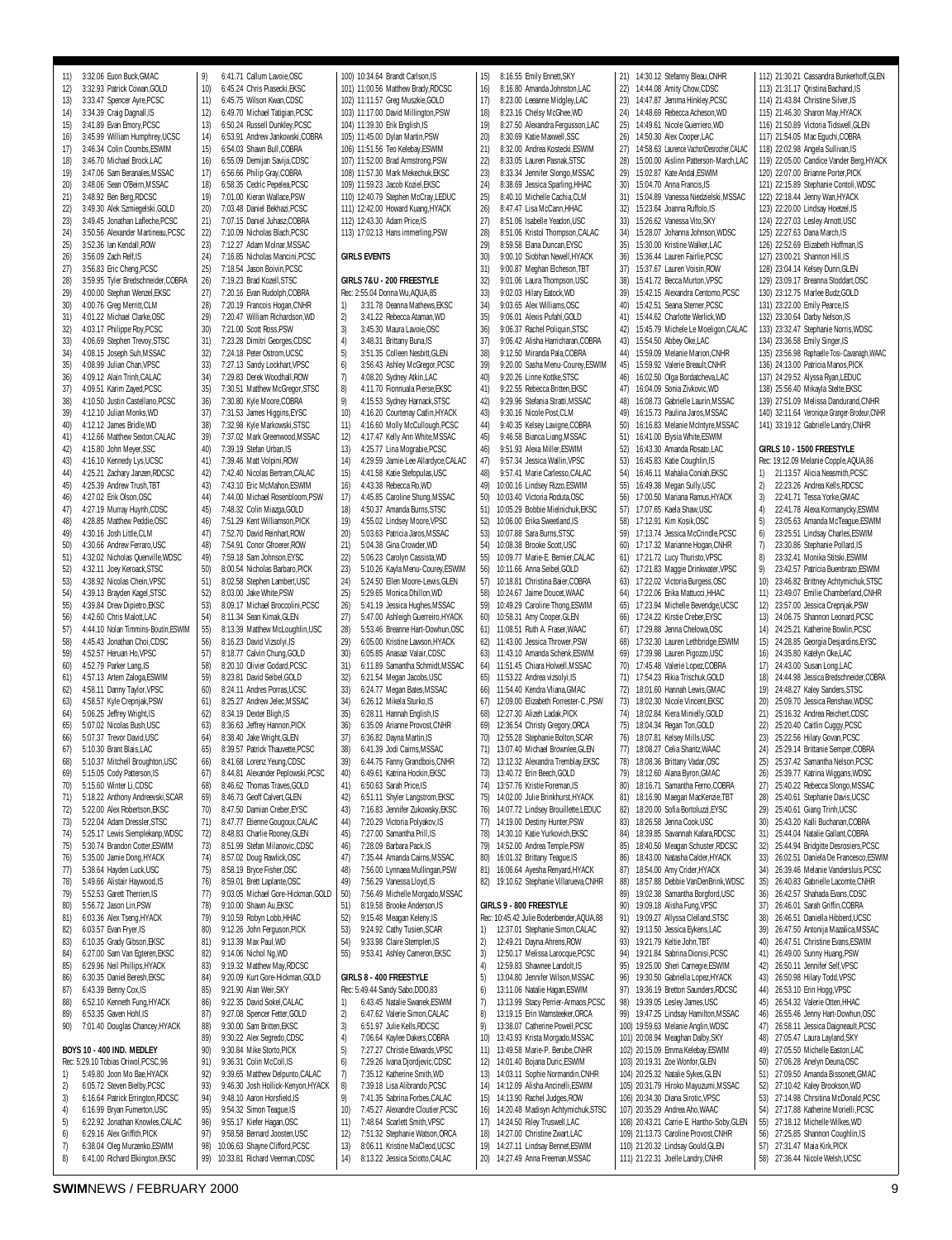59) 27:44.15 Elizabeth MacNeill,UCSC 60) 27:45.90 Ashlee Humphrey,UCSC 61) 27:46.43 Kaitlin Olidis,USC 62) 27:48.42 Melanie Thompson,USC 63) 27:49.33 Kerstyn Edey,WDSC 64) 27:52.00 Kathleen Noble, IS<br>65) 27:53.53 Karen Ratchford, W 65) 27:53.53 Karen Ratchford, WDSC<br>66) 28:02.30 Flizabeth Moskal.LAC 28:02.30 Elizabeth Moskal,LAC 67) 28:03.10 Laura Van Staveren,ESWIM 68) 28:13.97 Julie Search,COBRA 69) 28:17.75 Jillian Fulton,WD 70) 28:22.12 Nicole Peacock,USC 71) 28:22.16 Diana Fraser,WAAC 72) 28:34.25 AndreeAnne Melancon,CALAC 73) 28:41.09 Cressida Frey,ROW 74) 28:46.49 Courtney Kapustanyk,GOLD 75) 28:47.12 Cailie Douse,PICK 76) 28:58.00 Bridget Kempster, LAC<br>77) 29:10.23 Melanie McCann, HHA 29:10.23 Melanie McCann, HHAC 78) 29:19.67 Christine Hale,USC 79) 29:21.10 Nicole Leite, LAC 80) 29:32.76 Miranda Halasz,UCSC 81) 29:40.04 Megan Walsh,GOLD 82) 29:42.04 Samantha Morrice,GOLD 83) 30:18.01 Melanie Drozdowsky,MSSAC 84) 30:19.53 Olga Redko, ESWIM<br>85) 30:38.43 Caitilan Kerr UCSC 30:38.43 Caitilan Kerr, UCSC 86) 30:40.68 Carly Perreaux, OSC<br>87) 30:42.11 Alison Moore, VPSC 30:42.11 Alison Moore, VPSC 88) 31:00.93 Mylene Moreau,CNHR 89) 31:06.73 Alexandra Taylor,PCSC 90) 31:20.50 Michelle Falk, STSC 91) 31:36.46 Anna Phillips,VPSC 92) 32:03.00 Jessica Johnson,GLEN 93) 32:05.45 Trisha Petrosoniak,MSSAC 94) 32:10.00 Anna Mahleb, CALAC<br>95) 32:12.40 Katie McGuffin. ROW 32:12.40 Katie McGuffin,ROW 96) 32:13.19 Amy Dugan, GOLD<br>97) 32:17.95 Katrina Ferno, COB 97) 32:17.95 Katrina Ferno, COBRA<br>98) 32:22.00 Bree Ross.PSW 98) 32:22.00 Bree Ross,PSW 99) 32:30.00 Hailee Casey,LAC 100) 32:54.25 Isabelle Bergeron-T.,CALAC 101) 32:55.50 Tory Blewett,LAC 102) 33:05.10 Danica Vance-Grimard,HYACK 103) 33:09.23 Marie-F. Grenier,CNHR 104) 33:25.00 Teagan Borland,LAC 105) 33:35.00 Lara Wayling,IS 106) 33:40.00 Haley Workun,PSW 107) 33:42.52 Kristy Smitas,WDSC 108) 33:43.20 Stephanie Rendulis,ESWIM 109) 33:52.00 Kelby Warters,GLEN 110) 34:19.03 Jackie Koot,WDSC 111) 34:22.16 Amy Lin,UCSC 112) 34:22.93 Kim Phaneuf-Laporte,CNHR 113) 34:43.26 Jane Tozer,ESWIM 114) 35:29.01 Tamara Iacobucci,COBRA 115) 35:39.63 Martha McIvor,ESWIM 116) 35:55.00 Madison Campbell,ESWIM 117) 36:01.23 Alex Crookes,GLEN 118) 36:25.18 Tyler Harrison,COBRA 119) 36:39.16 Katelyn Cachia,CLM 120) 36:53.40 Cara Walsh,COBRA 121) 37:12.51 Lisa Brass,EKSC 122) 37:28.51 Stephanie Scott,IS 123) 37:30.54 Brittany Elchuk,PSW 124) 37:32.75 Fidji Santerre,CNHR 125) 38:15.02 Brittany Shortreed,COBRA 126) 38:17.00 Lisa Crofoot,ESWIM 127) 38:24.37 Jacqueline Alberta,EKSC 128) 38:25.57 Genevieve Laurent,EKSC 129) 38:26.34 Cassie Durksen,OSC 130) 38:35.00 Alayna Hryclik,LAC 131) 38:40.27 Michelle Riediger,OSC 132) 38:40.40 Brittney Heisz,LAC 133) 38:45.00 Sarah Andrews,GLEN 134) 38:50.10 Lauren Adamson,GLEN 135) 39:12.48 Laura Tailleur,OSC 136) 39:30.10 Elyse Tremblay,CNHR 137) 39:30.55 Erin Manes,GLEN 138) 39:40.11 Lauren Jones,GLEN 139) 39:58.59 Stephanie Smolsky,ESWIM 140) 39:59.72 Bretton Hills,GLEN 141) 40:04.48 Ashley Sauve,LEDUC 142) 40:10.09 Tamsin Wilson,GLEN 143) 40:19.79 Jill Coleman,GLEN 144) 41:03.89 Elizabeth Schowalter,EKSC 145) 41:06.51 Silvia Vlad,ESWIM 146) 41:07.10 Natalie Wood,RDCSC 147) 41:22.44 Katherine Mills,WDSC 148) 41:30.22 Vanessa Isabele-Roy,CNHR 149) 41:50.97 Hailey Cook,OSC

150) 42:35.00 Lyndsey Welsh,GLEN 151) 43:27.00 Amanda Baniuk,PICK 152) 46:47.59 Laurence Boivin,CNHR 153) 48:00.00 Liza Horne,HYACK 154) 50:32.17 Jennifer Schofield,LEDUC 155)1: 6:42.00 Stefanie Del Monte,HYACK **GIRLS 7&U - 100 IND. MEDLEY** Rec: 1:28.46 Donna Wu,AQUA,85 1) 1:50.22 Rebecca Ataman,WD 2) 1:55.44 Ashley McGregor,PCSC 3) 1:56.76 Deanna Mathews,EKSC 4) 1:59.00 Sydney Atkin, LAC 5) 2:00.84 Maura Lavoie,OSC 6) 2:02.61 Katie Stefopulas,USC 7) 2:06.52 Colleen Nesbitt,GLEN 8) 2:07.92 Brittany Buna,IS 9) 2:09.71 Sydney Harnack, STSC<br>10) 2:10.72 Molly McCullough, PC 2:10.72 Molly McCullough, PCSC 11) 2:11.57 Isadora Nojkovic,CDSC 12) 2:12.00 Fionnuala Pierse,EKSC 13) 2:16.58 Kelly Ann White,MSSAC 14) 2:16.80 Courtenay Catlin,HYACK 15) 2:17.53 Jamie-Lee Allardyce,CALAC 16) 2:18.10 Lina Mograbie,PCSC 17) 2:18.92 Rebecca Ro,WD 18) 2:20.56 Brianna Baxter, PCSC<br>19) 2:23.58 Kayla Menu-Courey, E 19) 2:23.58 Kayla Menu-Courey, ESWIM<br>20) 2:25.59 Gina Crowder, WD 2:25.59 Gina Crowder, WD 21) 2:28.11 Amanda Burns,STSC 22) 2:29.14 Patricia Jaros,MSSAC 23) 2:30.19 Carolyn Cassista,WD 24) 2:34.61 Hayley Lippiatt,PCSC 25) 2:37.80 Ashleigh Guerreiro,HYACK 26) 2:43.75 Caroline Shung,MSSAC 27) 2:44.08 Lindsey Moore,VPSC 28) 2:54.58 Nicole Dressler,STSC 29) 3:06.87 Jessica Hughes, MSSAC<br>30) 3:07.22 Anasazi Valair, CDSC 30) 3:07.22 Anasazi Valair,CDSC<br>31) 3:12.62 Stephanie Wilson,MS 31) 3:12.62 Stephanie Wilson,MSSAC 32) 3:12.90 Mikela Sturko,IS 33) 3:17.11 Megan Jacobs,USC 34) 3:20.39 Dayna Martin,IS 35) 3:26.16 Megan Bates,MSSAC 36) 3:29.43 Amanda Cairns,MSSAC 37) 3:30.34 Sarah Assi,PCSC 38) 3:31.47 Jodi Cairns, MSSAC<br>39) 3:35.44 Kristine Lawson. HYA 3:35.44 Kristine Lawson, HYACK 40) 3:36.00 Lynnaea Mullingan, PSW<br>41) 3:36.72 Courtney Hawes, SCAR 41) 3:36.72 Courtney Hawes, SCAR<br>42) 3:37.50 Lydia Schramm, EKSC 3:37.50 Lydia Schramm,EKSC 43) 3:48.47 Ellen Moore-Lewis,GLEN 44) 3:50.50 Victoria Vandereyden, HYACK<br>45) 3:55.67 Shyler Langstrom.FKSC 3:55.67 Shyler Langstrom,EKSC 46) 4:02.78 Katrina Hockin,EKSC 47) 4:10.33 Devon Coutts,SCAR 48) 4:22.13 Victoria Polyakov,IS 49) 4:25.28 Cathy Tusien,SCAR 50) 5:06.06 Breanne Hart-Dowhun,OSC 51) 5:13.88 Ashley Cameron, EKSC<br>52) 5:46.63 Jennifer Zukowsky, EKS 52) 5:46.63 Jennifer Zukowsky,EKSC **GIRLS 8 - 100 IND. MEDLEY** Rec: 1:27.52 Donna Wu,AQUA,85 1) 1:38.71 Natalie Swanek,ESWIM 2) 1:38.93 Julie Kells,RDCSC 3) 1:39.60 Kaylee Dakers,COBRA 4) 1:44.50 Christie Edwards,VPSC 5) 1:44.81 Valerie Simon,CALAC 6) 1:47.47 Sabrina Forbes,CALAC 7) 1:48.00 Colleen Lehnert, MWC<br>8) 1:48.04 Stephanie Watson, OR 1:48.04 Stephanie Watson, ORCA 1:49.67 Lisa Alibrando, PCSC 10) 1:51.97 Kristine MaCleod, UCSC<br>11) 1:52.60 Alexis Pufahl, GOLD 1:52.60 Alexis Pufahl, GOLD 12) 1:53.74 Ivana Djordjevic,CDSC 13) 1:54.28 Sasha Menu-Courey,ESWIM 14) 1:54.99 Jessica Sciotto,CALAC 15) 1:56.09 Meghan Elcheson,TBT 16) 1:57.16 Laura Thompson,USC 17) 1:57.65 Scarlett Smith,VPSC 18) 1:57.75 Katherine Smith, WD<br>19) 1:57.94 Lauren Pasnak, STS 1:57.94 Lauren Pasnak,STSC 20) 1:58.00 Alexandre Cloutier,PCSC 21) 1:58.56 Katie Maxwell,SSC 22) 1:59.08 Alexandra Fergusson,LAC 23) 2:00.48 Paige Schultz,EYSC 24) 2:01.00 Leeanne Midgley,LAC 25) 2:01.57 Andrea Kostecki,ESWIM 26) 2:01.60 Chelsy McGhee, WD<br>27) 2:01.71 Michelle Cachia, CLM 2:01.71 Michelle Cachia,CLM 28) 3:42.55 Marie-P. Berube, CNHR<br>29) 3:43.17 Stefanny Bleau. CNHR

28) 2:01.72 Katie Matheson,MWC 29) 2:02.00 Hilary Caldwell,PSW 30) 2:02.34 Kyra Lippiatt,PCSC 31) 2:02.58 Isabelle Yeadon,USC 32) 2:03.08 Hilary Eatock,WD 33) 2:03.10 Emily Ennett, SKY<br>34) 2:04.31 Kristol Thompson 34) 2:04.31 Kristol Thompson, CALAC<br>35) 2:04.90 Amanda Johnston, LAC 35) 2:04.90 Amanda Johnston,LAC 36) 2:05.00 Jessica Thrower,PSW 37) 2:06.14 Jessica Sparling, HHAC<br>38) 2:07.36 Rebecca Britten, EKSC 38) 2:07.36 Rebecca Britten,EKSC 39) 2:07.62 Melissa Biron,EYSC 40) 2:08.36 Alex Williams,OSC 41) 2:09.00 Siobhan Newell,HYACK 42) 2:09.79 Lisa McCann,HHAC 43) 2:09.83 Miranda Pala,COBRA 44) 2:12.24 Krista Hawrylynshyn, SCAR<br>45) 2:13.08 Victoria Roduta, OSC 45) 2:13.08 Victoria Roduta, OSC<br>46) 2:13.60 Alizeh Ladak, PICK 2:13.60 Alizeh Ladak, PICK 47) 2:13.63 Alisha Harricharan,COBRA 48) 2:15.31 Rachel Poliquin,STSC 49) 2:16.38 Kelsey Lavigne,COBRA 50) 2:18.00 Marie Carlesso,CALAC 51) 2:18.17 Linne Kottke, STSC 52) 2:19.83 Sara Burns,STSC 53) 2:19.99 Jennifer Slongo, MSSAC<br>54) 2:23.01 Nicole Post.CLM 54) 2:23.01 Nicole Post,CLM 55) 2:23.42 Anna Seibel, GOLD<br>56) 2:25.31 Amy Cooper, GLEN 2:25.31 Amy Cooper, GLEN 57) 2:27.50 Caroline Thong,ESWIM 58) 2:28.15 Christy Gregory, ORCA<br>59) 2:28.88 Bianca Liang. MSSAC 2:28.88 Bianca Liang, MSSAC 60) 2:29.13 Christina Baier,COBRA 61) 2:29.51 Sarah Schmitter,WAAC 62) 2:29.71 Amanda Schenk,ESWIM 63) 2:33.71 Erika Sweetland,IS 64) 2:34.72 Jaime Doucet,WAAC 65) 2:35.09 Stefania Stratti,MSSAC 66) 2:36.80 Bobbie Mielnichuk, EKSC<br>67) 2:37.11 Brooke Scott, USC 2:37.11 Brooke Scott,USC 68) 2:38.59 Rebecca Gano,SSC 69) 2:38.72 Joanne Traves,GOLD 70) 2:44.07 Erin Beech,GOLD 71) 2:49.05 Lindsey Brouillette,LEDUC 72) 2:51.62 Chiara Holwell,MSSAC 73) 2:53.26 Ruth A. Fraser,WAAC 74) 2:55.00 Elizabeth Forrester-C.,PSW<br>75) 2:55.00 Destiny Hunter,PSW 2:55.00 Destiny Hunter, PSW 76) 2:55.05 Daphne Palidis,STSC 77) 2:58.77 Stephanie Bolton, SCAR<br>78) 3:03.58 Michael Brownlee, GLEN 3:03.58 Michael Brownlee, GLEN 79) 3:07.20 Carra Ballantyne, WAAC<br>80) 3:14.82 Cindy Chu.CDSC 3:14.82 Cindy Chu,CDSC 81) 3:22.42 Alexandra Tremblay,EKSC 82) 3:36.40 Ayesha Renyard,HYACK 83) 3:40.18 Brittany Teague, IS 84) 3:41.84 Julie Brinkhurst,HYACK 85) 3:52.00 Kristie Foreman, IS<br>86) 4:47.00 Andrea Temple PS 86) 4:47.00 Andrea Temple,PSW **GIRLS 9 - 200 IND. MEDLEY** Rec: 2:50.84 Leslie Dowson,WISC,88 1) 3:08.59 Stephanie Simon,CALAC 2) 3:14.34 Dayna Ahrens,ROW 3) 3:17.83 Melissa Larocque,PCSC 4) 3:23.10 Christine Zwart, LAC 5) 3:23.35 Erin Wamsteeker,ORCA 6) 3:24.27 Stacy Perrier-Armaos,PCSC 7) 3:25.68 Natalie Hagan,ESWIM 8) 3:27.25 Amity Chow,CDSC 9) 3:27.53 Kristen Pomerleau, UCSC<br>10) 3:28.25 Jennifer Wilson, MSSAC 3:28.25 Jennifer Wilson,MSSAC 11) 3:28.50 Riley Truswell,LAC 12) 3:29.93 Lindsay Bennet, ESWIM<br>13) 3:32.30 Andrea St.Jules, EYSC 13) 3:32.30 Andrea St.Jules,EYSC 14) 3:32.43 Megan Chi,EKSC 15) 3:32.75 Shawnee Landolt,IS 16) 3:33.11 Kate Andal,ESWIM 17) 3:33.18 Catherine Powell,PCSC 18) 3:35.81 Sophie Normandin,CNHR 19) 3:35.85 Bojana Duric,ESWIM 20) 3:36.01 Krista Morgado,MSSAC 21) 3:36.49 Rachel Judges,ROW 22) 3:36.90 Alisha Ancinelli,ESWIM 23) 3:37.75 Madisyn Achtymichuk, STSC<br>24) 3:39.81 Jemma Hinkley, PCSC 3:39.81 Jemma Hinkley, PCSC 25) 3:39.92 Joanna Ruffolo,IS 26) 3:40.37 Nicole Guerriero,WD 27) 3:41.46 Anna Freeman,MSSAC

3:43.17 Stefanny Bleau,CNHR

30) 3:43.81 Alexandra Centomo,PCSC 31) 3:45.35 Mahalia Coniah,EKSC 32) 3:45.70 Olga Bordatcheva,LAC 33) 3:46.39 Lauren Voisin,ROW 34) 3:46.65 Tanya Hurtubise,PCSC 35) 3:46.80 Abbey Oke, LAC<br>36) 3:46.90 Kristine Walker, 36) 3:46.90 Kristine Walker, LAC<br>37) 3:47.26 Seana Sterner, PCSC 3:47.26 Seana Sterner, PCSC 38) 3:47.80 Aislinn Patterson-March, LAC<br>39) 3:48.12 Rebecca Acheson, WD 39) 3:48.12 Rebecca Acheson, WD<br>40) 3:49.41 Lauren Fairlie, PCSC 40) 3:49.41 Lauren Fairlie,PCSC 41) 3:50.13 Johanna Johnson,WDSC 42) 3:50.70 Alex Cooper, LAC 43) 3:51.08 Michele Le Moeligon,CALAC 44) 3:51.94 Charlotte Werlick, WD<br>45) 3:52.15 Anna Francis.IS 45) 3:52.15 Anna Francis,IS 46) 3:53.97 Sonia Zivkovic, WD<br>47) 3:54.84 Elysia White, ESWIN 47) 3:54.84 Elysia White,ESWIM<br>48) 3:55.26 Michelle Bevendge,L 3:55.26 Michelle Bevendge,UCSC 49) 3:55.75 Nicole Vincent,EKSC 50) 3:56.12 Vanessa Niedzielski,MSSAC 51) 3:58.46 Kim Kosik,OSC 52) 3:59.10 Vanessa Vito,SKY 53) 3:59.29 Eleanora Dalling,VPSC 54) 4:03.90 Kiera Minielly,GOLD 55) 4:04.10 Kristen Pargetter,WD 56) 4:04.85 Laurence VachonDesrocher,CALAC<br>57) 4:05.20 Jessica Eykens,LAC 57) 4:05.20 Jessica Eykens, LAC<br>58) 4:07.31 Emma Dunphy, EYSO 4:07.31 Emma Dunphy,EYSC 59) 4:07.70 Samantha Ferno,COBRA 60) 4:07.84 Valerie Lopez,COBRA 61) 4:08.45 Megan Sully,USC 62) 4:09.35 Gabrielle Laurin,MSSAC 63) 4:09.71 Allyssa Clelland,STSC 64) 4:10.96 Becca Murton,VPSC 65) 4:11.83 Melanie McIntyre,MSSAC 66) 4:12.11 Katie Coughlin,IS 67) 4:12.30 Amanda Rosato,LAC 68) 4:12.50 Sheri Carnegie, ESWIM<br>69) 4:14.30 Tiffany-A. Quimet, PCS 69) 4:14.30 Tiffany-A. Quimet,PCSC 70) 4:14.32 Maegan MacKenzie,TBT 71) 4:14.73 Erika Mattucci,HHAC 72) 4:16.45 Kaela Shaw,USC 73) 4:16.57 Victoria Burgess,OSC 74) 4:16.57 Lucy Thuristo,VPSC 75) 4:19.49 Jessica McCrindle,PCSC 76) 4:20.65 Keltie John,TBT 77) 4:20.89 Regan Ton,GOLD 78) 4:24.68 Rikia Trischuk, GOLD<br>79) 4:26.31 Maggie Drinkwater, VF 79) 4:26.31 Maggie Drinkwater, VPSC<br>80) 4:27.79 Emma Kelebay, ESWIM 4:27.79 Emma Kelebay,ESWIM 81) 4:28.11 Lauren Pigozzo,USC 82) 4:31.24 Stephanie Contoli,WDSC 83) 4:31.41 Kelsey Mills,USC 84) 4:33.00 Amy Crider,HYACK 85) 4:33.35 Paulina Jaros,MSSAC 86) 4:35.26 Jenna Cook,USC 87) 4:36.04 Meaghan Dalby, SKY 88) 4:36.35 Lesley James, USC 89) 4:40.00 Elaine Gross, EKSC<br>90) 4:41.70 Meagan Schuster, R 90) 4:41.70 Meagan Schuster, RDCSC<br>91) 4:46.00 Natasha Calder, HYACK 91) 4:46.00 Natasha Calder,HYACK 92) 4:52.04 Angela Sullivan, IS 93) 4:53.46 Breau Garber,CDSC 94) 4:53.53 Zoe Wonfor,GLEN 95) 4:54.07 Bretton Saunders, RDCSC 96) 4:55.93 Brittany Vadar,OSC 97) 4:56.05 Sabrina Dionisi,PCSC 98) 4:56.63 Debbie Van Den Brink, WDSC<br>99) 5:01.30 Natalie Sykes.GLEN 99) 5:01.30 Natalie Sykes, GLEN<br>100) 5:01.30 Gabriella Lopez, HYA 100) 5:01.30 Gabriella Lopez, HYACK<br>101) 5:04.50 Jenna Chelowa, OSC 5:04.50 Jenna Chelowa,OSC 102) 5:08.36 Lindsay Hoetzel,IS 103) 5:08.50 Savannah Kafara,RDCSC 5:14.57 Mac Eguchi,COBRA 105) 5:18.02 Diana Sirotic,VPSC 106) 5:19.40 Christina Walsh,PICK 107) 5:20.94 Alisha Fung,VPSC 108) 5:21.25 Lesley Arnott,USC 109) 5:23.30 Stephanie Norris,WDSC 110) 5:24.50 Jenny Wan,HYACK 111) 5:25.90 Melanie Anglin,WDSC 112) 5:32.15 Lauren Lethbridge,ESWIM 113) 5:33.50 Rachel Grehan,EKSC 114) 5:35.40 Darby Nelson, IS<br>115) 5:36.40 Elizabeth Hoffmar 115) 5:36.40 Elizabeth Hoffman,IS 116) 5:37.32 Victoria Tidswell,GLEN 117) 5:38.60 Sharon May,HYACK 118) 5:39.42 Emily Pearce,IS 119) 5:44.32 Dana March,IS 120) 5:46.49 Emily Singer,IS

121) 5:56.07 Lindsay Gould,GLEN 122) 5:57.75 Calli Perrier,TBT 123) 5:58.72 Marlee Budz,GOLD 124) 6:01.23 Kelsey Dunn,GLEN 125) 6:01.39 Alyssa Ryan,LEDUC 126) 6:03.72 Carrie-E. Hantho-Soby,GLEN 127) 6:05.83 Breanna Stoddart,OSC 6:14.06 Christine Silver, IS 129) 6:27.55 Candice Vander Berg,HYACK 130) 6:31.98 Cassandra Bunkerhoff,GLEN 131) 7:04.57 Qristina Bachand,IS 132) 7:10.80 Shannon Hill,IS 133) 9:43.61 Mikayla Stelte,EKSC 134) 10:00.63 Sarah Facey,WAAC **GIRLS 10 - 400 IND. MEDLEY** Rec: 5:36.76 Stephanie Shewchuk,PCSC,85 1) 6:00.73 Alicia Neasmith,PCSC 2) 6:09.08 Andrea Kells,RDCSC 3) 6:19.24 Stephanie Pollard, IS<br>4) 6:20.25 Brittney Achtymichuk 4) 6:20.25 Brittney Achtymichuk,STSC 5) 6:21.51 Alexa Kormanycky,ESWIM 6) 6:27.05 Patricia Buenbrazo,ESWIM 7) 6:30.95 Katelyn Cachia,CLM 8) 6:32.74 Brittanie Semper,COBRA 9) 6:33.83 Giang Trinh, UCSC<br>10) 6:38.11 Monika Stitski, ESW 6:38.11 Monika Stitski,ESWIM 11) 6:40.15 Shannon Leonard, PCSC<br>12) 6:40.99 Kalli Buchanan, COBRA 6:40.99 Kalli Buchanan,COBRA 13) 6:41.58 Stephanie Davis,UCSC 14) 6:42.29 Amanda McTeague, ESWIM<br>15) 6:43.03 Katherine Bowlin PCSC 15) 6:43.03 Katherine Bowlin,PCSC 16) 6:44.81 Tessa Yorke,GMAC 17) 6:47.53 Jessica Renshaw,WDSC 18) 6:50.37 Caitlin Cuggy,PCSC 19) 6:50.51 Jessica Bredschneider,COBRA 20) 6:51.59 Natalie Gallant,COBRA 21) 6:52.00 Jessica Crepnjak, PSW<br>22) 6:52.06 Emilie Chamberland, C 22) 6:52.06 Emilie Chamberland, CNHR<br>23) 6:54.47 Hilary Govan, PCSC 23) 6:54.47 Hilary Govan,PCSC 24) 6:59.01 Lindsay Charles,ESWIM 25) 7:01.00 Sunny Huang, PSW<br>26) 7:01.71 Kaitlin Olidis, USC 26) 7:01.71 Kaitlin Olidis,USC 27) 7:02.90 Katelyn Oke,LAC 28) 7:03.49 Georgia Desjardins,EYSC 29) 7:04.25 Erin Robichaud,STSC 30) 7:07.00 Susan Long,LAC 31) 7:09.85 Daniela De Francesco,ESWIM 32) 7:10.00 Emilie Robertson, EKSC<br>33) 7:12.18 Nicole Peacock, USC 33) 7:12.18 Nicole Peacock, USC<br>34) 7:12.59 Kaley Sanders, STSC 7:12.59 Kaley Sanders, STSC 35) 7:13.65 Sara Thompson,EYSC 36) 7:14.35 Rebecca Slongo, MSSAC<br>37) 7:14.81 Gabrielle Lacomte, CNHR 37) 7:14.81 Gabrielle Lacomte,CNHR 38) 7:15.00 Janelle Bonkowski,EKSC 39) 7:16.08 Amanda Bissonett,GMAC 40) 7:19.01 Anelyn Deuna,OSC 41) 7:19.14 Valerie Otten,HHAC 42) 7:23.02 Nicole Welsh, UCSC<br>43) 7:23.84 Andrea Reichert, CDS 43) 7:23.84 Andrea Reichert, CDSC<br>44) 7:23.94 Maia Kirk, PICK 44) 7:23.94 Maia Kirk, PICK<br>45) 7:25.34 Jessica Daignea 45) 7:25.34 Jessica Daigneault,PCSC 46) 7:25.43 Melanie Drozdowsky, MSSAC<br>47) 7:25.87 Bridgitte Desrosiers, PCSC 47) 7:25.87 Bridgitte Desrosiers,PCSC 48) 7:26.80 Daniella Hibberd,UCSC 49) 7:29.98 Cailie Douse,PICK 50) 7:30.48 Melanie Thompson,USC 51) 7:30.62 Katrina Wiggans,WDSC 52) 7:34.18 Melanie McCann,HHAC 53) 7:35.05 Sarah Griffin,COBRA 54) 7:35.59 Chrsitina McDonald, PCSC<br>55) 7:35.60 Elizabeth Moskal, LAC 55) 7:35.60 Elizabeth Moskal,LAC 56) 7:36.18 Ashlee Humphrey,UCSC 57) 7:37.28 Jennifer Self,VPSC 7:38.10 Bridget Kempster,LAC 59) 7:39.28 Laura Layland,SKY 60) 7:40.00 Cherry Lee,EKSC 61) 7:40.04 Christine Evans,ESWIM 62) 7:41.04 Courtney Kapustanyk,GOLD 63) 7:42.00 Bree Ross,PSW 64) 7:42.53 Julie Search, COBRA<br>65) 7:43.37 Michelle Falk, STSC 65) 7:43.37 Michelle Falk,STSC 7:43.50 Michelle Easton,LAC 67) 7:45.61 Christine Hale,USC 68) 7:45.62 Kaley Brookson,WD 69) 7:46.78 Kara Artym,UCSC 70) 7:47.01 Shahada Evans,CDSC 71) 7:47.35 Elizabeth MacNeill,UCSC 72) 7:47.75 Jennifer Milton,PCSC 73) 7:48.45 Carly Perreaux,OSC 7:49.20 Olga Redko, ESWIM

75) 7:52.19 Caitilan Kerr,UCSC 76) 7:52.39 Brittany Watson,ORCA 77) 7:54.19 Katherine Morielli,PCSC 78) 7:54.93 Erin Hogg,VPSC 79) 7:56.14 Natalia Mieszczanski, EYSC<br>80) 7:56.91 Michelle Wilkes.WD 80) 7:56.91 Michelle Wilkes,WD 81) 7:58.20 Nicole Leite,LAC 82) 8:00.19 Hilary Todd VPSC 83) 8:02.93 Diana Fraser,WAAC 84) 8:03.79 Megan Walsh, GOLD 85) 8:05.20 Kerstyn Edey,WDSC 86) 8:07.10 Karen Ratchford,WDSC 87) 8:08.25 Antonija Mazalica,MSSAC 88) 8:08.25 Melanie Vandersluis, PCSC<br>89) 8:08.34 AndreeAnne Melancon.CALA 8:08.34 AndreeAnne Melancon,CALAC 90) 8:12.96 Marianne Stefopulos,USC 91) 8:13.70 Sara Cousineau.EYSC 92) 8:17.42 Cressida Frey,ROW 93) 8:17.75 Laura Van Staveren ESWIM 94) 8:18.13 Stephanie Ludgate, PCSC 95) 8:19.72 Jillian Fulton WD 96) 8:23.48 Anna Phillips,VPSC 97) 8:24.17 Anna Mahleb, CALAC 98) 8:25.19 Mylene Moreau,CNHR 99) 8:25.20 Teagan Borland,LAC 100) 8:25.35 Marie-F. Grenier,CNHR 101) 8:30.00 Chelsey Harma,EKSC 102) 8:35.29 Shannon Coughlin,IS 103) 8:38.30 Tory Blewett LAC. 104) 8:39.80 Katie McGuffin,ROW 105) 8:41.17 Alexandra Taylor,PCSC 106) 8:44.12 Isabelle Bergeron-T.,CALAC 107) 8:45.21 Amy Lin,UCSC 108) 8:45.87 Katrina Ferno,COBRA 109) 8:46.00 Shannon Woods,GLEN 110) 8:47.13 Katelyn Fines,VPSC 111) 8:50.81 Cara Walsh,COBRA 112) 8:54.51 Trisha Petrosoniak,MSSAC 113) 8:55.00 Kathleen Noble,IS 114) 8:56.82 Samantha Morrice GOLD 115) 9:00.62 Amy Dugan,GOLD 116) 9:08.03 Tyler Harrison,COBRA 117) 9:14.71 Tamara Iacobucci,COBRA 118) 9:15.93 Holly Pettigrew,USC 119) 9:17.31 Jenny Hart-Dowhun,OSC 120) 9:17.74 Stephanie Rendulis,ESWIM 121) 9:18.00 Brittney Heisz,LAC 122) 9:20.53 Kathryn Ball,PICK 123) 9:24.52 Kristy Smitas,WDSC 124) 9:27.14 Alison Moore VPSC 125) 9:27.89 Samantha Borgford,USC 126) 9:31.50 Camilla Ascher,CALAC 127) 9:32.20 Jessica Johnson,GLEN 128) 9:34.85 Jacqueline Alberta,EKSC 129) 9:35.59 Aiden Barnett,HHAC 130) 9:36.15 Samantha Whiteside,WAAC 131) 9:38.31 Martha McIvor ESWIM 132) 9:41.12 Lara Wayling,IS 133) 9:55.06 Hilary Balaban,WD 134) 9:58.50 Brittany Shortreed,COBRA 135) 10:00.00 Monica Emme,EKSC 136) 10:00.63 Alex Crookes,GLEN 137) 10:05.54 Bretton Hills GLEN 138) 10:09.40 Natalie Wood,RDCSC 139) 10:16.70 Lisa Brass,EKSC 140) 10:18.60 Hailee Casey,LAC 141) 10:31.90 Sarah Andrews,GLEN 142) 10:46.68 Stephanie Scott IS 143) 10:46.91 Hailey Cook,OSC 144) 10:50.14 Cassie Durksen OSC 145) 10:53.11 Michelle Riediger,OSC 146) 10:59.02 Laura Tailleur,OSC 147) 11:03.45 Silvia Vlad,ESWIM 148) 11:08.50 Alayna Hryclik,LAC 149) 11:34.82 Elizabeth Schowalter,EKSC 150) 12:07.00 Madison Cannel,PSW 151) 12:11.75 Genevieve Laurent,EKSC 152) 12:16.95 Ashley Pivetta,IS 153) 12:30.84 Jennifer Schofield LEDUC 154) 13:40.72 Ashley Sauve,LEDUC 155) 14:36.84 Liza Horne,HYACK 156) 14:47.91 Stefanie Del Monte,HYACK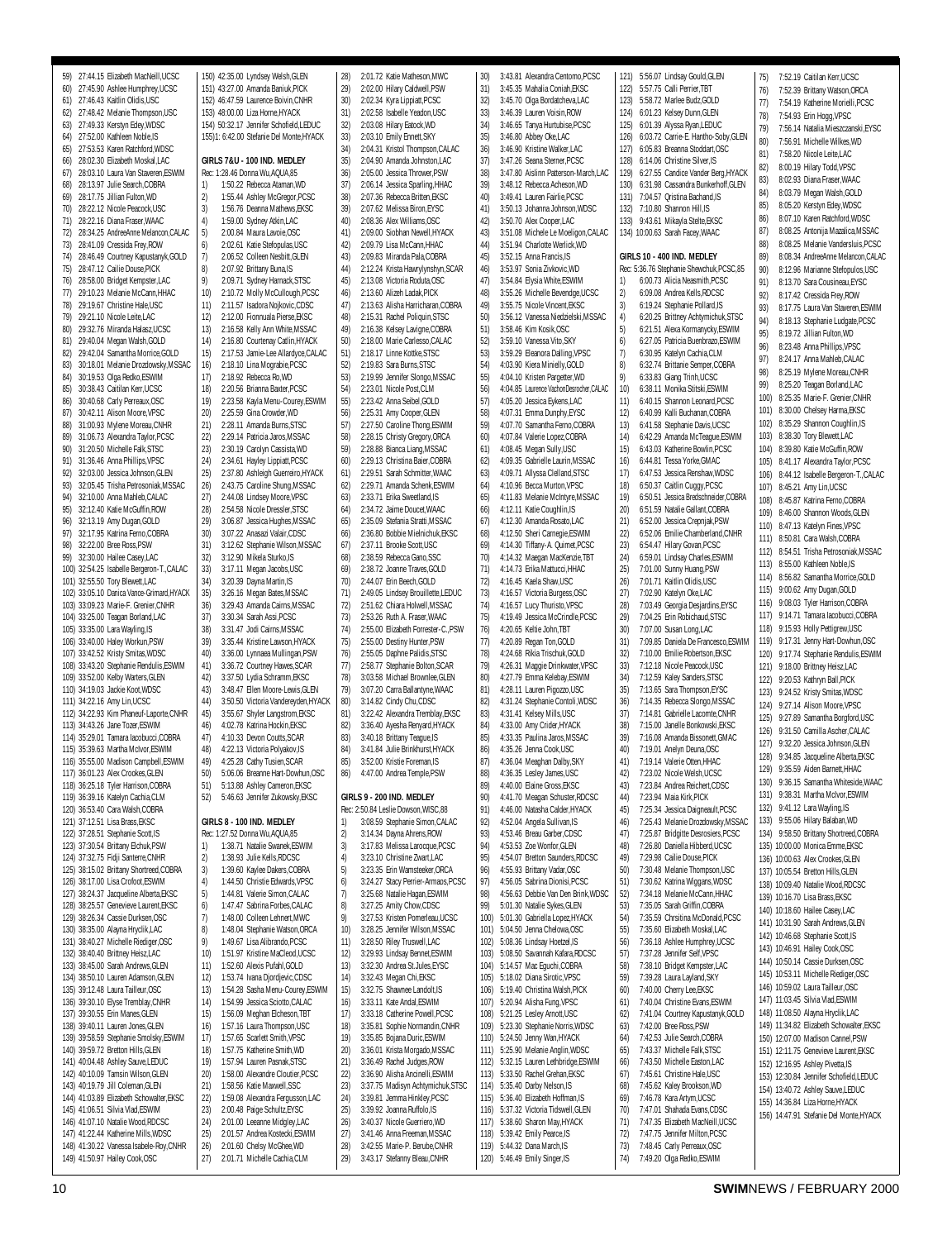#### <span id="page-10-0"></span>**WORLD SHORT COURSE TOP 10**

| <b>MEN'S EVENTS</b><br>ς<br>50 METRES FREESTYLE<br>1 |                                                                       |        |
|------------------------------------------------------|-----------------------------------------------------------------------|--------|
|                                                      | Rec: 21.31 Mark Foster, GBR, 98                                       | E      |
| 1<br>21.40                                           | Roland Schoeman, 80, RSA                                              | F      |
| 2<br>21.56                                           | Bill Pilczuk, 71, USA                                                 | 1      |
| 3<br>4                                               | 21.64 Brendon Dedekind, 76, RSA                                       | 2<br>3 |
| 5                                                    | 21.71 Mark Foster, 70, GBR<br>21.79 Pieter vdHoogenband, 78, NED      | 4      |
| 6<br>21.79                                           | Chengji Jiang, 75, CHN                                                | E      |
| 7                                                    | 21.83 Lorenzo Vismara, 75, ITA                                        | Ć      |
| 8                                                    | 21.84 Fernando Scherer, 74, BRA                                       | 7      |
| 9<br>21.94<br>10<br>22.01                            | Michael Klim, 77, AUS<br>Stefan Nystrand,81,SWE                       | ε<br>ς |
|                                                      | <b>100 METRES FREESTYLE</b>                                           | 1      |
|                                                      | Rec: 46.74 Alexander Popov, RUS, 94                                   | 1      |
| 47.16<br>1                                           | Lars Frolander, 74, SWE                                               | F      |
| $\overline{c}$<br>47.20<br>3                         | Pieter vdHoogenband, 78, NED<br>47.59 Michael Klim, 77, AUS           | 1<br>2 |
| 4<br>48.14                                           | Salim Iles, 75, ALG                                                   | 3      |
| 5<br>48.19                                           | Jason Lezak, 75, USA                                                  | 4      |
| 6                                                    | 48.21 Romain Barnier, 76, FRA                                         | E      |
| 7                                                    | 48.27 Mitja Zastrow, 77, GER                                          | Е      |
| 8<br>48.35<br>9<br>48.36                             | Brendon Dedekind, 76, RSA                                             | 7<br>٤ |
| 10<br>48.41                                          | lan Thorpe, 82, AUS<br>Denis Pimankov, 75, RUS                        | ς      |
|                                                      | 200 METRES FREESTYLE                                                  | 1      |
|                                                      | Rec: 1:41.10 lan Thorpe, AUS, 0                                       | 2      |
| 1                                                    | 1:41.10 Ian Thorpe,82,AUS                                             | F      |
| $\overline{2}$<br>3                                  | 1:43.81 Michael Klim, 77, AUS<br>1:44.34 Pieter vdHoogenband, 78, NED | 1<br>2 |
| 4                                                    | 1:45.17 Bela Szabados, 74, HUN                                        | 3      |
| 5                                                    | 1:45.22 Massi Rosolino, 78, ITA                                       | 4      |
| 6                                                    | 1:45.94 Ryk Neethling, 77, RSA                                        | 5      |
| 7<br>1:46.01                                         | Chad Carvin, 74, USA                                                  | Ć      |
| 8<br>1:46.02<br>9                                    | Todd Pearson, 78, AUS<br>1:46.06 Christian Troger, 69, GER            | 7<br>٤ |
| 10<br>1:46.09                                        | Stefan Herbst, 78, GER                                                | ς      |
|                                                      | <b>400 METRES FREESTYLE</b>                                           | 1      |
|                                                      | Rec: 3:35.01 Grant Hackett, AUS, 99                                   | E      |
| 3:35.75<br>1                                         | lan Thorpe, 82, AUS                                                   | F      |
| $\overline{2}$<br>3:38.29<br>3<br>3:40.66            | Grant Hackett, 80, AUS<br>Chad Carvin, 74, USA                        | 1<br>2 |
| 4                                                    | 3:42.00 Massi Rosolino, 78, ITA                                       | 3      |
| 5                                                    | 3:42.88 Jorg Hoffmann, 70, GER                                        | 4      |
| 6<br>3:43.48                                         | James Salter, 76, GBR                                                 | E      |
| 3:44.16<br>7                                         | Jacob Carstensen, 78, DEN                                             | Ć      |
| 8<br>9                                               | 3:44.49 Edward Sinclair, 80, GBR<br>3:45.21 Masato Hirano, 75, JPN    | 7<br>ε |
| 10                                                   | 3:45.44 Ryk Neethling, 77, RSA                                        | ς      |
|                                                      | 1500 METRES FREESTYLE                                                 | 1      |
| Rec: 14:19.55                                        | Grant Hackett, AUS, 98                                                | 1      |
| 14:29.51<br>1                                        | Grant Hackett, 80, AUS                                                | F      |
| $\overline{\mathbf{c}}$<br>14:42.05<br>3<br>14:43.10 | Igor Chervynskiy,81,UKR<br>Kieren Perkins, 73, AUS                    | 1<br>2 |
| 4<br>14:43.69                                        | Chad Carvin, 74, USA                                                  | 3      |
| 5<br>14:45.71                                        | Jorg Hoffmann, 70, GER                                                | 4      |
| 14:47.04<br>6                                        | Ryk Neethling, 77, RSA                                                | 5      |
| 7<br>14:48.14                                        | Frederik Hviid, 74, ESP                                               | ć      |
| 8<br>14:50.70<br>9<br>14:53.30                       | Tyler Painter, 78, USA<br>Andrea Righi, 79, ITA                       | 7      |
| 10<br>14:53.86                                       | Heiko Hell,80,GER                                                     | ξ<br>ς |
|                                                      | 50 METRES BACKSTROKE                                                  | 1      |
|                                                      | Rec: 24.11 Matt Welsh, AUS, 2000                                      | 2      |
| 24.11<br>1                                           | Matt Welsh, 76, AUS                                                   | F      |
| 2<br>24.12                                           | Neil Walker, 76, USA                                                  | 1      |
| 3<br>24. I /<br>24.33<br>4                           | Lenny Krayzelburg, 75, USA<br>Matt Allen, 77, USA                     | 3      |
| 5<br>24.50                                           | Michael Gilliam, 79, USA                                              | 4      |
| 6<br>24.54                                           | Alexandre Massura, 75, BRA                                            | E      |
| 7<br>24.60                                           | Chris Renaud, 76, CAN                                                 | Ć      |
| 8<br>24.62<br>9<br>24.65                             | Daniel Carlsson, 76, SWE<br>Josh Watson, 77, AUS                      | 7<br>٤ |
| 10<br>24.68                                          | Thomas Rupprath, 77, GER                                              | ς      |
|                                                      | <b>100 METRES BACKSTROKE</b>                                          | 1      |
|                                                      | Rec: 51.28 Lenny Krayzelburg, USA, 2000                               | 1      |
| 1<br>51.28                                           | Lenny Krayzelburg, 75, USA                                            | F      |
| $\overline{c}$<br>51.77<br>3<br>52.18                | Matt Welsh, 76, AUS<br>Neil Walker, 76, USA                           | 1<br>2 |
| 4<br>52.61                                           | Chris Renaud, 76, CAN                                                 | 3      |
| 5<br>52.64                                           | Josh Watson, 77, AUS                                                  | 4      |
| 6<br>53.04                                           | Matt Allen, 77, USA                                                   | E      |
| 7<br>53.13                                           | Volodymyr Nikolaychuk, 75, UKR                                        | ć      |
| 8<br>53.13<br>9<br>53.17                             | Orn Arnarson, 81, ISL<br>Derya Buyukuncu, 76, TUR                     | 7<br>ξ |
| 10<br>53.18                                          | Alexandre Massura, 75, BRA                                            | ς      |
|                                                      | 200 METRES BACKSTROKE                                                 | 1      |
|                                                      | Rec: 1:52.43 Lenny Krayzelburg,USA,2000                               | 2      |
| 1<br>1:52.43                                         | Lenny Krayzelburg, 75, USA                                            | F      |
| $\overline{2}$<br>1:54.23<br>3                       | Orn Arnarson, 81, ISL                                                 | 1      |
| 1:54.53<br>4<br>1:55.06                              | Josh Watson, 77, AUS<br>Jorge Sanchez, 77, ESP                        | 2<br>3 |
| 5<br>1:55.09                                         | Matt Welsh, 76, AUS                                                   | 4      |
| 6<br>1:55.17                                         | Gordan Kozulj, 76, CRO                                                | E      |
| 7<br>1:55.19                                         | Jirka Letzin, 71, GER                                                 | Ć      |

|                              |                    | 9 1:55.29 Stev Theloke,78,GER<br>10 1:55.37 Adrian Radley,76,AUS                                                                                                                                                                                    |
|------------------------------|--------------------|-----------------------------------------------------------------------------------------------------------------------------------------------------------------------------------------------------------------------------------------------------|
|                              |                    | 50 METRES BREASTSTROKE                                                                                                                                                                                                                              |
| 1                            |                    | Rec: 26.70 Mark Warnecke,GER,98<br>27.10 Mark Warnecke, 70, GER                                                                                                                                                                                     |
| 2                            |                    | 27.23 Brendon Dedekind, 76, RSA                                                                                                                                                                                                                     |
| 3                            |                    |                                                                                                                                                                                                                                                     |
| 4<br>5                       |                    | 27.33 Rentauro Hotels (1976)<br>27.37 Oleg Lisogor, 79, UKR<br>27.38 Roman Sloudnov, 80, RUS<br>27.50 Yi Zhu, 76, CHN<br>27.58 Patrik Isaksson, 73, SWE<br>27.63 Bjorn Nowakowski, 74, GER<br>27.65 Gienn Ed Moses, 80, USA<br>27.74 Arcon Maherov  |
| 6                            |                    |                                                                                                                                                                                                                                                     |
| 7                            |                    |                                                                                                                                                                                                                                                     |
| 8<br>9                       |                    |                                                                                                                                                                                                                                                     |
| 10                           |                    | 27.76 Arsen Malyarov, 79, RUS                                                                                                                                                                                                                       |
|                              |                    | 100 METRES BREASTSTROKE                                                                                                                                                                                                                             |
| 1                            |                    | Rec: 58.79 Frederik DeBurghgrae,BEL,98<br>58.85 Roman Sloudnov, 80, RUS                                                                                                                                                                             |
| 2                            |                    | 59.32 Patrik Isaksson, 73, SWE                                                                                                                                                                                                                      |
| 3                            |                    | 59.62 Jose Couto, 78, POR<br>59.62 Jose Couto, 78, POR<br>59.71 Oleg Lisogor, 79, UKR<br>59.71 Glenn Ed Moses, 80, USA                                                                                                                              |
| 4<br>5                       |                    |                                                                                                                                                                                                                                                     |
| 6                            |                    |                                                                                                                                                                                                                                                     |
| 7                            |                    | 59.75 Yi Zhu, 76, CHN<br>59.85 Mark Warnecke, 70, GER<br>59.98 Morgan Knabe, 81, CAN                                                                                                                                                                |
| 8<br>9                       |                    |                                                                                                                                                                                                                                                     |
| 10                           |                    | 1:00.21 Simon Cowley, 80, AUS<br>1:00.23 Domenico Fioravanti, 77, ITA                                                                                                                                                                               |
|                              |                    | 200 METRES BREASTSTROKE                                                                                                                                                                                                                             |
|                              |                    | Rec: 2:07.79 Andrei Korneev, RUS, 98                                                                                                                                                                                                                |
| 1<br>$\overline{a}$          | 2:07.82            | Stephan Perrot, 77, FRA                                                                                                                                                                                                                             |
| 3                            |                    | 2:07.95 Ryan Mitchell, 77, AUS<br>2:08.27 Terence Parkin, 80, RSA<br>2:08.95 Simon Cowley, 80, AUS                                                                                                                                                  |
| 4                            |                    |                                                                                                                                                                                                                                                     |
| 5                            |                    |                                                                                                                                                                                                                                                     |
| 6<br>7                       |                    | 2:09.66 Roman Sloudnov, 80, RUS<br>2:09.98 Jose Couto, 78, POR<br>2:10.50 Arsen Malyarov, 79, RUS                                                                                                                                                   |
| 8                            |                    | 2:10.60 Andrei Korneev, 74, RUS                                                                                                                                                                                                                     |
| 9<br>10                      | 2:10.98            | 2:10.72 Phil Rogers, 71, AUS<br>Adam Whitehead, 80, GBR                                                                                                                                                                                             |
|                              |                    | 50 METRES BUTTERFLY                                                                                                                                                                                                                                 |
|                              |                    | Rec: 23.21 Michael Klim,AUS,99                                                                                                                                                                                                                      |
| 1<br>$\overline{c}$          |                    | 23.21 Michael Klim, 77, AUS<br>23.30 Lars Frolander, 74, SWE<br>23.35 Milos Milosevic, 72, CRO                                                                                                                                                      |
| 3                            |                    |                                                                                                                                                                                                                                                     |
| 4                            |                    | 23.40 Mark Foster, 70, GBR                                                                                                                                                                                                                          |
| 5                            |                    | 23.45 Sabir Muhammad, 76, USA<br>23.50 Geoff Huegill, 79, AUS                                                                                                                                                                                       |
| 6<br>7                       |                    | Jere Hard, 78, FIN                                                                                                                                                                                                                                  |
| 8                            | 23.81<br>23.84     | Thomas Rupprath, 77, GER                                                                                                                                                                                                                            |
| 9                            |                    | 23.93 Qiang Zhang, 76, CHN<br>23.94 Fernando Scherer, 74, BRA                                                                                                                                                                                       |
| 10                           |                    | 100 METRES BUTTERFLY                                                                                                                                                                                                                                |
|                              |                    | Rec: 50.99 Michael Klim,AUS,99                                                                                                                                                                                                                      |
| 1                            |                    | 50.99 Michael Klim, 77, AUS<br>51.19 Lars Frolander, 74, SWE                                                                                                                                                                                        |
| $\overline{\mathbf{c}}$<br>3 |                    | 31.19 Lars Frolander, 74, SWE<br>51.20 James Hickman, 76, GBR<br>51.96 Soott Miller, 75, AUS<br>52.01 Denis Sylantyev, 76, UKR<br>52.18 Franck Esposito, 71, FGR<br>52.26 Thomas Rupptaln, 77, GER<br>52.39 Sabir Muhammad, 76, USA<br>52.49 Daniel |
| 4                            |                    |                                                                                                                                                                                                                                                     |
| 5                            |                    |                                                                                                                                                                                                                                                     |
| 6<br>7                       |                    |                                                                                                                                                                                                                                                     |
| 8                            |                    |                                                                                                                                                                                                                                                     |
| 9                            |                    |                                                                                                                                                                                                                                                     |
| 10                           |                    | 200 METRES BUTTERFLY                                                                                                                                                                                                                                |
|                              |                    | Rec: 1:51.76 James Hickman,GBR,98                                                                                                                                                                                                                   |
| 1                            |                    | 1:52.26 James Hickman, 76, GBR                                                                                                                                                                                                                      |
| $\overline{c}$<br>3          | 1:53.28<br>1:54.05 | Tom Malchow, 76, USA<br>Franck Esposito, 71, FRA                                                                                                                                                                                                    |
| 4                            | 1:54.32            | Stephen Parry, 77, GBR                                                                                                                                                                                                                              |
| 5                            | 1:54.43            | Thomas Rupprath, 77, GER                                                                                                                                                                                                                            |
| 6<br>7                       | 1:54.48<br>1:54.86 | Scott Miller, 75, AUS<br>Denis Sylantyev, 76, UKR                                                                                                                                                                                                   |
| 8                            | 1:55.50            | Justin Norris, 80, AUS                                                                                                                                                                                                                              |
| 9                            | 1:55.84            | Stefan Aartsen, 75, NED                                                                                                                                                                                                                             |
| 10                           | 1:55.97            | William Kirby, 75, AUS<br>100 METRES IND.MEDLEY                                                                                                                                                                                                     |
|                              |                    | Rec: 53.10 Jani Sievinen, FIN, 96                                                                                                                                                                                                                   |
| 1                            | 53.93              | Jens Kruppa, 76, GER                                                                                                                                                                                                                                |
| 2<br>3                       | 54.27<br>54.38     | Peter Mankoc, 78, SLO<br>Marcel Wouda, 72, NED                                                                                                                                                                                                      |
| 4                            | 54.45              | Neil Walker, 76, USA                                                                                                                                                                                                                                |
| 5                            | 54.63              | James Hickman, 76, GBR                                                                                                                                                                                                                              |
| 6                            | 54.80              | Jani Sievinen, 74, FIN                                                                                                                                                                                                                              |
| 7<br>8                       | 54.88<br>55.13     | Kunpeng Ouyang, 82, CHN<br>Christian Keller, 72, GER                                                                                                                                                                                                |
| 9                            | 55.16              | Jirka Letzin, 71, GER                                                                                                                                                                                                                               |
| $\overline{10}$              | 55.33              | Massi Rosolino, 78, ITA                                                                                                                                                                                                                             |
|                              |                    | 200 METRES IND.MEDLEY<br>Rec: 1:54.65 Jani Sievinen,FIN,94                                                                                                                                                                                          |
| 1                            | 1:56.45            | Marcel Wouda, 72, NED                                                                                                                                                                                                                               |
| $\overline{c}$               | 1:57.30            | James Hickman, 76, GBR                                                                                                                                                                                                                              |
| 3<br>4                       | 1:57.32<br>1:57.87 | Attila Czene,74,HUN<br>Terence Parkin, 80, RSA                                                                                                                                                                                                      |
|                              | 1:57.89            | Matthew Dunn, 73, AUS                                                                                                                                                                                                                               |
| 5                            |                    |                                                                                                                                                                                                                                                     |

1:58.13 Jani Sievinen,74,FIN

| 8                            |                    | 1:58.23 Jirka Letzin, 71, GER                                                                                                                                                                                                                                                                                               |
|------------------------------|--------------------|-----------------------------------------------------------------------------------------------------------------------------------------------------------------------------------------------------------------------------------------------------------------------------------------------------------------------------|
|                              |                    | 9 1:58.57 Massi Rosolino,78,ITA<br>10 1:58.58 Curtis Myden,73,CAN                                                                                                                                                                                                                                                           |
|                              |                    |                                                                                                                                                                                                                                                                                                                             |
|                              |                    | <b>400 METRES IND.MEDLEY</b>                                                                                                                                                                                                                                                                                                |
| 1                            |                    | Rec: 4:04.24 Matt Dunn, AUS, 98                                                                                                                                                                                                                                                                                             |
| 2                            |                    |                                                                                                                                                                                                                                                                                                                             |
| 3                            |                    |                                                                                                                                                                                                                                                                                                                             |
| 4                            |                    |                                                                                                                                                                                                                                                                                                                             |
| 5<br>6                       |                    |                                                                                                                                                                                                                                                                                                                             |
| 7                            |                    |                                                                                                                                                                                                                                                                                                                             |
| 8                            |                    |                                                                                                                                                                                                                                                                                                                             |
| 9                            |                    |                                                                                                                                                                                                                                                                                                                             |
| $10-10$                      |                    | 4.10.48 Find Dum, AUS, 89<br>4.08.85 Frederik Hvilid, 74.ESP<br>4.09.85 Find Leizin, 71, GER<br>4.09.85 Jirka Leizin, 71, GER<br>4.10.23 Grant McGregor, 78, AUS<br>4.10.48 Marcel Wouda, 72, NED<br>4.10.74 Alessio Boggiatto, 81, 114<br>4.11.37<br>4X100 M MEDLEY RELAY                                                  |
|                              |                    | Rec: 3:29.88 Australia, AUS, 99                                                                                                                                                                                                                                                                                             |
| 1                            |                    | 3.33.61 Univ.of Arizona, USA<br>3.37.19 Arizona State A, USA<br>3.37.19 Arizona State A, USA<br>3.38.53 CN Antibes, FRA<br>3.38.90 U.Southern California, USA                                                                                                                                                               |
| $\overline{c}$               |                    |                                                                                                                                                                                                                                                                                                                             |
| 3<br>4                       |                    |                                                                                                                                                                                                                                                                                                                             |
|                              |                    |                                                                                                                                                                                                                                                                                                                             |
|                              |                    |                                                                                                                                                                                                                                                                                                                             |
|                              |                    | 4<br>5 3:38.99 Univ.California,USA<br>6 3:39.20 Univ.of Texas C,USA<br>7 3:38.99 Univ.of Texas C,USA<br>8 3:39.46 Univ.TemesseeA,USA<br>9 3:39.46 Univ.of Texas B,USA<br>10 3:39.62 United States,USA<br>10 3:39.62 United States,USA                                                                                       |
|                              |                    |                                                                                                                                                                                                                                                                                                                             |
|                              |                    |                                                                                                                                                                                                                                                                                                                             |
|                              |                    | 4X100 M FREE RELAY                                                                                                                                                                                                                                                                                                          |
|                              |                    | Rec: 3:10.45 Brazil, BRA, 98                                                                                                                                                                                                                                                                                                |
| トレ<br>12<br>4<br>5           |                    |                                                                                                                                                                                                                                                                                                                             |
|                              |                    |                                                                                                                                                                                                                                                                                                                             |
|                              |                    |                                                                                                                                                                                                                                                                                                                             |
|                              |                    |                                                                                                                                                                                                                                                                                                                             |
|                              |                    |                                                                                                                                                                                                                                                                                                                             |
|                              |                    | $11.31.48$ and Mazillistay, 98<br>1.3.16.55 Arizona Stale A, USA<br>2.3.16.87 Commercial, AUS<br>3.3.17.7.0 Univ. California, USA<br>5.3.17.74 Univ. California, USA<br>5.3.18.27 So. Melhodist Univ., USA<br>6.3.18.63 CN Antibes, FRA<br>8.3.19.                                                                          |
|                              |                    |                                                                                                                                                                                                                                                                                                                             |
|                              |                    |                                                                                                                                                                                                                                                                                                                             |
|                              |                    | 4X200 M FREE RELAY                                                                                                                                                                                                                                                                                                          |
|                              |                    | Rec: 7:01.60 Australia, AUS, 99                                                                                                                                                                                                                                                                                             |
| 1<br>$\overline{\mathbf{c}}$ |                    | 7:01.60 Australia, AUS                                                                                                                                                                                                                                                                                                      |
| 3                            |                    | 7:18.90 SK Neptun, SWE                                                                                                                                                                                                                                                                                                      |
| 4                            |                    |                                                                                                                                                                                                                                                                                                                             |
| 5                            |                    |                                                                                                                                                                                                                                                                                                                             |
| 6                            |                    |                                                                                                                                                                                                                                                                                                                             |
|                              |                    |                                                                                                                                                                                                                                                                                                                             |
| 7                            |                    |                                                                                                                                                                                                                                                                                                                             |
| 8<br>9                       |                    |                                                                                                                                                                                                                                                                                                                             |
| 10                           |                    | 7:10.90 Streepun, Streepun, The Team<br>T20.85 So.Methodist Univ., USA<br>T22.74 Univ.Alabama, USA<br>T22.74 Univ.Alabama, USA<br>T23.63 Auckland A,NZL<br>T24.27 Univ.of Wisconsin, USA<br>T24.23 United States, USA<br>T24.43 City of Perth, AUS<br>7:24.48 Univ.British Columbia,CAN                                     |
|                              |                    |                                                                                                                                                                                                                                                                                                                             |
|                              | WOMEN'S EVENTS     |                                                                                                                                                                                                                                                                                                                             |
|                              |                    | 50 METRES FREESTYLE                                                                                                                                                                                                                                                                                                         |
| 1                            |                    | Rec: 24.09 Therese Alshammar, SWE, 99                                                                                                                                                                                                                                                                                       |
| 2                            |                    |                                                                                                                                                                                                                                                                                                                             |
| 3                            |                    |                                                                                                                                                                                                                                                                                                                             |
| 4                            |                    |                                                                                                                                                                                                                                                                                                                             |
| 5                            |                    |                                                                                                                                                                                                                                                                                                                             |
| 6<br>7                       |                    |                                                                                                                                                                                                                                                                                                                             |
| 8                            |                    |                                                                                                                                                                                                                                                                                                                             |
| 9                            |                    |                                                                                                                                                                                                                                                                                                                             |
| $\frac{1}{10}$               |                    |                                                                                                                                                                                                                                                                                                                             |
|                              |                    | 1.09 Interese Alshammar, 2012, 91<br>24.09 Therese Alshammar, 77, SWE<br>24.74 Jenny Thompson, 73, USA<br>24.81 Dara Torres, 67, USA<br>24.87 Sue Rolph, 78, GBR<br>24.90 Anna-K. Kammerling, 80, SWE<br>24.90 Anna-K. Kammerling, 80, SWE<br>25.00<br><b>100 METRES FREESTYLE</b><br>Rec: 52.80 Therese Alshammar, SWE, 99 |
| 1                            | 52.80              | Therese Alshammar, 77, SWE                                                                                                                                                                                                                                                                                                  |
| $\overline{c}$               | 53.05              | Jenny Thompson, 73, USA                                                                                                                                                                                                                                                                                                     |
| 3                            | 53.26              | Sue Rolph, 78, GBR                                                                                                                                                                                                                                                                                                          |
| 4                            | 53.34              | Sandra Volker, 74, GER                                                                                                                                                                                                                                                                                                      |
| 5<br>6                       | 54.00<br>54.07     | Lori Munz,79,AUS<br>Dara Torres, 67, USA                                                                                                                                                                                                                                                                                    |
| 7                            | 54.09              | Martina Moravcova, 76, SVK                                                                                                                                                                                                                                                                                                  |
| 8                            | 54.37              | Ashley Tappin, 74, USA                                                                                                                                                                                                                                                                                                      |
| 9                            | 54.64              | Courtney Shealy, 77, USA                                                                                                                                                                                                                                                                                                    |
| 10                           | 54.66              | Barbara Bedford, 72, USA                                                                                                                                                                                                                                                                                                    |
|                              |                    | 200 METRES FREESTYLE<br>Rec: 1:54.17 Claudia Poll, CRC, 97                                                                                                                                                                                                                                                                  |
| 1                            | 1:55.50            | Yu Yang,85,CHN                                                                                                                                                                                                                                                                                                              |
| 2                            | 1:55.61            | Martina Moravcova, 76, SVK                                                                                                                                                                                                                                                                                                  |
| 3<br>4                       | 1:55.66            | Susan O'Neill, 73, AUS                                                                                                                                                                                                                                                                                                      |
| 5                            | 1:57.15<br>1:57.21 | Josefine Lillhage, 80, SWE<br>Caini Tan,82,CHN                                                                                                                                                                                                                                                                              |
| 6                            | 1:57.33            | Natalia Baranovskaia, 79, BLR                                                                                                                                                                                                                                                                                               |
| 7                            | 1:57.36            | Lori Munz, 79, AUS                                                                                                                                                                                                                                                                                                          |
| 8                            | 1:57.50            | Karen Legg, 78, GBR                                                                                                                                                                                                                                                                                                         |
| 9                            | 1:57.56<br>1:57.58 | Laura Nicholls,78,CAN<br>Solenne Figues, 79, FRA                                                                                                                                                                                                                                                                            |
| 10                           |                    | 400 METRES FREESTYLE                                                                                                                                                                                                                                                                                                        |
|                              |                    | Rec: 4:00.03 Claudia Poll,CRC,97                                                                                                                                                                                                                                                                                            |
| 1                            | 4:03.50            | Sarah-J. D'Arcy, 77, AUS                                                                                                                                                                                                                                                                                                    |
| $\overline{c}$<br>3          | 4:05.12<br>4:05.22 | Jana Klochkova, 82, UKR<br>Sachiko Yamada, 82, JPN                                                                                                                                                                                                                                                                          |

| 5              | 4:06.11        | Yu Yang, 85, CHN                                                 |
|----------------|----------------|------------------------------------------------------------------|
| 6              |                | 4:06.13 Natalia Baranovskaia, 79, BLR                            |
| 7              | 4:06.48        | Silvia Szalai, 75, GER                                           |
| 8              |                | 4:06.72 Caini Qin,82,CHN                                         |
| 9              | 4:06.95        | Hua Chen, 82, CHN                                                |
| 10             | 4:07.43        | Brooke Bennett, 80, USA                                          |
|                |                | 800 METRES FREESTYLE                                             |
|                |                | Rec: 8:15.34 Astrid Strauss, GDR, 87                             |
| 1              | 8:17.76        | Sachiko Yamada,82,JPN                                            |
| $\overline{a}$ | 8:21.88        | Yan Zhang, 85, CHN                                               |
| 3              | 8:22.05        | Flavia Rigamonti,81,SUI                                          |
| 4              |                |                                                                  |
| 5              |                | 8:22.37 Jana Klochkova, 82, UKR<br>8:23.00 Hua Chen, 82, CHN     |
| 6              |                | 8:23.46 Brooke Bennett, 80, USA                                  |
| 7              |                | 8:24.03 Rachel Harris, 79, AUS                                   |
| 8              |                | 8:25.59 Rebecca Cooke,83,GBR                                     |
| 9              |                |                                                                  |
| 10             |                | 8:27.79 Chantal Strasser, 78, SUI<br>8:28.09 Jana Henke, 73, GER |
|                |                | 50 METRES BACKSTROKE                                             |
|                |                | Rec: 27.27 Sandra Volker, GER, 98                                |
| 1              | 27.31          | Sandra Volker, 74, GER                                           |
| 2              | 27.62          | Barbara Bedford, 72, USA                                         |
| 3              |                | 28.07 Dyana Calub, 75, AUS                                       |
| 4              | 28.19          |                                                                  |
| 5              |                | Therese Alshammar, 77, SWE<br>28.22 Kellie McMillan, 77, AUS     |
|                |                |                                                                  |
| 6              |                | 28.24 Nina Zhivanevskaya, 77, ESP                                |
| 7              |                | 28.27 Giaan Rooney, 82, AUS<br>28.29 Ilona Hlavackova, 77, CZE   |
| 8              |                |                                                                  |
| 9              | 28.35          | Antje Buschschulte, 78, GER                                      |
| 10             | 28.36          | Beth Botsford, 81, USA                                           |
|                |                | 100 METRES BACKSTROKE                                            |
|                |                | Rec: 58.50 Angel Martino, USA, 93                                |
| 1              |                | 58.89 Barbara Bedford, 72, USA                                   |
| $\overline{c}$ |                | 59.51 Dyana Calub, 75, AUS                                       |
| 3              |                | 59.52 Natalie Coughlin,82,USA<br>59.61 Beth Botsford,81,USA      |
| 4              |                |                                                                  |
| 5              | 59.79          | Shu Zhan, 85, CHN                                                |
| 6              | 59.87          | Nina Zhivanevskaya, 77, ESP                                      |
| 7              |                | 1:00.08 Antje Buschschulte, 78, GER                              |
| 8              |                | 1:00.13 Marylyn Chiang, 77, CAN                                  |
| 9              | 1:00.16        | Courtney Shealy, 77, USA                                         |
| 10             | 1:00.29        | Martina Moravcova, 76, SVK                                       |
|                |                | 200 METRES BACKSTROKE                                            |
|                |                | Rec: 2:06.09 Cihong He,CHN,93                                    |
| 1              | 2:07.36        | Beth Botsford, 81, USA                                           |
| $\overline{c}$ | 2:07.71        | Barbara Bedford, 72, USA                                         |
| 3              | 2:08.06        | Kelly Stefanyshyn, 82, CAN                                       |
| 4              | 2:08.11        | Antje Buschschulte, 78, GER                                      |
| 5              |                | 2:08.27 Roxana Maracineanu, 75, FRA<br>Lindsay Benko, 76, USA    |
| 6              |                |                                                                  |
|                | 2:08.59        |                                                                  |
| 7              |                | 2:08.73 Nina Zhivanevskaya,77,ESP                                |
| 8              |                | 2:09.02 Dyana Calub, 75, AUS                                     |
| 9              | 2:09.04        | Giaan Rooney, 82, AUS                                            |
| 10             | 2:09.36        | Lia Oberstar, 76, USA                                            |
|                |                | 50 METRES BREASTSTROKE                                           |
|                |                | Rec: 30.60 Penelope Heyns, RSA, 99                               |
| 1              |                | 30.60 Penelope Heyns, 74, RSA                                    |
| $\overline{c}$ | 31.13          | Sarah Poewe, 83, RSA                                             |
| 3              |                | 31.23 Helen Denman, 76, AUS                                      |
| 4              | 31.26          | Xue Han, 81, CHN                                                 |
| 5              | 31.39          | Agnes Kovacs, 81, HUN                                            |
| 6              | 31.40          | Zoe Baker, 76, GBR                                               |
| 7              | 31.45          | Wei Li,79,CHN                                                    |
| 8              | 31.51          | Rebecca Brown, 77, AUS                                           |
| 9              | 31.62          | Emma Igelstrom, 80, SWE                                          |
| 10             | 31.64          | Samantha Riley, 72, AUS                                          |
|                |                | 100 METRES BREASTSTROKE                                          |
| 1              | 1:05.40        | Rec: 1:05.40 Penelope Heyns, RSA, 99                             |
| $\overline{a}$ | 1:06.67        | Penelope Heyns, 74, RSA<br>Amanda Beard, 81, USA                 |
| 3              | 1:07.04        | Sarah Poewe,83,RSA                                               |
| 4              | 1:07.13        | Agnes Kovacs, 81, HUN                                            |
| 5              | 1:07.43        | Kristy Kowal, 78, USA                                            |
| 6              | 1:07.50        | Hui Qi,85,CHN                                                    |
| 7              | 1:07.57        | Rebecca Brown, 77, AUS                                           |
| 8              | 1:07.75        | Alicja Peczak, 70, POL                                           |
| 9              | 1:07.77        | Helen Denman, 76, AUS                                            |
| 10             | 1:07.99        | Wei Li,79,CHN                                                    |
|                |                | 200 METRES BREASTSTROKE                                          |
|                |                | Rec: 2:20.22 Masami Tanaka, JPN, 99                              |
| 1              | 2:23.33        | Agnes Kovacs, 81, HUN                                            |
| 2              | 2:23.73        | Hui Qi,85,CHN                                                    |
| 3              | 2:24.29        | Alicja Peczak, 70, POL                                           |
| 4              | 2:24.78        | Anne Poleska, 80, GER                                            |
| 5              | 2:24.78        | Samantha Riley, 72, AUS                                          |
| 6              | 2:24.89        | Xuejuan Luo,84,CHN                                               |
| 7              | 2:25.27        | Kristy Kowal, 78, USA                                            |
| 8              | 2:25.44        | Brooke Hanson, 78, AUS                                           |
| 9              | 2:25.47        | Rebecca Brown, 77, AUS                                           |
| 10             | 2:25.53        | Caroline Hildreth, 78, AUS                                       |
|                |                | 50 METRES BUTTERFLY                                              |
|                |                | Rec: 25.64 Anna K. Kammerling, SWE, 99                           |
| 1              | 25.64          | Anna-K. Kammerling, 80, SWE                                      |
| $\overline{c}$ | 26.00          | Jenny Thompson, 73, USA                                          |
| 3              | 26.33          | Ashley Tappin, 74, USA                                           |
| 4              | 26.42          | Johanna Sjoberg, 78, SWE                                         |
| 5              | 26.45          | Yi Ruan,81,CHN                                                   |
| 6<br>7         | 26.59<br>26.81 | Inge de Bruijn, 73, NED<br>Dara Torres, 67, USA                  |

9 26.93 Natalie Coughlin,82,USA<br>10 26.97 Richelle DePold-Eox 74 L 26.97 Richelle DePold-Fox,74,USA **100 METRES BUTTERFLY** Rec: 56.90 Jenny Thompson,USA,98 56.80 Jenny Thompson,73,USA 2 57.73 Johanna Sjoberg, 78, SWE<br>3 58.03 Yi Ruan 81. CHN 3<br>3 58.03 Yi Ruan,81,CHN<br>4 58.36 Susan O'Neill,73 4 58.36 Susan O'Neill, 73, AUS<br>5 59.10 Marylyn Chiang, 77.CA 59.10 Marylyn Chiang,77,CAN 6 59.11 Mette Jacobsen,73,DEN 7 59.28 Richelle DePold-Fox, 74, USA<br>8 59.32 Ashley Tannin 74 USA 59.32 Ashley Tappin,74,USA 9 59.34 Petria Thomas,75,AUS 10 59.62 Misty Hyman,79,USA **200 METRES BUTTERFLY** Rec: 2:04.16 Susan O'Neill,AUS,0 2:04.16 Susan O'Neill,73,AUS 2 2:06.50 Yi Ruan,81,CHN 2:06.87 Mette Jacobsen,73,DEN 4 2:07.76 Jennifer Button,77,CAN 5 2:08.14 Maki Mita,83, JPN<br>6 2:08.60 Amanda Loots 78 6 2:08.60 Amanda Loots, 78, RSA<br>7 2:08.62 Johanna Sioberg, 78. SI 2:08.62 Johanna Sjoberg,78,SWE 8 2:09.02 Maria Pelaez,77,ESP 2:09.02 Petria Thomas,75,AUS 10 2:09.33 Sophia Skou,73,DEN **100 METRES IND.MEDLEY** Rec: 59.30 Jenny Thompson,USA,99 1 1:00.78 Martina Moravcova,76,SVK 2 1:00.78 Jenny Thompson, 73, USA<br>3 1:00.89 Xue Han 81 CHN 1:00.89 Xue Han,81,CHN 1:001.34 Lori Munz, 79, AUS<br>5 1:01.57 Therese Alshamma 1:01.57 Therese Alshammar,77,SWE 1:01.63 Shu Zhan,85,CHN 7 1:01.81 Sue Rolph, 78, GBR<br>8 1:01.82 Annika Mehlborn 8 1:01.82 Annika Mehlhorn,83,GER 9 1:02.16 Natasha Kejzar,76,SLO<br>10 1:02.26 Natalie Coughlin,82,US. 10 1:02.26 Natalie Coughlin,82,USA **200 METRES IND.MEDLEY** Rec: 2:07.79 Allison Wagner,USA,93 2:09.08 Jana Klochkova,82,UKR 2 2:09.25 Martina Moravcova, 76, SVK<br>3 2:10.26 Shu Zhan.85. CHN 2:10.26 Shu Zhan,85,CHN<br>
4 2:10.40 Lori Munz 79 ALIS 2:10.40 Lori Munz, 79, AUS 5 2:10.65 Beatrice Coada-Caslaru, 75, ROM<br>6 2:11.29 Sue Rolph 78.GBR 6 2:11.29 Sue Rolph, 78, GBR<br>7 2:11.30 Kristine Quance, Ju 2:11.30 Kristine Quance-Julian,75,USA 8 2:12.03 Yan Chen,81,CHN<br>0 2:12.03 Yan Chen,81,CHN 9 2:12.27 Natalie Coughlin,82,USA<br>10 2:12.51 Amanda Reard 81 USA 10 2:12.51 Amanda Beard,81,USA **400 METRES IND.MEDLEY** Rec: 4:29.00 Guohong Dai,CHN,93 4:34.07 Jana Klochkova,82,UKR 2 4:34.43 Beatrice Coada-Caslaru, 75, ROM<br>3 4:35.60 Madeleine Crippen. 80. USA 4:35.60 Madeleine Crippen,80,USA 4:36.47 Kristine Quance-Julian,75,USA<br>5 4:37.38 Cristina Teuscher.78.USA 4:37.38 Cristina Teuscher, 78, USA<br>6 4:37.47 Nicole Hetzer. 79. GER 4:37.47 Nicole Hetzer,79,GER 7 4:37.74 Hana Cerna, 74, CZE 8 4:38.66 Shuang Liang, 83, CHN<br>9 4:39.00 Joanne Malar 75 CAN 9 4:39.00 Joanne Malar, 75, CAN<br>10 4:39.13 Jennifer Reilly.83.AUS 10 4:39.13 Jennifer Reilly,83,AUS **4X100 M MEDLEY RELAY** Rec: 3:57.52 Japan,JPN,99 1  $4:02.92$  Univ.of Arizona, USA<br>2  $4:05.66$  Stanford A USA 2  $4:05.66$  Stanford A, USA<br>3  $4:06.01$  Unive California I 4:06.01 Univ.California,USA<br>4 4:07.17 Univ.of Georgia,USA 4 4:07.17 Univ.of Georgia,USA<br>5 4:07.68 United States.USA 4:07.68 United States,USA 6 4:08.38 U.Southern California,USA 7 4:08.69 Arizona State A,USA<br>8 4:09.38 So Methodist Univ T 4:09.38 So.Methodist Univ.,USA 4:09.71 Zhejiang,CHN 10 4:10.30 Auckland A,NZL **4X100 M FREE RELAY** Rec: 3:34.55 China,CHN,97 3:41.76 Univ.of Arizona,USA 2 3:42.82 So.Methodist Univ.,USA<br>3 3:42.69 Univ.of Georgia USA 3 3:43.69 Univ.of Georgia, USA<br>4 3:44.43 Univ.of Wisconsin US 3:44.43 Univ.of Wisconsin, USA<br>5 3:44.98 Stanford A.USA 5 3:44.98 Stanford A,USA<br>6 3:45.76 Univ.of Michigal 6 3:45.76 Univ.of Michigan, USA<br>7 3:46.51 Univ.California.USA 3:46.51 Univ.California,USA 8 3:46.59 SK Neptun, SWE<br>9 3:47.25 Univ. Minnesota. 9 3:47.25 Univ.Minnesota,USA<br>10 3:47.95 Dauphins du Toulous 3:47.95 Dauphins du Toulouse,FRA **4X200 M FREE RELAY** Rec: 7:51.70 Sweden,SWE,99 1 8:06.09 Univ.of Georgia,USA 8:11.75 Arizona State A,USA 8:13.46 Wilkinson,AUS 8:14.93 Univ.British Columbia,CAN<br>5 8:15.66 Chandler.AUS 8:15.66 Chandler,AUS 8:16.38 Univ.of Texas,USA 2 8:16.92 Great Britain, GBR<br>8 8:16.92 Univ Minnesota U 8 8:16.92 Univ.Minnesota,USA 8:17.09 UCLA,USA 10 8:17.31 CN Sabadell,ESP

1:55.25 Adam Ruckwood,74,GBR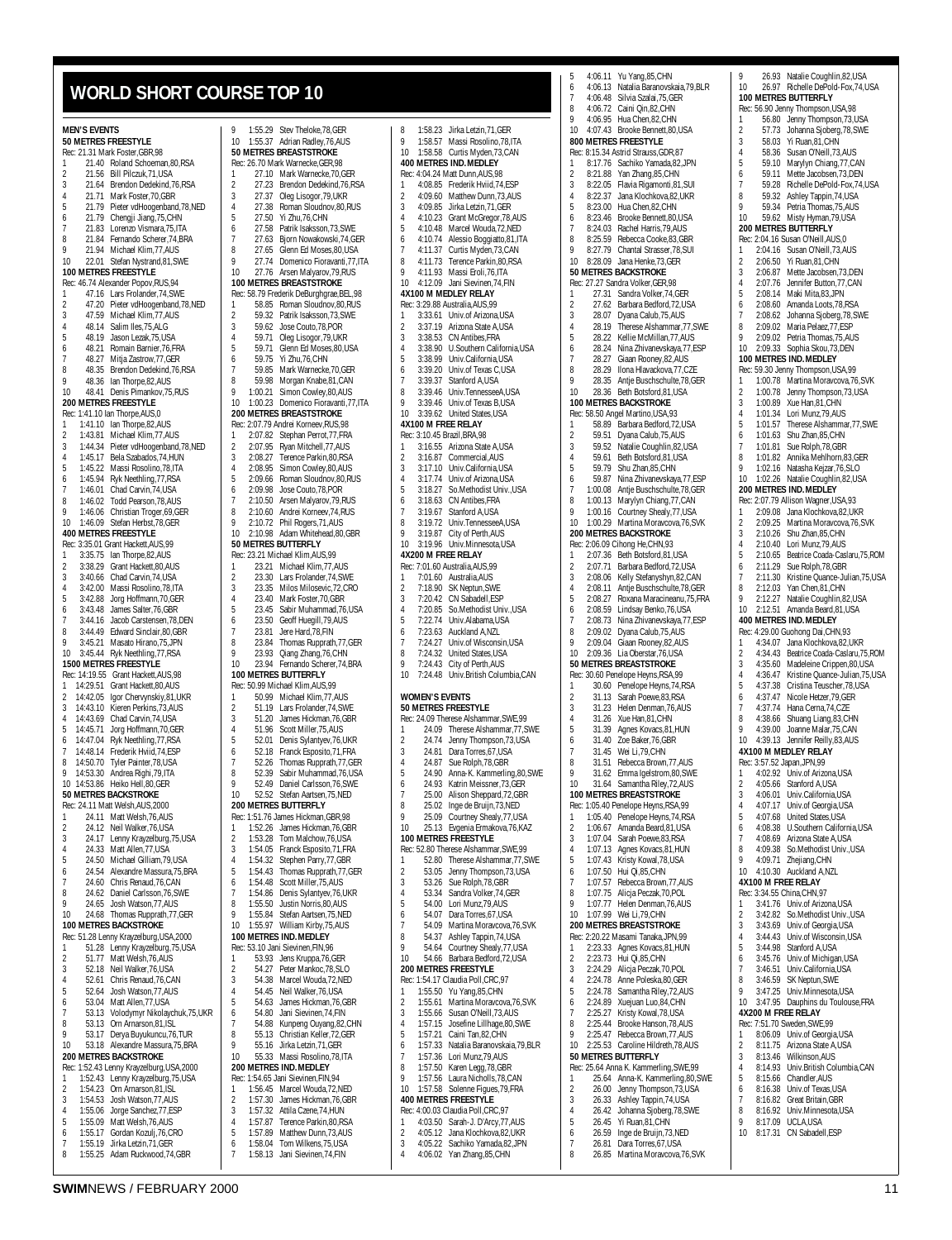#### <span id="page-11-0"></span>**2000 FINA WORLD CUPS 8-12**

#### **MEN'S EVENTS**

**50 METRES FREESTYLE<br>
Sheffield** 21.97 Chengji Jiang,CHN Sheffield 21.97 Chengji Jiang,CHN 22.37 Ricardo Busquets,PUR 22.47 Darren Lange,AUS<br>
Berlin 21.79 Chengji Jiang,CHN / 21.79 Mark Foster,GBR<br>
Imperia 22.06 Lorenzo Vismara,ITA 21.27 Dimitri Kalinovski,BLR 22.29 Ricardo Busq Berlin 21.79 Chengji Jiang,CHN / 21.79 Mark Foster,GBR 22.29 Dimitri Kalinovski,BLR Imperia 22.06 Lorenzo Vismara,ITA 22.27 Dimitri Kalinovski,BLR 22.29 Ricardo Busquets,PUR Paris 22.17 Lorenzo Vismara, ITA 22.29 Ricardo Busquets, PUR 22.38 Gustavo Borges, BRA<br>Malmo 22.00 Lorenzo Vismara. ITA 22.25 Johan Kenkhuis, NFD 22.40 Jason Lezak LISA 22.00 Lorenzo Vismara, ITA **100 METRES FREESTYLE**<br>Sheffield **49 38 Jan TI** Sheffield 49.38 Ian Thorpe,AUS 49.66 Jarod Schroeder,USA 49.68 Dan Phillips,USA<br>Berlin 48.36 Ian Thorpe,AUS 48.52 Gustavo Borges,BRA 48.95 Sergei Ashikhmin Berlin 48.36 Ian Thorpe,AUS 48.52 Gustavo Borges,BRA 48.95 Sergei Ashikhmin,RUS<br>1999 1991 48.41 Denis Pimankov,RUS 48.68 Ian Thorpe,AUS 49.14 Igor Koleda,BLR Imperia 48.41 Denis Pimankov,RUS 48.68 Ian Thorpe,AUS 49.14 Igor Koleda,BLR Paris 48.54 Gustavo Borges,BRA 48.55 Denis Pimankov,RUS 48.68 Pieter vdHoogenband,NED Malmo 49.16 Lars Frolander,SWE 49.19 Johan Kenkhuis,NED 49.64 John Miranda,USA **200 METRES FREESTYLE**<br>Sheffield **1:44.82 Ian Thorpe,AUS** Sheffield 1:44.82 Ian Thorpe,AUS 1:46.01 Chad Carvin,USA 1:47.66 Gavin Meadows,GBR<br>
Berlin 1:41.10 Ian Thorpe,AUS 1:46.02 Bela Szabados,HUN 1:46.06 Christian Troger,GER<br>
Imperia 1:45.47 Bela Szabados,HUN 1:46.06 Pieter vdH Berlin 1:41.10 Ian Thorpe,AUS 1:46.02 Bela Szabados,HUN 1:46.06 Christian Troger,GER Imperia 1:45.87 Ian Thorpe,AUS 1:47.05 Igor Koleda,BLR 1:49.06 Moreno Gallina,ITA Paris 1:45.47 Bela Szabados,HUN 1:46.06 Pieter vdHoogenband,NED 1:46.33 Denis Pimankov,RUS Malmo 1:46.70 Christian Keller,GER 1:48.01 Henrik Andersen,DEN 1:48.23 Jacob Carstensen,DEN **400 METRES FREESTYLE** Sheffield 3:40.94 Ian Thorpe,AUS 3:42.27 Chad Carvin,USA 3:47.26 Guy-Noel Schmitt,FRA Berlin 3:39.03 Ian Thorpe,AUS 3:40.66 Chad Carvin,USA 3:45.55 Jorg Hoffmann,GER<br>Berlin 3:39.03 Ian Thorpe,AUS 3:40.66 Chad Carvin,USA 3:45.55 Jorg Hoffmann,GER<br>Imperia 3:45.27 Ian Thorpe,AUS 3:47.71 Emiliano Brembilla,ITA Imperia 3:45.27 Ian Thorpe,AUS 3:47.71 Emiliano Brembilla,ITA 3:48.44 Andrea Righi,ITA<br>Paris 3:47.01 Rela Szabados HUN 3:47.22 Jacob Carstensen DEN 3:49.42 Kvetoslav Svoboda CZE 2:47.22 Jacob Carstensen, DEN 3:49.42 Kvetoslav Svobod<br>3:46.80 Heiko Hell, GER 3:51.64 Stuart Trees, GBR mo 3:46.55 Jacob Carstensen,DEN **1500 METRES FREESTYLE**<br>
Sheffield
14:57.20 Tyler Painter, USA<br>
Berlin
14:43.69 Chad Carvin, USA Sheffield 14:57.20 Tyler Painter, USA 14:57.38 Guy-Noel Schmitt, FRA 14:59.94 Christian Minotti, ITA<br>14:49.36 Deril 14:48.69 Chad Carvin, USA 14:49.36 Jorg Hoffmann, GER 14:50.70 Tyler Painter, USA Berlin 14:43.69 Chad Carvin,USA 14:49.36 Jorg Hoffmann,GER 14:50.70 Tyler Painter,USA Imperia 14:53.41 Andrea Righi,ITA 15:00.30 Christian Minotti,ITA 15:05.99 Sylvain Cros,FRA Berlin 14:43.89 Chad Carvin, USA 14:49.36 Jorg Hoffmann, GER 14:50.70 Tyler Painter, USA<br>Paris 14:53.41 Andrea Righi, ITA 15:00.30 Christian Minotit, ITA 15:05.99 Sylvain Cros, FRA<br>Paris 14:59.87 Guy-Noel Schmitt,FRA 15:00 **50 METRES BACKSTROKE**<br>Sheffield 24.39 Lenny Sheffield 24.39 Lenny Krayzelburg,USA 25.08 Josh Watson,AUS 25.13 Dan Phillips,USA<br>Berlin 24.17 Lenny Krayzelburg,USA 24.76 Josh Watson,AUS 25.06 Tomislav Karlo,CRO<br>Imperia 24.79 Josh Watson,AUS 25.14 Tomislav Karlo,CRO 25 Berlin 24.17 Lenny Krayzelburg,USA 24.76 Josh Watson,AUS 25.06 Tomislav Karlo,CRO Imperia 24.79 Josh Watson,AUS 25.14 Tomislav Karlo,CRO 25.23 Jirka Letzin,GER Paris 25.26 Tomislav Karlo,CRO 25.60 Felix Sutanto, INA 25.63 Tom E. Karlsen, NOR<br>Malmo 25.36 Tomislav Karlo,CRO 25.73 Jakob Andersen,DEN 25.77 Tom E. Karlsen, NOR Malmo 25.56 Tomis Balanto, CRO 25.73 Jakob Andersen, DEN **100 METRES BACKSTROKE**<br>Sheffield 52,09 Lenny K Sheffield 52.09 Lenny Krayzelburg,USA 53.59 Josh Watson,AUS 54.91 Steffen Driesen,GER Berlin 51.28 Lenny Krayzelburg,USA 52.98 Josh Watson,AUS 53.85 Mitja Zastrow,GER Imperia 53.01 Josh Watson,AUS 53.84 Jirka Letzin,GER 53.86 Marko Strahija,CRO Paris 53.75 Marko Strahija,CRO 53.78 Eithan Urbach, ISR<br>Malmo 54.08 Marko Strahija,CRO 54.29 Jorge Sanchez,ESP Malmo 54.08 Marko Strahija,CRO 54.29 Jorge Sanchez,ESP 54.99 Paulo Machado,BRA **200 METRES BACKSTROKE**<br>Sheffield **1:53.96 Lenn** Sheffield 1:53.96 Lenny Krayzelburg,USA 1:57.18 Matt Hooper,USA 1:58.25 Shibin Zheng,CHN Berlin 1:52.43 Lenny Krayzelburg,USA 1:55.82 Josh Watson,AUS 1:56.33 Rogerio Romero,BRA Imperia 1:55.66 Josh Watson,AUS 1:56.07 Marko Strahija,CRO 1:56.22 Rogerio Romero,BRA Section 1:55.06 Learny Krayzelburg, USA 1:55.82 Josh Walson, AUS 1:56.33 Rogerio Romero, BRA<br>Paris 1:55.66 Josh Walson, AUS 1:56.07 Marko Strahija,CRO 1:56.22 Rogerio Romero, BRA<br>Paris 1:55.04 Marko Strahija,CRO 1:56.37 Jo **50 METRES BREASTSTROKE**<br>Sheffield 28.33 Adam Wh Sheffield 28.33 Adam Whitehead,GBR 28.69 Terence Parkin,RSA 28.96 Michel Boulianne,CAN<br>19 Am 20.71 Oleg Lisogor, UKR 27.89 Mark Warnecke,GER 27.93 Bjorn Nowakowski,GEF<br>19 Imperia 27.74 Domenico Fioravanti,ITA 27.78 Arsen M Berlin 27.71 Oleg Lisogor, UKR 27.89 Mark Warnecke, GER 27.93 Bjorn Nowakowski, GER<br>
Imperia 27.74 Domenico Fioravanti JTA 27.78 Arsen Malyarov RUS 28.01 Phil Rogers AIJS Imperia 27.74 Domenico Fioravanti,ITA 27.78 Arsen Malyarov,RUS 28.01 Phil Rogers,AUS<br>Paris 27.80 Daniel Malek,CZE 27.89 Bjorn Nowakowski,GER 27.92 Arsen Malyarov,RUS<br>Malmo 28.18 Mark Warnecke,GER 28.43 Davide Cassol,ITA 28 Paris 27.80 Daniel Malek,CZE 27.89 Bjorn Nowakowski,GER 27.92 Arsen Malyarov,RUS Malmo 28.18 Mark Warnecke,GER 28.43 Davide Cassol,ITA 28.52 Daqing Yu,CHN **100 METRES BREASTSTROKE**<br>
Sheffield
1:01.48 Terence Parkin, RSA<br>
Berlin
1:00.74 Michael Fischer, GER Sheffield 1:01.48 Terence Parkin,RSA 1:02.04 Darren Mew,GBR / 1:02.04 Michel Boulianne,CAN Berlin 1:00.74 Michael Fischer,GER 1:00.82 Terence Parkin,RSA 1:01.10 Bjorn Nowakowski,GER<br>Imperia 1:00.63 Domenico Fioravanti,ITA 1:01.00 Phil Rogers,AUS 1:01.20 Arsen Malvarov.RUS 1:01.00 Phil Rogers,AUS 1:01.20 Arsen Malyarov,RI<br>1:00.82 Daqing Yu,CHN 1:00.84 Daniel Malek,CZE<br>1:01.41 Daqing Yu,CHN 1:01.61 Davide Cassol,ITA Paris 1:00.53 Arsen Malyarov,RUS 1:00.82 Arsen Malyarov,RUS 1:00.82 Daqing Yu,CHN 1:00.84 Daniel Malek,CZE<br>1.00.84 Daniel Malek,CZE 1:00.82 Daqing Yu,CHN 1:00.84 Daniel Malek,CZE Malmo 1:01.20 Phil Rogers,AUS 1:01.41 Daqing Yu,CHN 1:01.61 Davide Cassol,ITA **200 METRES BREASTSTROKE** Sheffield 2:09.75 Terence Parkin,RSA 2:13.36 Adam Whitehead,GBR 2:13.51 Simon Cowley,AUS<br>Sheffield 2:09.77 Terence Parkin,RSA 2:11.41 Alexander Goukov,BLR 2:12.57 Michel Boultainne,CAN<br>Imperia 2:10.50 Arsen Malyarov,RUS 2: Berlin 2:08.27 Terence Parkin,RSA 2:11.41 Alexander Goukov,BLR 2:12.57 Michel Boulianne,CAN Imperia 2:10.50 Arsen Malyarov,RUS 2:11.42 Fabio Farabegoli,ITA 2:11.76 Andrei Korneev,RUS Paris 2:11.23 Hugues Duboscq,FRA 2:11.61 Fabio Farabegoli, ITA<br>2:11.23 Hugues Duboscq,FRA 2:11.61 Fabio Farabegoli, ITA<br>2:12.54 Alfonso Uruburu,ESP 2:12.55 Phil Rogers,AUS **50 METRES BUTTERFLY**<br>Sheffield 24.32 Dan Sheffield 24.32 Dan Phillips, USA 24.81 Fernando Alves, BRA 25.02 David Bennett, GBR<br>24.12 Partield 23.60 Mark Foster, GBR 24.12 Ricardo Busquets, PUR 24.35 Thomas Rupprath, GER Berlin 23.60 Mark Foster,GBR 24.12 Ricardo Busquets,PUR<br>
24.12 Ricardo Busquets,PUR<br>
24.11 Michael Mintenko,CAN 24.24 Vladislav Kulikov,RUS 1.12 Michael Busquets, PM 2.1.36 Richael Mappian, 24.24 Vladislav Kulikov,RUS 24.26 Ricardo Busquets,PUR<br>24.12 Joris Keizer,NED 24.15 Ricardo Busquets,PUR Paris 24.11 Diod Wales, USA 24.24 Vadislav Kunstvings 24.25 Oktober, Paris 24.15 Ricardo Busquets, PU<br>Paris 24.11 Dod Wales,USA 24.12 Joris Keizer,NED 24.15 Ricardo Busquets,PU<br>Malmo 24.26 Michael Mintenko.CAN 24.30 Lars F 24.30 Lars Frolander,SWF **100 METRES BUTTERFLY** Sheffield 51.68 James Hickman,GBR 53.42 Christian Keller,GER 53.86 Fernando Alves,BRA 52.84 Thomas Rupprath,GER Imperia 53.03 Dod Wales,USA 53.14 Michael Mintenko,CAN 53.26 Vladislav KuOJ<br>19 13.53.19 Stames Hickman,GBR 5254 Dod Wales,USA 52.88 Michael Mintenko,CAN<br>19 15.07 Danis Hickman,GBR 52.92 Michael Mintenko,CAN 53.09 Denis Syl Paris 52.53 James Hickman,GBR 52.54 Dod Wales,USA 52.88 Michael Mintenko,CAN Malmo 51.67 James Hickman,GBR 52.92 Michael Mintenko,CAN 53.09 Denis Sylantyev,UKR **200 METRES BUTTERFLY** Sheffield 1:53.61 Tom Malchow,USA 1:53.83 James Hickman,GBR 1:58.51 Matt Hooper,USA Berlin 1:53.28 Tom Malchow,USA 1:56.92 Anatoli Poliakov,RUS 1:57.16 Christian Keller,GER<br>11:06:168 T:56.33 Stephen Parry,GBR 1:57.57 Massi Eroli,ITA 1:58.71 Shane Fielding,AUS<br>1:57.45 Paris 1:52.26 James Hickman,GBR 1:55.7 Imperia 1:56.33 Stephen Parry,GBR 1:57.67 Massi Eroli,ITA 1:58.71 Shane Fielding,AUS Paris 1:52.26 James Hickman,GBR 1:55.74 Stephen Parry,GBR 1:57.45 Massi Eroli,ITA Malmo 1:52.67 James Hickman, GBR 1:55.99 Denis Sylantyev, UKR 1:59.13 Alessandro Benvisto, ITA **100 METRES IND.MEDLEY**<br>Sheffield 55.44 James Sheffield 55.44 James Hickman, GBR 55.49 Xufeng Xie, CHN 55.85 Jirka Letzin, GER<br>Sheffield 55.13 Christian Keller, GER 55.19 Jirka Letzin, GER 55.93 Xufeng Xie, CHN<br>Imperia 55.27 Jirka Letzin, GER 55.29 Christian Keller, G Berlin 5amps Finderman, BBR<br>55.13 Christian Keller, GER<br>55.27 Jirka Letzin, GER Imperia 55.27 Jirka Letzin, GER 55.29 Christian Keller, GER 55.92 Peter Mankoc,<br>
Paris 54.79 James Hickman CRP 55.12 Peter Mankoc SLO 55.67 Indrek Sei ES Paris 54.79 James Hickman,GBR 55.12 Peter Mankoc,SLO 55.67 Indrek Sei,EST Malmo 55.44 Christian Keller,GER 55.54 Jani Sievinen,FIN 55.58 Peter Mankoc,SLO **200 METRES IND.MEDLEY** Sheffield 1:57.87 Terence Parkin,RSA 1:58.12 James Hickman,GBR 1:59.37 Christian Keller,GER Berlin 1:58.18 Terence Parkin,RSA 1:58.56 Jirka Letzin,GER 2:01.46 Jens Kruppa,GER<br>Imperia 1:59.21 Christian Keller,GER 2:00.60 Xufeng Xie.CHN 2:02.03 Sandro Tomas.CRO Imperia 1:59.21 Christian Keller,GER 2:00.60 Xufeng Xie,CHN<br>Imperia 1:57.21 Christian Keller,GER 2:00.60 Xufeng Xie,CHN<br>Paris 1:57.30 James Hickman,GBR 1:58.35 Marcel Wouda,NED Paris 1:57.30 James Hickman,GBR 1:58.35 Marcel Wouda,NED 2:00.83 Xavier Marchand,FRA<br>1.57.30 James Hickman,GBR 1:58.35 Marcel Wouda,NED 2:00.83 Xavier Marchand,FRA<br>1.58 Davide Cassol JTA 2:01.88 Istvan Bathazi HUN 2:02.83 2:01.88 Istvan Bathazi,HUN **400 METRES IND.MEDLEY**<br>Sheffield 4:13.14 Tere Sheffield 4:13.14 Terence Parkin,RSA 4:13.20 Xufeng Xie,CHN 4:14.06 Jirka Letzin,GER<br>Sheffield 4:11.73 Terence Parkin,RSA 4:12.23 Jirka Letzin,GER 4:12.25 Alexis Kovrigin,RUS<br>Imperia 4:10.74 Alessio Boggiatto,ITA 4:11.93 M Berlin 4:11.73 Terence Parkin,RSA 4:12.23 Jirka Letzin,GER 4:12.25 Alexei Kovrigin,RUS Imperia 4:10.74 Alessio Boggiatto,ITA 4:11.93 Massi Eroli,ITA 4:15.83 Michael Halika,ISR Paris 4:10.48 Marcel Wouda, NED 4:15.14 Massi Eroli, ITA 4:15.76 Michael Halika, ISR<br>14:18.82 Malmo 4:15.82 Jani Sievinen, FIN 4:18.99 Istvan Bathazi, HUN 4:19.81 Miguel Santolaya, E 4:19.81 Miguel Santolaya,ESP

15:06.24 Guy-Noel Schmitt,FRA 1:56.95 Volodymyr Nikolaychuk,UKR 2:12.06 Phil Rogers,AUS<br>2:12.06 Phil Rogers,AUS<br>2:17.25 Martin Gustavsson,SWE 53.92 A.Poliakov,RUS

#### **WOMEN'S EVENTS 50 METRES FREESTYLE**<br>
Sheffield
25.17 Sue Rolph, GBR
<br>
Berlin
25.21 Evgenia Ermakova, KAZ Sheffield 25.17 Sue Rolph,GBR 25.35 Evgenia Ermakova,KAZ 25.54 Barbara Bedford,USA<br>Berlin 25.21 Evgenia Ermakova,KAZ 25.48 Laura Nichol Imperia 25.05 Jenny Thompson, USA 25.13 Evgenia Ermakova, KAZ 25.52 Elena Poptchenko, BLR<br>Paris 24.94 Jenny Thompson, USA 25.34 Evgenia Ermakova, KAZ 25.77 Britta Steffen, GER Paris 25.05 Jenny Thompson, USA 25.13 Evgenia Ermakova, KAZ 25.52 Elena Poptcher<br>Paris 24.94 Jenny Thompson, USA 25.34 Evgenia Ermakova, KAZ 25.77 Britta Steffen,G<br>Malmo 24.43 Therese Alshammar. SWE 25.84 Daniela Samulski, 24.43 Therese Alshammar,SWE **100 METRES FREESTYLE** Sheffield 54.51 Martina Moravcova,SVK 54.62 Sue Rolph,GBR 54.71 Yu Yang,CHN<br>Berlin 54.29 Martina Moravcova,SVK 54.37 Ashley Tappin,USA 54.67 Yu Yang,CHN<br>Imperia 54.41 Jenny Thompson,USA 54.82 Yu Yang,CHN 54.89 Laura Nichol Berlin 54.29 Martina Moravcova,SVK 54.37 Ashley Tappin,USA 54.67 Yu Yang,CHN Imperia 54.41 Jenny Thompson,USA 54.82 Yu Yang,CHN 54.89 Laura Nicholls,CAN Paris 53.73 Jenny Thompson,USA 54.66 Evgenia Ermakova,KAZ 55.65 Samantha Arsenault,USA 53.63 Therese Alshammar,SWE **200 METRES FREESTYLE**<br>Sheffield **1:55.61 Ma** Sheffield 1:55.61 Martina Moravcova,SVK 1:55.64 Yu Yang,CHN 1:58.25 Laura Nicholls,CAN Berlin 1:55.50 Yu Yang, CHN 1:56.10 Martina Moravcova, SVK 1:57.56 Laura Nicholls, CAN<br>Imperia 1:56.89 Yu Yang CHN 1:58.34 Laura Nicholls CAN 1:59.39 Samantha Arsenault IISA Imperia 1:56.89 Yu Yang,CHN 1:58.34 Laura Nicholls,CAN 1:59.39 Samantha Arsenault,USA Paris 1:57.80 Samantha Arsenault,USA 1:58.15 Solenne Figues,FRA 1:59.17 Britta Steffen,GER Malmo 1:57.64 Cristina Teuscher,USA 1:58.56 Mette Jacobsen,DEN 1:59.06 Karen Legg,GBR **400 METRES FREESTYLE**<br>Sheffield **4:09.24 Rel** Sheffield 4:09.24 Rebecca Cooke,GBR 4:09.29 Laura Nicholls,CAN 4:11.83 Claire Huddart,GBR Berlin 4:07.75 Jana Klochkova, UKR 4:08.09 Laura Nicholls, CAN 4:08.61 Tatiana Mikhailova, RUS<br>Imperia 4:07.70 Brooke Bennett, USA 4:09.27 Rebecca Cooke, GBR 4:10.32 Jana Klochkova, UKR Imperia 4:07.70 Brooke Bennett,USA 4:09.27 Rebecca Cooke,GBR 4:10.32 Jana Klochkova,UKR Paris 4:07.43 Brooke Bennett,USA 4:07.89 Kirsten Vlieghuis,NED 4:10.51 Victoria Horner,GBR 4:10.06 Camelia Potec,ROM **800 METRES FREESTYLE**<br>**800 METRES FREESTYLE**<br>Sheffield 8:29.53 Rebecca Cooke.GBR Sheffield 8:29.53 Rebecca Cooke,GBR 8:35.97 Madeleine Crippen,USA 8:38.21 Laura Nicholls,CAN Berlin 8:25.59 Rebecca Cooke,GBR 8:29.34 Hannah Stockbauer,GER 8:30.67 Stacey Houldsworth,GBR Imperia 8:28.35 Rebecca Cooke,GBR 8:30.37 Brooke Bennett,USA 8:35.17 Jana Klochkova,UKR Paris 8:23.46 Brooke Bennett, USA 8:29.61 Chantal Strasser, SUI 8:36.09 Flavia Rigamonti, SUI<br>Malmo 8:34.27 Eva Risztov, HUN 8:34.37 Ingrid Bourre, FRA 8:39.34 Kristy Ward, AUS 8:34.37 Ingrid Bourre,FRA **50 METRES BACKSTROKE**<br>
Sheffield
28.05 Barbara Bedford, USA<br>
Berlin
27.62 Barbara Bedford, USA Sheffield 28.05 Barbara Bedford,USA 28.42 Dyana Calub,AUS 28.70 Nina Zhivanevskaya,ESP Berlin 27.62 Barbara Bedford,USA 28.07 Dyana Calub,AUS 28.54 Charlene Wittstock,RSA Imperia 28.63 Anna Kopatchenia,BLR 28.64 Urska Slapsak,SLO 28.67 Nina Zhivanevskaya,ESP onim – 20.82 Nina Zhivanevskaya, 20.84 Nina Zhivanevskaya, 20.872 Nina Zhivanevskaya<br>Paris – 28.45 Alma Zhivanevskaya,ESP – 28.72 Ilona Hlavackova,CZE – 29.17 Yasmin Dunn,AUS<br>19.16 – 29.16 Yasmin Dunn,AUS – 29.19 Zoe Crav 29.16 Yasmin Dunn,AUS **100 METRES BACKSTROKE**<br> **Sheffield** 59.57 Dyana Calub, AUS Sheffield 59.57 Dyana Calub,AUS 1:00.78 Charlene Wittstock,RSA 1:01.37 Nina Zhivanevskaya,ESP Berlin 58.89 Barbara Bedford,USA 59.51 Dyana Calub,AUS 1:00.59 Charlene Wittstock,RSA Imperia 59.83 Dyana Calub,AUS 1:01.11 Natalie Coughlin,USA 1:01.69 Nina Zhivanevskaya,ESP Paris 59.52 Natalie Coughlin,USA 1:00.56 Roxana Maracineanu,FRA 1:00.70 Nina Zhivanevskaya,ESP Malmo 1:01.28 Anu Koivisto,FIN 1:01.32 Kelly Stefanyshyn,CAN 1:01.85 Zoe Cray,GBR<br>**200 METRES BACKSTROKE** Sheffield 2:09.66 Lia Oberstar,USA 2:10.92 Nina Zhivanevskaya,ESP 2:11.00 Dyana Calub,AUS Berlin 2:08.60 Barbara Bedford, USA 2:09.02 Dyana Calub,AUS 2:09.36 Lia Oberstar,USA<br>Berlin 2:09.36 Dyana Calub,AUS 2:10.44 Kelly Stefanystyn,CAN 2:10.50 Calleen Rund,GER<br>Paris 2:08.27 Roxana Maracineanu,FRA 2:08.73 Nina Z Imperia 2:09.34 Dyana Calub,AUS 2:10.44 Kelly Stefanyshyn,CAN 2:10.50 Cathleen Rund,GER Paris 2:08.27 Paris 2:08.27 Paris 2:08.27 Paris 2:08.27 Paris 2:08.27 Roxana Maracineanu,FRA 2:08.73 Nina Zhivanevskaya,ESP 2:09.43 Cathleen Rund,<br>Malmo 2:10.03 Kelly Stefanyshyn,CAN 2:12.26 Yasmin Dunn,AUS 2:12.54 Zoe Cra Malmo 2:10.03 Kelly Stefanyshyn,CAN 2:12.26 Yasmin Dunn,AUS 2:12.54 Zoe Cray,GBR **50 METRES BREASTSTROKE**<br>Sheffield 31.33 Sarah Po Sheffield 31.33 Sarah Poewe, RSA 32.15 Janne Schafer, GER 32.46 Katie McClelland,USA<br>Berlin 31.13 Sarah Poewe, RSA 31.45 Agnes Kovacs, HUN 31.91 Sylvia Gerasch,GER<br>Imperia 31.91 Smilljana Marinovic,CRO 32.33 Heidi Earp,GBR Berlin 31.13 Sarah Poewe,RSA 31.45 Agnes Kovacs,HUN 31.13 Sarah Poewe,RSA 31.45 Agnes Kovacs,HUN 31.91 Smiljana Marinovic,CRO 32.33 Heidi Earp,GBR Imperia 31.91 Smilliana Marinovic,CRO 32.33 Heidi Earp,GBR 32.39 Janne Schafer,GER<br>Paris 32.04 Delphine I eprest FRA 32.17 Natasha Keizar SLO 32.29 Janne Schafer,GER Paris 1991, Paris 32.17 Natasha Kejzar,SLO 32.21 Smilliana Marinovic,C<br>Paris 32.19 Sylvia Gerasch,GER 32.50 Delphine Leprest,FRA Malmo 31.75 Agnes Kovacs,HUN 32.19 Sylvia Gerasch,GER 32.50 Delphine Leprest,FRA **100 METRES BREASTSTROKE** Sheffield 1:07.33 Sarah Poewe, RSA 1:07.75 Alicja Peczak, POL 1:09.44 Katie McClelland, USA<br>Berlin 1:07.04 Sarah Poewe, RSA 1:07.13 Agnes Kovacs, HUN 1:08.64 Katie McClelland, USA Berlin 1:07.34 Sarah Poewe,RSA 1:07.13 Agnes Kovacs,HUN 1:08.64 Katie McClelland,USA<br>Berlin 1:08.64 Katie McClelland,USA 1:07.13 Agnes Kovacs,HUN 1:08.64 Katie McClelland,USA Imperia 1:08.25 Alicja Peczak, POL 1:08.80 Smiljana Marinovic, CRO 1:09.06 Heidi Earp, GBR<br>Paris 1:08.09 Brigitte Becue, BEL 1:08.92 Smiljana Marinovic, CRO 1:09.09 Natasha Kejzar, SLO Paris 1:08.09<br>1:08.92 Smiljana Marinovic,CRO<br>1:08.74 Brigitte Becue,BEL Malmo 1:07.37 Agnes Kovacs, HUN 1:08.74 Brigitte Becue, BEL 1:09.75 Sylvia Gerasch, GER **200 METRES BREASTSTROKE**<br> **2:24.29 Alicja Prediction** Sheffield 2:24.29 Alicja Peczak, POL 2:26.51 Sarah Poewe, RSA 2:27.41 Madeleine Crippen, USA<br>Berlin 2:23.33 Annes Kovacs HUN 2:26.08 Sarah Poewe RSA 2:28.05 Anne Poleska GFR Express Contract Contract Contract Contract Contract Contract Contract Contract Contract Contract Contract Contract Contract Contract Contract Contract Contract Contract Contract Contract Contract Contract Contract Contrac 2:26.83 Alicja Peczak,POL 2:27.62 Laura Davis,USA<br>2:26.83 Alicja Peczak,POL 2:27.62 Laura Davis,USA<br>2:25.91 Brigitte Becue,BEL 2:27.19 Laura Davis,USA Malmo 2:24.52 Agnes Kovacs,HUN 2:25.95 Brigitte Becue,BEL 2:29.23 Emma Gustafsson,SWE **50 METRES BUTTERFLY** Sheffield 26.99 Ashley Tappin,USA 27.76 Amanda Loots,RSA 27.85 Caroline Foot,GBR Berlin 26.33 Ashley Tappin,USA 26.45 Yi Ruan,CHN 26.85 Martina Moravcova, SVK<br>Berlin 26.33 Ashley Tappin,USA 26.45 Yi Ruan,CHN 26.85 Martina Moravcova,SVK<br>Imperia 26.54 Jenny Thompson,USA 26.60 Yi Ruan,CHN 27.45 Natalie Co Imperia 26.54 Jenny Thompson,USA 26.60 Yi Ruan,CHN 27.45 Natalie Coughlin,USA Paris 26.54 Jenny Thompson,USA 26.93 Natalie Coughlin,USA 27.07 Fabienne Dufour,BEL Marting 26.54 Jenny Thompson, USA 26.93 Natalie Coughlin, USA 27.07 Fabienne Dufour, BEL<br>Malmo 26.63 Anna-K. Kammerling,SWE 26.93 Johanna Sjoberg,SWE 26.97 Richelle DePold-Fox,USA **100 METRES BUTTERFLY**<br>Sheffield 59.06 Yi Ru Sheffield 59.06 Yi Ruan,CHN 59.73 Amanda Loots,RSA 1:00.03 Jennifer Button,CAN Berlin 58.22 Yi Ruan, CHN 59.78 Ashley Tappin, USA<br>
Imperia 58.01 Jenny Thompson, USA 58.03 Yi Ruan, CHN<br>
Paris 56.80 Jenny Thompson, USA 1:00.30 Ran Pang, CHN Paris 56.80 Jenny Thompson,USA 1:00.30 Ran Pang,CHN 1:00.65 Laura Davis,USA Malmo 58.45 Johanna Sjoberg,SWE 59.28 Richelle DePold-Fox,USA 1:00.03 Mette Jacobsen,DEN **200 METRES BUTTERFLY**<br>Sheffield 2:08.70 Jen Sheffield 2:08.70 Jennifer Button,CAN 2:09.22 Amanda Loots,RSA 2:11.79 Anna Uryniuk,POL Berlin 2:08.41 Mette Jacobsen,DEN 2:08.60 Amanda Loots,RSA 2:08.72 Jennifer Button,CAN Imperia 2:07.22 Yi Ruan,CHN 2:07.76 Jennifer Button,CAN 2:12.23 Otilia Jedrzejczak,POL Paris 2:10.24 Maria Pelaez,ESP 2:11.61 Margaretha Pedder,GBR 2:11.85 Cecile Jeanson,FRA<br>2:10.24 Maria Pelaez,ESP 2:11.61 Margaretha Pedder,GBR 2:11.85 Cecile Jeanson,FRA<br>2:07.85 Mette Jacobsen,DEN 2:09.15 Maria Pelaez,ESP Malmo 2:07.85 Mette Jacobsen,DEN 2:09.15 Maria Pelaez,ESP 2:10.19 Katrin Jake,GER **100 METRES IND.MEDLEY**<br>Sheffield<br>1:01.34 Mart November 1:00.34 Martina Moravcova, SVK 1:01.81 Sue Rolph, GBR 1:02.32 Barbara Bedford, USA<br>Sheffield 1:00.36 Martina Moravcova, SVK 1:02.99 Annika Mehlhorn, GER 1:03.03 Jana Klochkova, UKR Berlin 1:00.86 Martina Moravcova,SVK 1:02.99 Annika Mehlhorn,GER 1:03.03 Jana Klochkova,UKR<br>Imperia 1:01.07 Jenny Thompson,USA 1:02.26 Natalie Coughlin,USA 1:02.95 Megan McMahon,AUS<br>Paris 1:01.22 Jenny Thompson,USA 1:02.47 Imperia 1:01.07 Jenny Thompson,USA 1:02.26 Natalie Coughlin,USA 1:02.95 Megan McMahon,AUS Paris 1:01.22 Jenny Thompson,USA 1:02.47 Natasha Kejzar,SLO 1:02.55 Alenka Kejzar,SLO Malmo 1:02.43 Anu Koivisto,FIN 1:02.65 Sarah Whewell,GBR 1:03.27 Cristina Teuscher,USA **200 METRES IND.MEDLEY**<br>Sheffield **2:11.65 Mar** Sheffield 2:11.65 Martina Moravcova, SVK 2:13.72 Madeleine Crippen, USA 2:15.12 Elizabeth Warden, CAN<br>1999 - 2:10.65 Martina Moravcova, SVK 2:13.72 Martina Moravcova, SVK 2:12.90 Sabine Herbst-Klenz G Berlin 2:10.77 Jana Klochkova,UKR 2:12.51 Martina Moravcova,SVK 2:12.90 Sabine Herbst-Klenz,GER<br>Imperia 2:11.39 Jana Klochkova,UKR 2:11.60 Beatrice Coada-Castan,ROM 2:14.78 Natalie Coughtin,USA<br>Paris 2:10.65 Beatrice Coada Imperia 2:11.39 Jana Klochkova, UKR 2:11.60 Beatrice Coada-Caslaru, ROM<br>Paris 2:10.65 Beatrice Coada-Caslaru,ROM 2:12.27 Natalie Coughlin,USA Paris 2:10.65 Beatrice Coada-Caslaru,ROM 2:12.27 Natalie Coughlin,USA 2:13.91 Megan McMahon,<br>Malmo 2:11.83 Beatrice Coada-Caslaru,ROM 2:12.66 Cristina Teuscher,USA 2:13.63 Anu Koivisto,FIN 2:11.83 Beatrice Coada-Caslaru,ROM 2:12.66 Cristina Teuscher,USA **400 METRES IND.MEDLEY**<br>Sheffield 4:39.59 Mac Sheffield 4:39.59 Madeleine Crippen,USA 4:43.20 Sabine Herbst-Klenz,GER 4:43.34 Elizabeth Warden,CAN<br>Serilin 4:35.01 Jana Klochkova,UKR 4:35.60 Madeleine Crippen,USA 4:39.32 Sabine Herbst-Klenz,GER<br>Imperia 4:36.25 Jana Klo Berlin 4:35.01 Jana Klochkova,UKR 4:35.60 Madeleine Crippen,USA 4:39.32 Sabine Herbst-Klenz,GER Imperia 4:36.25 Jana Klochkova,UKR 4:37.20 Beatrice Coada-Caslaru,ROM 4:41.34 Natalie Coughlin,USA Paris (1.36.87 Beatrice Coada-Castaru,ROM 4:46.32 Yseult Gervy,BEL 4:47.76 Leah Monroe,USA<br>Malmo 4:36.33 Beatrice Coada-Castaru,ROM 4:47.38 Cristina Teuscher,USA 4:44.57 Sara Nordenstam,SWE 4:36.33 Beatrice Coada-Caslaru,ROM 4:37.38 Cristina Teuscher,USA

2:27.19 Laura Davis, USA 2:27.61 Martina Krawczyk, POL<br>2:25.95 Brigitte Becue, BEL 2:29.23 Emma Gustafsson, SWE

1:00.52 Natalie Coughlin,USA<br>1:00.65 Laura Davis,USA<br>1:00.03 Mette Jacobsen,DEN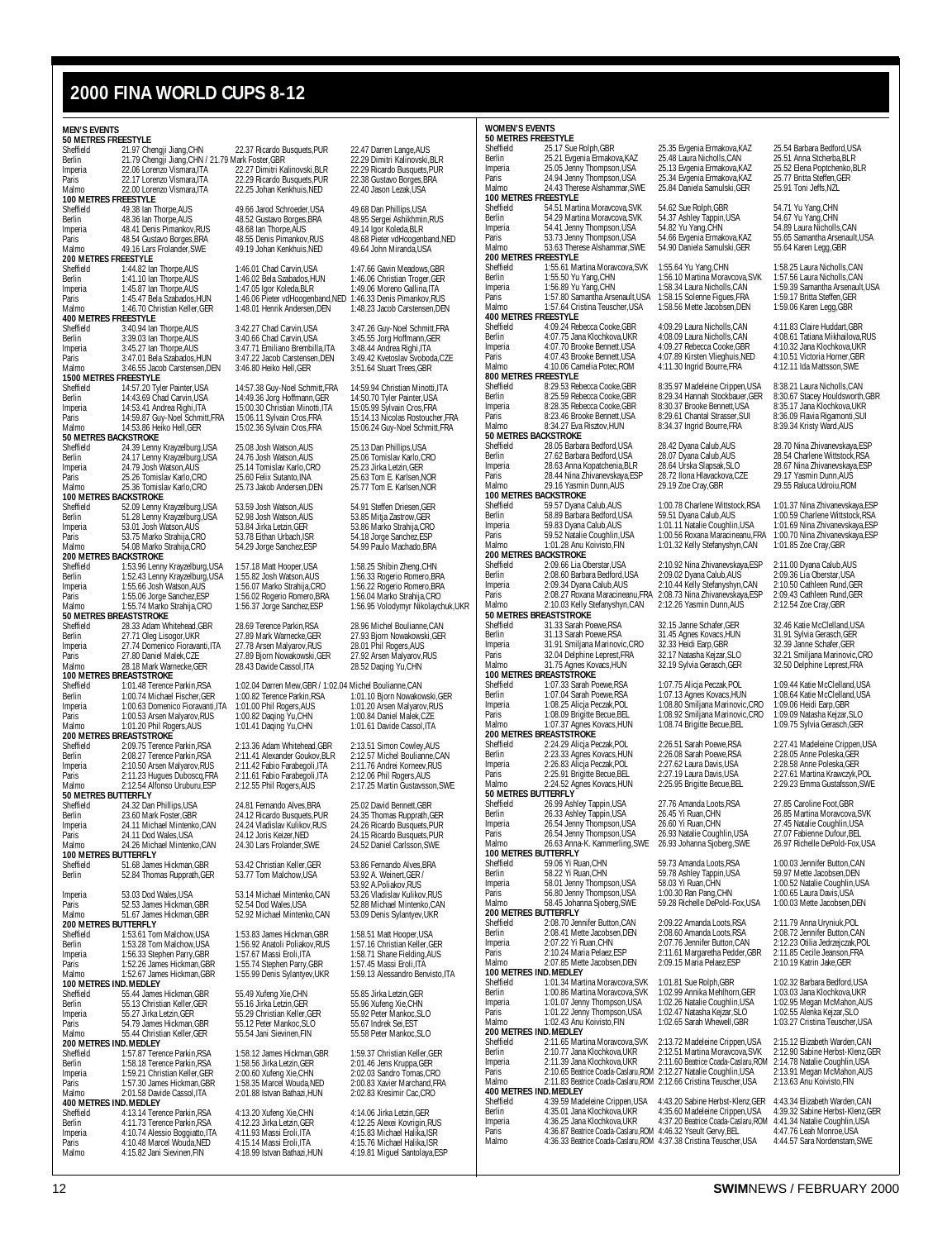#### <span id="page-12-0"></span>**2000 FINA WORLD CUP 8-12**

### 3 WORLD RECORDS IN BERLIN BRINGS SERIES TOTAL TO 10

#### **WORLD CUP 8 Anita Lonsbrough**

SHEFFIELD-Ian Thorpe cruised to victory in the 200 freestyle and then called for blood testing to rid the sport of drug abuse. In the pool he was his usual majestic self, winning in 1:44.82.

He admitted to "feeling comfortable in the race and I didn't expect to go that fast," adding "the last 100 was as fast as my last 100 when I set the world record."

Martina Moravcova (SVK) and Terence Parkin (RSA) were the most successful swimmers of the two days. Both collected four victories each.

Moravcova gained a double over Susan Rolph (GBR). In the 100 free Moravcova clinched victory with 54.51. Third place went to one of China's new kids on the blocks, Yu Yang, in 54.71.

The 100 individual medley was Moravcova's fourth victory. She led the field from the start, but Rolph closed down on her on the breaststroke leg. But Moravcova proved too strong over the final freestyle, winning in 1:01.34, half a second ahead of Rolph.

Terence Parkin (RSA) had four wins and three personal best times. Parkin opened Day Two with a 1:01.48 win in the 100 breaststroke, an Afrian and RSA record. Parkin was born with a severe hearing disability.

In the 200 IM, James Hickman (GBR) led from the start but Parkin moved into the lead on the breaststroke leg. Parkin's time of 1:57.87 was a personal best by nearly three seconds and another African and RSA record.

Hickman made up for his rare defeat in the 200 butterfly on Day One with a runaway win in the 100 fly. The short-course specialist celebrated his 24th birthday with a swim of 51.68.

Lenny Krayzelburg (USA) completed a clean sweep of the backstroke events. In the 50, he touched home in 24.39, his second-best time ever. In the 200, for which he holds the world record in both the short- and longcourse pool, the 24-year-old was ahead of his record pace at the 100 but finished short of his record in 1:53.96.

#### **WORLD CUP 9 Karin Helmstaedt**

BERLIN-The Germans really know how to create an atmosphere: Three more world recordS and the Australians angered by questionable drug-testing.

It all started at the World Cup in Sheffield. German National Coach Manfred Thiesman let a careless comment slip. He told a journalist that when Australian freestyle wonder Ian Thorpe set his 200 freestyle world record at the World Cup in Sydney last January, he shook his head and wondered how it was possible to swim so fast. And he wasn't the only one.

It didn't take long for the comment to tour the globe and embitter the already-strained relationship between German and Australian swimming. Thiesmann was



shot down by the Australians as having accused their most inspiring athlete of being doped. The coach denied it, saying he'd been misquoted.

Thorpe himself arrived in Berlin and refused to attend the press conference. The Australian team was on the defensive, and there were rumours Thorpe wanted to get out of there as fast as he could.

Nevertheless, the 17-year-old won the 100 freestyle in 48.36 as well as the 400 freestyle with 3:39.03 on the first day. But things didn't get any better. Insult to injury came in doping control, when FINA's appointed doctor Luebs didn't have the correct package in which to seal the already sealed A and B samples.

When Thorpe questioned the procedure, the doctor claimed that he didn't have the outer packaging, but that he would keep all the samples together overnight before sending them off the next day for analysis.

Thorpe, along with American Lenny Krayzelburg who had just clocked a world record in the 100 (51.28) and three other swimmers, refused to accept the haphazard storage proposal. What ensued was yet another protocolic nightmare that cast a shadow over what could have been just a great meet.

Thorpe walked out of doping control with his urine samples in his hand, and went to find team leader Don Talbot. The problem wasn't solved until the police came in and sealed the individual samples. Only then, after three hours of uncertainty as to the fate of their tests, could the swimmers return to their hotels.

The Australian team considered scratching the rest of the meet and flying on to Imperia early. But in the end they swam the heats. After making the final in the 200 freestyle, a disillusioned Thorpe wanted to forget all about the final.

Talbot convinced him to swim, and in just three hours the Thorpedo turned it all around. He went into the final in a full body suit, exploded from the block, and it was all over. It was a swim that made a statement: Thorpe clocked a new world record of 1:41.10 and the bitterness was gone.

For his coach Doug Frost, it was a little bit of retribution. "It's really unfortunate that we came in here in the wake of those comments," he said. "We wanted to go for the record in the 400 yesterday but that sort of brought things down. But this should have him back up."

Lenny Krayzelburg also added a second world record in the 200 backstroke with his time of 1:52.43. He just missed the record in the 50 back with his winning time of 24.17.

After nine World Cups, the tally of world records had reached 9.

Thorpe's 1:41.10 was the top performance (1040 points) of the meet, earning him the Wrangler Jeep (DM 50,000 value) for the feat. After three victories in both Sheffield and Berlin, Thorpe had 10 wins in the last four World Cups and two world records. Thorpe didn't want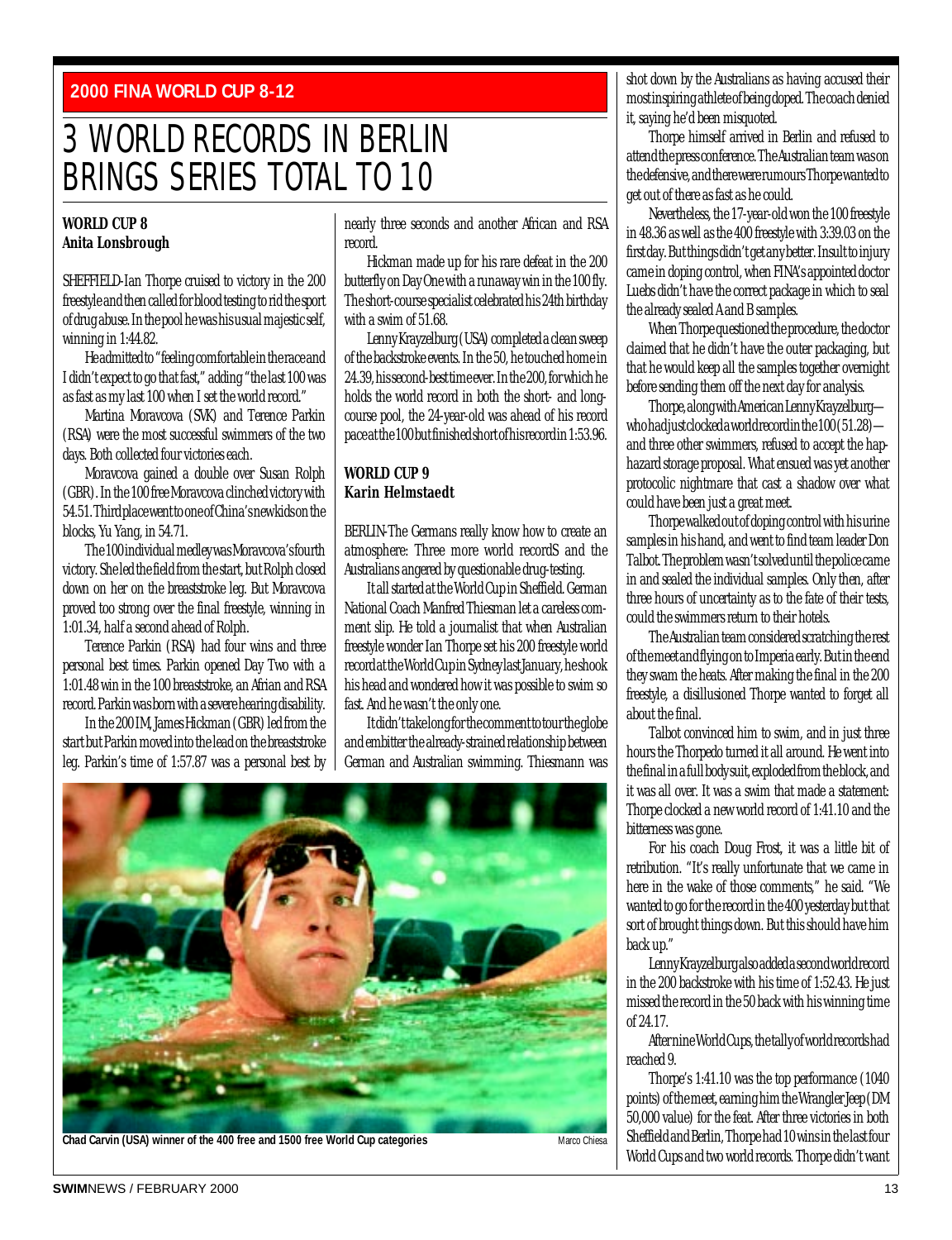#### <span id="page-13-0"></span>the prize, donating it to UNICEF.

Krayzelburg's two world records didn't win him the Jeep, but he was satisfied with his performances. "After all, the prize money (US \$4,000 from FINA) for a World record and the additonal money (DM 5,000) here in Berlin are not bad either. Perhaps I'll be able to improve this time already at the World Short Course Championships in Athens."

Krayzelburg also acknowledged he had come to Berlin to give his German competitors a taste of what they're in for in Sydney. "My aim is to let them know they'll be swimming for second place," he said of German champions Ralf Braun and Stev Theloke. Given the look on Theloke's face as he watched Krayzelburg's swim from the bleachers, they're getting the message.

As for the doping story, the irony was complete on the deck of Berlin's new super complex. The FINA Medical Commission got high marks for supplying a doctor who doesn't know the rules. Luebs, from Kassel, insisted the trouble was caused by the fact that he didn't have the most up-to-date packaging, a claim that only caused more confusion.

Meanwhile, anyone looking around the deck could spot former East German dopers Wolfgang Richter, Uwe Neumann, and Volker Frischke. All three coaches have been fined for their involvement in the doping system. Yet all three men are still on the pool deck, gainfully employed. And Manfred Thiesmann, for his wagging tongue, may lose out on his berth to Sydney. The German Federation couldn't have made a clearer statement of its inconsistency if it had tried.

The Australian Federation subsequently proposed that the Berlin drug samples be destroyed, whereby Thorpe's world record could no longer be validated. FINA has yet to decide on the matter, but Thorpe says he could live with that. No doubt he figures he could just swim it again.

|  |  | WC 9 Berlin Rating Summary |  |
|--|--|----------------------------|--|
|  |  |                            |  |

| 1)  | 1040 | 1:41.10 | 200 free M lan Thorpe, 82, AUS               |
|-----|------|---------|----------------------------------------------|
| 2)  | 1029 | 51.28   | 100 back M Lenny Krayzelburg, 75, USA        |
| 3)  | 1005 | 1:53.28 | 200 fly M Tom Malchow, 76, USA               |
| 4)  | 1004 | 1:55.50 | 200 free W Yu Yang, 85, CHN                  |
| 5)  | 1004 | 58.89   | 100 back W Barbara Bedford, 72.USA           |
| 6)  | 998  |         | 2:08.27 200 breast M Terence Parkin, 80, RSA |
| 7)  | 997  | 1:56.10 | 200 free W Martina Moravcova, 76.SVK         |
| 8)  | 994  | 26.33   | 50 fly W Ashley Tappin, 74, USA              |
| 9)  | 992  | 3:40.66 | 400 free M Chad Carvin, 74, USA              |
| 10) | 991  | 1:07.04 | 100 breast W Sarah Poewe, 83, RSA            |
|     |      |         |                                              |

#### **Back from illness**

Jana Klochkova (UKR) had easy wins in the 400 free with 4:07.75 as well as in her specialties, the 200 IM in 2:10.77 and the 400 IM 4:35.01.

Martina Moravcova (SVK) winner of the 100 free with 54.29 and the 100 IM with 1:00.86, showed that she is returning to form after thyroid surgery last year. "I've recovered quite well after the long break. But I'm not able to do top performances. I still have problems



**Laura Nicholls (CAN) finished in top three in four freestyle categories** Marco Chiesa

adjusting to the medications to correct my thyroid function and this is why I'm often tired. Workouts are also strenuous. But then I'll probably have to live with it for the rest of my life. This year's highlights are of course the Olympic Games, but I will also participate in the World Short Course Championships in Athens," she said.

American swimmers were in record form. In addition to Krayzelburg's two backstroke records, Tom Malchow's winning 200 fly (1:53.28) lowered his fiveday-old mark of 1:53.61. Chad Carvin was second in the 400 free but his 3:40.66 was a new record, as was his win in the 1500 free with 14:43.69. Barbara Bedford completed a sweep of all three backstrokes with World Cup records in the 50 of 27.62 and the 100 with 58.89. Her winning time in the 200 was 2:08.60.

Other records: Canadian Laura Nicholls set a new national mark in the 200 freestyle with 1:57.56. There were also 6 African, 2 Asian, and 2 Commonwealth records.

#### **WORLD CUP 11 Anita Lonsbrough**

PARIS-Jenny Thompson was disappointed that none of her European rivals took part in the penultimate round of the World Cup series here in Paris, but issued a warning of what she might be capable of in Sydney.

Thompson (USA) bettered her own 100 fly record with 56.80 (split 26.66); the old record was 56.90 (26.51) from December 1, 1998. "I'm really excited about this," she said. "When I didmy warmup I felt a little better than normal, but I didn't expect this at all."

On Day One, she also won the 50 freestyle in 24.94. Day Two saw her show her rivals just what a tough competitor she can be, winning all three of her starts. They were the 100 freestyle (53.73), 100 individual medley (1:01.22.), and the 50 butterfly (26.54), the last two coming within 10 minutes of each other.

Thompson, competing in her fourth World Cup, was undefeated in all her swims for a total of 19 wins and two world records. She already clinched top points for the 50 and 100 freestyle categories (worth US \$4,000 each), with one more competition remaining.

Roxana Maracineanu (FRA) bettered national records in the 200 backstroke with 2:08.27 and in the 100 with 1:00.56, which was second to Natalie Coughlin's (USA) winning time of 59.42.

James Hickman (GBR) won all of four of his events. His important wins were his butterfly races. Having suffered a rare defeat in the 200 in Sheffield eleven days earlier, it was important physiologically for him to win. Hickman won the 200 fly with 1:52.26, the fastest time in the world for the season. He also won the 100 IM with 54.79, the 100 fly with 52.53, and the 200 IM with 1:57.30 over Marcel Wouda (NED) with 1:58.35.

American swimmers won 10 gold (9 from women). The host country France won 4 gold and tied with Great Britain (whose golds were all won by Hickman).

#### **WORLD CUP 12 Camillo Cametti**

MALMO-Therese Alshammar (SWE) showed why she has become one of the top sprinters this winter. She even-split the 100 freestyle with a 26.75 at the 50, and then swam 26.88 for the second half for a total time of 53.63.

"I'm taking aim at the Short Course Worlds next month in Athens," Alshammar said. "It makes more sense to break a world record there because of the \$15,000 bonus available. I was swimming to win here in Malmo."

On the first day Alshammar won the 50 freestyle with 24.43, a World Cup record. It bettered the old record of 24.56 by Jenny Thompson (USA) from 1998. Alshammar broke the world record in December with a 24.09.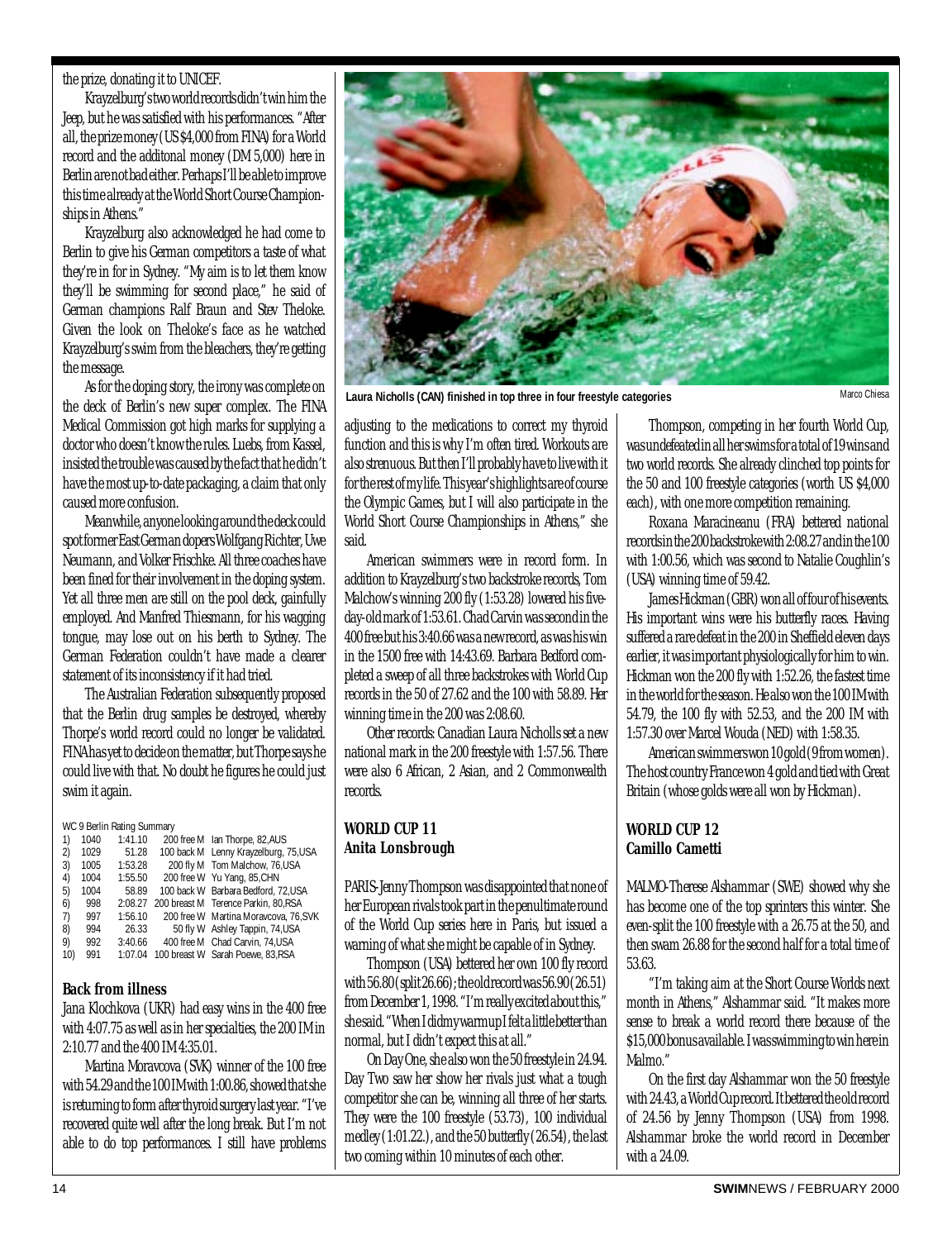<span id="page-14-0"></span>Sweden ended the competition with most golds with 5, with 10 countries sharing in the 17 golds.

Lorenzo Vismara (ITA) won his third consecutive 50 freestyle with 22.00, his fastest time. This gave him top points with 100 with four firsts for the 50 freestyle category win.

Tomislav Karlo (CRO) had to win the 50 backstroke to win the 50 backstroke category, which he successfully did in 25.36. This gave him three wins, one second, and two thirds for 114 points, just 1 point ahead of Lenny Krayzelburg (USA) with 113.

James Hickman (GBR) was an easy winner in the 100 butterfly with 51.67, with Michael Mintenko (CAN) in second with 52.92. Hickman swept the 100 and 200 fly at the final two World Cups.

Phil Rogers (AUS) won the 100 breaststroke in 1:01.20 over Yu Daqing (CHN) with 1:01.41. Rogers moved into the points lead with 92 in this category, having also clinched the 200 breaststroke category surprisingly, with only one first in the four World Cups in which he took part.

#### Women's Highlights

It was a close race in the 100 backstroke with Anu Koivisto (FIN) first with 1:01.28 and Kelly Stefanyshyn (CAN) second with 1:01.32. Stefanyshyn's time moved her into second overall in this category, giving her a total prize of \$6,000. (She had won the 200 backstroke category the previous day). Koivisto also won the 100 IM with 1:02.43.

Agnes Kovacs (HUN) completed the sweep of the breaststroke events. She first disposed of Sylvia Gerasch (GER), winning the 50 in 31.75 to 32.19. Then she won the 200 in 2:24.52 over Brigitte Becue (BEL) with 2:25.95.

In the 400 IM, Beatrice Caslaru (ROM) again prevailed with 4:36.33 over Cristina Teuscher (USA) with 4:37.38. They raced for top spots in the 200 IM the previous day with the same finish. Caslaru had top points in both IM categories, with 121 points in each. She had five firsts and a second in both events, competing in six World Cups.

Sweden ended the competition with the most golds with 5, with 12 countries sharing in the other 29 golds.



**Kelly Stefanyshyn (CAN) won 200 back category, second in 100 back** Marco Chiesa

#### **FINAL SCORES WORLD CUP 2000**

| <b>MEN'S EVENTS</b>          |               |
|------------------------------|---------------|
| <b>50 METRES FREESTYLE</b>   | <b>Points</b> |
| 1. VISMARA Lorenzo, ITA      | 100           |
| 2. JIANG Chengji, CHN        | 75            |
| 3. LÜDERITZ Alexander, GER   | 72            |
| <b>100 METRES FREESTYLE</b>  |               |
| 1. SZABADOS Bela.HUN         | 94            |
| 2. THORPE Ian.AUS            | 92            |
| 3. BORGES Gustavo, BRA       | 71            |
| <b>200 METRES FREESTYLE</b>  |               |
| 1. SZABADOS Bela, HUN        | 146           |
| 2. THORPE Ian, AUS           | 125           |
| 3. CARVIN Chad, USA          | 105           |
| <b>400 METRES FREESTYLE</b>  |               |
| 1 CARVIN Chad, USA           | 142           |
| 2 THORPE Ian, AUS            | 125           |
| 3 SZABADOS Bela.HUN          | 88            |
| <b>1500 METRES FREESTYLE</b> |               |
| 1. CARVIN Chad.USA           | 125           |
| 2. RIGHI Andrea, ITA         | 64            |
| 3. STEVENS Craig AUS         | 61            |
| <b>50 METRES BACKSTROKE</b>  |               |
| 1. KARLO Tomislav.CRO        | 114           |
| 2. KRAYZELBURG Lenny, USA    | 113           |
| 3. WATSON Josh, AUS          | 101           |
| <b>100 METRES BACKSTROKE</b> |               |
| 1. KRAYZELBURG Lenny, USA    | 121           |
| 2. WATSON Josh, AUS          | 101           |
| 3. STRAHIJA Marko.CRO        | 89            |
| <b>200 METRES BACKSTROKE</b> |               |
| 1. KRAYZELBURG Lenny, USA    | 125           |
| 2. WATSON Josh AUS,          | 104           |
| 3. ROMERO Rogerio, BRA       | 103           |
|                              |               |
|                              |               |

| <u>WORLD CUP 2000</u>                                 |       |
|-------------------------------------------------------|-------|
| <b>50 METRES BREASTSTROKE</b>                         |       |
| 1. WARNECKE Mark.GER                                  | 92    |
| 2. ISAKSSON Patrik.SWE                                | 71    |
| 3. KNABE Morgan, CAN                                  | 63    |
| <b>100 METRES BREASTSTROKE</b>                        |       |
| 1. ROGERS Phil.AUS                                    | 92    |
| 2. KNABE Morgan, CAN                                  | 71    |
| 3. DUBOSCO Hugues, FRA                                | 62    |
| <b>200 METRES BREASTSTROKE</b>                        |       |
| 1 ROGERS Phil, AUS                                    | 97    |
| 2 DUBOSCO Hugues, FRA                                 | 53    |
|                                                       | 52    |
| <b>50 METRES BUTTERFLY</b>                            |       |
| 1. MINTENKO Mike.CAN                                  | $-89$ |
| 2. KARLO Tomislav, CRO                                | 69    |
| 3. ZHANG Qiang, CHN                                   | 64    |
| <b>100 METRES BUTTERFLY</b>                           |       |
| 1. MINTENKO Mike, CAN                                 | 85    |
| 2. WALES Dod, USA                                     | 67    |
| 3. MUHAMMAD Sabir, USA<br><b>200 METRES BUTTERFLY</b> | 62    |
| 1. EROLI Massimiliano, ITA                            | 115   |
| 2. VELOZ Juan.MEX                                     | 71    |
| 3. FIELDING Shane.AUS                                 | 66    |
| <b>100 METRES IND. MEDLEY</b>                         |       |
| 1. XIE Xufeng, CHN                                    | 103   |
| 2. MANKOC Peter, SLO                                  | 94    |
| 3. SIEVINEN Jani, FIN                                 | 92    |
| 200 METRES IND. MEDLEY                                |       |
| 1. XIE Xufeng, CHN                                    | 85    |
| 2. CAC Kresimir, CRO                                  | 83    |
| 3. SIEVINEN Jani, FIN                                 | 71    |
| <b>400 METRES IND. MEDLEY</b>                         |       |
| 1. EROLI Massimiliano, ITA                            | 122   |
| 2. SIEVINEN Jani, FIN                                 | 93    |
| 3. XIE Xufeng, CHN                                    | 87    |
|                                                       |       |

| <b>WOMEN'S EVENTS</b><br><b>50 METRES FREESTYLE</b>     |     |
|---------------------------------------------------------|-----|
| 1. THOMPSON Jenny.USA                                   | 100 |
| 2. NICHOLLS Laura, CAN                                  | 84  |
| 3. BEDFORD Barbara.USA                                  | 50  |
| <b>100 METRES FREESTYLE</b>                             |     |
| 1. THOMPSON Jenny, USA                                  | 100 |
| 2. YANG Yu, CHN                                         | 82  |
| 3. NICHOLLS Laura.CAN                                   | 75  |
| <b>200 METRES FREESTYLE</b>                             |     |
| 1. YANG Yu, CHN                                         | 121 |
| 2. MORAVCOVA Martina, SVK                               | 71  |
| 3. NICHOLLS Laura, CAN                                  | 67  |
| <b>400 METRES FREESTYLE</b>                             |     |
| 1. COOKE Rebecca, GBR                                   | 72  |
| 2. CHEN Hua, CHN                                        | 66  |
| 3. NICHOLLS Laura.CAN                                   | 64  |
| <b>800 METRES FREESTYLE</b>                             |     |
| 1. COOKE Rebecca, GBR                                   | 87  |
| 2. HOULDSWORTH Stacey, GBR                              | 55  |
| 3. CHEN Hua, CHN                                        | 50  |
| <b>50 METRES BACKSTROKE</b>                             |     |
| 1. ZHIVANEVSKAYA Nina, ESP                              | 111 |
| 2. CALUB Dyana, AUS<br>3. GAMMEL Erin, CAN              | 92  |
|                                                         | 90  |
| <b>100 METRES BACKSTROKE</b>                            |     |
| 1. CALUB Dyana, AUS                                     | 121 |
| 2. STEFANYSHYN Kelly, CAN<br>3. ZHIVANEVSKAYA Nina, ESP | 111 |
|                                                         | 104 |
| <b>200 METRES BACKSTROKE</b>                            |     |
| 1. STEFANYSHYN Kelly, CAN                               | 135 |
| 2. ZHIVANEVSKAYA Nina, ESP                              | 98  |
| 3. CALUB Dyana, AUS                                     | 88  |

|               | <b>50 METRES BREASTSTROKE</b>  |     |
|---------------|--------------------------------|-----|
|               | 1. SCHÄFER Janne.GER           | 118 |
| O             | 2. GERASCH Sylvia, GER         | 104 |
| $\frac{4}{1}$ | 3. HEYNS Penny, RSA            | 75  |
|               | <b>100 METRES BREASTSTROKE</b> |     |
|               | 1. PECZAK Alicja, POL          | 124 |
| j             | 2. HEYNS Penny, RSA            | 75  |
| $\frac{2}{5}$ | 3. HANSON Brooke, AUS          | 70  |
|               | <b>200 METRES BREASTSTROKE</b> |     |
|               | 1. PECZAK Alicja, POL          | 133 |
| i             | 2. POLESKA Anne, GER           | 115 |
| i             | 3. OI Hui.CHN                  | 75  |
| 7             | <b>50 METRES BUTTERFLY</b>     |     |
|               | 1 THOMPSON Jenny, USA          | 100 |
| $\frac{2}{5}$ | 2 RUAN YI, CHN                 | 92  |
|               | 3 SJÖBERG Johanna, SWE         | 82  |
| 4             | <b>100 METRES BUTTERFLY</b>    |     |
|               | 1. RUAN Yi.CHN                 | 121 |
|               | 2. THOMPSON Jenny, USA         | 100 |
| $\frac{1}{5}$ | 3. SJÖBERG Johanna.SWE         | 87  |
|               | <b>200 METRES BUTTERFLY</b>    |     |
|               | 1. BUTTON Jennifer, CAN        | 85  |
| i             | 2. RUAN Yi, HN                 | 71  |
| $\frac{2}{1}$ | 3. LACROIX Audrey.CAN          | 43  |
|               | <b>100 METRES IND. MEDLEY</b>  |     |
|               | 1. THOMPSON Jenny, USA         | 75  |
| 1             | 2. McMAHON Megan, AUS          | 72  |
| i             | 3. MORAVCOVA Martina, SVK      | 71  |
| 4             | <b>200 METRES IND. MEDLEY</b>  |     |
|               | 1 CASLARU Beatrice.ROM         | 121 |
|               | 2 McMAHON Megan, AUS           | 74  |
| 5<br>9        | 3 MORAVCOVA Martina, SVK       | 64  |
|               | <b>400 METRES IND. MEDLEY</b>  |     |
|               | 1. CASLARU Beatrice.ROM        | 121 |
|               | 2. QUANCE Kristine, USA        | 71  |
|               | 3. HAN Xue, USA                | 64  |

#### **WORLD CUP COMENTARY**

#### **Nick J. Thierry**

With 12 competitions over four months, the 2000 FINA World Cup series started with a big bang at College Park, Maryland (USA) and three world records.

The highpoint of the Series was World Cup 7 in Sydney in mid-January. Two world records and 12 World Cup records made this the fastest-ever competition of the last 10 years.

At the end of the series, 10 world records in 7 events were bettered; 25 World Cup records were bettered in 19 of the 34 events.

A total of US \$239,500 was distributed to individual category winners and an additional \$40,000 to world-record setters.

Each event was a category, for a total of 34 (17 men and 17 women). Prizes for the top three scorers were US \$4,000, \$2,000 and \$1,000. Swimmers could score in more than one category. In each meet swimmers could score points for their two most successful swims (out of three possible) in each category. No more than two of the best meet scores in individual events could be counted from Zone 1 (Americas and 2 (Asia/Oceania) and no more than three from 3 (Europe). There was \$40,000 available for world records, and with 10 total each one was worth \$4,000.

| Top winners were:     | Categories | Records | Totals |
|-----------------------|------------|---------|--------|
| THOMPSON Jenny,USA    | 18000      | 8000    | 26000  |
| KRAYZELBURG Lenny,USA | 10000      | 12000   | 22000  |
| THORPE Ian.AUS        | 6000       | 8000    | 14000  |
| XIE Xufeng,CHN        | 9000       |         | 9000   |
| CARVIN Chad.USA       | 9000       |         | 9000   |
| SZABADOS Bela.HUN     | 9000       |         | 9000   |
|                       |            |         |        |

Canadians won a total \$29,000 in prize monies. The cost of travel for these athletes was probably five times as much.

That's the good news.

With 12 competitions, only three could be considered first rate: WC 1 College Park, WC 7 Sydney, and WC 10 Berlin.

The others ranged from ordinary to mediocre. This being an Olympic year, many swimmers opted to compete in one or two meets, usually close to home.

The requirement that each host country send at least four athletes to the other competitions is fine in principle, but does not guarantee top-calibre athletes. The cost of hosting these meets is the same for a slow meet as for a fast meet.

Each host competition contributed \$15,000 towards the final prize monies, with FINA adding the rest.

It is proposed that future World Cup series increase the prize total substantially—the figure of \$100,000 per competition has been suggested. Splitting future series into an A and B series has also been proposed. Nothing has been finalized.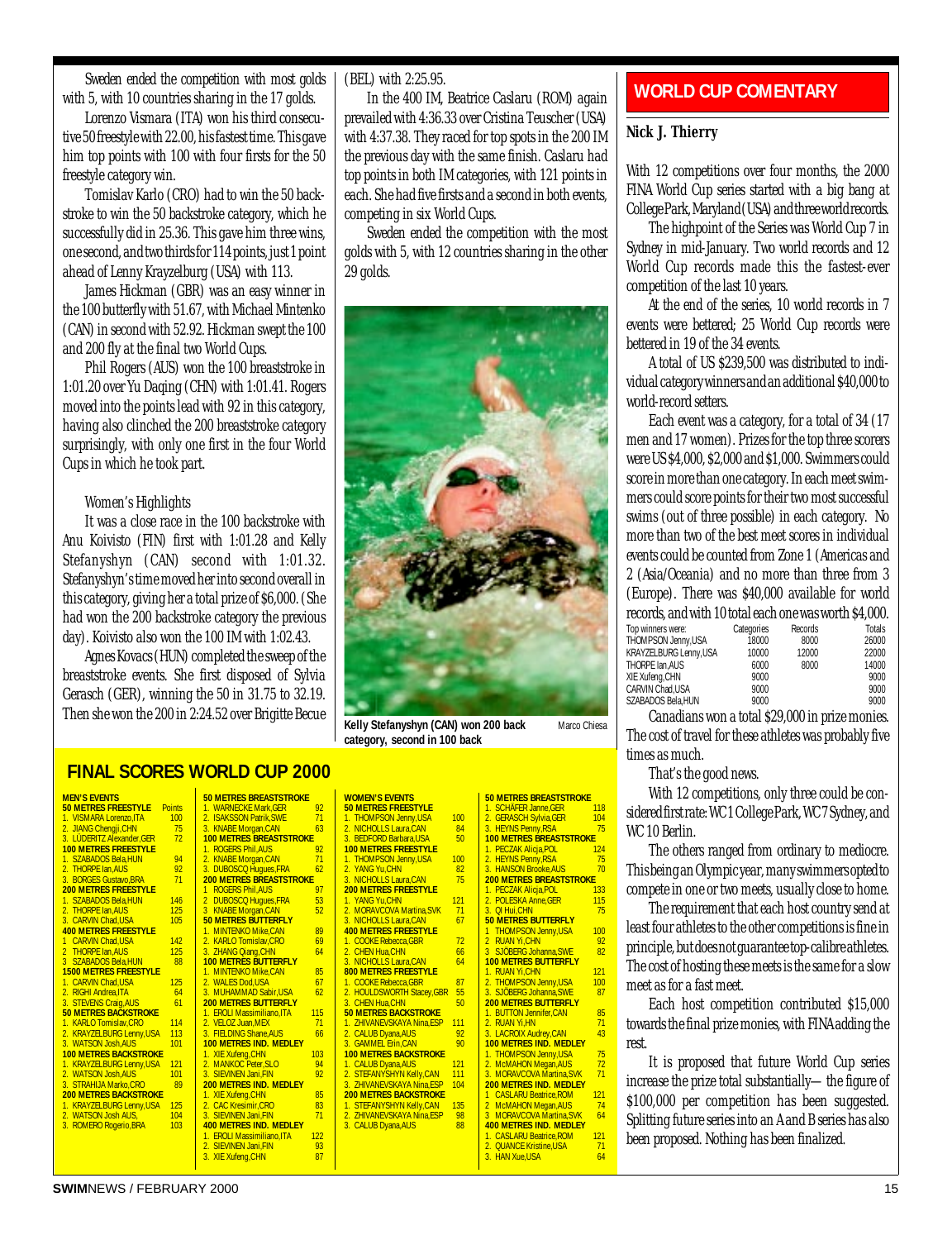# <span id="page-15-0"></span>Lorenzo Vismara Lorenzo Vismara Italy Italy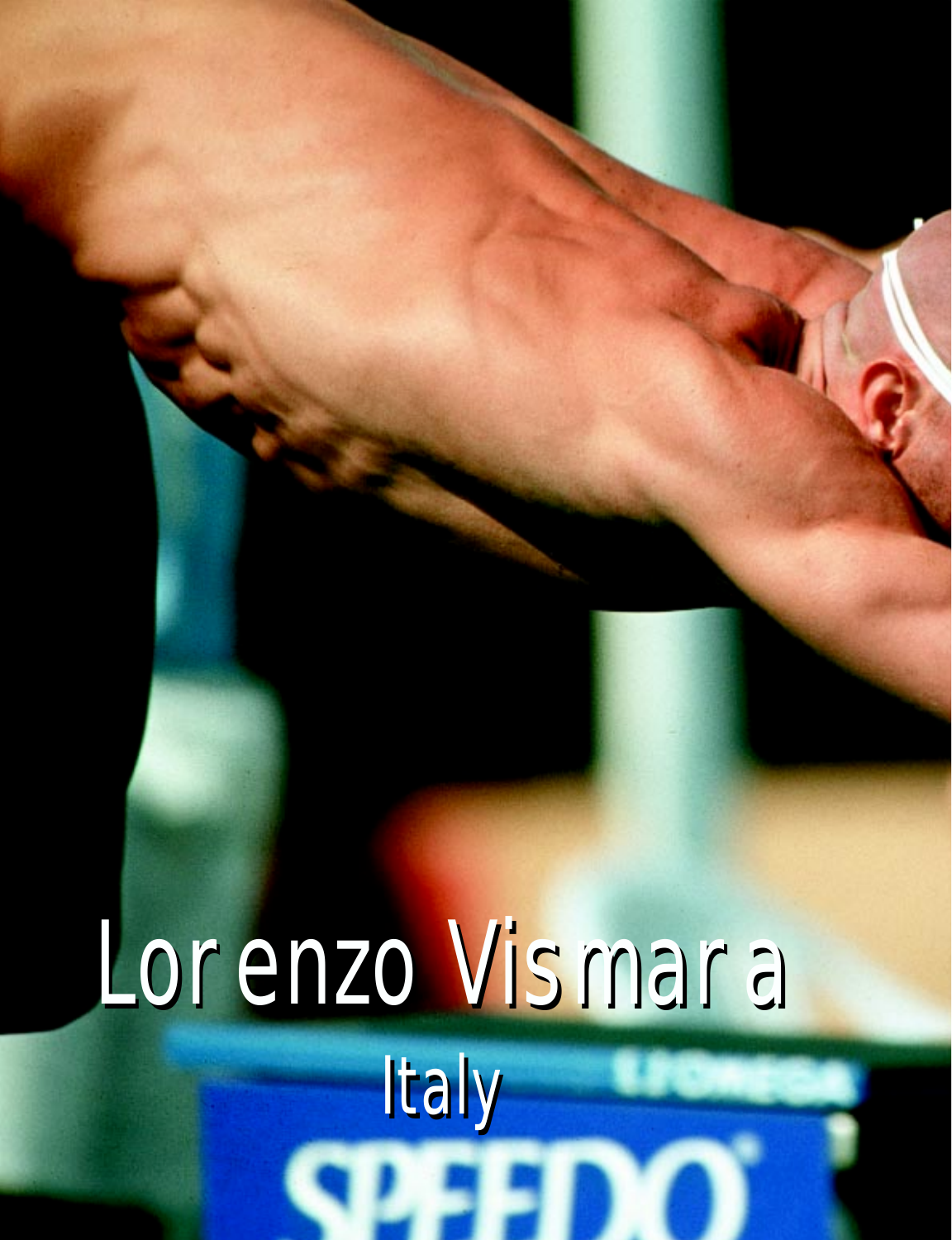# **www.swimnews.com www.swimnews.com** SWIMMEWS COM

© Marco Chiesa © Marco Chiesa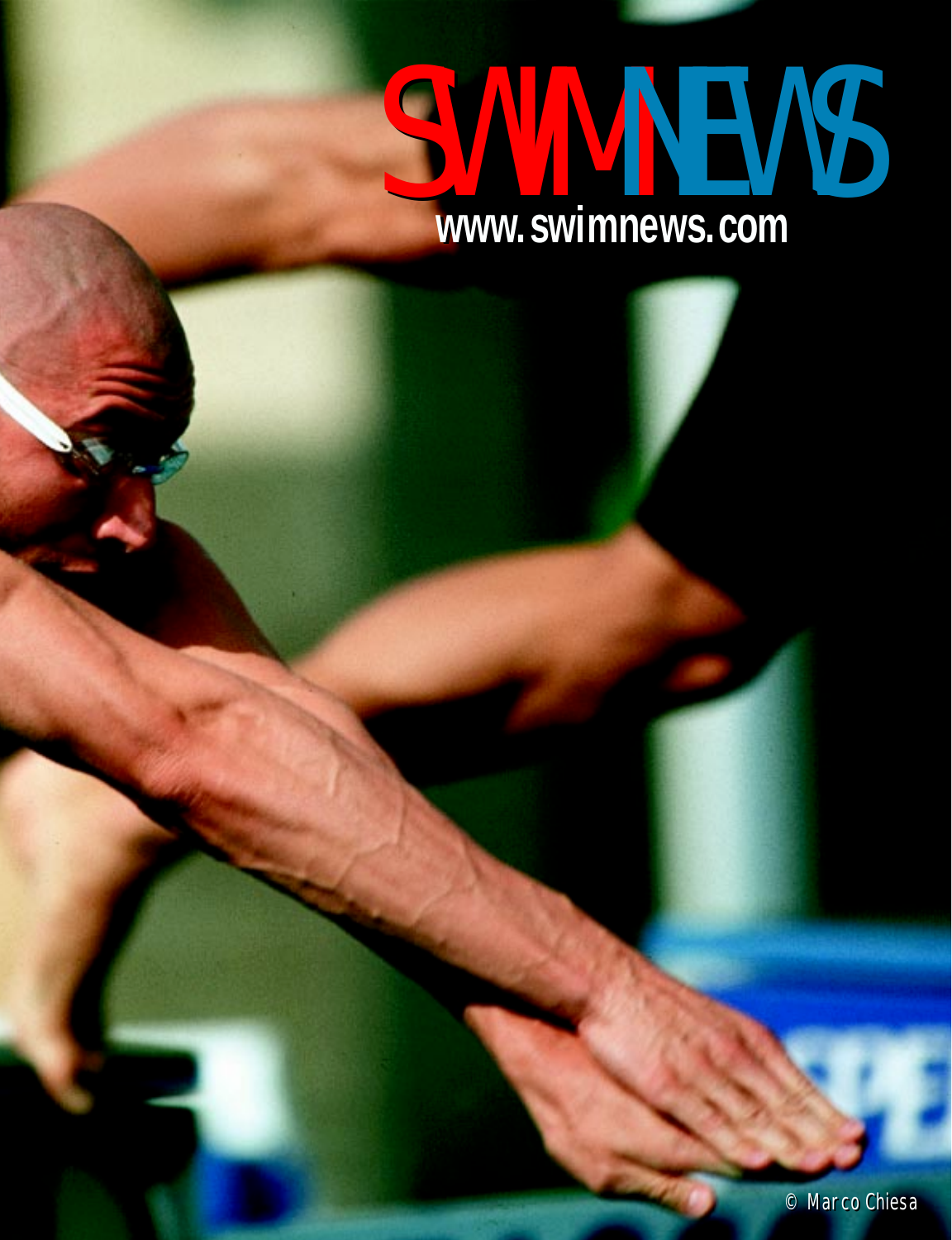# <span id="page-17-0"></span>GIFTED SWIMMER NOW A LEADING OLYMPIC MEDAL CONTENDER

#### **Russ Ewald**

Competition between U.S. college coaches to recruit top swimmers to their schools is fierce. It usually involves a lot of phone calls and letters. The swimming prospects get a free trip to visit the campus, too.

Incredibly, Ryk Neethling got none of that. Instead, when the South African competed in the 1995 Pan Pacific Championships in Atlanta, he approached coaches to solicit a scholarship. Coming to America for a free education had been his No. 1 goal as a youngster because, until 1992, his country had been banned from competing in the Olympics.

Neethling, a 3:58/15:27 distance swimmer who had been lapped by Australian star Kieren Perkins in the 1994 Commonwealth Games, first approached Michigan coach Jon Urbanchek. The Wolverines were the defending NCAA champions and featured distance stars Tom Dolan and Eric Namesnik. But Urbanchek, says Neethling, told him Michigan had no scholarships available. Later, the South African high school senior met Arizona coach Frank Busch on the deck of the Atlanta pool. He knew about Arizona's strong tradition in the distances.

"I didn't know him well," recalls Busch. "I talked with his coach (former Great Britain distance standout Simon Gray). I saw him swim. He had a nice stroke and a great feel for the water. So we communicated when he went home to South Africa. The more I talked to him, the more I wanted him to come here."

Neethling dropped his time to 15:14.63 in the 1500 and finished fifth in the Olympic Games the following year before joining the Arizona squad.

At Arizona, Neethling has dominated the distances. He won the 1650 yard freestyle at the NCAA Championships the last three years and the past two seasons added victories in the 200 and 500 freestyles. He's only the eighth swimmer in the 78-year history of the men's NCAAs to complete a "double triple" winning three events back-to-back. He's the secondfastest performer ever in the 1650 behind Dolan.

"I think everyone dreams about their kids, thinking that this guy might turn into a great one," says Busch. "You hope, but you never know."

If Neethling is successful in defending his three titles again as a senior, he will become only the second college swimmer ever to record back-to-backto-back triples. (Pablo Morales was the first during the 1980s.) His chance to make history is good.

But Busch warns, "(Erik) Vendt (of USC) is swimming real well (in the 500). And (Chris) Thompson (of Michigan) is tough (in the 1650). It will be no cakewalk. But it never has been. He had to race Bela (Szabados of USC) two years in a row. And Bela is a classic 200 freestyler."

Even with his American success at short-course



**Triple-triple possible at NCAAs** Bill Collins

yards, Busch thinks Neethling is probably better at long course because he is "very much a rhythm swimmer. However, college swimming is so teamoriented. That is something he thrives on. When you get in a team atmosphere like at the NCAA Championships, people pull off all sorts of great performances."

Neethling has improved his long-course swimming at Arizona to become a leading medal contender for this year's Olympics. He met Perkins again in the Commonwealth Games in 1998 and touched out the two-time Olympic gold medallist for second (15:02.88) in the 1500 behind Australia's Grant Hackett. This past season Neethling made tremendous strides in the middle distances, dropping to 1:48.17 and 3:46.51 for a pair of bronze medals at the Pan Pacific meet, along with a silver in the 1500 (15:02.40).

The Arizona senior has tremendous range in the freestyles. He set a South African 100 m freestyle record of 50.13 last March at his country's nationals—a record later bettered by Roland Schoeman, his roommate at Arizona. In a dual meet against Arizona State, he anchored the 200 yard free relay in 19.9 unshaved.

"That was a freaky performance for a distance guy," proclaims Busch. How can someone swim that well in such a wide range of freestyles? "I don't necessarily know how to answer that," says Busch. "He's got the gift."

Neethling chose distance swimming as a youngster mainly because he was so small. He stood just 5 foot-3 (1.57 m) as a 15-year-old before shooting up during his junior and senior years in high school to stand 6-foot-5 (1.92 m) with a pair of huge feet.

How fast could Neethling be if he trained for the shorter events?

"I can't tell you how many people have sent suggestions like that to me," says Busch. Sprinters can produce many more points for their team in the NCAAs than distance swimmers because of the five relay events.

Neethling likes to race the sprinters in practice. "I love any kind of competitive activity," Neethling says. "Behind the scenes, I work on my sprinting."

Most of the time, though, the distance standout puts in a lot of yardage. If he swim yards, he averages 9,000 a workout; if metres, he does 8,000 or a little more. One day a week he goes either 11,000 yards or 10,000 metres. For a week, he goes 75,000 to 80,000 metres.

Nevertheless, Busch believes yardage is not a huge factor in his swimmer's success. "How much we do is not always important," he explains. "What's important is doing it when it's time to do it. There are times when he swims for technique. Other times he swims for aerobics. And there are times when he needs to swim at race pace and faster. You just have to make sure you get enough of all of it at the right times."

The Arizona coach added that Neethling swam "as amazing a practice as I've ever seen" when the swimmer once did a set of 20 long course 100s on 1:05 and held 1:01s.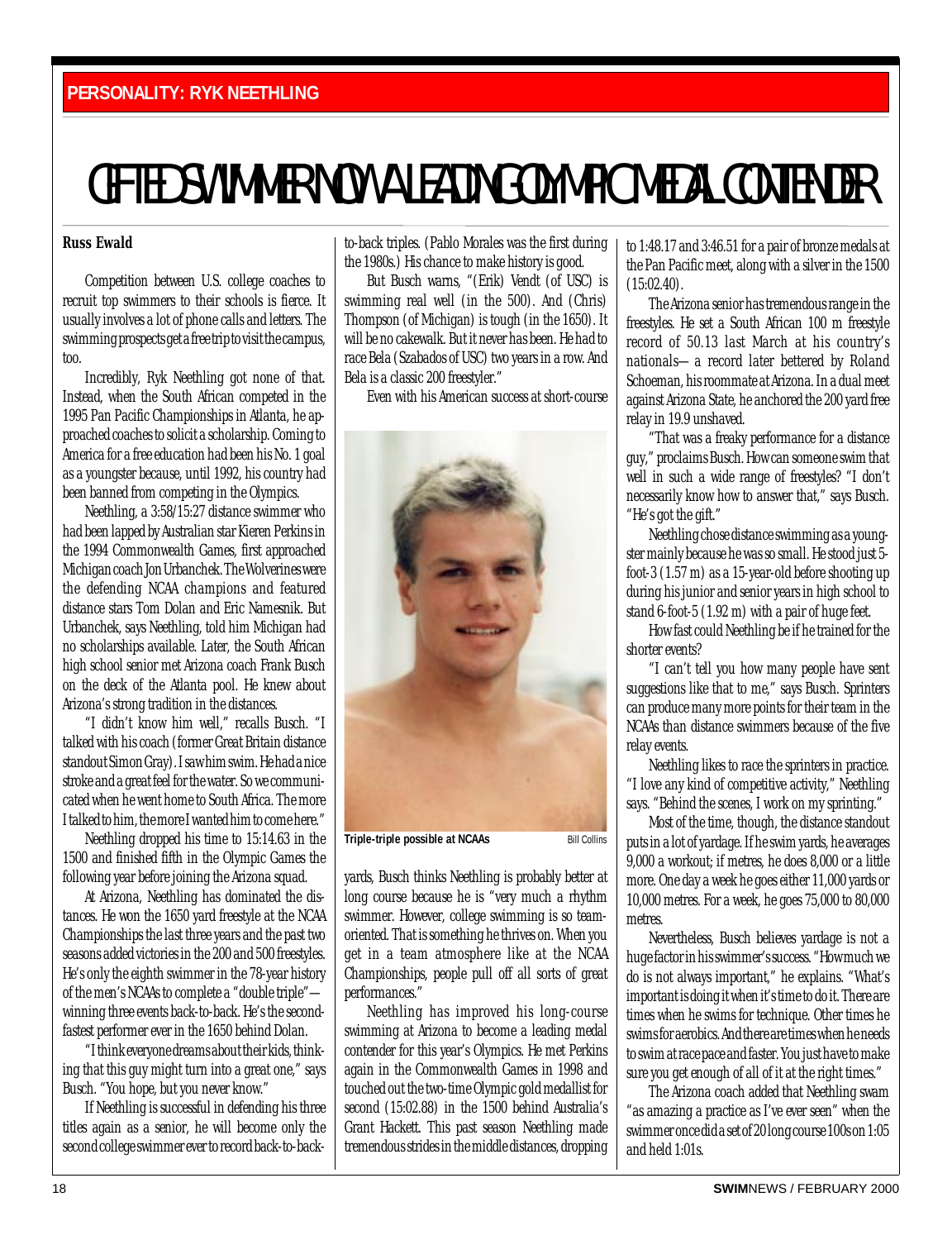Neethling's times at the Pan Pacs would have earned him a gold in the 400 free, silver in the 1500, and bronze in the 200 at the Atlanta Olympics. However, he is far behind the top-ranked swimmers for 1999 with sensational Australian Ian Thorpe having set world marks of 1:46.00 and 3:41.83, and Hackett doing 14:45.60.

"I tell you what," says Busch about Neethling's predicament. "That's how life is. You just have to come to grips with it and get excited about it."

Neethling is not giving up the battle. "I am not going to lay down just because those guys are swimming like a house on fire," he says.

The Aussies get to swim in their home country, but Neethling doesn't necessarily think that will be an advantage.

"That brings added pressure," he says. "Who knows what can happen? As far as the Olympics are concerned, what happened the previous year doesn't matter. It all depends on what happens on that day."

One thing for sure, Neethling knows he can do better in the 1500 than at the Pan Pacs.

"That meet was a trial run for the Olympics," he explains. "With a new eight-day format and having to swim the 200 three times, I was tired at the end. I was looking for a good swim way under 15 minutes, but I am not going to break my head over that. I figured out what I need to do. Next year I will do what needs to be done. It was a great trial run, having the opportunity to swim in the same pool with the same time schedule as the Olympics."

He also learned that the Aussies, unlike South Africans or Americans, have a fanatical interest in swimming.

"I am not used to going back to the hotel and people recognizing me and asking me questions," he relates. "The Australian people and media take their swimming seriously. Because I swim the mile, I kept getting asked for an autograph or questions about the race between Hackett and me, or about Thorpe. That is something else I will try and avoid next summer."

Neethling also knows he must get stronger. After having avoided weights, he is lifting some now, along with a dryland program that includes a daily regimen of situps and pullups and work with a medicine ball. However, he isn't sold on the merit of pumping iron.

"I am not too sure what others are doing," he says. "I don't want to concern myself with what other people are doing too much.

"I know Hackett is lifting weights. But you have others lifting and swimming 15:20. I think it all depends on the person and the kind of work you do in the pool.

"I do my work in the pool. A lot of my strength training is done by doing a lot of yardage pulling, trying to get my shoulders strong."

Unlike some others who drop out of school the

Olympic year, Neethling is not going to change his routine. He will compete for Arizona this season.

On his decision, he admits, "It was hard. Eventually, it wasn't that hard. I am having finals now. The last thing I want to think about now is studying with the big year in swimming coming up for me. But I just think school is important to me. I am not going to swim my whole life.

"Besides the academic reason, we have the best swimming team at Arizona in the school's history. We have a shot at winning the national title. This is my third year as captain. My goal has been to make the team members believe in themselves. My freshman year we were 16th. We have moved up to 6th and 5th the last two years. I will have three to four months to train for the Olympics. That will be fine. But it was definitely on my mind."

Neethling, who is majoring in psychology with a minor in business, plans to continue swimming after the Olympics. He is thinking of altering his program, though, shifting down to swim the 100 free more.

"Training for the mile gets tiring after eight years," he says. "I think I can be very good in the 100."

#### QUICK FACTS : RYK NEETHLING

| <b>BIRTHDATE</b>  | 17 November 1977             |
|-------------------|------------------------------|
| HEIGHT            | 6' 5" / 195 cm               |
| WEIGHT            | 195 lb / 88 kg               |
| <b>HOMETOWN</b>   | Bloemfontein, South Africa   |
| SCHOOL            | <b>University of Arizona</b> |
| COACH             | <b>Frank Busch</b>           |
| <b>OCCUPATION</b> | Student                      |
|                   |                              |

#### **LONG COURSE PROGRESSION**

#### (World Rankings in brackets)

| Year 200 free     | 400 free      | <b>1500 free</b> |
|-------------------|---------------|------------------|
| 1999 1:48.17 (6)  | 3:46.51(3)    | 15:02.40(2)      |
| 1998 1:50.03 (24) | 3:50.95(9)    | 15:02.88(3)      |
| 1997 1:50.94 (47) | 3:54.58(23)   | 15:39.91 (41)    |
| 1996 1:52.03 (86) | 3:54.34(22)   | 15:14.63(8)      |
| 1995 3:58.00 (68) | 15:27.50 (15) |                  |
| 1994 3:58.60 (67) | 15:41.03 (46) |                  |
|                   |               |                  |

Note: Neethling got sick at 1997 Pan Pacs and thus never swam an unshaved 1500. He swam 50.13 in the 100 in 1999 to rank 25th in the world.

#### **NCAA RESULTS (25 yards)**

1999 1st 200 free 1:33.59, 1st 500 free 4:13.80, 1st 1650 free 14:35.57

1998 1st 200 free 1:34.19, 1st 500 free 4:13.42, 1st 1650 free 14:32.50

1997 12th 200 free 1:37.39, 2nd 500 free 4:16.46, 1st 1650 free 14:43.44

#### **ASK JUDY**

# JUST RELAX!

At this time of the year, many swimmers are preparing for competitions for the end of the short course season. Most swimmers will be tapered and will have high expectations for what their results may be. Along with high expectations comes pressure and stress.

The feeling of butterflies in your stomach, the urge to go to the bathroom, yawning before you swim are all examples of how your body feels nervous. Some of these feelings are an important part of the swimmer's ideal performance state, however, there are times when those nervous feelings are overwhelming and can cause you to lose your focus. So what do you have to do? It's easy, right – "Just Relax!"

"But how?" is what I use to say when my coach or parents would tell me just relax. The "how to" was never explained to me. Here are a few things that might help you.

1. Try to focus on just one thing: your race plan, the music on your walkman, visualization of your event, or a nice quiet image in your mind. When you completely focus on one thing, it engages your mind and keeps it from focusing on the negative thoughts or worries. If you are truly focusing on just one thing, it will help to not only relax your mind but also your body.

2. If you find it difficult to keep your mind focused on just one thing, try to relax your body by focusing on your breathing, your stretching, or the rub down you might be getting. If you are focusing on how relaxed your body feels, your mind is not focused on negative thoughts or worries.

3. Review the goals you have set and your race plan to keep your focus positive and process oriented.

4. It is important to remember that throughout your pre-competition preparation, you should make sure that there are opportunities for you to check your body and your mind to make sure that you are progressing towards your ideal performance state. You don't want to be standing behind the blocks and realize that your are now overwhelmed with anxiety and nervousness.

Remember that it is OK to be nervous and don't expect yourself to be completely calm. You have to experience your ideal performance state before you can get there again. If you have any other questions, just send me an email at:

#### **gossj@dalessmann.com**

*Judy D. Goss, Ph.D., is a sport psychology consultant with the National Sport Centre – Toronto*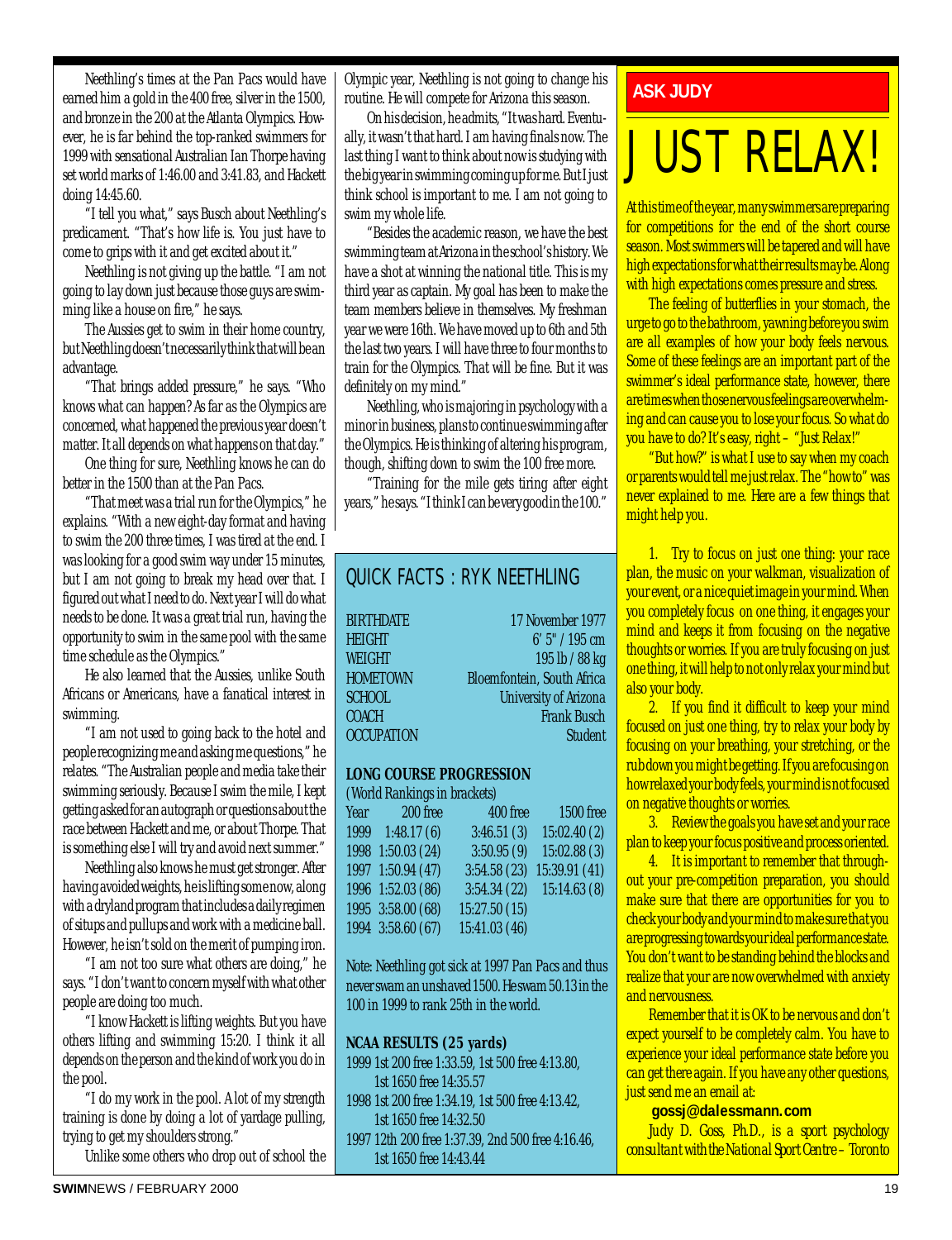<span id="page-19-0"></span>**TIPS TO DEVELOP CONFIDENCE**

#### YES YOU CAN! The Importance of Self-Confidence in Achieving Your Swimming Goals Confidence is a Skill—A Skill that Can Be Learned

#### **Wayne Goldsmith**

"Belief is the knowledge that we can do something. It's the inner feeling that what we undertake, we can accomplish. For the most part, all of us have the ability to look at something and know whether or not we can do it. So, in belief there is power: our eyes are opened; our opportunities become plain; our visions become realities." (unknown).

Have you said (or thought) any of the following in the past few months?

"I can't do it."

"They are much faster than me. I'll come last." "I'm hopeless."

"I've never been able to do that, so I know I can't do it now."

"It's just too hard. It's impossible."

You are not alone. Many swimmers have these thoughts and say these words from time to time. Most swimmers (and people generally) have times when they get a little negative and lack faith in their abilities.

When swimmers say "I can't" or "It's too hard," what are they really saying?

Swimmer says: "I can't do it."

Swimmer means: "I am not prepared to try because if I fail I will look like a loser and people might think less of me."

Swimmer says: "They are faster than me. I'll come last."

Swimmer means: "If I can't win there's no point trying."

Swimmer says: "I'm hopeless."

Swimmer means: "I have no faith in myself or my ability to succeed. I have no confidence."

Swimmer says: "I've never been able to do that, so I know I can't do it now."

Swimmer means: "I've never really prepared for this or learned how to do it correctly so the chances of me doing it now are not very good." or "I tried once and failed, so I am not going to try again."

Swimmer says: "It's just too hard. It's impossible."

Swimmer means: "I'm not prepared to try."

Confidence is: believing in yourself to do what has to be done; to do what needs to be done, with faith in your ability to achieve it; to meet new challenges with an expectation that anything is possible; to accept failure as an opportunity to learn from the experience and try again. And try again. And try again if necessary. Confidence is trying to achieve and if you fail, knowing that it was the nature of the task or the circumstances or just plain bad luck, not your lack of character, that is to blame. Confidence is learning from that failure

and trying again with more energy, more commitment, and greater determination than before.

What do some of Australia's most successful people say about confidence?

"Confidence comes from accepting a challenge and achieving it using the best of your ability. Confidence builds through training to meet your challenge". Phil Rogers (Commonwealth Games and Olympic Medallist).

"Confidence is about believing in yourself and your ability to do something—not necessarily believing in your ability to do it perfectly or better than other people, but believing that you have as good a chance as anyone to achieve something. Confidence is having the courage to get up and try and face whatever the outcome is—good, bad, or something in between." Chloe Flutter (Australian Representative Swimmer, now a Rhodes Scholar).

"In my experience, confidence is best achieved through controlled independence. If a young athlete is constantly challenged to be independent (within reasonable bounds), they will learn to rely on themselves and know how to thrive without the assistance of others in moments of greatest need. The ability to follow good decision making processes is a crucial part of this. For young athletes, teach them to take personal responsibility (control the controllable and develop a chameleon-like ability to deal with the rest). Confidence is the ability to believe you can do something and the courage to do it— if others have made the hard decisions for you and you have never had to live with the results of your own actions, you can never be expected to know full confidence and the power of the self". Marty Roberts (Dual Olympian, Commonwealth Games Gold Medallist, University graduate, father of two).

"Attitudes such as belief, optimism, high aspirations, and anticipation of the best possible result—all these positive states of mind add up to confidence, the keystone for success. But of course it pays for all of these to be built on the firm rock of a sound preparation." Forbes Carlile (Legendary Coach, successful businessman, author, leading anti-drugs in sport campaigner)

Confidence, it seems, is a skill—a skill that can be learned. You learned to swim. You learned to tumble turn. You learned how to do butterfly. You can learn to be confident.

Leading Melbourne-based Sports Psychologist Dr Mark Andersen agrees: "Many people believe that confidence is something that comes from the inside, but we probably develop confidence from the models we have around us, that confidence really comes from the outside. If we have coaches, parents, teachers, and instructors that model confidence in our abilities and let us know that they think we can do good things, slowly their confidence in us becomes internalized."

This is called the Ladder of Achievement. It shows how your attitude towards a goal or task can impact on your ability to achieve it.

|            | <b>LADDER OF ACHIEVEMENT</b> |
|------------|------------------------------|
|            | <b>100% IDID</b>             |
|            | <b>90% I WILL</b>            |
|            | 80% I CAN                    |
|            | <b>70% I THINK I CAN</b>     |
|            | 60% I MIGHT                  |
| <b>50%</b> | <b>I THINK I MIGHT</b>       |
| <b>40%</b> | <b>WHAT IS IT?</b>           |
| $30\%$     | <u>I WISH I COULD</u>        |
|            | <b>20% I DON'T KNOW HOW</b>  |
|            | <b>10% I CAN'T</b>           |
| <b>0%</b>  | <b>I WON'T</b>               |

The ladder of achievement suggests that an attitude of "I can't" has almost no chance of success while "I won't" has no chance at all. Change "I can't" and "I won't" to "I can," "I will," "I did!"

Here are a few tips to develop confidence:

Accept who you are and learn to like and respect yourself. Nothing helps build confidence like learning the 3 Ps.

PRACTICE to the best of your ability. Develop a POSITIVE ATTITUDE to trying new tasks.

PERSEVERE, PERSEVERE, PERSEVERE.

Understand what motivates you to do well; then you can harness your energy in the right directions.

Failure is a race or a meet or a task—it is not a person. Failure is not the person: it's not you—it's the performance. Learn to separate who you are from what you do.

Learn to talk to yourself...positively. When the negative thoughts come, learn to replace them with positive ones:

I can't = I can, I won't = I will, I will try = I did. Remember the old saying, "If you think you can or think you can't you're probably right."

"The greatest achievement is not in never failing but in getting up every time you fall." Keep trying and it will happen.

What you believe, you can, with effort and persistence, achieve. Dream a dream, believe in that dream, work towards achieving it, and live the dream.

Anything worth having is worth working to achieve. Talent is important, but there are many talented swimmers who don't make it to the top.

TOUGH, TENACIOUS TRAINING makes up for most talent limitations.

Successful people are not afraid to fail. They have the ability to accept their failures and continue on, knowing that failure is a natural consequence of trying. The law of failure is one of the most powerful of all the success laws because you only really fail when you quit trying.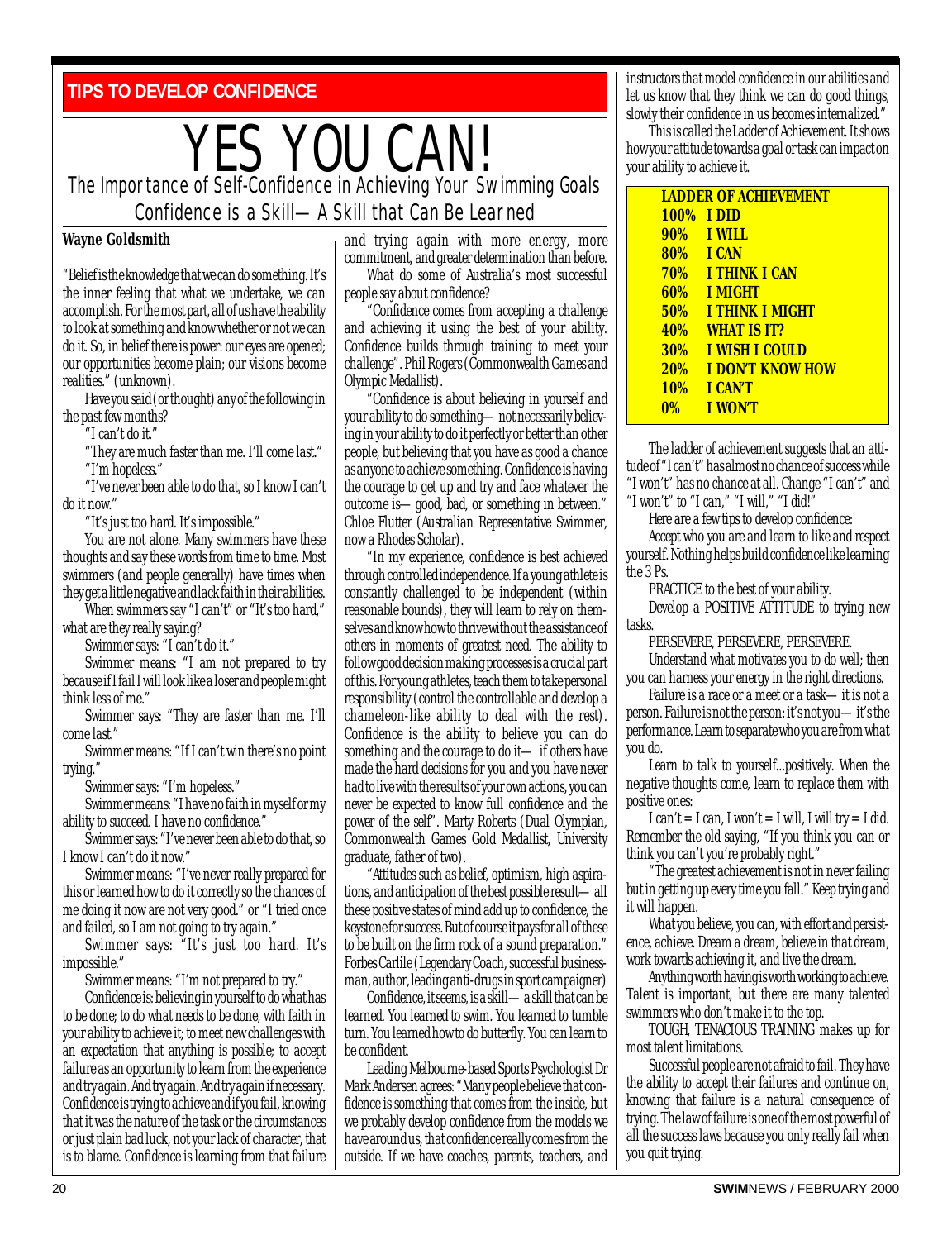#### <span id="page-20-0"></span>**BACKWASH**

*Backwash features short clips, gossip, letters and opinions. Contributions are welcome at our e-mail:* **swimnews@inforamp.net.** *Now for the rumours behind the news.*

**Go figure:**First we learned that Penny Heyns donated her prize money of AUS \$25,000, won last August for setting the first long-course world record in the Olympic pool, to poor children in Sri Lanka. In Berlin, at the conclusion of World Cup 9, Ian Thorpe received the Jeep Wrangler for the top performance, his world record of 1:41.10 in the the 200 freestyle. He then donated the prize to UNICEF (the United Nations Childrens Fund).

**Thieves score big:** With just six months to go until the Olympics, the theft of 1,575 vials of human growth hormone (hgH) is seen as highly significant. The theft of a huge quantity of an undetectable body-building drug from a Sydney importer has raised serious concerns among sports officials and doctors about whether Australia's elite athletes are "clean."

"We are talking about the power, strength and sprinting-type sports," said Dr Greg Clarke, a Perthbased sports medicine specialist. "Yes, they will get extra benefit and they will see it within about three weeks." Athletes, body-builders, and "gym junkies" are the only likely black-market buyers of hgH. It is understood that there is a vigorous underground trade in the drug, which costs about \$300 for each injectable batch. Police say the theft happened at a Frenchs Forest pharmaceutical importer and wholesaler at 2:15 a.m. on January 28 and that the burglars were unusually exact.

**Another swim program dies:** The University of Miami will disband its men's swimming and diving and crew teams after this season, reports the *Miami Herald,* in order to comply with Title IX gender-equity laws, athletic director Paul Dee confirmed. The school also plans to launch a women's volleyball program within the next two years, Dee said. The moves were formally announced in late February. UM swimmers, who learned of the plan over the weekend, were distraught over the news.

The moves will leave UM with seven men's sports, one more than the minimum for Division I certification. Adding women's volleyball will give UM teams in 10 women's sports. The Title IX gender-equity laws were introduced to ensure equal numbers of athletic scholarships are available to female and male athletes. The scholarship numbers are thrown out of whack by the inclusion of football, which gives out 85 scholarships and can have as many as 20 walk-ons. The men's swimming team already suffered a blow two years ago, when UM cut all but three scholarships that were being held by nationally ranked divers. The program reduced its travel, competing outside the state only twice this past season. Some UM swimmers were able to get partial academic scholarships but many have continued while paying their own way.

Many great athletes have been developed at the UM swimming and diving programs, including Olympic champion diver Greg Louganis, and 1976 Olympic breaststroke champion David Wilkie (GBR).

**Sure thing:** Indianapolis is the only formal bidder for the Short Course World Championships, which would be held Oct. 7-10, 2004, about six weeks after the Olympic Games at Athens, Greece.

The plan is to hold the championships at Conseco Fieldhouse, a 20,000 seat indoor arena, in a temporary pool. A decision is due March 20 in Athens, where FINA's 22-member board will meet in conjunction with this year's Short Course World Championships.

**Editor:** I would like to congratulate you on producing a brilliant magazine. It is by far the best I have read. Nikki Dryden's articles from the October 1999 issue ("Why I was Injured" and "Swimming Etiquette") were fantastic—a must-read for swimmer, parent, and coach.

> *Glen Whitchurch, Tasmania, Australia*

This letter was first published in *The Weekend Australian*on February 5, 2000. Shane Gould, a 1972 triple gold swimming medallist, writes exclusively for *The Australian* and *The Weekend Australian* on swimming and the Olympics. The Australian's website address is: www.news.com.au

**Clean sport:**Well done Ian, it's not easy. Shane Gould sends Ian Thorpe words of reassurance in an open letter after this week's drugs accusations.

Congratulations on your great swimming recently. Even more so, congratulations on the way you speak and conduct yourself in the public. Oh yes, and well done for being named Young Australian of the Year. There are a lot of added extras to being famous from swimming fast, aren't there?

There have been a lot of papers sold and news airtime given in Australia because of the German coach's comment that your fast swimming could only be done with the aid of performance-enhancing drugs. That must distract you from your focus on swimming in Europe. It is a fine juggling act to get the right balance between public responsibilities and doing what you love. That goes for all aspects of life. I guess there are times when Kieren Perkins would love to be sleeping after a work-out but instead needs to take his daughter to playgroup.

The competition focus you must have is sometimes a selfish thing so it's good that you have some distractions like these unfounded accusations to train you for life.

I read a great saying on a traveller's kombi van in Margaret River where I live: "If you don't tell lies you don't have to remember anything".

Unlike triple Atlanta gold medallist Michelle Smith, who had to tell lies and add whisky to a urine sample in an out-of-competition doping test, you are a "Clean Sport."

Coaches, swimmers, and sports fans are asking why

is Ian Thorpe so good?

You and the German swim team coach Manfred Thiesmann give us the answers. You say you swim fast because of your training and your swimming technique. Manfred Thiesmann says: "Ian has the ideal swimmer's physique—his hands, his feet, his shoulders, his slim waist and soft muscles."

Being better than the rest can be a lonely thing because you're out there like the explorers finding new places and ways of getting there.

But it's so exciting, too. I found it incredibly intoxicating to swim, feeling the water and burning up energy getting to the wall faster than anyone else. The crowds helped with their cheering too, but essentially it was a private, pleasurable quest.

I found difficulty dealing with the public responsibilities of my private joy becoming a public spectacle. That ultimately caused me to retreat from the public eye and explore life other than winning gold medals and breaking world records.

But there was nothing like that pure joy of straining muscles and harmonious co-operation with the spirit (as Alexander Popov has said) of the water.

Medals and records don't really matter as much as the swimming. You can't do it without a love for what you are doing. Never apologize for being very good at what you do. It's okay. It's your job in life for the moment. Accept the fact with humility. Use your greatness to inspire others to greatness within their own sphere of influence.

You are benefitting from a great heritage of Australian male swimmers such as Murray Rose, Jon Konrads and Kieren Perkins. These are gentlemen role models. Eloquent, ethical, outstanding athletes. I see you doing an apprenticeship to emulate these legendary men.

You have a privilege of having great mentors, role models and support structures to help you with the added responsibilities of being "the best."

The attitude of gratitude for your support crew is one you should keep fostering. You're not there on your own singular efforts, as you know.

Success at any time of life can make you drunk with an inflated sense of self importance. Doing community service and learning other life skills besides the swimming will help keep you sober.

When you are good you stand out in the crowd, head and shoulders above the rest. Occasionally rotten tomato-like insults will be thrown at you. In your case you didn't have to duck. The accusation that your performances in the pool are drug assisted isn't anywhere near the mark.

So, well done. You are dealing with this downside of success with your usual openness, politeness and confidence.

*Kind regards, Shane Gould*

Shane Gould was the female star of the 1972 Munich Olympics, winning three individual golds, a silver, and a bronze. She was 15 at the time; she retired a year later.

✌✌✌✌✌✌✌✌ *Remember … It's not true until it has been officially denied*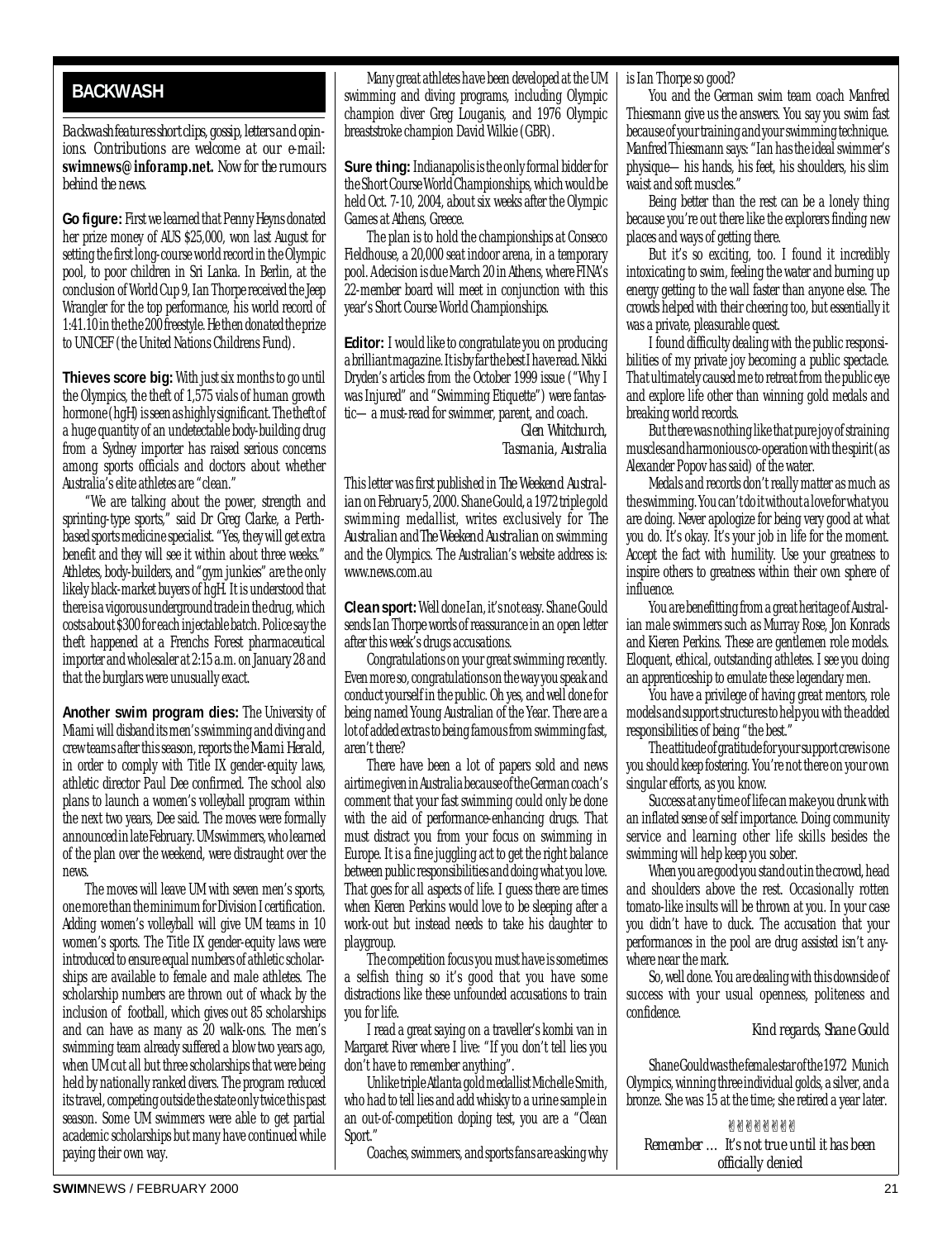#### <span id="page-21-0"></span>TOP AGE GROUP TIMES **REACH OF DEPROC** (results received)<br>
SHORT COURSE TAG® Rankings for the period (results received) TAG is financially supported by **400 METRES FREESTYLE** swimco  $\infty$  team a aquatic supplies **1-800-661-7946** GIRLS 11-12 **50 METRES FREESTYLE 800 METRES FREESTYLE**<br>Rec: 8:55.85 Stephanie She Rec: 26.34 Lori Melien, AAC, 85<br>1 27.83 JRNATEEB Kirs 27.83 JRNATFEB Kirsten Pomerleau, 12, UCSC<br>28.00 PAPIDDEC Melissa Lam 12 SPAPT 2 28.00 RAPIDDEC Melissa Lam,12,SPART 3 28.18 YOUTHDEC Allison Bennett,12,NYAC 4 28.31 ABAGFEB Amanda Maxey,12,CASC<br>5 28.44 SFOYNOV Suzanne Vary,13,CNDR<br>6 28.65 PCSCDEC Alice Chow,11,PCSC<br>7 28.66 ESWIMJAN Monica Wakeman,12,NEW 8 28.72 WLBFJAN Kirsty Teit,12,PGB 9 28.73 TDJAN Nadia Kumentas,12,WISC 10 28.82 JRNATFEB Whitney Rich,12,ISS 11 28.89 YOUTHDEC Amanda Long,12,LAC 12 28.95 PCSCDEC Clare Dermody,12,HWAC 13 29.03 OAKJAN Amanda Kelly,12,HWAC 14 29.20 RAPIDDEC Carleen Ready,12,LASC 15 29.27 SCARFEB Jessica Lau,12,SCAR 16 29.40 RAPIDDEC G. Poirier-Leroy,12,NRST 17 29.41 SCARFEB Martha Ziolkowski,12,YORK 18 29.45 TMSCNOV Shannon Hazelton,12,SSMAC 19 29.49 YOUTHDEC Brittney Lowe,12,LAC 20 29.50 ULAVDEC Marie-E. Larrivee,12,CNSH 29.49 YOUTHDEC Brittney Lowe, 12, LAC 20 29.50 ULAVDEC Marie-E. Larrivee, 12, LAC 22 29.55 NBJAN Tara Blakney, 11, CVAC 22 29.55 NBJAN Tara Blakney, 11, CVAC<br>22 29.55 NBJAN Tara Blakney, 11, CVAC<br>23 29.67 MANTADEC Sarah Heckford, 12, MA 23 29.67 MANTADEC Sarah Heckford, 12, MANTA<br>24 29.72 ABAGFEB Katerina Symes, 11, EKSC<br>25 29.73 ABAGFER Kimberly Wilson 12 GPP 24 29.72 ABAGFEB Katerina Symes,11,EKSC 25 29.73 ABAGFEB Kimberly Wilson,12,GPP **100 METRES FREESTYLE** Rec: 57.36 Lori Melien,AAC,85 1 1:00.25 JRNATFEB Allison Bennett,12,NYAC 2 1:01.12 JRNATFEB Kirsten Pomerleau,12,UCSC 1:01.12<br>1:01.21 JRNATFEB Melissa Lam,12,SPART<br>1:01.39 YOUTHDEC Amanda Long,12,LAC 4 1:01.39 YOUTHDEC Amanda Long,12,LAC 5 1:01.58 SFOYNOV Suzanne Vary,12,CNDR 6 1:01.96 BRANTNOV Amanda Kelly,12,HWAC 7 1:02.06 HWACOCT Clare Dermody,12,HWAC 8 1:02.29 TDJAN Emily Gillespie,12,PERTH 9 1:02.98 TDJAN Nadia Kumentas,12,WISC 10 1:03.00 YOUTHDEC Heather Julien,12,LAC 11 1:03.02 YOUTHDEC Monica Wakeman,12,NEW 12 1:03.58 ISCUPNOV G. Poirier-Leroy,12,NRST 1:03.58 MSSACNOV Elyse Dudar,12,MSSAC<br>14 1:03.76 SCARFEB Martha Ziolkowski,12,YORK<br>15 1:03.97 WLBFJAN Kirsty Teit,12,PGB<br>16 1:03.97 NBJAN Tara Blakney,11,CVAC<br>17 1:04.00 ABAGFEB Amanda Maxey,12,CASC 18 1:04.08 CHENAJAN Anne Schmuck, 12, PSW<br>19 1:04.10 ABAGFEB Carol Starratt, 12, CASC<br>20 1:04.10 NBJAN Bevan Haley, 12, WTSC 19 1:04.10 ABAGFEB Carol Starratt,12,CASC<br>20 1:04.10 NBJAN Bevan Haley,12,WTSC<br>22 1:04.48 ULAVDEC Brittany Reimer,11,SKSC<br>22 1:04.48 ULAVDEC Marie-C. Dionne,12,UL<br>23 1:04.50 KCSDEC Johanna Wick,12,PN 24 1:04.50 YOUTHDEC Jackie Sweers, 12, CAJ<br>25 1:04.56 YOUTHDEC Carla Hondorson 12.B 25 1:04.56 YOUTHDEC Carla Henderson,12,PDSA **200 METRES FREESTYLE**<br>Rec: 2:05.41 Shauna Collin<br>1 2:12.73 SFOYNOV Rec: 2:05.41 Shauna Collins,ROD,90<br>1 2:12.73 SFOYNOV Suzanne Vary,12,CNDR<br>2 2:13.22 BRANTNOV Amanda Long,12,LAC<br>3 2:13.42 ABAGFEB Mallory Hoekstra,12,EKSC<br>4 2:13.42 ABAGFEB 5 2:14.41 CASCNOV Kirsten Pomerleau, 11, UCSC<br>6 2:15.37 YOUTHDEC Allison Bennett, 12, NYAC 2:15.37 YOUTHDEC Allison Bennett, 12, NYAC<br>2:15.56 PCSCDEC Clare Dermody, 12, HWAC 7 2:15.56 PCSCDEC Clare Dermody,12,HWAC<br>8 2:16.14 KCSDEC Anne Schmuck,12,PSW<br>9 2:16.47 JRNATFEB Brittany Reimer,12,SKSC<br>10 2:16.68 SCARFEB Martha Ziolkowski,12,YORK 11 2:17.04 RAPIDDEC Melissa Lam,12,SPART<br>12 2:17.48 ISCUPNOV G. Poirier-Leroy,12,NR<br>13 2:17.52 RAPIDDEC Carleen Ready,12,LASG 12 2:17.48 ISCUPNOV G. Poirier-Leroy,12,NRST 13 2:17.52 RAPIDDEC Carleen Ready,12,LASC 14 2:17.63 MSSACNOV Elyse Dudar,12,MSSAC 15 2:17.76 YOUTHDEC Monica Wakeman,12,NEW 16 2:17.91 ULAVDEC Marie-C. Dionne,12,UL 17 2:18.18 PCSCDEC Jody Jelen,12,ESWIM 18 2:18.34 ABAGFEB Carol Starratt,12,CASC 19 2:18.40 YOUTHDEC Bevan Haley,12,WTSC 20 2:18.63 MANTADEC Whitney Reed,12,MANTA 21 2:19.08 PICKDEC Emily Gillespie,12,PERTH 22 2:19.12 ISCUPNOV Michelle Miller,12,PD:<br>23 2:19.14 YOUTHDEC Jackie Sweers,12,CAJ<br>24 2:19.40 YOUTHDEC Heather Julien,12,LAC<br>25 2:19.88 CHENAJAN Caitlyn Harris 12.LL 22 2:19.12 ISCUPNOV Michelle Miller,12,PDSA 23 2:19.14 YOUTHDEC Jackie Sweers,12,CAJ

October 1, 1999 **to February 29**, 2000 Swimming/Natation Canada. Compiled by SWIMNEWS Rec: 4:23.93 Stephanie Shewchuk,PCSC,87<br>1 4:36.46 SFOYNOV Suzanne Vary,12,CNDR<br>2 4:37.88 ABAGFEB Mallory Hoekstra,12,EKSC<br>3 4:38.96 JRNATFEB Bevan Haley,12,WTSC 4 4:39.06 YOUTHDEC Amanda Long,12,LAC 5 4:39.64 KCSDEC Anne Schmuck,12,PSW 6 4:42.04 JRNATFEB Brittany Reimer,12,SKSC 7 4:46.02 JRNATFEB Caitlyn Harris,12,LL 8 4:46.07 BRANTNOV Amanda Kelly,12,HWAC 9 4:46.11 BRANTNOV Clare Dermody,12,HWAC 10 4:48.48 MSSACNOV Elyse Dudar,12,MSSAC 11 4:48.99 ABAGFEB Carol Starratt,12,CASC 12 4:50.13 ISCUPNOV G. Poirier-Leroy, 12, NRST<br>13 4:50.40 ABAGFEB Kirsten Pomerleau, 12, UC 13 4:50.40 ABAGFEB Kirsten Pomerleau,12,UCSC<br>14 4:51.07 YOUTHDEC Allison Bennett 12.NYAC 14 4:51.07 YOUTHDEC Allison Bennett, 12, NYAC<br>15 4:53.30 YOUTHDEC Michelle Mange, 12, PDSA<br>16 4:53.60 PCSCDEC Jody Jelen, 12, ESWIM<br>17 4:54.02 YOUTHDEC Jackie Sweers, 12, CAJ<br>18 4:55.02 ULAVDEC Marie-C. Dionne, 12, UL<br>19 4 20 4:55.28 YOUTHDEC Monica Wakeman,12,NEW 21 4:55.74 ETOBFEB Jacqueline McQuaig,11,GGST 22 4:56.14 PICKDEC Emily Gillespie,12,PERTH 23 4:56.61 PCSCDEC Caitlin O'Neill,12,LUSC 24 4:56.82 CHENAJAN Brittani Barber,12,PSW 25 4:57.18 SCARFFR Martha Ziolkowski 12 YORK REC: 8:55.85 Stephanie Shewchuk, PCSC, 87<br>9:25.24 ARAGEER Mallory Hoekstra 1 9:25.24 ABAGFEB Mallory Hoekstra, 1.2.EKSC<br>2 9:38.20 YOUTHDEC Amarda Long, 1.2.1.AG<br>3 9:40.35 NBJAN Bevan Haley, 1.2.WTSC<br>4 9:42.43 CHENAJAN Anne Schmuck, 1.2.PSW<br>5 10:03.10 YOUTHDEC Mitchelle Mange, 12.PDSA 7 10:06.46 ISCUPNOV G. Poirier-Leroy,12,NRST 8 10:07.29 MANTADEC Caitlyn Harris,12,SKSC 9 10:08.48 CHENAJAN Brittani Barber,12,PSW 10 10:08.81 LACNOV Heather Julien,12,LAC 11 10:12.05 YOUTHDEC Carol Starratt,12,CASC 12 10:12.98 ISCUPNOV Michelle Miller,12,PDSA<br>13 10:13.62 ABAGFEB Carol A. Besler,11,EDSON<br>14 10:14.76 COBRAJAN Allison Bennett,12,NYAC 15 10:15.56 CNMNJAN Audrey Portelance,12,CNSJ 16 10:21.19 ULAVDEC Marie Arsenault-C.,12,UL 17 10:23.23 ABAGFEB Cassie Macrae,12,CASC 18 10:23.44 LACNOV Emiley Jellie,11,ROW 19 10:23.50 CHENAJAN Kayla Rawlings,12,PSW 20 10:23.68 COBRANOV Kim Kernaghan,12,NEW 21 10:25.05 YOUTHDEC Monica Wakeman,12,NEW 22 10:25.90 NBJAN Julie Leblanc,12,AQUA 23 10:26.06 LACNOV Julia Wilkinson,12,SKY 24 10:26.55 ISCUPNOV Kathryn Johnson,11,PDSA 25 10:26.55 ISCUPNOV Sana Wikingon, 12, 2012<br>25 10:26.58 YOUTHDEC Rachael Bosma, 12, STJJ **100 METRES BACKSTROKE**<br>Rec: 1:05.71 Stephanie Brues Rec: 1:05.71 Stephanie Brueschke,MAC,94<br>1 1:08.86 JRNATFEB Melissa Lam,12,SPART<br>2 1:09.11 JRNATFEB Kirsten Pomerleau,12,UCSC<br>3 1:10.02 CASCNOV Mallory Hoekstra,11,EKSC 4 1:10.14 JRNATFEB Allison Bennett, 12, NYAC<br>5 1:10.27 SCARFEB Martha Ziolkowski, 12, YO 5 1:10.27 SCARFEB Martha Ziolkowski,12,YORK 6 1:10.47 SCARFEB Monica Wakeman,12,NEW 7 1:10.77 ESWIMJAN Amanda Long,12,LAC<br>8 1:10.79 ABAGFEB Stacie Karach,11,SWDV<br>9 1:10.99 PICKDEC Emily Gillespie,12,PERTH<br>10 1:11.01 BRANTNOV Genevieve Saumur,12,CAMO<br>11 1:11.17 YOUTHDEC Kayla Truswell,12,LAC 12 1:11.32 HWACOCT Amanda Kelly,12,HWAC 13 1:11.46 MANTADEC Landice Yestrau,12,MM 14 1:11.86 KCSDEC Anne Schmuck,12,PSW 15 1:11.94 ABAGFEB Elyse Silzer,12,ROD 16 1:11.97 YOUTHDEC Jennifer MacLachlan,12,NEW 17 1:12.16 OAKJAN Clare Dermody,12,HWAC 18 1:12.20 UTJAN21 Alyssa Hubert,12,CYPS 19 1:12.20 ABAGFEB Kimberly Kabesh,12,STSC 20 1:12.25 PCSCDEC Shannon McQueen,12,GO 21 1:12.35 ABAGFEB Carol Starratt,12,CASC 22 1:12.57 RAPIDDEC Carleen Ready,12,LASC 23 1:12.62 YOUTHDEC Carla Henderson,12,PDSA 24 1:13.15 YOUTHDEC Heather Julien,12,LAC 25 1:13.21 YOUTHDEC Meghan Croucher,12,NEW 200 **METRES BACKSTROKE**<br>Rec: 2:20.47 Jennifer Fratesi, 9 Rec: 2:20.47 Jennifer Fratesi,SSMAC,97 1 2:25.92 JRNATFEB Mallory Hoekstra,12,EKSC 2 2:29.91 ESWIMJAN Amanda Long,12,LAC 3 2:29.97 PCSCDEC Genevieve Saumur,12,CAMO 4 2:30.74 YOUTHDEC Kayla Truswell,12,LAC 5 2:31.07 KCSDEC Anne Schmuck,12,PSW 6 2:31.47 MANTADEC Landice Yestrau,12,MM 2:32.45 CASCNOV Kirsten Pomerleau, 11, UCSC<br>2:32.72 MANTADEC Elyse Silzer, 12, ROD<br>2:33.03 YOUTHDEC Monica Wakeman, 12, NEW 8 2:32.72 MANTADEC Elyse Silzer,12,ROD 9 2:33.03 YOUTHDEC Monica Wakeman,12,NEW 10 2:33.63 ISCUPNOV Melissa Lam,12,SPART 11 2:33.97 HWACOCT Amanda Kelly,12,HWAC 12 2:34.42 PCSCDEC Shannon McQueen,12,GO 13 2:34.46 SCARFEB Martha Ziolkowski, 12, YORK<br>14 2:34.60 HWACOCT Clare Dermody, 12, HWAC 14 2:34.60 HWACOCT Clare Dermody, 12, HWAC<br>15 2:35.02 YOUTHDEC Meghan Croucher. 12.NEV 15 2:35.02 YOUTHDEC Meghan Croucher,12,NEW 16 2:35.25 YOUTHDEC Carol Starratt,12,CASC 17 2:35.41 YOUTHDEC Jennifer MacLachlan,12,NEW 18 2:35.42 NBJAN Bevan Haley,12,WTSC 19 2:35.71 ESWIMJAN Heather Julien,12,LAC 20 2:35.77 BRANTNOV Natalie Gill,12,PCSC 21 2:36.13 UTJAN21 Alyssa Hubert,12,CYPS<br>22 2:36.37 CNMNJAN Audrey Portelance,12,C<br>23 2:36.47 CHENAJAN Caitlyn Harris,12,LL 22 2:36.37 CNMNJAN Audrey Portelance,12,CNSJ 23 2:36.47 CHENAJAN Caitlyn Harris,12,LL<br>24 2:36.70 SFOYNOV Cecile Dufour,12,UL<br>25 2:36.87 SFOYNOV Marie Arsenault-C.. 2:36.70 SFOYNOV Cecile Dufour, 12, UL<br>2:36.87 SFOYNOV Marie Arsenault-C. 25 2:36.87 SFOYNOV Marie Arsenault-C.,12,UL

#### **100 METRES BREASTSTROKE** Rec: 1:10.11 Allison Higson,ESC,85 1 1:15.73 JRNATFEB Anne Schmuck,12,PSW 2 1:17.61 YOUTHDEC Elizabeth Engs,12,CAJ 3 1:18.80 BRANTNOV Whitney Rich,11,ISS 4 1:19.30 JRNATFEB Elizabeth Hendrick,12,NCSA 5 1:19.46 KCSDEC Johanna Wick, 12, PN<br>6 1:19.69 PCSCDEC Kim Labbett, 12, 0AK 6 1:19.69 PCSCDEC Kim Labbett,12,OAK 7 1:19.73 CASCNOV Mallory Hoekstra,11,EKSC 8 1:20.04 JRNATFEB Chantelle Lonsdale,12,WAC 8 1:20.04 JRNATFEB Chantelle Lonsdale, 12, W<br>9 1:20.15 ISCUPNOV Michelle Miller, 12, PDSA<br>10 1:20.63 DDOJAN Jasmine Kastner, 12, DDO 10 1:20.63 DDOJAN Jasmine Kastner,12,DDO 11 1:20.68 ABAGFEB Carleen Ready,12,LASC 12 1:21.02 YOUTHDEC Michelle Claessens,12,MMST 13 1:21.13 ABAGFEB Catherine Kasongo,11,EKSC 14 1:21.32 YOUTHDEC Michelle Mange,12,PDSA 15 1:22.05 PCSCDEC Kelly Salvador,12,TMSC 16 1:22.08 PCSCDEC Alice Chow,11,PCSC 17 1:22.28 NORACJAN Kristyna Cleminson,12,BYST 18 1:22.32 NKBOCT Andrea Zarins,12,NKB 19 1:22.42 KCSDEC Dana Williams,12,STSC 20 1:22.50 SFOYNOV Cecile Dufour,12,UL 21 1:22.67 ESWIMJAN Amanda Long,12,LAC 22 1:22.74 SFOYNOV Audrey Huppe,12,UL 23 1:22.82 YOUTHDEC Kristen Low,11,MSSAC 24 1:22.94 PCSCDEC Julie Vincent,12,CAMO 25 1:22.96 CASCNOV Lauren Crawford,12,UCSC **200 METRES BREASTSTROKE** Rec: 2:30.55 Courtenay Chuy,HYACK,98 1 2:40.94 JRNATFEB Anne Schmuck,12,PSW 2 2:43.21 UTJAN21 Elizabeth Engs,12,CAJ 3 2:44.92 JRNATFEB Whitney Rich,12,ISS 4 2:46.47 JRNATFEB Mallory Hoekstra,12,EKSC 5 2:47.82 JRNATFEB Chantelle Lonsdale,12,WAC 6 2:48.41 PCSCDEC Kim Labbett,12,OAK 7 2:51.09 ISCUPNOV Michelle Miller,12,PDSA 8 2:51.76 JRNATFEB Michelle Mange,12,PDSA 8 2:51.76 JRNATFEB Michelle Mange, 12, PDSA<br>9 2:51.78 ABAGFEB Elizabeth Hendrick, 12, NCSA<br>10 2:51.82 PGBNOV Johanna Wick, 12, PN<br>12 12:51.92 DDOJAN Jasmine Kastner, 12, DDO<br>12 2:53.97 YOUTHDEC Michelle Claessens, 12, MMS 10 2:51.82 PGBNOV Johanna Wick,12,PN 11 2:51.92 DDOJAN Jasmine Kastner,12,DDO 12 2:53.97 YOUTHDEC Michelle Claessens,12,MMST<br>13 2:54.58 ABAGFEB Catherine Kasongo,11,EKSC<br>14 2:54.61 YOUTHDEC Melanie Nelson,12,IS 13 2:54.58 ABAGFEB Catherine Kasongo,11,EKSC 14 2:54.61 YOUTHDEC Melanie Nelson,12,IS 15 2:55.51 ABAGFEB Carleen Ready,12,LASC<br>16 2:55.79 PCSCDEC Kelly Salvador,12,TMS<br>17 2:56.13 SFOYNOV Cecile Dufour,12,UL 2:55.79 PCSCDEC Kelly Salvador, 12, TMSC<br>2:56.13 SEOYNOV Cecile Dufour 12.11 17 2:56.13 SFOYNOV Cecile Dufour,12,UL<br>18 2:56.15 SCARFEB Kristen Low,11,MSS<br>19 2:56.45 SFOYNOV Audrey Huppe,12,UL 18 2:56.15 SCARFEB Kristen Low,11,MSSAC 19 2:56.45 SFOYNOV Audrey Huppe,12,UL 20 2:56.55 ESWIMJAN Amanda Long,12,LAC 21 2:56.73 ESWIMJAN Kim Kernaghan,12,NEW 22 2:56.94 MSSACNOV Esme Hom,11,TSC 23 2:57.09 CASCNOV Lauren Crawford,12,UCSC 24 2:57.44 MSSACNOV Elyse Dudar,12,MSSAC 25 2:57.80 PQAAFEB Genevieve Crevier,11,CNHR **100 METRES BUTTERFLY**<br>Rec: 1:05.24 Allison Barris RETRES BOTTERT ET<br>1:05.24 Allison Barriscale, KMSC, 89<br>1:06.63 JRNATFEB Carleen Ready 1:06.63 JRNATFEB Carleen Ready, 12, LASC<br>1:08.01 YOUTHDEC Amanda Long 12 LAC 2 1:08.01 YOUTHDEC Amanda Long,12,LAC 3 1:09.76 KCSDEC Mallory Hoekstra,12,EKSC 4 1:10.20 PCSCDEC Genevieve Saumur,12,CAMO 5 1:10.36 CHENAJAN Kayla Rawlings,12,PSW 6 1:10.67 PCSCDEC Shannon Hazelton,12,SSMAC 7 1:11.01 SFOYNOV Marie-C. Dionne,12,UL 8 1:11.36 SFOYNOV Suzanne Vary,12,CNDR 9 1:11.39 YOUTHDEC Heather Julien,12,LAC 10 1:11.41 ABAGFEB Kimberly Kabesh,12,STSC 11 1:11.76 BRANTNOV Laura Connor,12,OAK 12 1:11.77 CASCNOV Kirsten Pomerleau, 11, UCSC<br>13 1:11.88 MSSACNOV Kirsten Pomerlas, 12, WISC<br>14 1:11.93 MSSACNOV Kirse Dudar, 12, MSSAC<br>15 1:12.05 ESWIMJAN Monica Wakeman, 12, NEW<br>17 1:12.21 KCSDEC Johanna Wick, 12, PN 18 1:12.44 PCSCDEC Amanda Gordon, 12, HWAC<br>19 1:12.49 YOUTHDEC Tawnya Rudy, 12, TORCH 19 1:12.49 YOUTHDEC Tawnya Rudy,12,TORCH<br>20 1:13.02 YOUTHDEC Tawnya Rudy,12,TORCH 20 1:13.02 YOUTHDEC Kristine Bunker, 12, NYAC<br>21 1:13.33 ESWIMJAN Kayla Truswell, 12, LAC<br>22 1:13.38 ABAGFEB Haley Kremer, 12, OSC 21 1:13.33 ESWIMJAN Kayla Truswell,12,LAC 22 1:13.38 ABAGFEB Haley Kremer,12,OSC 23 1:13.49 SCARFEB Jennifer MacLachlan,12,NEW<br>24 1:13.50 CASCNOV Amanda Maxey,12,CASC<br>25 1:13.90 MANTADEC Jamie MacLeod,12,USC 24 1:13.50 CASCNOV Amanda Maxey,12,CASC 25 1:13.90 MANTADEC Jamie MacLeod,12,USC **200 METRES BUTTERFLY** Rec: 2:18.09 Michelle Coulombe,CNMN,78<br>1 2:28.57 ABAGFEB Carleen Ready,12,LASC<br>2 2:29.11 ABAGFEB Mallory Hoekstra,12,EKSC 3 2:30.79 YOUTHDEC Amanda Long,12,LAC 4 2:30.85 JRNATFEB Bevan Haley,12,WTSC 5 2:34.38 KCSDEC Kayla Rawlings,12,PSW 6 2:37.94 PCSCDEC Shannon Hazelton,12,SSMAC 7 2:37.95 YOUTHDEC Heather Julien, 12.LAC<br>8 2:38.20 MSSACNOV Elyse Dudar, 12.MSSAC<br>9 2:39.84 BRANTNOV Tawnya Rudy, 12.TORCH<br>10 2:40.01 PCSCDEC Geneview Saumur, 12.CAMO<br>11 2:40.60 LACNOV Whitney Richesh, 12.STSC<br>12 2:41.16 13 2:40.60 LACNOV Whitney Rich,11,1SS<br>
12 2:41.16 ABAGFEB Kimberly Kabesh,12,1<br>
2:42.51 KCSDEC Johanna Wick,12,PN<br>
14 2:42.53 CHENAJAN Katie Kotlowski,11,PS 14 2:42.53 CHENAJAN Katie Kotlowski, 11, PSW<br>15 2:42.97 PCSCDEC Claire Lawrence. 12. HW 15 2:42.97 PCSCDEC Claire Lawrence,12,HWAC 16 2:44.45 PCSCDEC Robyn Pimm,12,RHAC 17 2:44.56 YOUTHDEC Jennifer MacLachlan,12,NEW 18 2:44.63 CHENAJAN Caitlyn Harris,12,LL<br>19 2:44.70 BRANTFEB Sarah Reed,12,LAC<br>20 2:44.92 YOUTHDEC Kayla Truswell,12,LA 19 2:44.70 BRANTFEB Sarah Reed,12,LAC 20 2:44.92 YOUTHDEC Kayla Truswell,12,LAC 21 2:45.13 YOUTHDEC Melanie Nelson,12,IS 22 2:45.22 BRANTFEB Myekah Payne,12,BRANT 23 2:45.96 PCSCDEC Amanda Gordon,12,HWAC 24 2:46.30 YOUTHDEC Jody Jelen,11,ESWIM 25 2:46.89 ESWIMJAN Monica Wakeman,12,NEW

#### **200 METRES IND .MEDLEY**<br>Rec: 2:19.25 Allison Higson,ESC,85<br>1 2:21.23 SFOYNOV Marie-C. Dionne,12,UL<br>2 2:26.31 ABAGFEB Mallory Hoekstra,12,EKSC 3 2:28.81 YOUTHDEC Amanda Long,12,LAC 4 2:29.00 KCSDEC Anne Schmuck,12,PSW 5 2:30.86 JRNATFEB Clare Dermody,12,HWAC 6 2:31.24 JRNATFEB Carleen Ready,12,LASC 7 2:34.00 YOUTHDEC Monica Wakeman,12,NEW 8 2:34.63 YOUTHDEC Jennifer MacLachin, 12.NEW<br>9 2:34.65 ABAGEEB Kirsten Pomerleau, 12.UCSC<br>10 2:34.99 PCSCDEC Geneview Saumur, 12.CAMO<br>11 2:35.20 UTJAN21 Elizabeth Engs, 12.CAJ<br>12 2:35.44 ABAGEEB Carol Starrat, 12.CASC<br>12 20 2:37.56 BRANTNOV Whitney Rich,11,ISS 21 2:37.97 ESWIMJAN Heather Julien,12,LAC 22 2:38.32 PICKDEC Emily Gillespie,12,PERTH 23 2:38.47 YOUTHDEC Bevan Haley,12,WTSC 24 2:38.64 ETOBFEB Kristen Low,11,MSSAC 25 2:38.87 PICKDEC Tawnya Rudy,12,TORCH **400 METRES IND.MEDLEY** Rec: 4:55.03 Allison Higson,ESC,85 1 5:06.88 ABAGFEB Mallory Hoekstra,12,EKSC 2 5:13.63 JRNATFEB Anne Schmuck,12,PSW 3 5:14.58 YOUTHDEC Amanda Long,12,LAC 4 5:15.99 JRNATFEB Carleen Ready,12,LASC 5 5:23.83 YOUTHDEC Michelle Mange,12,PDSA 6 5:26.06 VOUTHDEC Jennifer MacLachtan, 12.NEW<br>7 5:26.11 CHENAJAN Brittani Barbe, 12.PSW<br>8 5:26.15 PCSCDEC Geneviews Saumur, 12.CAMO<br>9 5:27.40 VOUTHDEC Bevan Haley, 12.WTSC<br>10 5:28.29 PCSCDEC Care Dermody, 12.HWAC<br>11 5:29. 17 5:34.30 KCSDEC Kayla Rawlings,12,PSW 18 5:34.74 ABAGFEB Kimberly Kabesh,12,STSC 19 5:34.98 YOUTHDEC Heather Julien,12,LAC 20 5:35.61 BRANTNOV Whitney Rich,11,ISS<br>21 5:35.70 LACNOV Julia Wilkinson,12,SKY<br>22 5:35.92 ISCUPNOV Melissa Lam,12,SPART 23 5:36.66 YOUTHDEC Elizabeth Engs,12,CAJ 24 5:37.24 YOUTHDEC Tawnya Rudy,12,TORCH 25.36.66 YOUTHDEC Elizabeth Engs, 12, CAJ<br>5:36.66 YOUTHDEC Tawnya Rudy, 12, TORCH<br>5:39.71 ABAGFEB Stacie Karach.12.SWDV **4X50 M MEDLEY RELAY**<br>Rec: 2:07.70 Markham A O M MEDLET RELAT<br>: 2:07.70 Markham AC,MAC,94<br>2:12.84 YOUTHDEC Newmar 2:12.84 YOUTHDEC Newmarket SC, NEW<br>2:14.79 YOUTHDEC London AC LAC 2 2:14.79 YOUTHDEC London AC,LAC 3 2:14.85 BRANTNOV Hamilt-Wentworth AC,HWAC 4 2:15.54 ABAGFEB Edmonton Keyano,EKSC<br>5 2:15.82 SFOYNOV Univ.Laval Rouge & Or,UL<br>6 2:16.15 PCSCDEC Montreal Aquatique,CAMO<br>7 2:16.99 ABAGFEB Cascade Swim Club,CASC 8 2:17.62 SFOYNOV CN Beauport,CNCB<br>9 2:17.79 ISCUPNOV Fraser Valley Spartans,SPART<br>10 2:18.40 MANTADEC Manta Swim Club,MANTA 11 2:19.31 YOUTHDEC North York AC, NYAC<br>12 2:20.24 BROCKOCT Cambridge Aquajets. 12 2:20.24 BROCKOCT Cambridge Aquajets,CAJ 13 2:20.98 ISCUPNOV Pacific Sea Wolves,PSW 14 2:21.17 PQAAFEB Hull Phoenix,PHENX 15 2:21.88 PCSCDEC Pointe Claire SC,PCSC 16 2:22.20 YOUTHDEC Pacific Dolphins,PDSA 17 2:22.31 PQAAFEB Dollard Swim Team,DDO 18 2:22.33 POAAFEB CN Haut-Richelieu,CNHR<br>19 2:22.82 ISCUPNOV Nanaimo Riptide ST, NRS1 19 2:22.82 ISCUPNOV Nanaimo Riptide ST,NRST 20 2:23.07 GPPFEB Richmond Hill AC, RHAC<br>21 2:23.10 MANTADEC Manitoba Marlins, MM<br>22 2:23.31 ABAGFEB Calgary Swimming, UCS 21 2:23.10 MANTADEC Manitoba Marlins,MM 22 2:23.31 ABAGFEB Calgary Swimming,UCSC 23 2:23.81 NBJAN Eastern Alliance,EAST 24 2:24.00 MANTADEC Regina Opt.Dolphins,ROD 25 2:24.04 SHERDEC CN Chicoutimi,CNCI **4X50 M FREE RELAY**<br> **Rec: 1:53.45 Regina O**<br> **1 1:57.77 YOUTH** Rec: 1:53.45 Regina Opt.Dolphins,ROD,90<br>1 1:57.77 YOUTHDEC London AC,LAC<br>2 1:58.22 YOUTHDEC Newmarket SC,NEW<br>3 1:58.48 BRANTNOV Hamilt-Wentworth AC,HWAC<br>4 2:00.09 YOUTHDEC North York AC,NYAC 5 2:00.18 ABAGFEB Edmonton Keyano,EKSC 6 2:01.76 ABAGFEB Cascade Swim Club,CASC 7 2:02.33 BRANTNOV Pointe Claire SC, PCSC<br>8 2:02.38 MANTADEC Manta Swim Club, MANTA<br>9 2:02.40 ABAGFEB Calgary Swimming, UCSC<br>10 2:03.30 ISCUPNOV Fraser Valley Spartans, SPART<br>11 2:04.07 SFOYNOV Univi...Laval Rouge & Or, UL 13 2:04.07 ISCO NOV Univ.Laval Rouge & Or, 1<br>11 2:04.26 ISCUPNOV Univ.Laval Rouge & Or, 1<br>12 2:04.26 ISCUPNOV Nanalmo Riptide ST, NR<br>13 2:04.67 ISCUPNOV Pacific Sea Wolves, PSW<br>14 2:06.11 MANTADEC Uxbridge SC, USC 14 2:06.11 MANTADEC Uxbridge SC,USC 15 2:06.24 PQAAFEB Dorval SC,DSC 16 2:06.44 YOUTHDEC Pacific Dolphins,PDSA<br>17 2:06.49 BROCKOCT Cambridge Aquajets,CAJ<br>18 2:06.56 ETOBFEB Mississauga AC,MSSAC<br>19 2:06.73 PICKDEC Markham AC,MAC<br>20 2:06.90 POAAFEB Hull Phoenix,PHENX 21 2:06.97 NBJAN Eastern Alliance, EAST<br>22 2:07.25 OAKOCT East York SC, EYSC<br>23 2:07.70 ETOBFEB Oakville AC, OAK 2:07.25 OAKOCT East York SC, EYSC<br>2:07.25 OAKOCT East York SC, EYSC 23 2:07.70 ETOBFEB Oakville AC, OAK<br>24 2:08.00 BRANTFEB Guelph Marlin A<br>25 2:08.09 CNOOCT CN Beauport.CN 24 2:08.00 BRANTFEB Guelph Marlin AC,GMAC 25 2:08.09 CNQOCT CN Beauport,CNCB

22 **SWIM**NEWS FEBRUARY 2000

25 2:19.88 CHENAJAN Caitlyn Harris,12,LL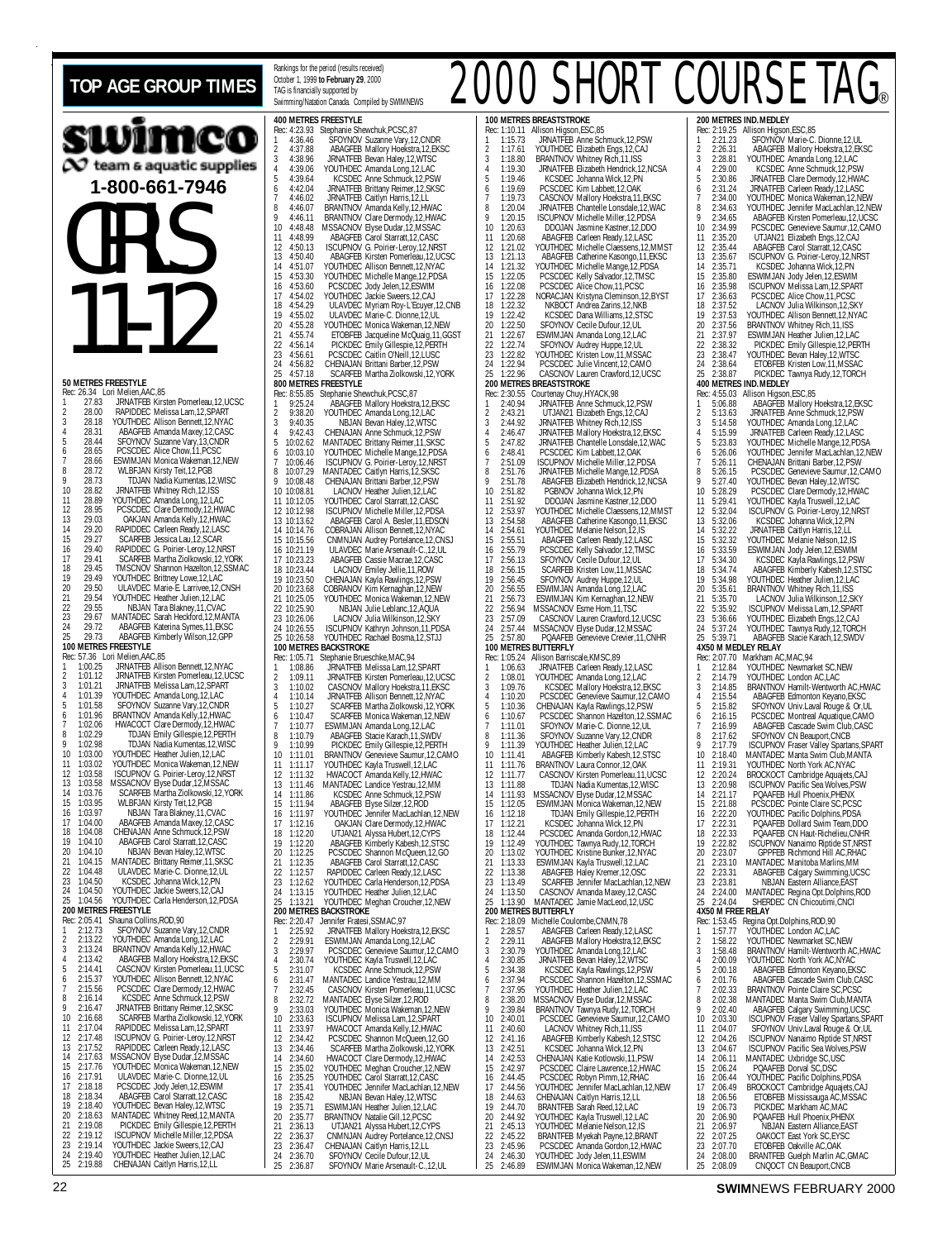| <b>TOP AGE GROUP TIMES</b>                                                                                                                                         | TAG is financially supported by           | Rankings for the period (results received)<br>October 1, 1999 to February 29, 2000<br>Swimming/Natation Canada. Compiled I |
|--------------------------------------------------------------------------------------------------------------------------------------------------------------------|-------------------------------------------|----------------------------------------------------------------------------------------------------------------------------|
|                                                                                                                                                                    |                                           |                                                                                                                            |
|                                                                                                                                                                    |                                           | <b>400 METRES FREESTYLE</b><br>Rec: 4:15.89 Chuck Sayao, TOMA                                                              |
| ՄՈ<br>mco                                                                                                                                                          | 1<br>4:36.12                              | ABAGFEB Brade                                                                                                              |
|                                                                                                                                                                    | $\overline{a}$<br>4:38.87<br>3<br>4:38.95 | ABAGFEB Jim J<br><b>ABAGFEB Pasca</b>                                                                                      |
| team & aquatic supplies                                                                                                                                            | 4<br>4:39.18                              | YOUTHDEC Chris                                                                                                             |
|                                                                                                                                                                    | 5<br>4:41.27                              | ABAGFEB Jesse                                                                                                              |
| 1-800-661-7946                                                                                                                                                     | 6<br>4:44.12<br>7<br>4:44.53              | YOUTHDEC Nelso<br>ABAGFEB Gavin                                                                                            |
|                                                                                                                                                                    | 8<br>4:46.10                              | KCSDEC Kris Y                                                                                                              |
|                                                                                                                                                                    | 9<br>4:46.67                              | <b>ESWIMJAN Mark</b>                                                                                                       |
| $\mathsf{l}$                                                                                                                                                       | 10<br>4:46.88<br>4:47.15<br>11            | YOUTHDEC Paul I<br>CNQJAN Etienr                                                                                           |
|                                                                                                                                                                    | 4:47.69<br>12                             | PCSCDEC Sean                                                                                                               |
|                                                                                                                                                                    | 4:47.97<br>13<br>14<br>4:48.07            | SFOYNOV Etienr<br>YOUTHDEC Steve                                                                                           |
|                                                                                                                                                                    | 15<br>4:49.53                             |                                                                                                                            |
|                                                                                                                                                                    | 4:50.15<br>16                             | MANTADEC Micha<br>MANTADEC James<br>YOUTHDEC Micha<br>YOUTHDEC Alex (                                                      |
|                                                                                                                                                                    | 17<br>4:50.42<br>18<br>4:51.46            |                                                                                                                            |
|                                                                                                                                                                    | 4:51.50<br>19                             | OAKJAN Brand                                                                                                               |
| $\mathsf{I}$                                                                                                                                                       | 20<br>4:51.99<br>21<br>4:52.27            | OAKJAN Steph<br>SFOYNOV Vince                                                                                              |
|                                                                                                                                                                    | 4:52.52<br>22                             |                                                                                                                            |
|                                                                                                                                                                    | 4:52.54<br>23                             | PCSCDEC Jonat<br>PCSCDEC Branc                                                                                             |
|                                                                                                                                                                    | 4:53.22<br>24<br>25<br>4:53.32            | YOUTHDEC Steph<br>YOUTHDEC Kyle F                                                                                          |
| 50 METRES FREESTYLE                                                                                                                                                |                                           | 1500 METRES FREESTYLE                                                                                                      |
| Rec: 25.28 John M.Mills,GO,93<br>1<br>26.25<br>CNSHDEC Vincent Boulanger-M., 12, CNQ                                                                               | Rec: 16:58.85<br>18:37.46<br>1            | Jamie White, LAC,<br>ABAGFEB Pasca                                                                                         |
| 2<br>27.37<br>SCARFEB Mark Kurtzer, 12, NEW                                                                                                                        | 2<br>18:44.08                             | YOUTHDEC Chris                                                                                                             |
| 3<br>27.40<br>ABAGFEB Darren Tso, 12, LASC<br>4<br>27.60                                                                                                           | 3<br>18:50.79                             | ABAGFEB Gavin                                                                                                              |
| MANTADEC Michael Smela,12,YLSC<br>5<br>CASCNOV Shane Kemmet, 12, LASC<br>28.00                                                                                     | 4<br>19:09.08<br>5<br>19:09.80            | LACNOV Branc<br>MANTADEC Brad                                                                                              |
| 6<br>BRANTNOV Julian Cino, 12, HWAC<br>28.10                                                                                                                       | 6<br>19:10.56                             | LACNOV Scott                                                                                                               |
| 7<br>BRANTNOV James San Pedro, 12, OAK<br>28.20<br>8<br>PCSCDEC Sean Dawson, 12, GO<br>28.27                                                                       | 7<br>19:24.68<br>8<br>19:25.06            | OAKJAN Brand<br><b>OAKJAN Matth</b>                                                                                        |
| 9<br>OAKJAN Stephen Louli, 12, MAC<br>28.28                                                                                                                        | 9<br>19:25.35                             | GPPFEB Adam                                                                                                                |
| 10<br>28.31<br>YOUTHDEC Michael Allain, 12, BST<br>11<br>CASCNOV Braden O'Neill, 12, OSC                                                                           | 10 19:26.08                               | <b>ULAVDEC</b> Etienr                                                                                                      |
| 28.33<br>12<br>YOUTHDEC Paul Mereau,12,CASC<br>28.34                                                                                                               | 11 19:27.58<br>12 19:28.90                | <b>ISCUPNOV Richa</b><br>OAKJAN Patric                                                                                     |
| 13<br>28.35<br>RODSCJAN Andrew Malawski, 12, ROD                                                                                                                   | 13 19:29.25                               | YOUTHDEC Kyle F                                                                                                            |
| 14<br>28.51<br>SFOYNOV Etienne Brillant, 12, CNDR<br>15<br>28.52<br>YOUTHDEC Nelson Niedzielski,12,MSSAC                                                           | 14 19:31.22<br>15 19:31.27                | COBRAJAN Mark<br><b>ISCUPNOV Chris</b>                                                                                     |
| 16<br>28.62<br>ABAGFEB Jim Judiesch, 12, CASC                                                                                                                      | 16 19:31.97                               | YOUTHDEC Steph                                                                                                             |
| 17<br>28.81<br>KCSDEC Aaron Loh,12,EKSC<br>MANTADEC Thomas Seibel, 12, GOLD<br>18<br>28.85                                                                         | 17 19:38.22<br>18 19:39.32                | <b>ISCUPNOV Leona</b><br><b>ABAGFEB Trista</b>                                                                             |
| YOUTHDEC Alex Olsen, 12, SCAR<br>19<br>28.94                                                                                                                       | 19 19:40.04                               | <b>BRANTFEB Billy I</b>                                                                                                    |
| 28.99<br>CASCNOV Norman Ng, 12, HYACK<br>20<br>21<br>29.04<br>YOUTHDEC Richard Alexander, 12, IS                                                                   | 20 19:40.54                               | MANTADEC Jame:                                                                                                             |
| LUSCOCT Jeff Byrne, 12, SSMAC<br>22<br>29.11                                                                                                                       | 21.<br>19:41.70<br>22<br>19:42.82         | <b>ABAGFEB Tysor</b><br>ISCUPNOV Lu Yi                                                                                     |
| CASCNOV Rodale Estor, 12, CASC<br>23<br>29.12<br>24<br>29.12                                                                                                       | 23<br>19:46.83                            | COBRAJAN Bryn.                                                                                                             |
| SCARFEB Nelson Nedzielski, 13, MSSAC<br>RAPIDDEC Pascal Wollach, 12, LASC<br>25<br>29.17                                                                           | 24<br>19:48.22<br>25 19:52.63             | PQAAFEB David<br>YOUTHDEC Alex (                                                                                           |
| 100 METRES FREESTYLE                                                                                                                                               |                                           | 100 METRES BACKSTROKE                                                                                                      |
| Rec: 55.99 Brad Creelman, TOMAC, 83<br>1<br>57.25                                                                                                                  | Rec: 1:03.53<br>1<br>1:05.78              | Tobias Oriwol, PCS<br>CNSHDEC Vince                                                                                        |
| CNSHDEC Vincent Boulanger-M.,12,CNQ<br>YOUTHDEC Mark Kurtzer,12,NEW<br>PCSCDEC Sean Dawson,12,GO<br>ABAGFEB Jim Judiesch,12,CASC<br>$\overline{a}$<br>1:00.14<br>3 | $\overline{a}$<br>1:07.71                 | <b>ABAGFEB Brade</b>                                                                                                       |
| 1:00.36<br>4<br>1:00.56                                                                                                                                            | 3<br>1:08.27<br>4<br>1:08.36              | YOUTHDEC Micha<br><b>CASCNOV Jesse</b>                                                                                     |
| 5<br>1:00.63<br>ABAGFEB Darren Tso, 12, LASC                                                                                                                       | 5<br>1:09.96                              | YOUTHDEC Wesle                                                                                                             |
| 6<br>CASCNOV Michael Smela, 12, YLSC<br>1:01.55<br>7<br>1:01.71<br>ABAGFEB Braden O'Neill, 12, OSC                                                                 | 6<br>1:10.63<br>7<br>1:10.71              | YOUTHDEC Richa<br><b>VKSCNOV Brad</b> I                                                                                    |
| 8<br>1:01.77<br>ULAVDEC Etienne Lavallee, 12, EXCEL                                                                                                                | 8<br>1:10.73                              | <b>SFOYNOV Etienr</b>                                                                                                      |
| 9<br>LASCNOV Shane Kemmet, 12, LASC<br>YOUTHDEC Alex Olsen, 12, SCAR<br>1:01.91<br>10<br>1:02.33                                                                   | 9<br>1:10.86                              | RAPIDDEC Pasca                                                                                                             |
| SFOYNOV Etienne Brillant, 12, CNDR<br>11<br>1:02.35                                                                                                                | 10<br>1:11.24<br>11<br>1:11.24            | YOUTHDEC Steph<br>PCSCDEC Brand                                                                                            |
| 12<br>BRANTNOV Julian Cino, 12, HWAC<br>1:02.62                                                                                                                    | 12<br>1:11.26                             | UTJAN21 Alex (                                                                                                             |
| YOUTHDEC Kyles Vara, 12, CHAMP<br>13<br>1:02.65<br>14<br>CASCNOV Norman Ng, 12, HYACK<br>1:02.81                                                                   | 13<br>1:11.40<br>14<br>1:11.42            | <b>SCARFEB Mark</b><br>PICKFEB Ivan L                                                                                      |
| 15<br>1:02.90<br>ABAGFEB Jesse Lund, 12, EKSC                                                                                                                      | 15<br>1:11.56                             | <b>BRANTNOV Steve</b>                                                                                                      |
| 16<br>1:02.97<br>YOUTHDEC Paul Mereau.12.CASC<br>17<br>1:03.16<br>SCARFEB Nelson Nedzielski, 13, MSSAC                                                             | 16<br>1:12.14<br>1:12.17<br>17            | <b>LACNOV Scott</b><br><b>ABAGFEB Matth</b>                                                                                |
| 18<br>1:03.23<br>SCARFEB Steven Rubacha, 11, ESWIM                                                                                                                 | 1:12.20<br>18                             | CASCNOV Micha                                                                                                              |
| 19<br>1:03.28<br>LACNOV Brandon Connerty, 12, BRANT<br>20<br>1:03.32<br>OAKJAN Brandon Holden, 12, HWAC                                                            | 1:12.22<br>19                             | <b>OAKJAN Matth</b>                                                                                                        |
| 21<br>1:03.38<br>BRANTNOV James San Pedro, 12, OAK                                                                                                                 | 1:12.31<br>20<br>21<br>1:12.48            | MACJAN Scott<br>RODSCJAN Chris                                                                                             |
| YOUTHDEC Chris Bento, 12, LAC<br>22<br>1:03.38                                                                                                                     | 22<br>1:13.08                             | <b>ESWIMJAN Nelso</b>                                                                                                      |
| KCSDEC Gavin D'Amico, 12, EKSC<br>23<br>1:03.41<br>24<br>OAKJAN Stephen Louli, 12, MAC<br>1:03.44                                                                  | 23<br>1:13.09<br>24<br>1:13.12            | ABAGFEB Lee G<br>ABAGFEB Jim J                                                                                             |
| 25<br>1:03.52<br>RODSCJAN Andrew Malawski, 12, ROD                                                                                                                 | 25<br>1:13.39                             | YOUTHDEC Paul I                                                                                                            |
| 200 METRES FREESTYLE<br>Rec: 2:01.59 Doug Wake, YLSC, 90                                                                                                           | Rec: 2:14.05                              | <b>200 METRES BACKSTROKE</b><br>Tobias Oriwol, PCS                                                                         |
| CNSHDEC Vincent Boulanger-M., 12, CNQ<br>2:05.55<br>1                                                                                                              | 2:25.39<br>1                              | ABAGFEB Brade                                                                                                              |
| ABAGFEB Jim Judiesch, 12, CASC<br>$\overline{a}$<br>2:10.35<br>MANTADEC Michael Smela, 12, YLSC<br>3<br>2:12.10                                                    | 2<br>2:26.75<br>3<br>2:27.84              | YOUTHDEC Micha<br><b>ABAGFEB Pasca</b>                                                                                     |
| 4<br>2:12.60<br>ABAGFEB Pascal Wollach, 12, LASC                                                                                                                   | 4<br>2:28.69                              | <b>ULAVDEC Etienr</b>                                                                                                      |
| 5<br>2:12.81<br>ABAGFEB Gavin D'Amico, 12, EKSC<br>KCSDEC Braden O'Neill, 12,0SC<br>6<br>2:12.87                                                                   | 5<br>2:28.85                              | YOUTHDEC Richa                                                                                                             |
| 7<br>2:13.19<br>YOUTHDEC Chris Bento, 12, LAC                                                                                                                      | 6<br>2:29.74<br>7<br>2:29.83              | <b>ESWIMJAN Mark</b><br>ABAGFEB Jesse                                                                                      |
| 8<br>2:13.55<br>YOUTHDEC Mark Kurtzer, 12, NEW                                                                                                                     | 8<br>2:29.94                              | YOUTHDEC Steph                                                                                                             |
| 9<br>2:13.69<br>ABAGFEB Darren Tso, 12, LASC<br>10<br>2:13.73<br>PCSCDEC Sean Dawson, 12, GO                                                                       | 9<br>2:30.67<br>10<br>2:30.87             | <b>PCSCDEC Brand</b><br>YOUTHDEC Wesle                                                                                     |
| 11<br>2:13.77<br>ABAGFEB Jesse Lund, 12, EKSC                                                                                                                      | 11<br>2:31.20                             | <b>PCSCDEC Matth</b>                                                                                                       |
| YOUTHDEC Alex Olsen, 12, SCAR<br>12<br>2:15.01<br>YOUTHDEC Paul Mereau, 12, CASC<br>13<br>2:15.04                                                                  | 12<br>2:32.85<br>13<br>2:33.06            | KCSDEC Brad  <br>MACJAN Scott                                                                                              |
| 14<br>YOUTHDEC Michael Allain, 12, BST<br>2:15.35                                                                                                                  | 14<br>2:33.48                             | <b>SCARFEB Steve</b>                                                                                                       |
| YOUTHDEC Nelson Niedzielski, 12, MSSAC<br>15<br>2:16.12<br>SFOYNOV Etienne Brillant, 12, CNDR<br>16<br>2:16.16                                                     | 15<br>2:34.24                             | ABAGFEB Gavin                                                                                                              |
| YOUTHDEC Stephen Malinas, 12, GGST<br>17<br>2:16.85                                                                                                                | 16<br>2:34.36<br>17<br>2:34.99            | CASCNOV Micha<br><b>BRANTNOV Scott</b>                                                                                     |
| BRANTNOV Brandon Connerty, 12, BRANT<br>18<br>2:16.86                                                                                                              | 18<br>2:35.13                             | MANTADEC Jame:                                                                                                             |
| 19<br>2:17.11<br>YOUTHDEC Steven Rubacha, 11, ESWIM<br>PCSCDEC Matthew Scott, 12, HWAC<br>20<br>2:17.29                                                            | 19<br>2:35.63<br>2:35.92<br>20            | PCSCDEC Kevin<br>ESWIMJAN Chris                                                                                            |
| 21<br>2:17.64<br>SFOYNOV Etienne Lavallee, 12, EXCEL                                                                                                               | 21<br>2:36.99                             | CNSHDEC Samu                                                                                                               |
| 22<br>2:18.25<br>ABAGFEB James McKnight, 12, GOLD<br>23<br>YOUTHDEC Richard Alexander, 12, IS<br>2:18.45                                                           | 22<br>2:37.01<br>23<br>2:37.11            | ABAGFEB Jim J<br><b>ULAVDEC</b> Frede                                                                                      |
| CASCNOV Kris Yap-Chung, 12, HYACK<br>24<br>2:18.69                                                                                                                 | 24<br>2:37.32                             | <b>ESWIMJAN Donal</b>                                                                                                      |

1999 **to February 29**, 2000 ancially supported by /Natation Canada. Compiled by SWIMNEWS **RES FREESTYLE**<br>89 Chuck Savao Rec: 4:15.89 Chuck Sayao,TOMAC,95 1 4:36.12 ABAGFEB Braden O'Neill,12,OSC 2 4:38.87 ABAGFEB Jim Judiesch,12,CASC 3 4:38.95 ABAGFEB Pascal Wollach,12,LASC 4 4:39.18 YOUTHDEC Chris Bento,12,LAC 5 4:41.27 ABAGFEB Jesse Lund,12,EKSC 6 4:44.12 YOUTHDEC Nelson Niedzielski,12,MSSAC<br>7 4:44.53 ABAGFEB Gavin D'Amico,12,EKSC<br>8 4:46.10 KCSDEC Kris Yap-Chung,12,HYACK<br>9 4:46.67 ESWIMJAN Mark Kurtzer,12,NEW<br>10 4:46.88 YOUTHDEC Paul Mereau,12,CASC 11 4:47.15 CNOJAN Elienne Lavallee, 12. EXCEL<br>12 4:47.69 PCSCDEC Sean Dawson, 12. GO<br>13 4:47.97 SFOYNOV Elienne Brillant, 12. CNDR<br>14 4:48.07 YOUTHDEC Steven Rubacha, 11, ESWIM<br>15 4:49.53 MANTADEC Michael Smela, 12, YLSC<br>1 20 4:51.99 COAKJAN Stephen Louli,12,MAC<br>21 4:52.27 SFOYNOV Vincent Boulanger-M.,12,CNQ<br>22 4:52.52 PCSCDEC Jonathan Rinaldi,12,CALAC<br>23 4:52.54 PCSCDEC Brandon Connerty,12,BRANT<br>24 4:53.32 YOUTHDEC Kyle Palfrey,12,SCAR<br>25 4 **1500 METRES FREESTYLE** Rec: 16:58.85 Jamie White,LAC,90 1 18:37.46 ABAGFEB Pascal Wollach,12,LASC<br>2 18:44.08 YOUTHDEC Chris Bento,12,LAC<br>3 18:50.79 ABAGFEB Gavin D'Amico,12,EKSC 4 19:09.08 LACNOV Brandon Connerty,12,BRANT 5 19:09.80 MANTADEC Brad Hankewich,12,GOLD 6 19:10.56 LACNOV Scott VanDoormaal,12,GMAC 7 19:24.68 OAKJAN Brandon Holden,12,HWAC 8 19:25.06 OAKJAN Matthew Scott,12,HWAC 9 19:25.35 GPPFEB Adam Eilath,12,RHAC 10 19:26.08 ULAVDEC Etienne Lavallee,12,EXCEL 11 19:27.58 ISCUPNOV Richard Alexander,12,IS 1.90 OAKJAN Patrick Cuch,11,TSC<br>125 YOUTHDEC Kyle Palfrey,12,SCAF<br>122 COBRAJAN Mark Pariselli,14,NY.<br>127 ISCUPNOV Chris Wiggans,11,PT. 13 19:29.25 YOUTHDEC Kyle Palfrey,12,SCAR 14 19:31.22 COBRAJAN Mark Pariselli,14,NYAC 15 19:31.27 ISCUPNOV Chris Wiggans,11,PDSA 16 19:31.97 YOUTHDEC Stephen Malinas,12,GGST 17 19:38.22 ISCUPNOV Leonard Ho, 12, HYACK<br>18 19:39.32 ABAGFEB Tristan Armstrong, 12, NCSA<br>19 19:40.04 BRANTFEB Billy Brewer, 12, HVAC<br>20 19:40.54 MANTADEC James McKnight, 12, GOLD<br>21 19:42.82 ISCUPNOV Lu Yi Lay, 12, IS 23 19:46.83 COBRAJAN Bryn Jones,12,NEW 24 19:48.22 PQAAFEB David Normandin,11,CNHR 25 19:52.63 YOUTHDEC Alex Cambreri,11,CPAC **IRES BACKSTROKE** Rec: 1:03.53 Tobias Oriwol,PCSC,98 1 1:05.78 CNSHDEC Vincent Boulanger-M.,12,CNQ 2 1:07.71 ABAGFEB Braden O'Neill,12,OSC 3 1:08.27 YOUTHDEC Michael Allain,12,BST 8.36 CASCNOV Jesse Lund,12,EKSC<br>9.96 YOUTHDEC Wesley Newman,12,0 5 1:09.96 YOUTHDEC Wesley Newman,12,CAC 6 1:10.63 YOUTHDEC Richard Alexander,12,IS 7 1:10.71 VKSCNOV Brad Barton,12,VKSC 8 1:10.73 SFOYNOV Etienne Lavallee,12,EXCEL 9 1:10.86 RAPIDDEC Pascal Wollach,12,LASC 10 1:11.24 YOUTHDEC Stephen Malinas,12,GGST 11 1:11.24 PCSCDEC Brandon Connerty,12,BRANT 12 1:11.26 UTJAN21 Alex Olsen,12,SCAR 13 1:11.40 SCARFEB Mark Kurtzer,12,NEW<br>14 1:11.42 PICKFEB Ivan Leung,11,RHAC<br>15 1:11.56 BRANTNOV Steven Rubacha,11,ESWIM<br>16 1:12.14 LACNOV Scott VanDoormaal,12,GMAC<br>17 1:12.17 CASCNOV Michael Smela,12,YLSC 19 1:22 OAKJAN Matthew Scott,12,HWAC<br>19 1:22 OAKJAN Matthew Scott,12,HWAC<br>19 MACJAN Scott Samuel 12,0AK 20 1:31 MACJAN Scott Samuel, 12, OAK<br>20 RODSC JAN Christian Carl 12 TRT 21 1:12.48 RODSCJAN Christian Carl,12,TBT 22 1:13.08 ESWIMJAN Nelson Niedzielski,12,MSSAC 09 ABAGFEB Lee Grant,12,UCSC<br>012 ABAGFEB Jim Judiesch,12,CA<br>039 YOUTHDEC Paul Mereau,12.CA 24 1:13.12 ABAGFEB Jim Judiesch,12,CASC 25 1:13.39 YOUTHDEC Paul Mereau,12,CASC **7RES BACKSTROKE**<br>4.05 Tobias Oriwol, PO Rec: 2:14.05 Tobias Oriwol,PCSC,98 1 2:25.39 ABAGFEB Braden O'Neill,12,OSC 2 2:26.75 YOUTHDEC Michael Allain,12,BST 3 2:27.84 ABAGFEB Pascal Wollach,12,LASC 4 2:28.69 ULAVDEC Etienne Lavallee,12,EXCEL 5 2:28.85 YOUTHDEC Richard Alexander,12,IS 6 2:29.74 ESWIMJAN Mark Kurtzer,12,NEW 7 2:29:83 ABAGFEB Jesse Lund, 12, EKSC<br>8 2:29:34 YOUTHDEC Stephen Malinas, 12, GCST<br>9 2:30:67 PCSCDEC Brandon Connerty, 12, BRANT<br>10 2:30:87 YOUTHDEC Wesley Newman, 12, CAC<br>12 2:32:26 KCSDEC Brad Barton, 12, VKSC<br>12 2:32:8 13 2:33.06 MACJAN Scott Samuel,12,OAK 14 2:33.48 SCARFEB Steven Rubacha,11,ESWIM 15 2:34.24 ABAGFEB Gavin D'Amico, 1.2, EKSC<br>16 2:34.36 CASCNOV Michael Smela, 1.2, YLSC<br>17 2:34.99 BRANTNOV Scott VanDoormaal, 1.2, GMAC<br>18 2:35.63 PCSCDEC Kevin Jones, 1.1, OAK<br>20 2:35.62 ESWIMJAN Chris Bento, 1.2, LAC<br>20 2012 CNSHDEC Samuel Chartrand, 2, ELITE<br>2012 ABAGFEB Jim Judiesch, 12, CASC 22 2:37.02.02.01 ABAGFEB Jim Judiesch,12,CASC<br>21 UI AVDEC Frederic Bouchard.12.1 23 2:37.11 ULAVDEC Frederic Bouchard, 12, ULAV 25 2:37.32 ESWIMJAN Donald Ellison, 12, NEW<br>25 2:37.46 MANTADEC Lee Grant. 11. UCSC 2:37.32 ESWIMJAN Donald Ellison,12,NEW<br>2:37.46 MANTADEC Lee Grant,11,UCSC 25 2:37.46 MANTADEC Lee Grant,11,UCSC

#### 2000 SH **100 METRES BREASTSTROKE**<br>Rec: 1:07.51 Matthew Huang AF Rec: 1:07.51 Matthew Huang,ARBU,97 1 1:13.98 ABAGFEB Rodale Estor,12,CASC 2 1:15.74 UTJAN21 Alex Ols<br>3 1:16.09 MANTADEC Michael 3 1:16.09 MANTADEC Michael<br>4 1:16.51 RODSC JAN Andrew 4 1:16.51 RODSCJAN Andrew Malawski,12,ROD 5 1:17.18 YOUTHDEC Bryan M<br>6 1:17.93 CASCNOV Darren CASCNOV Darren 7 1:17.97 YOUTHDEC Kyles Variation 1:18.20 BRANTNOV James S 1:18.20 BRANTNOV James S<br>1:19.48 YOUTHDEC Kyle Pa 9 1:19.48 YOUTHDEC Kyle Pal<br>10 1:19.51 CASCNOV Jesse Lu 10 1:19.51 CASCNOV<br>11 1:19.69 YOUTHDEC 11 1:19.69 YOUTHDEC Chris Benton, 12, 1:19.71 SCARFEB Brvn Jor 12 1:19.71 SCARFEB Bryn Jones, 19.71 SCARFEB Bryn Jones, 12,2004 CHAMPDEC Kyle Sva<br>15 1:20.04 CHAMPDEC Kyle Sva<br>16 1:20.04 CHAMPDEC Jones, 10.71 8.20.18<br>17 1:20.71 ULAVDEC Jonatha 1:19.85 CNQJAN Etienne<br>1:19.97 SEOYNOV Vincent 1:19.97 SFOYNOV Vincent<br>1:20.04 CHAMPDEC Kyle Sv 1:20.04 CHAMPDEC Kyle Sv<br>1:20.18 YOUTHDEC Jamie 1:20.18 YOUTHDEC Jamie R<br>1:20.71 LILAVDEC Jonatha 17 1:20.71 ULAVDEC Jonatha<br>18 1:21.67 CNQJAN Maxime<br>19 1:21.72 RAPIDDEC Geoffrey 18 1:21.67 CNQJAN Maxime Dumont,12,CNQ 19 1:21.72 RAPIDDEC Geoffrey Chen,12,RAPID 20 1:21.83 ABAGFEB Raymon<br>21 1:21.84 YOUTHDEC Steven 21 1:21.84 YOUTHDEC Steven P<br>21 1:21.84 KCSDEC Brad Ba 22 1:21.88 KCSDEC Brad Ba<br>23 1:21.95 LACNOV Brandor<br>24 1:22.05 ULAVDEC Patrick 23 1:21.95 LACNOV Brandon Connerty,12,BRANT 24 1:22.05 ULAVDEC Patrick Marion,12,DDO 25 1:22.17 PCSCDEC Marc-A. Duchesneau,12,CAMO **200 METRES BREASTSTROKE** Rec: 2:26.87 Matthew Huang,ARBU,97 1 2:42.46 ABAGFEB Rodale 2 2:44.39 MANTADEC Michael 2 2:44.39 MANTADEC Michael Smela,12,YLSC 3 2:46.43 ESWIMJAN Bryan Mell,11,NEW 4 2:46.93 YOUTHDEC Kyles V<br>5 2:48.52 BRANTNOV James 9 5 2:48.52 BRANTNOV James<br>6 2:49.17 BRANTNOV Chris E<br>7 2:49.66 YOUTHDEC Alex O 2:49.17 BRANTNOV Chris Bento, 12:49.66 YOUTHDEC Alex Ols 2:49.66 YOUTHDEC Alex Ols<br>2:49.81 SCARFEB Bryn Jo 8 2:49.81 SCARFEB Bryn Jones<br>9 2:50.07 RAPIDDEC Darren 9 2:50.07 RAPIDDEC Darren<br>10 2:50.12 RODSCJAN Andrew<br>11 2:50.47 CNQJAN Etienne 2:50.12 RODSCJAN Andrew<br>2:50.47 CNOJAN Etienne 11 2:50.47 CNQJAN Etienne<br>12 2:52.73 RAPIDDEC Geoffre 12 2:52.73 RAPIDDEC Geoffre<br>13 2:54.87 YOUTHDEC Kyle Pa<br>14 2:55.02 PCSCDEC Brandc<br>15 2:55.09 OAKJAN Kevin I YOUTHDEC Kyle Pa 2:55.02 PCSCDEC Brandon<br>2:55.09 OAK JAN Kevin D 15 2:55.09 OAKJAN Kevin D<br>16 2:55.75 YOUTHDEC Yann Pe<br>17 2:56.08 YOUTHDEC Jamie R 2:55.75 YOUTHDEC Yann Pe<br>2:56.08 YOUTHDEC Jamie R 17 2:56.08 YOUTHDEC Jamie R<br>18 2:56.24 ULAVDEC Patrick<br>19 2:56.26 PCSCDEC Philippe 18 2:56.24 ULAVDEC Patrick Marion,12,DDO 19 2:56.26 PCSCDEC Philippe Grand'Maison,12,CAMO 20 2:56.98 ABAGFEB Raymond Rieger,12,KSC 21 2:57.11 ESWIMJAN Daniel Baier,11,COBRA 22 2:57.83 CNMNJAN Etienne Beauchamp,11,CNMN 23 2:57.98 NBJAN Jonathan Dumont,12,NES 24 2:58.15 ABAGFEB Jonathan Lam,12,EKSC 25 2:58.80 KCSDEC Brad Barton,12,VKSC<br>**100 METRES BUTTERFLY**<br>Rec: 1:02.37 Drew Chorney,TMSC,91/Michael Calkins,IS,91<br>1 1:07.56 CNSHDEC Vincent Boulanger-M.,12,CNQ 2.1.08.97 CASCNOV Michael<br>1:09.76 BRANTNOV Julian C 2 1:00:57 CASCROV Michael<br>3 1:09.76 BRANTNOV Julian C<br>4 1:10.20 KCSDEC Kris Yap<br>5 1:10.39 ETOBFEB Mehmet 10.20 KCSDEC Kris Yap-<br>10.39 ETOBFEB Mehme 5 1:10.39 ETOBFEB Mehmet<br>6 1:10.68 ABAGFEB Braden C<br>7 1:10.89 PCSCDEC David M 6 1:10.68 ABAGFEB Braden O'Neill,12,OSC<br>7 1:10.89 PCSCDEC David Milot,12,PCSC<br>8 1:11.21 YOUTHDEC Lu Yi Lay,12,IS<br>9 1:11.48 ULAVDEC Etienne Lavallee,12,EXCEL 10 1:11.63 MACJAN Stephen Louli,12,MAC 11 1:11.64 SCARFEB Nelson Nedzielski,13,MSSAC 12 1:11.71 ABAGFEB Tyson Larone, 12, EKSC<br>13 1:12.05 LASCNOV Shane Kemmel, 12, LASC<br>14 1:12.18 BRANTNOV Scott VanDoormaal, 12, GMAC<br>15 1:12.39 YOUTHDEC Kyle Palfrey, 12, SCAR<br>17 1:12.70 SHERDEC Steven Gagne, 12, MEGO 18 1:12.95 YOUTHDEC Mathieu Bouchard,11,AQUA 19 1:12.98 SHERDEC Nicolas Sanschagrin,11,SAMAK 20 1:13.14 YOUTHDEC Matthew Pariselli, 12, NYAC<br>21 1:13.22 YOUTHDEC Nelson Niedzielski, 12, MS<br>22 1:13.24 CNMNJAN Mathieu Bois, 11, HIPPO 21 1:13.22 YOUTHDEC Nelson Niedzielski,12,MSSAC 22 1:13.24 CNMNJAN Mathieu Bois,11,HIPPO 23 1:13.24 DDOJAN Guillaume Vallieres-L.,11,CNSJ<br>24 1:13.36 YOUTHDEC Alex Olsen,12,SCAR<br>25 1:13.36 SFOYNOV Jonathan Blouin,11,CNQ 24 1:13.36 YOUTHDEC Alex Olsen,12,SCAR 25 1:13.36 SFOYNOV Jonathan Blouin,11,CNQ **200 METRES BUTTERFLY** Rec: 2:17.46 Andrew Cho,HYACK,91 1 2:35.41 BRANTNOV Scott VanDoormaal,12,GMAC 2 2:35.46 KCSDEC Kris Yap-Chung,12,HYACK 3 2:37.52 ABAGFEB Gavin D'Amico,12,EKSC 4 2:37.56 NBJAN Mathieu Bouchard,12,AQUA 5 2:38.60 YOUTHDEC Lu Yi Lay,12,IS 6 2:38.70 SCARFEB Nelson Nedzielski,13,MSSAC 7 2:38.71 ABAGFEB Tristan Armstrong, 12, NCSA<br>8 2:38.74 YOUTHDEC Kyle Palfrey, 12, SCAR<br>9 2:39.55 BRANTNOV David Milot, 12, PCSC<br>10 2:40.50 ETOBFEB Mehmel Dinc, 12, COBRA<br>11 2:41.22 YOUTHDEC Matthew Pariselli, 12, NYAC<br>12 2.41.50 **ETOBFEB Mehmet Dinc,12, COBRA**<br>11 2:41.50 **ETOBFEB Mehmet Dinc,12, COBRA**<br>11 2:41.31 CNUTHDEC Matthew Pariselli,12,NYA<br>12 2:41.31 CNUJAN Jonathan Glogne,11,DDO<br>14 2:41.83 ABAGFEB Tyson Larone,12,EKSC 14 2:41.83 ABAGFEB Tyson Larone,12,EKSC 15 2:41.98 LACNOV Brandon Connerty,12,BRANT 16 2:44.52 YOUTHDEC Patrick Cuch,11,TSC 17 2:44.63 YOUTHDEC Nelson Niedzielski,12,MSSAC 18 2:45.90 PCSCDEC Felix Renaud, 12, CNB<br>19 2:46.14 PCSCDEC Philippe Noelting, 12, 1<br>20 2:46.15 BRANTNOV Chris Bento, 11, LAC 19 2:46.14 PCSCDEC Philippe Noelting,12,ESWIM 20 2:46.15 BRANTNOV Chris Bento,11,LAC 21 2:46.63 SFOYNOV Etienne Lavallee, 12, EXCEL<br>22 2:47.05 ABAGFEB Cody Hoffman, 12, KSC<br>23 2:47.09 MACJAN Scott Samuel, 12, OAK ABAGFEB Cody Hoffman,12,KSC 23 2:47.09 MACJAN Scott Samuel, 12, OAK<br>24 2:47.12 ABAGFEB Matthew Kunyk, 12, EK<br>25 2:47.51 ESWIMJAN John Lukovich, 12, CO 24 2:47.12 ABAGFEB Matthew Kunyk,12,EKSC 25 2:47.51 ESWIMJAN John Lukovich,12,COBRA

|                                                    |                                |                    | <b>ORT COURSE TAG®</b>                                                                                                                                                      |
|----------------------------------------------------|--------------------------------|--------------------|-----------------------------------------------------------------------------------------------------------------------------------------------------------------------------|
|                                                    |                                |                    |                                                                                                                                                                             |
|                                                    |                                |                    |                                                                                                                                                                             |
| .97                                                |                                |                    | 200 METRES IND.MEDLEY<br>Rec: 2:17.55 Matthew Huang, ARBU, 97                                                                                                               |
| Estor, 12, CASC                                    | 1                              | 2:23.50            | CNSHDEC Vincent Boulanger-M., 12, CNQ                                                                                                                                       |
| en,12,SCAR<br>Smela, 12, YLSC                      | $\overline{c}$<br>3            | 2:25.13<br>2:25.83 | ABAGFEB Braden O'Neill, 12, OSC                                                                                                                                             |
| Malawski, 12, ROD                                  | $\sqrt{4}$                     | 2:29.35            | ABAGFEB Jesse Lund, 12, EKSC<br>CASCNOV Michael Smela, 12, YLSC                                                                                                             |
| lell,11,NEW                                        | 5                              | 2:30.39            |                                                                                                                                                                             |
| 「so,12,LASC<br>ara,12,CHAMP                        | 6<br>$\overline{\mathfrak{I}}$ | 2:31.67<br>2:32.41 | CNOJAN Etienne Lavallee, 12, EXCEL<br>YOUTHDEC Kyle Palfrey, 12, SCAR<br>YOUTHDEC Alex Olsen, 12, SCAR<br>YOUTHDEC Alex Olsen, 12, SCAR                                     |
| San Pedro, 12,0AK                                  | 8                              | 2:32.65            | RAPIDDEC Darren Tso, 12, LASC                                                                                                                                               |
| frey,12,SCAR<br>und,12,EKSC                        | 9<br>10                        | 2:33.07<br>2:33.71 | YOUTHDEC Mark Kurtzer, 12, NEW<br>YOUTHDEC Chris Bento, 12, LAC                                                                                                             |
| ento,12,LAC                                        | 11                             | 2:34.76            | YOUTHDEC Paul Mereau, 12, CASC                                                                                                                                              |
| nes,12,NEW                                         | 12<br>13                       | 2:35.91<br>2:36.63 | BRANTNOV Julian Cino, 12, HWAC<br>PCSCDEC Richard Zieba, 12, PCSC                                                                                                           |
| Lavallee,12,EXCEL<br>Boulanger-M., 12, CNQ         | 14                             | 2:36.76            | RODSCJAN Andrew Malawski, 12, ROD                                                                                                                                           |
| ara,12,CHAMP                                       | 15                             | 2:37.12            | CASCNOV Norman Ng, 12, HYACK                                                                                                                                                |
| oss,12,AUROR<br>n Dumont, 12,NES                   | 16<br>17                       | 2:37.17<br>2:37.33 | RODSCJAN Alexander Love, 12, ROD<br>KCSDEC Leonard Ho, 12, HYACK                                                                                                            |
| Dumont, 12, CNQ                                    | 18                             | 2:37.49            |                                                                                                                                                                             |
| Chen, 12, RAPID                                    | 19                             | 2:37.57            | LACNOV Scott VanDoormaal, 12, GMAC<br>YOUTHDEC Rodale Estor, 12, CASC<br>PCSCDEC Kellan O'Neill, 12, SSMAC                                                                  |
| d Rieger, 12, KSC<br>Rubacha,11,ESWIM              | 20<br>21                       | 2:37.74<br>2:38.03 | YOUTHDEC Matthew Pariselli, 12, NYAC                                                                                                                                        |
| rton,12,VKSC                                       | 22                             | 2:38.21            | YOUTHDEC Bryn Jones, 12, NEW                                                                                                                                                |
| Connerty,12,BRANT ا<br>Marion,12,DDO               | 23<br>24                       | 2:38.28<br>2:38.61 | MACJAN Scott Samuel, 12, OAK<br>PICKDEC Nelson Niedzielski, 12, MSSAC                                                                                                       |
| Duchesneau, 12, CAMO                               | 25                             | 2:38.93            | SCARFEB Nelson Nedzielski, 13, MSSAC                                                                                                                                        |
| ,97                                                |                                |                    | 400 METRES IND.MEDLEY<br>Rec: 4:52.13 Keith Barrett, UCSC, 94                                                                                                               |
| Estor, 12, CASC                                    | 1                              | 5:16.80            |                                                                                                                                                                             |
| Smela, 12, YLSC                                    | $\overline{2}$                 | 5:18.36            |                                                                                                                                                                             |
| lell,11,NEW<br>ara,12,CHAMP                        | 3<br>4                         | 5:19.11<br>5:19.62 | ABAGEEB Jesse Lund, 12, EKSC<br>YOUTHDEC Kyle Palfrey, 12, SCAR<br>YOUTHDEC Chris Bento, 12, LAC<br>MANTADEC Michael Smela, 12, YLSC<br>ULAVDEC Etienne Lawallee, 12, EXCEL |
| San Pedro, 12,0AK                                  | 5                              | 5:23.56            |                                                                                                                                                                             |
| ento,11,LAC<br>en,12,SCAR                          | 6<br>7                         | 5:23.93<br>5:24.76 | UTJAN21 Alex Olsen, 12, SCAR<br>ABAGFEB Gavin D'Amico, 12, EKSC                                                                                                             |
| nes,12,NEW                                         | 8                              | 5:25.63            | ABAGFEB Pascal Wollach, 12, LASC                                                                                                                                            |
| So,12,LASC                                         | 9                              | 5:25.82            | PCSCDEC Brandon Connerty, 12, BRANT                                                                                                                                         |
| Malawski, 12, ROD<br>Lavallee,12,EXCEL             | 10 <sup>°</sup><br>11          | 5:27.32<br>5:28.47 | YOUTHDEC Mark Kurtzer, 12, NEW<br>YOUTHDEC Matthew Pariselli, 12, NYAC                                                                                                      |
| Chen, 12, RAPID                                    | 12                             | 5:29.11            | ESWIMJAN Nelson Niedzielski, 12, MSSAC                                                                                                                                      |
| frey, 12, SCAR                                     | 13<br>14                       | 5:29.34<br>5:30.61 | PCSCDEC Richard Zieba, 12, PCSC<br>CASCNOV Norman Ng, 12, HYACK                                                                                                             |
| Connerty,12,BRANT ا<br>ickson,12,GMAC              | 15                             | 5:30.98            |                                                                                                                                                                             |
| eters,12,UNATT:                                    | 16                             | 5:31.23            | ABAGFEB Tristan Armstrong, 12, NCSA<br>PCSCDEC Kellan O'Neill, 12, SSMAC                                                                                                    |
| oss,12,AUROR<br>Marion,12,DDO                      | 17<br>18                       | 5:32.16<br>5:32.50 | ABAGFEB Tyson Larone, 12, EKSC<br>KCSDEC Richard Alexander, 12, IS                                                                                                          |
| Grand'Maison, 12, CAMO                             | 19                             | 5:34.38            | BRANTNOV Scott VanDoormaal, 12, GMAC                                                                                                                                        |
| d Rieger, 12, KSC<br>3aier,11,COBRA                | 20<br>21                       | 5:35.69<br>5:35.89 | OAKJAN Scott Samuel, 12, OAK<br>SCARFEB Bryn Jones, 12, NEW                                                                                                                 |
| Beauchamp, 11, CNMN                                | 22                             | 5:36.84            | YOUTHDEC Steven Rubacha, 11, ESWIM                                                                                                                                          |
| n Dumont, 12, NES                                  | 23<br>24                       | 5:37.07<br>5:37.99 | OAKJAN Brandon Holden, 12, HWAC<br>YOUTHDEC Patrick Cuch, 11, TSC                                                                                                           |
| n Lam,12,EKSC<br>rton,12,VKSC                      | 25                             | 5:37.99            | ABAGFEB Matthew Kunyk, 12, EKSC                                                                                                                                             |
|                                                    |                                |                    | 4X50 M MEDLEY RELAY                                                                                                                                                         |
| 1/Michael Calkins, IS, 91<br>Boulanger-M., 12, CNQ | 1                              | 2:06.99            | Rec: 2:05.03 Mississauga AC, TOMAC, 92<br>CDSCNOV Pacific Dolphins, PDSA                                                                                                    |
| Smela, 12, YLSC                                    | $\overline{2}$                 | 2:09.71            | ABAGFEB Cascade Swim Club, CASC                                                                                                                                             |
| ino,12,HWAC                                        | 3<br>4                         | 2:10.37            | ABAGFEB Edmonton Keyano, EKSC                                                                                                                                               |
| )-Chung,12,HYACK<br>Dinc, 12, COBRA                | 5                              | 2:11.54<br>2:13.97 | YOUTHDEC Newmarket SC, NEW<br>SFOYNOV CN Quebec, CNQ                                                                                                                        |
| N'NAILL 12 NSC                                     | h                              | 2.1502             | VOLITHDEC North York AC NYAC                                                                                                                                                |

| 4                     | 2:11.54                  | YOUTHDEC Newmarket SC.NEW                                            |
|-----------------------|--------------------------|----------------------------------------------------------------------|
| 5                     | 2:13.97                  | SFOYNOV CN Quebec, CNQ                                               |
| 6                     | 2:15.03                  | YOUTHDEC North York AC, NYAC                                         |
| 7                     | 2:16.59                  | PCSCDEC Oakville AC.OAK                                              |
| 8                     | 2:16.98                  | BRANTNOV Hamilt-Wentworth AC, HWAC                                   |
| 9                     | 2:17.74                  | ABAGFEB Calgary Killarney SC, KSC                                    |
| 10 <sup>°</sup>       | 2:18.60                  | ABAGFEB Calgary Swimming, UCSC                                       |
| 11                    | 2:18.84                  | BRANTNOV Brantford AC, BRANT                                         |
| $12^{\circ}$          | 2:19.44                  | GPPFEB Richmond Hill AC, RHAC                                        |
| $13 -$                | 2:19.44                  | OAKJAN Toronto Swim Club, TSC                                        |
| 14                    | 2:19.45                  | ABAGFEB Nose Creek SA, NCSA                                          |
| 15                    | 2:20.24                  | CDSCNOV Hyack Swim Club, HYACK                                       |
| 16                    | 2:20.55                  | LACNOV Guelph Marlin AC, GMAC                                        |
| 17                    | 2:20.61                  | PCSCDEC Pointe Claire SC.PCSC                                        |
| 18                    | 2:21.26                  | CDSCNOV Vancouver Gators, GATOR                                      |
| 19                    | 2:21.59                  | MANTADEC Saskatoon Goldfins, GOLD                                    |
| 20                    | 2:22.00                  | ETOBFEB Cobra Swim Club, COBRA                                       |
| 21                    | 2:23.78                  | PICKDEC Mississauga AC, MSSAC                                        |
|                       | 22 2:24.02<br>23 2:24.72 | ULAVDEC Univ.Laval Rouge & Or,UL                                     |
|                       |                          | ULAVDEC Dollard Swim Team, DDO                                       |
| 24                    | 2:25.16                  | ABAGFEB Olympian Swim Club, OSC                                      |
| $25 -$                | 2:25.45                  | <b>ISCUPNOV Island Swimming, IS</b>                                  |
|                       | 4X50 M FREE RELAY        |                                                                      |
|                       | Rec: 1:51.22             | London Aquatic, LAC, 88                                              |
| 1                     | 1:57.34                  | ABAGFEB Edmonton Keyano, EKSC                                        |
| $\overline{2}$        | 1:57.77                  | BRANTNOV Hamilt-Wentworth AC, HWAC                                   |
| 3                     | 1:57.85                  | ABAGFEB Cascade Swim Club, CASC                                      |
| 4                     | 1:59.76                  | SCARFEB Newmarket SC, NEW                                            |
| 5                     | 2:00.44                  | BRANTNOV Oakville AC, OAK                                            |
| 6                     | 2:00.67                  | SFOYNOV CN Quebec, CNQ                                               |
| 7                     | 2:00.68                  | MANTADEC Saskatoon Goldfins, GOLD<br>YOUTHDEC North York AC, NYAC    |
| 8                     | 2:00.88                  |                                                                      |
| 9<br>10 <sup>10</sup> | 2:00.97                  | PCSCDEC Brantford AC, BRANT                                          |
| 11                    | 2:03.11<br>2:03.24       | CDSCNOV Hyack Swim Club, HYACK<br>MANTADEC Calgary Killarney SC, KSC |
| $12^{\circ}$          | 2:03.66                  | ABAGFEB Nose Creek SA, NCSA                                          |
| 13                    | 2:03.75                  | PCSCDEC Pointe Claire SC, PCSC                                       |
| 14                    | 2:03.98                  | LACNOV Guelph Marlin AC, GMAC                                        |
| 15                    | 2:05.37                  | PICKDEC Mississauga AC, MSSAC                                        |
| 16                    | 2:05.42                  | CNQOCT Univ.Laval Rouge & Or,UL                                      |
| 17                    | 2:05.48                  | ABAGFEB Olympian Swim Club, OSC                                      |
| 18                    | 2:06.13                  | ABAGFEB Calgary Swimming,UCSC                                        |
| 19                    | 2:06.36                  | ETOBFEB Richmond Hill AC, RHAC                                       |
| 20 <sub>o</sub>       | 2:07.02                  | SCARFEB Etobicoke Swimming, ESWIM                                    |
| $21 -$                | 2:07.20                  | POAAFEB Samak de Brossard, SAMAK                                     |
| $\frac{21}{22}$       | 2:07.60                  | <b>ISCUPNOV Island Swimming, IS</b>                                  |
| 23                    | 2:07.69                  | OAKJAN Toronto Swim Club, TSC                                        |
| 24                    | 2:08.35                  | YOUTHDEC Pacific Dolphins, PDSA                                      |
| 25                    | 2:08.95                  | MANTADEC Selkirk Dolphins, SD                                        |

#### **SWIM**NEWS FEBRUARY 2000 23 25 2:19.27 RODSCJAN Andrew Malawski,12,ROD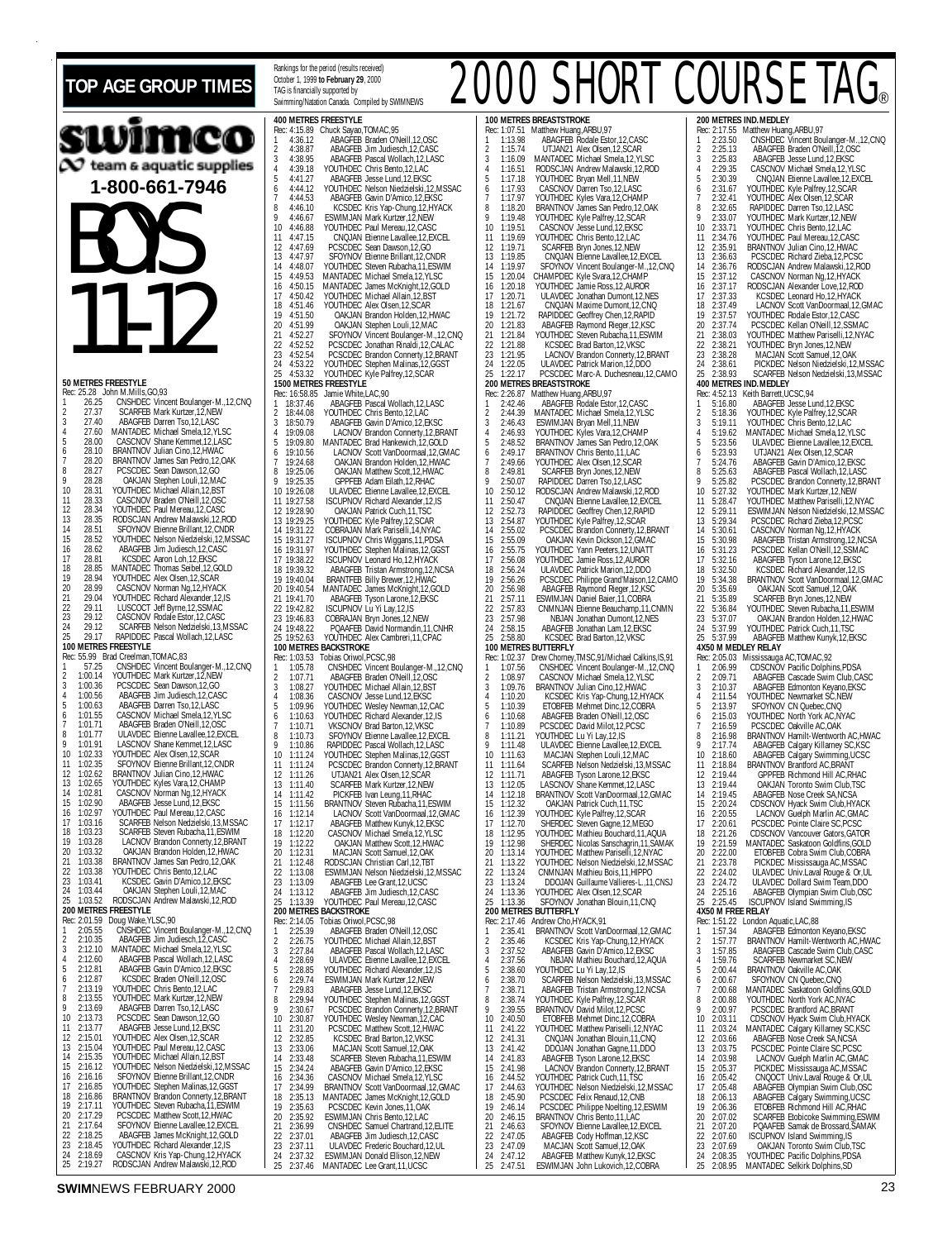#### TOP AGE GROUP TIMES **READILISH AGE GROUP TIMES** Rankings for the period (results received) wimco  $\infty$  team a aquatic supplies **1-800-661-7946** GIRLS 13-14 **50 METRES FREESTYLE** Rec: 26.04 Kristin Topham,MANTA,88 1 26.67 MANTADEC Alexandra Lys,14,UCSC 2 26.94 PCSCDEC Jackie Chan,14,MSSAC-TO 3 26.96 JRNATFEB Kate Plyley,14,OAK 4 26.97 YOUTHDEC Jennifer Porenta,14,MMST 5 26.99 JRNATFEB Kari Pomerleau,14,UCSC 6 27.16 YOUTHDEC Sarah Gault,14,CAC 20.99<br>27.16 YOUTHDEC Sarah Gault,14,CAC<br>27.33 JRNATFEB Jenny Lock,14,COMOX<br>27.38 JRNATFEB Mila Zvijerac,14,HYAC 8 27.38 JRNATFEB Mila Zvijerac,14,HYACK 9 27.41 JRNATFEB Marie-P. Blais,13,MEGO 10 27.45 PCSCDEC Stephanie Kuhn,14,TMSC 11 27.55 JRNATFEB Amy Kilam,14,LASC 12 27.55 ABAGFEB Andrea Baird,14,RDCSC 13 27.56 PCSCDEC Andrea Shoust,14,SSMAC 14 27.57 JRNATFEB Diane Kardash,14,MM 15 27.59 ABAGFEB Hayley Doody, 14.CASC<br>16 27.66 MANTADEC Erin Kardssh, 14.MM<br>17 27.79 JRNATFEB April Tam, 13.PN<br>18 27.81 PARISFEB Courtenay Chuy, 14.HYACK<br>19 27.85 ONTSRNOV Leanna Lee, 14, TORCH 21 28.01 KMSCDEC April Tam, 13, PN<br>22 28.03 JRNATFEB Dana Lord, 14, EY 22 28.03 JRNATFEB Dana Lord, 14, EYSC<br>23 28.07 JRNATFEB Flsa Vangoudoever. 23 28.07 JRNATFEB Elsa Vangoudoever,14,NCSA 24 28.10 JRNATFEB Shannon Hackett,13,PDSA 25 28.15 MANTADEC Jennifer Toogood,14,MANTA **100 METRES FREESTYLE**<br>Rec: 56.29 Shauna Collins,ROD,90<br>1 56.89 JRNATFEB Kate Plyley,14,OAK<br>2 58.04 JRNATFEB Kate Plyley,14,OMSSAC-TO<br>3 58.08 YOUTHDEC Jennifer Porenta,14,MMST<br>4 58.55 YOUTHDEC Jennifer Porenta,14,MMST 5 58.92 MALMOFEB Courtenay Chuy,14,HYACK 6 58.94 ABAGFEB Hayley Doody,14,CASC 7 59.35 JRNATFEB Erin Kardash,14,MM 8 59.64 KCSDEC Andrea Baird,14,RDCSC 9 59.69 YOUTHDEC Monica Wejman,14,ESWIM 10 59.73 JRNATFEB Jenny Lock,14,COMOX 11 59.75 JRNATFEB Chelsey Burnett, 14, NRST<br>12 1:00.01 RAPIDDEC Michelle Landry, 14, PDSA<br>13 1:00.08 PCSCDEC Stephanie Kuhn, 14,TMSC<br>14 1:00.21 KCSDEC Mila Zvijerac, 14,HYACK<br>15 1:00.26 ONTSRNOV Jessica Vance, 14,BRANT 16 1:00.32 KCSDEC Orlagh O'Kelly,14,EKSC 17 1:00.55 PICKDEC Amanda Gillespie,14,PERTH 18 1:00.56 YOUTHDEC Sarah Gault,14,CAC 19 1:00.65 JRNATFEB Andrea Shoust,14,SSMAC 20 1:00.86 JRNATFEB Kari Pomerleau,14,UCSC 21 1:00.97 CNQJAN Suzanne Vary,13,CNDR 22 1:01.03 MANTADEC Diane Kardash,14,MM 23 1:01.07 JRNATFEB Kelsey Nemeth,14,AAC 24 1:01.17 ONTSRNOV Leanna Lee,14,TORCH MANTADEC Lynette Bayliss,14,UCSC **200 METRES FREESTYLE**<br>Rec: 2:00.88 Jane Kerr, ESC<br>1 2:03.76 JRNATFEB Rec: 2:00.88 Jane Kerr, ESC, 83<br>1 2:03.76 JRNATFEB Alexandra Lys, 14, UCSC<br>2 2:05.28 JRNATFEB Kate Plyley, 14, OAK<br>3 2:05.75 ABAGFEB Hayley Doody, 14, CASC<br>5 2:06.79 YOUTHDEC Monica Wejman 6 2:08.55 YOUTHDEC Jackie Chan, 14, MSSAC-TO<br>2:09.31 BRANTNOV Carly Cerma, 14, ICAD<br>8 2:09.37 JRNATFEB Elizabeth Amer, 14, EKSC<br>9 2:09.60 JRNATFEB Chelsey Burnett, 14, NRST<br>10 2:09.84 BRANTNOV Kathy Sluda, 14, ROMOX<br>12 2:1 14 2:10.91 ISCUPNOV Courtenay Chuy,14,HYACK 15 2:11.13 ONTSRNOV Jessica Vance,14,BRANT 16 2:11.15 JRNATFEB Stephanie Kuhn,14,TMSC<br>17 2:11.20 CNQJAN Suzame Vary,13,CNDR<br>18 2:11.29 PCSCDEC Julia Guay-Racine,13,CAMO<br>19 2:11.39 DRNATFEB Orlagh O'Kelly,14,EKSC<br>21 2:11.48 YOUTHDEC Jennifer Porenta,14,MMST 22 2:11.59 CASCNOV Sara McNally,14,EKSC 23 2:11.66 JRNATFEB Kelsey Nemeth,14,AAC 24 2:11.72 MANTADEC Katy Bergman,13,KSS

October 1, 1999 **to February 29**, 2000 TAG is financially supported by Swimming/Natation Canada. Compiled by SWIMNEWS **400 METRES FREESTYLE** Rec: 4:14.43 Elissa Purvis, CDSC, 85<br>1 4:21.83 IRNATEER Havley D 1 4:21.83 JRNATFEB Hayley Doody,14,CASC 2 4:21.92 JRNATFEB Kate Plyley,14,OAK 3 4:22.80 RAPIDDEC Michelle Landry,14,PDSA 4 4:27.23 JRNATFEB Alexandra Lys,14,UCSC 5 4:28.41 YOUTHDEC Carly Cermak,14,CAJ 6 4:28.45 JRNATFEB Chelsey Burnett,14,NRST 7 4:30.46 YOUTHDEC Monica Wejman,14,ESWIM 8 4:30.51 BRANTNOV Kathy Siuda,14,ROW 9 4:32.59 JRNATFEB Lynette Bayliss,14,UCSC 10 4:32.85 CNQJAN Patricia Perreault, 14, CNCB<br>11 4:33.25 JRNATFEB Marla May, 14, KCS 11 4:33.25 JRNATFEB Marla May, 14, KCS<br>12 4:33.57 KCSDEC Andrea Baird 14 RD 12 4:33.57 KCSDEC Andrea Baird,14,RDCSC 13 4:33.99 PCSCDEC Angela Sloan,14,PCSC 14 4:34.49 YOUTHDEC Sheena Martin,14,TORCH 15 4:35.46 JRNATFEB Alex Lachance-F,14,UL 16 4:36.36 JRNATFEB Stacy Cormack,13,GLEN 17 4:36.42 JRNATFEB Kelsey Nemeth,14,AAC 18 4:36.72 GOLDOCT Michelle Cove,14,RDCSC<br>19 4:37.55 CNOJAN Suzanne Vary,13,CNDR<br>20 4:37.71 ISCUPNOV Jenny Lock,14,COMOX<br>21 4:37.87 MANTADEC Leslie Lappalainen,13,TBT<br>22 4:38.01 JRNATFEB Jaimie Graham,14,PDSA 23 4:38.07 YOUTHDEC Natalie Lacoste,14,MSSAC 24 4:38.49 MANTADEC Krista Haslund,13,ROD 25 4:38.80 ABAGFEB Cynthia Galfre,14,EKSC **800 METRES FREESTYLE** Rec: 8:40.43 Elissa Purvis, CDSC, 86<br>1 9:01.74 ISCUPNOV Michelle 9:01.74 ISCUPNOV Michelle Landry, 14, PDSA<br>9:03.68 IRNATEER Hayley Doody 14 CASC 2 9:03.68 JRNATFEB Hayley Doody,14,CASC 3 9:10.35 JRNATFEB Alex Lachance-F,14,UL 4 9:17.25 MANTADEC Alexandra Lys,14,UCSC 5 9:17.91 CNQJAN Patricia Perreault,14,CNCB 6 9:22.62 YOUTHDEC Monica Wejman,14,ESWIM 7 9:27.13 MANTADEC Lynette Bayliss,14,UCSC 8 9:29.06 CNQJAN Suzanne Vary,13,CNDR 9 9:30.36 YOUTHDEC Natalie Lacoste,14,MSSAC 10 9:31.89 MANTADEC Rebecca Haight,14,BROCK 11 9:32.64 ABAGFEB Stacy Cormack,13,GLEN 12 9:34.10 ISCUPNOV Chelsey Burnett,14,NRST 13 9:34.68 ISCUPNOV Maria May 13, KCS<br>14 9:35.19 ABAGFEB Cynthia Galfre, 14, EKSC<br>15 9:35.47 YOUTHDEC Brittany Cooper, 13, LAC<br>16 9:35.73 MANTADEC Krista Haslund, 13, ROD<br>17 9:36.38 YOUTHDEC Laura Wise, 13, COBRA<br>18 9:36.6 21 9:41.70 ABAGFEB Carly Schaab,13,UCSC<br>22 9:42.21 ISCUPNOV Courtenay Mulhern,12,PSW<br>23 9:42.61 RAPIDDEC Ashlee Hagel,13,LASC<br>24 9:42.73 MANTADEC Norah Vogan,14,GPP<br>25 9:44.03 YOUTHDEC Blair Holmes,13,COBRA **100 METRES BACKSTROKE** Rec: 1:02.21 Suzanne Weckend,IS,92 1 1:05.99 PCSCDEC Andrea Shoust,14,SSMAC 2 1:06.09 JRNATFEB Claudia Bernard,14,CNQ 3 1:06.13 JRNATFEB Maya Ziolkowski,14,YORK 1:06.13 JRNATFEB Maya Ziolkowski,14, 1:06.26<br>4 1:06.26 ABAGFEB Hania Kubas,14,EKSC<br>5 1:06.46 YOUTHDEC Katie Smith 13 CORR 5 1:06.46 YOUTHDEC Katie Smith,13,COBRA 6 1:06.48 PICKFEB Randi Beaulieu,14,MSSAC 7 1:06.50 JRNATFEB Tina Hoang, 14, HYACK<br>8 1:06.52 JRNATFEB Lynette Bayliss, 14, UCSC<br>9 1:06.57 MANTADEC Erin Kardash, 14, MM<br>10 1:06.81 BBSCOCT Diane Kardash, 13, MM<br>11 1:06.83 JRNATFEB Kari Pomerleau, 14, UCSC<br>12 1:06.93 16 1:07.44 JRNATFEB Amanda Gillespie,14,PERTH 17 1:07.51 ISCUPNOV Michelle Landry,14,PDSA 18 1:07.59 UTJAN21 Callan Gault, 14, TSC<br>19 1:07.59 JRNATFEB Chelsey Burnett, 14, N<br>20 1:07.67 JRNATFEB Jennifer Porenta, 14, I 19 1:07.59 JRNATFEB Chelsey Burnett,14,NRST 20 1:07.67 JRNATFEB Jennifer Porenta,14,MMST 21 1:07.76 JRNATFEB Julia Guay-Racine,14,CAMO 22 1:07.81 YOUTHDEC Stephanie Moir,14,EAST 23 1:07.97 BRANTNOV Sheena Martin,14,TORCH 24 1:07.98 YOUTHDEC Kristen McIlroy,13,MMST 25 1:08.03 SFOYNOV Amelie Houde,14,CNCB **200 METRES BACKSTROKE** Rec: 2:12.86 Kelly Stefanyshyn,MANTA,97 1 2:17.67 JRNATFEB Kathy Siuda,14,ROW 2 2:19.26 JRNATFEB Lynette Bayliss,14,UCSC 3 2:20.16 RAPIDDEC Michelle Landry,14,PDSA 4 2:21.38 JRNATFEB Maya Ziolkowski,14,YORK 5 2:21.87 ONTSRNOV Andrea Shoust,14,SSMAC 6 2:22.91 YOUTHDEC Callan Gault,14,TSC 7 2:23.31 YOUTHDEC Laura Wise,13,COBRA 8 2:23.84 JRNATFEB Sheena Martin,14,TORCH<br>9 2:23.88 JRNATFEB Lesley Emter,14,LLCASC<br>10 2:24.33 YOUTHDEC Hayley Doody,14,CASC<br>11 2:24.46 PCSCDEC Amanda MacNeill,14,ESWIM<br>12 2:24.48 PCSCDEC Amanda MacNeill,14,ESWIM 13 2:24.84 BRANTNOV Katherine Telfer, 14, ESWIM<br>14 2:24.93 SFOYNOV Amelie Houde, 14, CNCB<br>15 2:25.10 PCSCDEC Kate Plyley, 14, OAK<br>16 2:25.21 YOUTHDEC Carly Cermak, 14, CAJ<br>17 2:25.21 JRNATFEB Jennifer Porenta, 14, MMST<br>18 19 2:25.35 JRNATFEB Vanessa Flegull,14,NKB 20 2:25.51 JRNATFEB Hania Kubas,14,EKSC 21 2:25.58 PCSCDEC Julia Guay-Racine,13,CAMO 22 2:25.90 ONTSRNOV Melissa Bartlett,13,CYPS 23 2:26.11 JRNATFEB Stacy Cormack,13,GLEN 24 2:26.28 JRNATFEB Claudia Bernard, 14, CNQ<br>25 2:26.48 LACNOV Jane Wilkinson 1.4 SKY 25 2:26.48 LACNOV Jane Wilkinson,14,SKY

#### **100 METRES BREASTSTROKE** Rec: 1:08.64 Allison Higson,ESC,88 1 1:11.23 SHEFFFEB Tamara Wagner,14,TORCH 2 1:12.20 MALMOFEB Courtenay Chuy, 14, HYACK<br>3 1:14.36 CASCNOV Alexandra Lys, 14, UCSC 3 1:14.36 CASCNOV Alexandrá Lys, 14, UCSC<br>4 1:14.36 JRNATEEB Kelly Timmons. 13. OSC 4 1:14.36 JRNATFEB Kelly Timmons,13,OSC 5 1:14.43 ABAGFEB Kimberley Hirsch,14,STSC 6 1:14.64 JRNATFEB Mila Zvijerac,14,HYACK 7 1:14.92 BRANTNOV Stephanie Arthur,14,PCSC 8 1:14.96 JRNATFEB Elizabeth Osterer,14,NKB 8 1:14.96 JRNATFEB Elizabeth Osterer, 14, 19<br>9 1:15.03 ULAVDEC Caitlin Babb, 13, DDO<br>10 1:15.14 MANTADEC Norah Vogan, 14, GPP 10 1:15.14 MANTADEC Norah Vogan,14,GPP 11 1:15.27 YOUTHDEC Shannon Kryhul,14,LAC 12 1:15:46 JRNATFEB Brooke Heath, 14, TAT<br>13 1:15:51 BRANTNOV Brittany Segeren, 13, SKY<br>14 1:15:57 KCSDEC Christine Barton, 14, VKSC<br>15 1:16:16 YOUTHDEC Carly Cermak, 14, CAV<br>17 1:16:24 YOUTHDEC Monica Wejman, 14, ESWIM 18 1:16.86 JRNATFEB Genevieve Dack,14,TBT 19 1:16.89 DDOJAN Caitlin Babb,13,DDO 20 1:16.98 JRNATFEB Renee Hober,14,ROW 21 1:17.02 YOUTHDEC Evangeline Blais,14,CASC 22 1:17.19 SFOYNOV Amelie Boulanger,14,CNQ 23 1:17.23 PCSCDEC Heather Chance,14,PCSC 24 1:17.39 YOUTHDEC Jackie Chan,14,MSSAC-TO<br>25 1:17.49 CNMNJAN Joan Darsigny 14 CNSH CNMNJAN Joan Darsigny,14,CNSH **200 METRES BREASTSTROKE**<br>Rec: 2:26.48 Allison Higson,ESC,88<br>1 2:32.93 BERLNFEB Tamara Wagner,14,TORCH 2 2:34.51 IMPERFEB Courtenay Chuy,14,HYACK 3 2:38.57 MANTADEC Norah Vogan,14,GPP 4 2:38.76 JRNATFEB Kelly Timmons,13,OSC 5 2:40.36 JRNATFEB Elizabeth Osterer,14,NKB 6 2:41.08 JRNATFEB Genevieve Dack,14,TBT 7 2:41.49 BRANTNOV Brittany Segeren, 13, SKY<br>8 2:41.56 BRANTNOV Stephanie Arthur, 14, PCSC<br>9 2:41.57 YOUTHDEC Shannon Kryhul, 14, IAC<br>10 2:41.80 KCSDEC Christine Barton, 14, VKSC<br>12 2:43.22 YOUTHDEC Carly Cermak, 14, CAJ 13 2:43.26 MANTADEC Alexandra Lys,14,UCSC<br>14 2:43.55 ABAGFEB Kimberley Hirsch,14,STSC<br>15 2:43.82 ONTSRNOV Kathy Siuda,14,ROW<br>16 2:43.96 BRANTNOV Renee Hober,14,ROW<br>17 2:43.96 JRNATFEB Meaghan Nicholson,13,NKB 18 2:44.00 JRNATFEB Kim Labbett,13,OAK 19 2:44.06 JRNATFEB Natalie Foster,14,LL 20 2:44.12 DDOJAN Caitlin Babb,13,CJV 21 2:44.90 JRNATFEB Evangeline Blais, 14, CASC<br>22 2:45.20 JRNATFEB Sybil De Jonge, 14, CYPS<br>23 2:45.22 YOUTHDEC Monica Wejman, 14, ESWIM<br>24 2:45.35 JRNATFEB Haylee Johnson, 13, PDSA<br>25 2:45.87 JRNATFEB Andrea Zarins, 13,NK **100 METRES BUTTERFLY** Rec: 1:02.60 Jennifer Fratesi,SSMAC,99 1 1:04.62 JRNATFEB Julia Guay-Racine,14,CAMO 2 1:05.58 ONTSRNOV Amanda Gillespie,14,PERTH 3 1:05.68 JRNATFEB Kahla Walkinshaw,14,HWAC 4 1:06.17 JRNATFEB Orlagh O'Kelly,14,EKSC 5 1:06.22 JRNATFEB Chelsey Burnett,14,NRST 6 1:06.28 PCSCDEC Kate Plyley,14,OAK 7 1:06.41 YOUTHDEC Blair Holmes,13,COBRA 8 1:06.50 ABAGFEB Jennifer Humphreys,14,AMAC 9 1:06.89 PCSCDEC Andrea Shoust,14,SSMAC 10 1:06.90 PCSCDEC Monica Wejman,14,ESWIM 11 1:07.20 YOUTHDEC Sarah Gault,14,CAC 12 1:07.28 CASCNOV Andrea Baird,14,RDCSC 13 1:07.57 MSSACNOV Maya Ziolkowski,14,YORK 14 1:07.69 JRNATFEB Kelsey Rush,13,RAYS 15 1:07.74 JRNATFEB Brittney Kremer,14,OSC 16 1:07.84 MANTADEC Paige Guy,14,PPSC 17 1:07.98 JRNATFEB Kristin Anstey,14,STSC 18 1:08.04 UTJAN21 Callan Gault,14,TSC 19 1:08.24 PCSCDEC Tiffany Vincent,14,BRANT 20 1:08.37 MANTADEC Stefanie Andruchuk,13,MANTA 21 1:08.49 JRNATFEB MacKenzie Clarke,13,GLEN 22 1:08.53 ULAVDEC Elizabeth Osterer,14,NKB 23 1:08.73 SFOYNOV Alex Lachance-F,14,UL 24 1:08.78 MANTADEC Ally Jack,13,GLEN 25 1:08.92 CNQOCT Joan Bernier,14,CNCB **200 METRES BUTTERFLY** Rec: 2:13.75 Sandra Marchand,ENL,88 1 2:22.34 JRNATFEB Julia Guay-Racine,14,CAMO 2 2:24.54 ONTSRNOV Amanda Gillespie,14,PERTH 2 2:25.13 PCSCDEC Kahla Walkinshaw, 14, HWAC<br>3 2:25.13 PCSCDEC Kahla Walkinshaw, 14, HWAC 4 2:25.43 JRNATFEB Orlagh O'Kelly,14,EKSC 5 2:26.71 YOUTHDEC Blair Holmes,13,COBRA 6 2:26.97 ABAGFEB Alexandra Lys,14,UCSC 2.26.97 ABAGEEB Alexandra Lys.14,UCSC<br>
2.27.42 JRNATFEB Kristin Anstey,14,STSC<br>
2.27.42 JRNATFEB Kristin Anstey,14,STSC 8 2:27.74 JRNATFEB Brittney Kremer,14,OSC<br>9 2:27.86 JRNATFEB Tiffany Vincent,14,BRANT<br>10 2:27.92 JRNATFEB Gvery Kremer,13,OSC<br>11 2:28.81 JRNATFEB Gillian Coles,14,BROCK 12 2:29.08 BRANTNOV Tamara Wagner, 14, TORCH<br>13 2:29.09 JRNATFEB Brianne Cloak, 14, IS 13 2:29.09 JRNATFEB Brianne Cloak,14,IS 14 2:29.64 JRNATFEB Kelsey Rush,13,RAYS 15 2:29.92 ONTSRNOV Kate Plyley,14,OAK 16 2:29.95 JRNATFEB Leah Murrin,14,SJL 17 2:29.96 YOUTHDEC Callan Gault,14,TSC 18 2:30.59 JRNATFEB Kelly Timmons,13,OSC 19 2:30.66 JRNATFEB Johanna Gatien,14,LUSC 20 2:30.66 ABAGFEB MacKenzie Clarke,13,GLEN 21 2:30.89 YOUTHDEC Brittany Cooper, 13, LAC<br>22 2:30.89 PGBNOV Jenine Barton, 14, PN<br>23 2:31.37 JRNATFEB Genevieve Dack, 14, TBT 22 2:30.89 PGBNOV Jenine Barton,14,PN 23 2:31.37 JRNATFEB Genevieve Dack,14,TBT 24 2:31.38 BRANTNOV Monica Wejman,14,ESWIM

25 2:31.46 ABAGFEB Nicole Besler,12,EDSON

|                       |                               |                                         |                               | $\overline{\mathbf{J}}$<br>l®                                                                                                                                                                                                 |
|-----------------------|-------------------------------|-----------------------------------------|-------------------------------|-------------------------------------------------------------------------------------------------------------------------------------------------------------------------------------------------------------------------------|
|                       |                               | <b>200 METRES IND.MEDLEY</b>            |                               |                                                                                                                                                                                                                               |
| 1                     | Rec: 2:16.79<br>2:20.10       | Allison Higson, ESC, 87                 |                               | RAPIDDEC Michelle Landry, 14, PDSA                                                                                                                                                                                            |
| $\frac{2}{3}$         | 2:21.10<br>2:22.47            |                                         | JRNATFEB Kathy Siuda, 14, ROW |                                                                                                                                                                                                                               |
| 4                     | 2:22.90                       |                                         |                               | JRNATFEB Amanda Gillespie, 14, PERTH<br>JRNATFEB Alex Lachance-F,14,UL                                                                                                                                                        |
| 5<br>6                | 2:23.03<br>2:24.37            |                                         |                               | PARISFEB Courtenay Chuy, 14, HYACK<br>JRNATFEB Alexandra Lys, 14, UCSC                                                                                                                                                        |
| 7<br>8                | 2:24.40<br>2:24.62            | YOUTHDEC Sarah Gault, 14, CAO           |                               | JRNATFEB Tamara Wagner, 14, TORCH                                                                                                                                                                                             |
| 9<br>10               | 2:24.92<br>2:25.10            |                                         |                               | ABAGFEB Hayley Doody, 14, CASO                                                                                                                                                                                                |
| 11                    | 2:25.21                       |                                         |                               | JRNATFEB Jenny Lock, 14, COMOX<br>JRNATFEB Elizabeth Osterer, 14, NKB                                                                                                                                                         |
| 12<br>13              | 2:25.61<br>2:26.20<br>2:26.38 |                                         |                               | ABAGFEB Lynette Bayliss, 14, UCSC<br>YOUTHDEC Monica Wejman, 14, ESWIM<br>JRNATFEB Christey Burnett, 14, NRST                                                                                                                 |
| 14<br>15              | 2:26.47                       | YOUTHDEC Carly Cermak, 14, CAJ          |                               |                                                                                                                                                                                                                               |
| 16<br>17              | 2:26.60<br>2:26.71            |                                         |                               | CNQJAN Amelie Houde, 14, CNCB                                                                                                                                                                                                 |
| 18<br>19              | 2:26.75<br>2:27.36            |                                         |                               | PCSCDEC Stephanie Kuhn, 14, TMSC<br>YOUTHDEC Evangeline Blais, 14, CASC<br>KCSDEC Mila Žvijerac, 14,HYACK                                                                                                                     |
| 20                    | 2:28.37                       |                                         |                               | KCSDEC Andrea Baird,14,RDCSC                                                                                                                                                                                                  |
| 21<br>22              | 2:28.43<br>2:28.67            | YOUTHDEC Callan Gault, 14, TSC          |                               | JRNATFEB Kelly Timmons,13,OSC                                                                                                                                                                                                 |
| 23<br>24              | 2:29.07<br>2:29.10            |                                         | ABAGFEB Thea Norton, 13, STSC |                                                                                                                                                                                                                               |
| 25                    | 2:29.18                       | 400 METRES IND.MEDLEY                   |                               | BRANTNOV Jane Wilkinson, 14, SKY<br>MSSACNOV Jackie Chan, 14, MSSAC-TO                                                                                                                                                        |
| 1                     | 4:55.05                       | Rec: 4:47.40 Carrie Burgoyne, MANTA, 96 |                               |                                                                                                                                                                                                                               |
| $\overline{2}$        | 4:57.26                       |                                         | JRNATFEB Kathy Siuda,14,ROW   | ISCUPNOV Michelle Landry, 14, PDSA                                                                                                                                                                                            |
| 3<br>4                | 5:00.38<br>5:04.19            |                                         |                               | ABAGFEB Alexandra Lys, 14, UCSC<br>JRNATFEB Jenny Lock, 14, COMOX                                                                                                                                                             |
| 5<br>6                | 5:04.40<br>5:05.40            | YOUTHDEC Carly Cermak, 14, CAJ          |                               | JRNATFEB Alex Lachance-F,14,UL                                                                                                                                                                                                |
| 7<br>8                | 5:05.75<br>5:07.27            |                                         |                               | MANTADEC Lynette Bayliss, 14, UCSC                                                                                                                                                                                            |
| 9                     | 5:08.27                       |                                         |                               | JRNATFEB Elizabeth Österer, 14, NKB<br>JRNATFEB Thea Norton, 13, STSC                                                                                                                                                         |
| 10<br>11              | 5:08.68<br>5:09.00            |                                         |                               | YOUTHDEC Brittany Cooper, 13, LAC<br>JRNATFEB Hayley Doody, 14, CASO                                                                                                                                                          |
| 12<br>13              | 5:09.68<br>5:10.38            |                                         |                               | KCSDEC Andrea Baird, 14, RDCSC<br>ONTSRNOV Amanda Gillespie, 14, PERTH                                                                                                                                                        |
| 14<br>15              | 5:11.25<br>5:11.49            |                                         |                               | ONTSRNOV Animator Gallan Gault, 14, TSC<br>YOUTHDEC Evangeline Blais, 14, CASC<br>MANTADEC Rebecca Haigh, 14, BROCK<br>IRNATFEB Avery Kremer, 13, OSC<br>ISCUPNOV Courtenay Chuy, 14, HYACK<br>ISCUPNOV COURENT ON THE NATAGE |
| 16<br>17              | 5:12.13                       |                                         |                               |                                                                                                                                                                                                                               |
| 18                    | 5:13.44<br>5:13.87            |                                         |                               |                                                                                                                                                                                                                               |
| 19<br>20              | 5:14.12<br>5:14.17            |                                         |                               | JRNATFEB Stacy Cormack, 13, GLEN<br>YOUTHDEC Blair Holmes, 13, COBRA                                                                                                                                                          |
| 21<br>22              | 5:14.61<br>5:14.62            |                                         |                               | JRNATFEB Jane Wilkinson, 14, SKY<br>JRNATFEB Tiffany Vincent, 14, BRANT                                                                                                                                                       |
| 23<br>24              | 5:14.87<br>5:15.46            | KCSDEC                                  |                               | KCSDEC Kelly Timmons, 13, OSC<br>Stephanie Nicholls, 13, PN                                                                                                                                                                   |
| 25                    | 5:15.56                       | 4X50 M MEDLEY RELAY                     |                               | PCSCDEC Shannon Lang, 14, HWAC                                                                                                                                                                                                |
|                       | Rec: 2:00.93                  | Etobicoke SC, ETOB, 97                  |                               | ABAGFEB Edmonton Keyano, EKSC                                                                                                                                                                                                 |
| 1<br>$\overline{a}$   | 2:04.69<br>2:05.63            |                                         |                               | YOUTHDEC Mississauga AC,MSSAC                                                                                                                                                                                                 |
| 3<br>4                | 2:06.02<br>2:06.95            |                                         |                               | PCSCDEC Pointe Claire SC, PCSC<br>YOUTHDEC Cobra Swim Club,COBRA                                                                                                                                                              |
| 5<br>6                | 2:07.12<br>2:07.47            | MANTADEC Manitoba Marlins, MM           |                               | ABAGFEB Calgary Swimming,UCSC                                                                                                                                                                                                 |
| 7<br>8                | 2:07.61<br>2:07.92            |                                         | SFOYNOV CN Quebec, CNC        | PCSCDEC Montreal Aquatique, CAMO                                                                                                                                                                                              |
| 9<br>10               | 2:08.14<br>2:08.56            |                                         |                               | ABAGFEB Cascade Swim Club, CASC<br>PCSCDEC Etobicoke Swimming, ESWIM                                                                                                                                                          |
| 11                    | 2:08.69<br>2:08.92            | YOUTHDEC London AC,LAC                  |                               | BRANTNOV Toronto Olympians, TORCH                                                                                                                                                                                             |
| 12<br>13              | 2:08.92<br>2:09.04            |                                         |                               | BRANTNOV Region of Waterloo, ROW                                                                                                                                                                                              |
| 14<br>15              | 2:09.36<br>2:09.58            |                                         |                               | SFOYNOV Univ.Laval, UL<br>SHERDEC Megophias Trois Rivieres, MEGO                                                                                                                                                              |
| 16<br>17              | 2:09.82<br>2:10.00            |                                         | ULAVDEC Nepean Kanata, NKB    | ABAGFEB Olympian Swim Club, OSC                                                                                                                                                                                               |
| 18<br>19              | 2:10.01<br>2:10.38            |                                         |                               |                                                                                                                                                                                                                               |
| 20                    | 2:10.49                       |                                         |                               | <b>USCUPINOV Hyack Swim Club, HYACK</b><br>MANTADEC Uxbridge SC, USC<br>YOUTHDEC Cambridge Aquajets, CAJ<br>PICKDEC Perth Stingrays, PERTH                                                                                    |
| 21<br>$\overline{22}$ | 2:10.98<br>2:10.99            |                                         |                               | PCSCDEC Hamilt-Wentworth AC, HWAC                                                                                                                                                                                             |
| 23<br>$\frac{24}{5}$  | 2:11.07<br>2:11.09            |                                         |                               | MANTADEC Glencoe Gators, GLEN<br>ISCUPNOV Nanaimo Riptide ST, NRST                                                                                                                                                            |
| 25                    | 2:11.26<br>4X50 M FREE RELAY  | YOUTHDEC North York AC,NYAC             |                               |                                                                                                                                                                                                                               |
| 1                     | Rec: 1:48.47<br>1:50.93       | Etobicoke Swimming, ETOB, 97            |                               | ABAGFEB Calgary Swimming, UCSC                                                                                                                                                                                                |
| $\overline{c}$<br>3   | 1:51.21<br>1:52.33            | MANTADEC Manitoba Marlins, MM           |                               | ABAGFEB Edmonton Keyano,EKSC                                                                                                                                                                                                  |
| 4<br>5                | 1:53.64                       |                                         |                               | YOUTHDEC Mississauga AC,MSSAC                                                                                                                                                                                                 |
| 6                     | 1:53.77<br>1:53.84            | YOUTHDEC North York AC, NYAC            |                               | PCSCDEC Pointe Claire SC, PCSC                                                                                                                                                                                                |
| 7<br>8                | 1:53.84<br>1:55.03            | YOUTHDEC London AC,LAC                  |                               | PCSCDEC Montreal Aquatique, CAMO                                                                                                                                                                                              |
| 9<br>10               | 1:55.12<br>1:55.23            |                                         | PCSCDEC Oakville AC, OAK      | ABAGFEB Cascade Swim Club, CASC                                                                                                                                                                                               |
| 11<br>12              | 1:55.57<br>1:55.57            |                                         |                               | YOUTHDEC Cobra Swim Club, COBRA<br>PICKDEC Toronto Olympians, TORC<br>Toronto Olympians, TORCH                                                                                                                                |
| 13<br>14              | 1:55.67                       |                                         | ABAGFEB Lethbridge ASC,LASC   | BRANTNOV Etobicoke Świmming, ESWIM                                                                                                                                                                                            |
| 15                    | 1:55.71<br>1:55.74            |                                         |                               | ISCUPNOV Hyack Swim Club, HYACK<br>CNSHDEC CN Quebec, CNQ                                                                                                                                                                     |
| 16<br>17              | 1:55.78<br>1:55.97            |                                         |                               | ABAGFEB Olympian Swim Club, OSC                                                                                                                                                                                               |
| 18<br>19              | 1:56.21<br>1:56.63            | SHERDEC                                 |                               | Megophias Trois Rivieres, MEGO<br>ISCUPNOV Pacific Dolphins, PDSA                                                                                                                                                             |
| 20<br>21              | 1:56.75<br>1:56.78            | P(                                      |                               | SCDEC Hamilt-Wentworth AC, HWAC                                                                                                                                                                                               |
| 22<br>23              | 1:57.00                       |                                         |                               | ABAGFEB Glencoe Gators, GLEN<br>ISCUPNOV Nanaimo Riptide ST, NRST<br>SFOYNOV Univ.Laval Rouge & Or, UL<br>PICKDEC Perth Stingrays, PERTH                                                                                      |
| 24                    | 1:57.36<br>1:57.39            |                                         |                               |                                                                                                                                                                                                                               |
| 25                    | 1:57.66                       |                                         | PCSCDEC CA Salaberry, CAS     |                                                                                                                                                                                                                               |

25 2:12.16 PICKDEC Amanda Gillespie,14,PERTH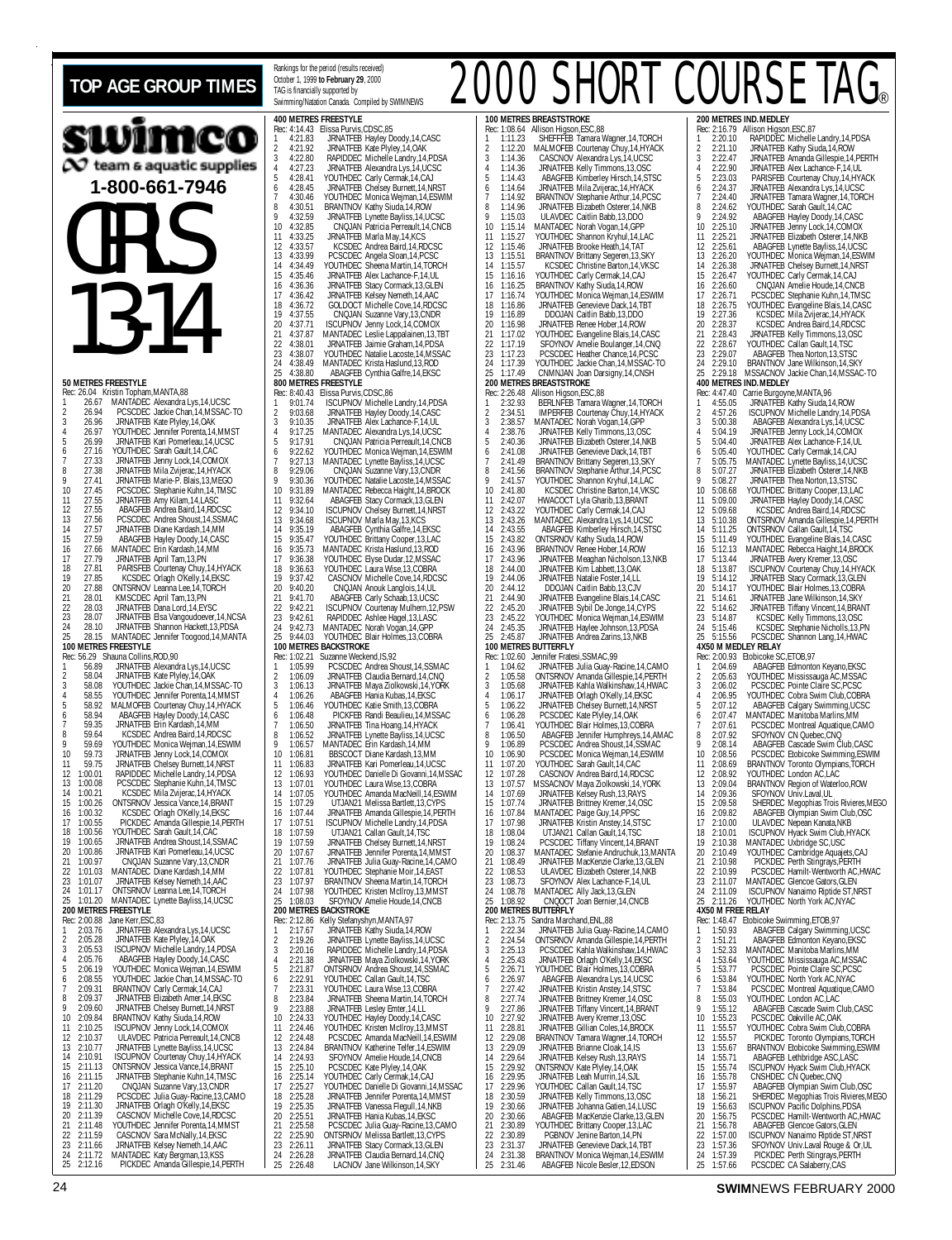| <b>TOP AGE GROUP TIMES</b>                                                                                                             | Rankings for the period (results received)<br>October 1, 1999 to February 29, 2000<br>TAG is financially supported by                                                                                                                                                                 | <b>2000 SHORT</b>                                                                                                |
|----------------------------------------------------------------------------------------------------------------------------------------|---------------------------------------------------------------------------------------------------------------------------------------------------------------------------------------------------------------------------------------------------------------------------------------|------------------------------------------------------------------------------------------------------------------|
|                                                                                                                                        | Swimming/Natation Canada. Compiled by SWIMNEWS                                                                                                                                                                                                                                        |                                                                                                                  |
|                                                                                                                                        | <b>400 METRES FREESTYLE</b><br>Rec: 3:58.32 Jamie Stevens, MANTA, 89                                                                                                                                                                                                                  | <b>100 METRES BREASTSTROKE</b><br>Rec: 1:03.27 Michael Mason, EPS, 89                                            |
| swimco                                                                                                                                 | 4:08.32<br>JRNATFEB Graeme Tozer, 14, UCSC<br>1<br>$\overline{2}$<br>4:08.63<br>YOUTHDEC Tobias Oriwol, 14, ESWIM                                                                                                                                                                     | 1:09.39<br>PCSCDEC Kevin Rioux, 14, CAMO<br>1:09.70<br>2                                                         |
|                                                                                                                                        | 3<br>4:12.36<br>BRANTNOV Mark Thauvette, 14, OAK                                                                                                                                                                                                                                      | ESWIMJAN Tobias Oriwol, 14, ESWIM<br>3<br>1:09.87<br>KCSDEC Ryan Chiew, 13, HYACK                                |
| $\infty$ team a aquatic supplies                                                                                                       | 4<br>4:13.00<br>ABAGFEB Devin Phillips, 14, EKSC<br>5<br>4:13.10<br>PCSCDEC Douglas McQueen, 14, GO                                                                                                                                                                                   | 1:10.12<br>YOUTHDEC Conrad Aach, 14, ESWIM<br>4<br>YOUTHDEC Michael Chu, 14, CHAMP<br>5<br>1:10.79               |
| 1-800-661-7946                                                                                                                         | YOUTHDEC Casey Ralph, 14, IS<br>4:16.24<br>6                                                                                                                                                                                                                                          | 1:11.07<br>JRNATFEB Brandon Grove, 14, EDSON<br>6                                                                |
|                                                                                                                                        | PCSCDEC Conrad Aach, 14, ESWIM<br>$\overline{1}$<br>4:18.14<br>8<br>4:18.25                                                                                                                                                                                                           | 1:11.83<br>ABAGFEB Tim Kinsella, 14, EKSC<br>7<br>8<br>1:11.85<br>KCSDEC Chase Reid, 14, CASC                    |
|                                                                                                                                        | 9<br>4:18.27<br>10<br>4:19.77                                                                                                                                                                                                                                                         | UTJAN21 Kurtis Miller, 14, SCAR<br>9<br>1:12.07<br>1:12.11<br>PCSCDEC Olivier Andre, 14, CAMO<br>10              |
|                                                                                                                                        | 4:19.78<br>11                                                                                                                                                                                                                                                                         | SHERDEC Simon Letendre, 13, SHER<br>1:12.12<br>11                                                                |
| BOYS                                                                                                                                   | PCSCDEC Correlated actritions<br>PCSCDEC De Bajcar, 13,0AK<br>ULAVDEC Kevin Laflamme, 14,RCA<br>YOUTHDEC Jonathan Long, 14,LAC<br>VOUTHDEC Jonathan Long, 14,LAC<br>ULAVDEC Dinathan Auby, 14,CNB<br>ULAVDEC Philippe Desharmais, 14,RCA<br>YOUTHDE<br>4:22.37<br>12<br>4:22.92<br>13 | 1:12.16<br>ABAGFEB Graeme Tozer, 14, UCSC<br>12<br>1:12.31<br>UTJAN21 Nathan Chang, 14, TORCH<br>13              |
|                                                                                                                                        | 4:24.26<br>14<br>ULAVDEC Nicolas Murray, 13, DYNAM<br>15<br>4:24.29                                                                                                                                                                                                                   | 1:12.43<br>PCSCDEC Gareth Chantler, 13, OAK<br>14<br>15<br>1:12.53<br>SHERDEC Andre Champagne, 14, SAMAK         |
|                                                                                                                                        | 4:24.49<br>ABAGFEB Jian-Lok Chang, 14, EKSC<br>16                                                                                                                                                                                                                                     | 16<br>1:12.56<br>MACJAN Eric Chan, 14, AAC                                                                       |
| 13-14                                                                                                                                  | YOUTHDEC Ryan Atkinson, 14, LAC<br>YOUTHDEC Justin Pommerville, 13, IS<br>4:24.54<br>17<br>4:25.43<br>18                                                                                                                                                                              | 17<br>1:12.57<br>CLMOCT Michael Eubank, 14, CP<br>18<br>1:12.66<br>OAKJAN Marco Monaco, 13, OAK                  |
|                                                                                                                                        | 19<br>4:25.64<br>SFOYNOV Martin Renaud, 14, CNB<br>20                                                                                                                                                                                                                                 | 19<br>1:12.87<br>CASCNOV Ben Keast, 14, HYACK<br>20                                                              |
|                                                                                                                                        | 4:25.78<br>YOUTHDEC Simon Gabsch, 13, MSSAC<br>YOUTHDEC Marc Sze, 14, PDSA<br>21<br>4:26.49                                                                                                                                                                                           | 1:12.89<br>CNQJAN Yohann Theriault-R., 14, CNQ<br>21<br>1:12.96<br>RAPIDDEC Matt Yuzwa, 13, CASC                 |
|                                                                                                                                        | 22<br>4:27.55<br>CNMNJAN David Provencher, 13, GAMIN<br>23<br>4:27.78<br>ABAGFEB Malcolm Lavoie, 14, OSC                                                                                                                                                                              | 22<br>1:13.12<br>ULAVDEC Jonathan Aubry, 14, CNB<br>23<br>1:13.18<br>RDCSCNOV Colin Lyon, 14, RACE               |
|                                                                                                                                        | 24<br>4:27.91<br>ISCUPNOV Janco Mynhardt, 13, PSW<br>25                                                                                                                                                                                                                               | 24<br>KCSDEC Brendan Robertson, 14, HYACK<br>1:13.19<br>25                                                       |
| 50 METRES FREESTYLE                                                                                                                    | 4:28.10<br>ULAVDEC Charles Rodrigue, 14, UL<br>1500 METRES FREESTYLE                                                                                                                                                                                                                  | 1:13.19<br>PICKFEB Warren Barnes, 14, PICK<br>200 METRES BREASTSTROKE                                            |
| Rec: 23.45 Yannick Lupien, CAGRA, 95<br>24.07<br>UTJAN21 Kurtis Miller, 14, SCAR<br>1                                                  | Rec: 15:32.15<br>Alex Baumann, LUSC, 79<br>16:25.21<br>ABAGFEB Graeme Tozer, 14, UCSC<br>1                                                                                                                                                                                            | Rec: 2:14.36<br>Matthew Huang, PDSA, 98<br>2:25.72<br>ESWIMJAN Tobias Oriwol, 14, ESWIM                          |
| $\overline{2}$<br>24.17<br>JRNATFEB Graeme Tozer, 14, UCSC<br>3                                                                        | YOUTHDEC Tobias Oriwol, 14, ESWIM<br>2<br>16:30.35<br>YOUTHDEC Simon Gabsch.13.MSSAC                                                                                                                                                                                                  | 2<br>2:27.47<br>PCSCDEC Conrad Aach, 14, ESWIM<br>3                                                              |
| 24.64<br>JRNATFEB Devin Phillips, 14, EKSC<br>4<br>25.29<br>BRANTNOV Mark Thauvette, 14, OAK                                           | 3<br>16:55.14<br>16:58.79<br>YOUTHDEC Conrad Aach, 14, ESWIM<br>4                                                                                                                                                                                                                     | 2:30.39<br>PCSCDEC Kevin Rioux, 14, CAMO<br>2:31.43<br>JRNATFEB Tim Kinsella, 14, EKSC<br>4                      |
| 5<br>25.38<br>JRNATFEB Kevin Laflamme, 14, RCA<br>25.50<br>PCSCDEC Kevin Rioux, 14, CAMO<br>6                                          | 5<br>17:01.59<br>OAKJAN Joe Bajcar, 13, OAK<br>17:04.87<br>ABAGFEB Devin Phillips, 14, EKSC<br>6                                                                                                                                                                                      | 5<br>2:31.59<br>JRNATFEB Brandon Grove, 14, EDSON<br>JRNATFEB Ryan Chiew, 13, HYACK<br>2:32.16<br>6              |
| 7<br>25.51<br>ABAGFEB Gaelen Andrews, 14, FMSC                                                                                         | 17:04.93<br>YOUTHDEC Jonathan Long, 14, LAC<br>7                                                                                                                                                                                                                                      | 7<br>2:35.06<br>YOUTHDEC Mark Pariselli, 14, NYAC                                                                |
| 8<br>25.57<br>MACJAN Michael Chu, 14, CHAMP<br>9<br>25.70<br>ESWIMJAN Tobias Oriwol, 14, ESWIM                                         | ULAVDEC Jonathan Aubry, 14, CNB<br>17:13.50<br>8<br>YOUTHDEC Casey Ralph, 14, IS<br>9<br>17:16.74                                                                                                                                                                                     | 8<br>2:35.84<br>MACJAN Marco Monaco, 13, OAK<br>9<br>2:36.47<br>KCSDEC Chase Reid, 14, CASC                      |
| 10<br>25.78<br>KCSDEC Chase Reid, 14, CASC<br>11<br>25.89<br>ABAGFEB Jian-Lok Chang, 14, EKSC                                          | 10 17:17.65<br>CNQJAN Charles Rodrigue, 14, UL<br>11 17:25.77<br>YOUTHDEC Ryan Atkinson, 14, LAC                                                                                                                                                                                      | 10<br>2:36.49<br>ABAGFEB Marcus Greenshields, 14, RDCSC<br>11<br>2:37.09<br>OAKJAN Gareth Chantler, 13, OAK      |
| 12<br>25.90<br>ABAGFEB Pat Turanich-N., 14, STSC<br>13<br>25.96<br>ESWIMJAN Alex Tanton, 14, NEW                                       | ULAVDEC Nicolas Murray, 13, DYNAM<br>12 17:25.90<br>ULAVDEC Kevin Laflamme, 14, RCA<br>13 17:30.18                                                                                                                                                                                    | 2:37.37<br>RAPIDDEC Matt Yuzwa, 13, CASC<br>12<br>2:37.64<br>PCSCDEC Olivier Andre, 14, CAMO<br>13               |
| PCSCDEC Kieran O'Neill, 14, SSMAC<br>14<br>25.98                                                                                       | YOUTHDEC Michael Pisarczyk, 14, LAC<br>14 17:35.95                                                                                                                                                                                                                                    | 14<br>2:37.96<br>SFOYNOV Jonathan Aubry, 14, CNB                                                                 |
| YOUTHDEC Casey Ralph, 14, IS<br>BRANTNOV Eric Chan, 13, AAC<br>15<br>26.02<br>16<br>26.12                                              | 15 17:37.04<br>CNQJAN Philippe Desharnais, 14, RCA<br>16 17:38.10<br>OAKJAN Marco Monaco, 13, OAK                                                                                                                                                                                     | 15<br>2:38.09<br>YOUTHDEC Michael Chu, 14, CHAMP<br>2:38.19<br>16<br>SHERDEC Andre Champagne, 14, SAMAK          |
| 17<br>KCSDEC Jim Tung, 13, HYACK<br>26.12<br>NBJAN Colin Baird, 14, BLAST<br>18<br>26.16                                               | YOUTHDEC Andrew Baier, 14, COBRA<br>17 17:40.10<br>18 17:46.09<br>ABAGFEB Aaron Blair, 14, CASC                                                                                                                                                                                       | 2:38.30<br>ULAVDEC Charles Rodrigue, 14, UL<br>17<br>2:39.10<br>18<br>YOUTHDEC David McKechnie, 13, CYC          |
| 19<br>PCSCDEC Douglas McQueen, 14, GO<br>26.20                                                                                         | 19 17:47.55<br>CNMNJAN David Provencher, 13, GAMIN                                                                                                                                                                                                                                    | 19<br>2:39.83<br>ESWIMJAN Jonathan Long, 14, LAC                                                                 |
| 20<br>SCARFEB David Hinan, 14, SCAR<br>26.21<br>21<br>26.21<br>YOUTHDEC Dario Isic, 14, PDSA                                           | 20 17:47.61<br>ABAGFEB Morgan Engi, 14, RDCSC<br>21 17:47.66<br>KCSDEC Janco Mynhardt, 13, PSW                                                                                                                                                                                        | 20<br>2:40.29<br>YOUTHDEC Adam Slater, 13, NEW<br>21<br>2:40.43<br>ABAGFEB Sean Compston, 14, CASC               |
| 22<br>ISCUPNOV David Chung, 14, PSW<br>26.22<br>23<br>26.23<br>BRANTNOV Ian McLean, 14, CYPS                                           | 22 17:50.11<br>ISCUPNOV Justin Pommerville, 13, IS<br>23 17:50.53<br>ISCUPNOV Robert Miller, 14, CHENA                                                                                                                                                                                | 22<br>2:40.51<br>SHERDEC Simon Letendre, 13, SHER<br>23<br>2:40.84<br>SHERDEC Yuri Tremblay, 13, CNCI            |
| 24<br>26.25<br>YOUTHDEC Andrew Nicholas, 14, NEW<br>25<br>26.27<br>YOUTHDEC Nathan Chang, 14, TORCH                                    | 24 17:51.49<br>ABAGFEB Jian-Lok Chang, 14, EKSC<br>25 17:53.58<br>YOUTHDEC Dario Isic, 14, PDSA                                                                                                                                                                                       | 24<br>2:40.96<br>MSSACNOV Kuo Bao Tong, 14, LSC<br>25<br>2:41.14<br>BROCKOCT Warren Barnes, 14, PICK             |
| 100<br><b>METRES FREESTYLE</b>                                                                                                         | 100 METRES BACKSTROKE                                                                                                                                                                                                                                                                 | 100 METRES BUTTERFLY                                                                                             |
| Rec: 51.03 Yannick Lupien, CAGRA, 95<br>51.93<br>JRNATFEB Graeme Tozer, 14, UCSC<br>1                                                  | Rec: 56.93 Garret Pulle, MAC, 93<br>57.10<br>JRNATFEB Tobias Oriwol, 14, ESWIM<br>1                                                                                                                                                                                                   | Rec: 56.61 Garret Pulle, MAC, 93<br>1:00.22<br>ABAGFEB Graeme Tozer, 14, UCSC<br>1                               |
| $\overline{2}$<br>53.05<br>JRNATFEB Kurtis Miller, 14, SCAR<br>3<br>53.32<br>ABAGFEB Devin Phillips, 14, EKSC                          | $\overline{2}$<br>57.85<br>JRNATFEB Kurtis Miller, 14, SCAR<br>3<br>58.82<br>JRNATFEB Devin Phillips, 14, EKSC                                                                                                                                                                        | 2<br>1:00.33<br>PCSCDEC Douglas McQueen, 14, GO<br>3<br>1:00.90<br>PCSCDEC Kevin Rioux, 14, CAMO                 |
| $\sqrt{4}$<br>54.29<br>BRANTNOV Mark Thauvette, 14, OAK<br>5<br>54.77<br>BRANTNOV Tobias Oriwol, 14, ESWIM                             | 4<br>1:00.96<br>PCSCDEC Martin Renaud, 14, CNB<br>5<br>1:01.40<br>ABAGFEB Gaelen Andrews, 14, FMSC                                                                                                                                                                                    | JRNATFEB Marcus Greenshields, 14, RDCSC<br>4<br>1:01.10<br>5<br>1:01.41                                          |
| 55.05<br>6<br>CNQJAN Kevin Laflamme, 14, RCA                                                                                           | 6<br>1:01.87<br>YOUTHDEC Conrad Aach, 14, ESWIM                                                                                                                                                                                                                                       | ONTSRNOV Kurtis Miller, 14, SCAR<br>1:01.50<br>ESWIMJAN Tobias Oriwol, 14, ESWIM<br>6                            |
| 7<br>55.60<br>YOUTHDEC Casey Ralph, 14, IS<br>8<br>PCSCDEC Sophian Mohand-Cherif, 14, CAMO<br>56.26                                    | $\overline{1}$<br>1:02.90<br>LUSCOCT David Gibson, 14, SSMAC<br>8<br>1:03.20<br>ESWIMJAN Ryan Atkinson, 14, LAC                                                                                                                                                                       | 1:02.18<br>ABAGFEB Malcolm Lavoie, 14, OSC<br>7<br>1:02.64<br>CNQJAN Kevin Laflamme, 14, RCA<br>8                |
| 9<br>56.29<br>YOUTHDEC Dario Isic, 14, PDSA<br>10<br>56.30<br>BRANTNOV Kevin Rioux, 14, CAMO                                           | 9<br>1:03.55<br>CNQJAN Kevin Bouchard, 14, EXCEL<br>10<br>1:03.61<br>ABAGFEB Myles Maxey, 14, CASC                                                                                                                                                                                    | 1:03.05<br>YOUTHDEC Michael Pisarczyk, 14, LAC<br>9<br>10<br>1:03.22<br>BRANTNOV Sophian Mohand-Cherif, 14, CAMO |
| ABAGFEB Gaelen Andrews, 14, FMSC<br>11<br>56.30<br>12<br><b>FSWIMJAN Alex Tanton.14.NFW</b>                                            | YOUTHDEC Casey Ralph, 14, IS<br>11<br>1:03.62                                                                                                                                                                                                                                         | 1:03.32<br>ABAGFEB Jian-Lok Chang, 14, EKSC<br>11                                                                |
| 56.54<br>13<br>CHAMPDEC Michael Chu, 14, CHAMP<br>56.62                                                                                | JRNATFEB Justin Pommerville, 13, IS<br>12<br>1:03.65<br>BRANTNOV Mark Thauvette, 14, OAK<br>1:03.83<br>13                                                                                                                                                                             | KCSDEC Janco Mynhardt, 13, PSW<br>12<br>1:03.38<br>RAPIDDEC William Johnson, 14, PDSA<br>13<br>1:03.46           |
| 14<br>PCSCDEC Kieran O'Neill, 14, SSMAC<br>56.64<br>15<br>56.68<br>RDCSCFEB Marcus Greenshields, 14, RDCSC                             | 1:04.17<br>SCARFEB David Hinan, 14, SCAR<br>14<br>1:04.28<br>YOUTHDEC Nathan Chang, 14, TORCH<br>15                                                                                                                                                                                   | ESWIMJAN M. Asarczyk, 14, LAC<br>14<br>1:03.60<br>CHAMPDEC Michael Chu, 14, CHAMP<br>15<br>1:03.81               |
| YOUTHDEC Marc Sze, 14, PDSA<br>16<br>56.83<br>RAPIDDEC Jim Tung, 13, HYACK<br>17<br>56.90                                              | DDOJAN Timothy Ruse, 14, PCSC<br>1:04.29<br>16<br>1:04.95<br>17<br>ABAGFEB Eric Gendron, 13, KSC                                                                                                                                                                                      | YOUTHDEC Andrew Nicholas, 14, NEW<br>1:03.83<br>16<br>1:04.03<br>JRNATFEB Patrick Waters, 14, PN<br>17           |
| SFOYNOV Jonathan Aubry, 13, CNB<br>18<br>56.93                                                                                         | 18<br>1:04.95<br>ABAGFEB Malcolm Lavoie, 14, OSC                                                                                                                                                                                                                                      | 18<br>1:04.15<br>ABAGFEB Erik Hogan, 13, FMSC                                                                    |
| YOUTHDEC Andrew Nicholas, 14, NEW<br>19<br>56.98<br>20<br>56.99<br>UTJAN21 Nathan Chang, 14, TORCH                                     | 1:05.09<br>PICKFEB Mark Shmulik, 15, RHAC<br>19<br>1:05.14<br>20<br>YOUTHDEC Andrew Nicholas, 14, NEW                                                                                                                                                                                 | 1:04.20<br>MACJAN Eric Chan, 14, AAC<br>19<br>1:04.31<br>20<br>CNQJAN Kevin Bouchard, 14, EXCEL                  |
| 56.99<br>21<br>CASCNOV Pat Turanich-N., 14, STSC<br>PCSCDEC Joe Bajcar, 13, OAK<br>22<br>57.07                                         | PCSCDEC Serge Demers-Giroux, 13, CNTR<br>21<br>1:05.28<br>1:05.36<br>22<br>POAAFEB Alexandre Leroux, 14, CNTR                                                                                                                                                                         | 21<br>1:04.37<br>MWCOCT Alex St-Onge, 14, NES<br>22<br>1:04.41<br>ABAGFEB Ben Adam, 14, CASC                     |
| 23<br>57.14<br>KCSDEC Chase Reid, 14, CASC<br>24<br>57.14<br>YOUTHDEC Lee Murphy, 14, MSSAC                                            | 23<br>1:05.36<br>NBJAN Colin Baird, 14, BLAST<br>1:05.51<br>ABAGFEB Callum Ng, 14, CASC<br>24                                                                                                                                                                                         | 23<br>1:04.45<br>BRANTNOV Conrad Aach, 14, ESWIM<br>24<br>1:04.63<br>YOUTHDEC Mark Pariselli, 14, NYAC           |
| 25<br>PICKFEB Mark Shmulik, 15, RHAC<br>57.24                                                                                          | YOUTHDEC Brian Holland, 13, MSSAC<br>25<br>1:05.54                                                                                                                                                                                                                                    | 25<br>1:04.68<br>ABAGFEB Michael Strandberg, 14, EKSC                                                            |
| 200 METRES FREESTYLE<br>Rec: 1:52.51 Yannick Lupien, CAGRA, 95                                                                         | <b>200 METRES BACKSTROKE</b><br>Tobias Oriwol, ESWIM, 00<br>Rec: 2:00.04                                                                                                                                                                                                              | 200 METRES BUTTERFLY<br>Rec: 2:04.83 Philip Weiss, SKSC, 94                                                      |
| JRNATFEB Tobias Oriwol, 14, ESWIM<br>1:55.74<br>1<br>$\overline{2}$<br>1:55.77<br>JRNATFEB Graeme Tozer, 14, UCSC                      | 2:00.04<br>JRNATFEB Tobias Oriwol, 14, ESWIM<br>1<br>$\overline{2}$<br>2:08.17<br>UTJAN21 Kurtis Miller, 14, SCAR                                                                                                                                                                     | 2:12.98<br>ONTSRNOV Douglas McQueen, 14, GO<br>1<br>2<br>KCSDEC Malcolm Lavoie, 14, OSC<br>2:14.56               |
| $\sqrt{3}$<br>1:56.93<br>BRANTNOV Mark Thauvette, 14, OAK<br>4                                                                         | 3<br>2:08.77<br>JRNATFEB Devin Phillips, 14, EKSC<br>4                                                                                                                                                                                                                                | 3<br>2:17.26<br>JRNATFEB Patrick Waters, 14, PN<br>4<br>2:17.69                                                  |
| 1:57.21<br>ABAGFEB Devin Phillips, 14, EKSC<br>5<br>1:59.73<br>ULAVDEC Kevin Laflamme, 14, RCA                                         | 2:10.91<br>YOUTHDEC Conrad Aach, 14, ESWIM<br>5<br>2:11.29<br>PCSCDEC Douglas McQueen, 14, GO                                                                                                                                                                                         | YOUTHDEC Tobias Oriwol, 14, ESWIM<br>5<br>2:17.97<br>YOUTHDEC Conrad Aach, 14, ESWIM                             |
| 1:59.96<br>PCSCDEC Kevin Rioux, 14, CAMO<br>6<br>7<br>2:00.31<br>UTJAN21 Kurtis Miller, 14, SCAR                                       | 6<br>2:12.32<br>ULAVDEC Martin Renaud, 14, CNB<br>7<br>2:13.14<br>JRNATFEB Justin Pommerville, 13, IS                                                                                                                                                                                 | 6<br>2:18.40<br>YOUTHDEC Michael Pisarczyk, 14, LAC<br>2:18.98<br>7<br>BRANTNOV Yuto Matsudaira, 14, ROW         |
| 8<br>2:00.93<br>PCSCDEC Douglas McQueen, 14, GO<br>9<br>2:02.25<br>YOUTHDEC Justin Pommerville, 13, IS                                 | 8<br>2:13.99<br>ABAGFEB Gaelen Andrews, 14, FMSC<br>9<br>2:14.84<br>CNQJAN Kevin Bouchard, 14, EXCEL                                                                                                                                                                                  | 8<br>2:19.87<br>KCSDEC Janco Mynhardt,13,PSW<br>9<br>2:20.05<br>ESWIMJAN M. Asarczyk, 14, LAC                    |
| 10<br>2:02.67<br>PCSCDEC Jonathan Aubry, 14, CNB                                                                                       | 10<br>2:15.56<br>JRNATFEB Myles Maxey, 14, CASC                                                                                                                                                                                                                                       | 10<br>2:20.39<br>YOUTHDEC Jason Chan, 14, TORCH                                                                  |
| 11<br>2:02.68<br>KCSDEC Casey Ralph, 14, IS<br>2:02.72<br>ABAGFEB Gaelen Andrews, 14, FMSC<br>12                                       | 2:16.03<br>ABAGFEB Graeme Tozer, 14, UCSC<br>11<br>KCSDEC Casey Ralph, 14, IS<br>12<br>2:16.14                                                                                                                                                                                        | 2:20.80<br>PCSCDEC Sophian Mohand-Cherif, 14, CAMO<br>11<br>2:20.86<br>YOUTHDEC Marc Sze, 14, PDSA<br>12         |
| 2:03.45<br>ULAVDEC Nicolas Murray, 13, DYNAM<br>13<br>2:03.62<br>YOUTHDEC Michael Pisarczyk, 14, LAC<br>14                             | 2:16.33<br>YOUTHDEC Ryan Atkinson, 14, LAC<br>13<br>2:18.53<br>DDOJAN Timothy Ruse, 14, PCSC<br>14                                                                                                                                                                                    | 2:21.28<br>13<br>ABAGFEB Marcus Greenshields, 14, RDCSC<br>2:21.33<br>ABAGFEB Callum Ng, 14, CASC<br>14          |
| 2:03.65<br>ABAGFEB Jian-Lok Chang, 14, EKSC<br>15<br>2:04.07<br>ESWIMJAN Alex Tanton, 14, NEW<br>16                                    | YOUTHDEC Nathan Chang, 14, TORCH<br>15<br>2:18.79<br>2:18.86                                                                                                                                                                                                                          | 15<br>2:22.11<br>PCSCDEC Joe Bajcar, 13, OAK<br>KCSDEC Casey Ralph, 14, IS<br>2:22.65<br>16                      |
| 2:04.27<br>YOUTHDEC Craig Partridge, 14, GGST<br>17                                                                                    | POAAFEB Alexandre Leroux, 14, CNTR<br>16<br>2:19.08<br>YOUTHDEC Craig Partridge, 14, GGST<br>17                                                                                                                                                                                       | 2:22.88<br>ISCUPNOV William Johnson, 14, PDSA<br>17                                                              |
| 2:04.35<br>ESWIMJAN Conrad Aach, 14, ESWIM<br>18<br>2:04.58<br>19<br>ESWIMJAN Jonathan Long, 14, LAC                                   | 2:19.24<br>ABAGFEB Callum Ng, 14, CASC<br>18<br>ESWIMJAN Andrew Baier, 14, COBRA<br>2:19.55<br>19                                                                                                                                                                                     | 2:23.42<br>YOUTHDEC Mark Pariselli, 14, NYAC<br>18<br>2:23.44<br>19<br>ABAGFEB Sean Compston, 14, CASC           |
| 2:04.79<br>YOUTHDEC Marc Sze, 14, PDSA<br>20<br>21<br>2:04.87                                                                          | KCSDEC Thomas Demetzer, 14, PGB<br>2:19.64<br>20<br>2:19.65<br>KCSDEC Erich Schmitt, 14, IS<br>21                                                                                                                                                                                     | 2:23.59<br>20<br>ABAGFEB Michael Strandberg, 14, EKSC<br>21<br>2:23.78<br>PCSCDEC Marc Lachapelle, 13, CAMO      |
| ESWIMJAN M. Asarczyk, 14, LAC<br>YOUTHDEC Sean Collins, 14, TSC<br>22<br>2:05.02<br>2:05.07<br>23<br>ESWIMJAN Andrew Nicholas, 14, NEW | 2:19.72<br>KCSDEC Malcolm Lavoie, 14, OSC<br>22<br>23<br>2:19.86<br>ABAGFEB Eric Gendron, 13, KSC                                                                                                                                                                                     | 2:23.90<br>BRANTNOV Boumedienn Guaffai, 14, CAMO<br>22<br>23<br>2:24.09<br>YOUTHDEC Lee Murphy, 14, MSSAC        |
| 2:05.10<br>ABAGFEB Pat Turanich-N., 14, STSC<br>24                                                                                     | 24<br>2:20.08<br>PCSCDEC Sophian Mohand-Cherif, 14, CAMO                                                                                                                                                                                                                              | 24<br>2:24.59<br>ABAGFEB Erik Hogan, 13, FMSC                                                                    |
| 25<br>2:05.22<br>PCSCDEC Kieran O'Neill, 14, SSMAC                                                                                     | 25<br>2:20.23<br>YOUTHDEC David Hinan, 14, SCAR                                                                                                                                                                                                                                       | 25<br>2:24.87<br>SCARFEB Bruce Evans, 14, CREST                                                                  |

#### **RT COURSE TA** Rec: 1:03.27 Michael Mason,EPS,89 **200 METRES IND.MEDLEY** Rec: 2:05.94 Tobias Oriwol,ESWIM,00

2:05.94 JRNATFEB Tobias Oriwol,14,ESWIM<br>2:11.05 PCSCDFC Conrad Aach.14.ESWIM 2.11.05 PCSCDEC Conrad Aach,14,ESWIM<br>3. 2:12.32 JRNATFEB Graeme Tozer,14,UCSC 2:12.32 JRNATFEB Graeme Tozer,14,UCSC<br>4 2:15.90 KCSDEC Casey Ralph,14,IS<br>5 2:16.06 PCSCDEC Kevin Rioux,14,CAMO 4 2:15.90 KCSDEC Casey Ralph,14,IS<br>5 2:16.06 PCSCDEC Kevin Rioux,14,CAMO<br>6 2:16.74 CNOJAN Kevin Laflamme,14,RCA<br>7 2:17.03 JRNATFEB Marcus Greenshields,14,RDCSC<br>8 2:18.64 YOUTHDEC Nathan Chang,14,TORCH<br>9 2:18.93 SFOYNOV Cha

10 2:19.31 KCSDEC Chase Reid,14,CASC 11 2:19.53 SFOYNOV Martin Renaud,14,CNB

12 2:20.25 YOUTHDEC Justin Pommerville, 13, IS<br>13 2:20.30 YOUTHDEC Mark Pariselli, 14, NYAC<br>14 2:20.58 ABAGFEB Sean Compston, 14, CASC<br>15 2:20.92 JRNATFEB Malcolm Lavoie, 14, OSC<br>16 2:21.04 | MACJAN Craig Partridge, 14, GG

18 2:21.45 YOUTHDEC Andrew Baier,14,COBRA 19 2:21.66 MACJAN Marco Monaco,13,OAK 20 2:21.71 ISCUPNOV William Johnson,14,PDSA 21 2:22.01 YOUTHDEC Jonathan Long,14,LAC 22 2:22.03 YOUTHDEC Marc Sze,14,PDSA 23 2:22.33 SFOYNOV Kevin Bouchard, 14, EXCEL<br>24 2:22.47 ABAGFEB Matt Yuzwa, 13, CASC 25 2:22.47 ABAGFEB Matt Yuzwa,13,CASC<br>25 2:22.47 ABAGFEB Matt Yuzwa,13,CASC<br>25 2:22.85 LUSCOCT Kellan O'Neill,12,SSMAC 25 2:22.85 LUSCOCT Kellan O'Neill, 12, SSMAC<br>**400 METRES IND. MEDLEY**<br>Rec: 4:24.89 Tobias Oriwol, ESWIM, 00<br>1 4:24.89 JRNATFEB Tobias Oriwol, 14, ESWIM<br>2 4:37.35 YOUTHDEC Conrad Aach, 14, ESWIM<br>3 4:37.42 JRNATFEB Graeme To

4 4:41.68 PCSCDEC Douglas McQueen,14,GO 5 4:43.10 JRNATFEB Devin Phillips,14,EKSC 6 4:48.90 ABAGFEB Marcus Greenshields,14,RDCSC

7 4:50.69 YOUTHDEC Casey Ralph,14,IS<br>8 4:51.99 JRNATFEB Joe Bajcar,14,OAK<br>9 4:55.00 YOUTHDEC Mark Pariselli,14,NYAC<br>10 4:55.33 ULAVDEC Kevin Laflamme,14,RCA<br>11 4:56.99 ABAGFEB Malcolm Lavoie,14,OSC

12 4:57.07 YOUTHDEC Marc Sze, 14, PDSA<br>13 4:57.29 ULAVDEC Charles Rodrigue, 14, ULAC<br>14 4:57.33 YOUTHDEC Jonathan Long, 14, LAC<br>15 4:57.51 ULAVDEC Kevin Bouchard, 14, EXSCE<br>16 4:58.64 YOUTHDEC Nathan Chang, 14, TORCH<br>17 4:

21 4:59.75 YOUTHDEC Craig Partridge,14,GGST 22 5:00.13 ULAVDEC Nicolas Murray,13,DYNAM 23 5:00.35 ABAGFEB Sean Compston,14,CASC 24 5:02.00 KCSDEC Justin Pommerville,13,IS 25 5:02.49 YOUTHDEC Jason Chan,14,TORCH

Rec: 1:51.33 Markham AC,MAC,92<br>1 1:54.25 ABAGFEB Edmonton Keyano,EKSC 2 1:55.20 PCSCDEC Montreal Aquatique,CAMO 3 1:56.05 ABAGFEB Cascade Swim Club,CASC 4 1:58.53 PCSCDEC Etobicoke Swimming,ESWIM 5 1:58.72 YOUTHDEC Scarborough SC,SCAR 6 1:59.99 PCSCDEC Pointe Claire SC,PCSC

7 2:00.00 YOUTHDEC Newmarket SC.NEW<br>8 2:00.06 YOUTHDEC Lordon AC,LAC<br>9 2:01.62 KCSDEC Hyack Swim Club,HYACK<br>10 2:01.98 YOUTHDEC Pacific Dolphins,PDSA<br>11 2:02.07 BRANTNOV Oakville AC,OAK<br>12 2:02.25 ABAGFEB Calgary Swimming,

16 2:03.87 MACJAN Toronto Champs,CHAMP 17 2:03.95 PCSCDEC Hamilt-Wentworth AC,HWAC

18 2:04.29 CASCNOV Olympian Swim Club, OSC<br>19 2:04.79 ABAGFEB Fort McMurray SC, FMSC<br>20 2:04.91 YOUTHDEC Mississauga AC, MSSAC<br>21 2:05.13 ULAVDEC Nepean Kanala NKB<br>23 2:05.61 MACJAN Markham AC, MAC<br>23 2:05.61 MACJAN Markha

24 2:06.02 YOUTHDEC North York AC,NYAC 25 2:06.58 ISCUPNOV Pacific Sea Wolves,PSW

Rec: 1:38.37 Markham AC,MAC,92<br>1 1:43.10 ABAGFEB Edmonton Keyano,EKSC<br>2 1:43.27 PCSCDEC Montreal Aquatique,CAMO

3 1:45.16 YOUTHDEC Pacific Dolphins, PDSA<br>4 1:45.53 KCSDEC Cascade Swim Club, CASC<br>5 1:46.33 YOUTHDEC Scarborough SC, SCAR<br>6 1:47.01 KCSDEC Island Swimming, IS<br>7 1:47.05 KCSDEC Hyack Swim Club, HYACK<br>8 1:47.24 YOUTHDEC Eto

11 1:48.15 YOUTHDEC Newmarket SC,NEW 12 1:48.62 PCSCDEC Hamilt-Wentworth AC,HWAC 148.18 PCSCDEC Hamilt-Wentwort<br>
13 1:49.17 CNQJAN CN Quebec,CNQ<br>
14 1:49.18 YOUTHDEC London AC,LAC<br>
15 1:49.62 PCSCDEC Pointe Claire SC, 14 1:49.18 YOUTHDEC London AC,LAC 15 1:49.62 PCSCDEC Pointe Claire SC,PCSC 16 1:49.83 PCSCDEC Glouc-Ottawa Kingfish,GO 17 1:50.44 YOUTHDEC North York AC,NYAC 18 1:50.53 PICKDEC Toronto Olympians,TORCH 19 1:50.77 PICKDEC Mississauga AC,MSSAC 20 1:50.98 ABAGFEB Calgary Patriots,CP 21 1:51.05 SFOYNOV Univ.Laval Rouge & Or,UL 22 1:51.07 ABAGFEB Calgary Killarney SC,KSC 23 1:51.13 MANTADEC Manta Swim Club,MANTA 24 1:51.18 LACNOV Region of Waterloo,ROW 25 1:51.62 CHAMPDEC Toronto Champs,CHAMP

**4X50 M FREE RELAY**<br> **Rec: 1:38.37 Markham<br>
1 1:43.10 ABAG** 

**4X50 M MEDLEY RELAY**

**SWIM**NEWS FEBRUARY 2000 25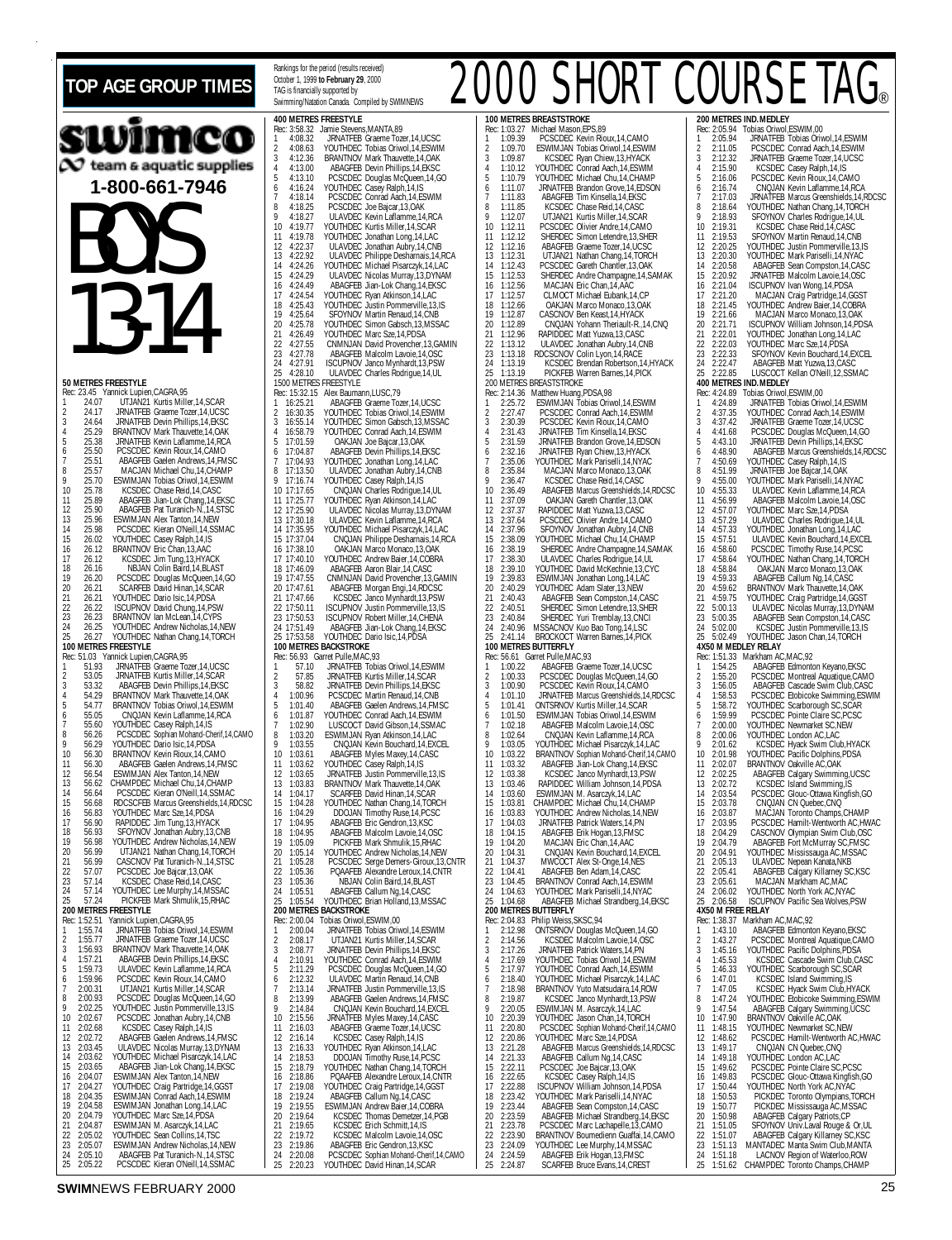#### TOP AGE GROUP TIMES **REAKING SO THE PERIOD (FOCULAT SCREENCE)** Rankings for the period (results received) wimco  $\infty$  team a aquatic supplies **1-800-661-7946** GIRLS 15-17 **50 METRES FREESTYLE** Rec: 25.25 Shannon Shakespeare, MM, 93<br>1 25.80 JRNATEEB Chrissy MacA 1 25.80 JRNATFEB Chrissy MacAulay,17,ESWIM<br>2 26.13 JRNATFEB Jenna Gresdal,15,ESWIM<br>3 26.32 MANTADEC Jessie Bradshaw,15,UCSC 4 26.61 JRNATFEB Natalie Kiegelmann,16,BTSC 5 26.73 PCSCDEC Tiffany Woods,15,PCSC 6 26.78 RAPIDDEC Tara Taylor,17,HYACK 7 26.81 EDMONNOV Kelly O'Toole,17,EKSC 8 26.90 BRANTNOV Adrienne Karney,16,AAC<br>9 27.00 PCSCDEC Audrey Lacroix,16,CAMO<br>10 27.01 RAPIDDEC Francine Ling,16,DELTA<br>11 27.03 MANTADEC Andrea Hayden,16,GPP 12 27.09 MALMOFEB Kelly Stefanyshyn,17,PDSA 13 27.13 JRNATFEB Michaela Schmidt,16,CASC 14 27.16 BEAVNDEC Adriana Koc-Spadaro,16,PDSA 15 27.16 SFOYNOV Merylie Giguere,17,UL<br>16 27.21 EDMONNOV Elizabeth Wycliffe,16,EBSC<br>17 27.24 EDMONNOV Angela Catford,16,NEW<br>18 27.28 JRNATFEB Heather Crowdis,16,AAC 19 27.28 JRNATFEB Sasha Taylor,17,PERTH 20 27.30 JRNATFEB Elizabeth Cleven,15,MM 21 27.30 ABAGFEB Heather McIntosh,17,LEDUC 21 27.30 ABAGFEB Heather McIntosh, 17, LEDUC<br>22 27.32 ONTSRNOV Jennefer Brankovsky, 17, EYSC<br>23 27.36 JRNATFEB Kristen Lis, 16, ROD 23 27.36 JRNATFEB Kristen Lis, 16, ROD<br>24 27.36 JRNATFEB Chantal Ares, 15, GC<br>25 27.39 MANTADEC Meghan Demchuk 24 27.36 JRNATFEB Chantal Ares,15,GO 25 27.39 MANTADEC Meghan Demchuk,15,ROD **100 METRES FREESTYLE** Rec: 54.75 Shannon Shakespeare,MM,94 1 56.15 JRNATFEB Jenna Gresdal,15,ESWIM 2 57.28 JRNATFEB Natalie Kiegelmann, 16. BTS.<br>3 57.35 JRNATFEB Chriss VMacAulay, 77. ESWIM<br>4 57.38 KCSDEC Tara Taylor, 17. HYACK<br>5 57.39 MANTADEC Jessie Bradshaw, 15. JUCSC<br>67.49 PCSCDEC Tiffany Woods, 1.5, PCSC<br>7 57.61 JR 8 57.74 MALMOFEB Kelly Stefanyshyn,17,PDSA<br>9 58.20 BEAVNDEC Adriana Koc-Spadaro,16,PDSA<br>10 58.36 SFOYNOV Merylie Giguere,17,UL<br>11 58.41 JRNATFEB Elizabeth Collins,17,ROD 11 58.41 JRNATFEB Elizabeth Collins, 17, ROI<br>12 58.49 JRNATFEB Francine Ling, 16, DELTA<br>13 58.52 JRNATFEB Elizabeth Wycliffe, 16, EB 13 58.52 JRNATFEB Elizabeth Wycliffe,16,EBSC 14 58.59 JRNATFEB Chantal Ares,15,GO 15 58.60 JRNATFEB Michaela Schmidt,16,CASC 16 58.65 JRNATFEB Andrea Hayden,17,GPP 17 58.73 JRNATFEB Tamee Ebert,16,PDSA 18 58.75 JRNATFEB Melanie Bouchard,17,CNB 19 58.76 JRNATFEB Meghan Demchuk,16,ROD 20 58.76 JRNATFEB Kelly O'Toole,17,EKSC 21 58.82 JRNATFEB Catherine Dugas-Savoie,16,DYNAM 22 58.83 JRNATFEB Deanna Stefanyshyn,15,PDSA 23 58.85 JRNATFEB Elizabeth Amer,14,EKSC 24 58.91 PCSCDEC Victoria Poon, 15, CALAC<br>25 50.00 ISCURNOV Karlov Stutzel 17.1S 25 59.00 ISCUPNOV Karley Stutzel,17,IS **200 METRES FREESTYLE**<br>Rec: 1:58.28 Patricia Noall,CNMN,88<br>1 2:02.72 PARISFEB Kelly Stefanyshyn,17,PDSA<br>2 2:02.91 COLPKNOV Jenna Gresdal,15,ESWIM 3 2:03.17 BEAVNDEC Deanna Stefanyshyn,15,PDSA 4 2:03.24 ISCUPNOV Danielle Bell,16,IS 2:03.49 JRNATFEB Tamee Ebert, 16, PDSA<br>2:03.53 JRNATFEB Elizabeth Wycliffe, 16, B 6 2:03.53 JRNATFEB Elizabeth Wycliffe,16,EBSC 7 2:03.87 JRNATFEB Jessie Bradshaw,15,UCSC 8 2:04.17 COLPKNOV Jennifer Fratesi, 15, ROW<br>9 2:04.78 KCSDEC Tara Taylor, 17, HYACK<br>10 2:04.99 PCSCDEC Audrey Lacroix, 16, CAMO<br>11 2:05.18 ISCUPNOV Karley Stutzel, 17, IS<br>12:05.43 MANTARDEC Andrea Hayden, 16, GPP<br>13 2:05. 14 2:05.64 SFOYNOV Merylie Giguere,17,UL 15 2:05.85 JRNATFEB Elizabeth Collins,17,ROD 16 2:05.98 UTJAN21 Kristen Bradley,16,NEW 17 2:06.26 ABAGFEB Leslie Cove,17,RDCSC 18 2:06.31 EDMONNOV Melissa Laflamme,17,UL 19 2:06.33 JRNATFEB Aimee Bourassa,16,NKB<br>20 2:06.95 GOLDOCT Shauna McNally,17,EKS 20 2:06.95 GOLDOCT Shauna McNally,17,EKSC 21 2:06.97 JRNATFEB Melanie Bouchard,17,CNB 22 2:07.10 JRNATFEB Shawna Bothwell, 16, RDC<br>
23 2:07.10 JRNATFEB Catherine Dugas-Savoie, 16, D<br>
24 2:07.16 RAPIDDEC Meghan Brown, 15, PDSA<br>
26 2:07.14 REAUNDEC Adriana Kor-Spaciano 16 22 2:07.10 JRNATFEB Shawna Bothwell,16,RDCSC 23 2:07.10 JRNATFEB Catherine Dugas-Savoie,16,DYNAM

25 2:07.40 BEAVNDEC Adriana Koc-Spadaro,16,PDSA

October 1, 1999 **to February 29**, 2000 TAG is financially supported by Swimming/Natation Canada. Compiled by SWIMNEWS **400 METRES FREESTYLE** Rec: 4:07.79 Nikki Dryden,IS,93<br>1 4:15.35 EDMONNOV Kelly Stefanyshyn,17,PDSA<br>2 4:15.75 JSCNPNOV Danielle Bell,16,IS<br>3 4:18.54 JRNATFEB Tamee Ebert,16,PDSA 4 4:18.87 BEAVNDEC Deanna Stefanyshyn,15,PDSA 5 4:20.46 ISCUPNOV Karley Stutzel,17,IS 6 4:21.26 JRNATFEB Audrey Lacroix,16,CAMO<br>7 4:22.29 JRNATFEB Michelle Landry,15,PDSA<br>8 4:22.70 JRNATFEB Cynthia Pearce,16,MSSAC-TO<br>9 4:22.85 JRNATFEB Tara Taylor,17,HYACK 10 4:23.22 ABAGFEB Shauna McNally,17,EKSC 11 4:23.24 JRNATFEB Andrea Hayden,17,GPP 12 4:23.25 JRNATFEB Danielle Beland, 15, GO<br>13 4:23.52 JRNATFEB Jennifer Combs, 16, HYACK<br>14 4:24.03 JRNATFEB Loren Sweny, 17, NKB<br>15 4:24.62 JRNATFEB Allison Laidlow, 15, PDSA<br>16 4:24.52 JRNATFEB Emliy Canwithen, 15, COMO 18 4:24.74 JRNATFEB Stephanie Barbe,17,UL 19 4:24.82 JRNATFEB Leslie Cove,17,RDCSC 20 4:24.95 BEAVNDEC Meghan Brown,15,PDSA 21 4:25.38 UTJAN21 Jolie Pun,17,BROCK 22 4:25.69 JRNATFEB Alicia Jobse,16,MANTA 23 4:25.92 JRNATFEB Julie Babin,16,ESWIM 4:26.23 MANTADEC Jessie Bradshaw, 15, UCSC<br>4:26.23 MANTADEC Jessie Bradshaw, 15, UCSC<br>4:27.20 JRNATFEB Alison McKav. 17. FKSC 25 4:27.20 JRNATFEB Alison McKay,17,EKSC **800 METRES FREESTYLE**<br>Rec: 8:31.65 Nikki Dryden, Rec: 8:31.65 Nikki Dryden,IS,93<br>1 8:43.45 ISCUPNOV Danielle Bell,16,IS<br>2 8:48.60 JRNATFEB Tamee Ebert,16,PDSA<br>3 8:53.13 ISCUPNOV Karley Stutzel,17,IS 4 8:56.61 BEAVNDEC Deanna Stefanyshyn, 15, PDSA 5 8:57.56 KCSDEC Tara Taylor,17,HYACK 6 9:00.82 JRNATFEB Joan Bernier,15,CNCB 7 9:01.97 ABAGFEB Shauna McNally,17,EKSC 8 9:02.26 JRNATFEB Dale Colman,17,MSSAC-TO 9:02.26 JRNATFEB Dale Colman, 17, MSSAC<br>9 9:02.92 JRNATFEB Allison Laidlow, 15, PDSA<br>10 9:04.16 IRNATFER Emily Carwithen 15, COM 10 9:04.16 JRNATFEB Emily Carwithen,15,COMOX 11 9:06.19 JRNATFEB Annie Lizotte,16,CNCB 12 9:07.16 JRNATFEB Michelle Landry,15,PDSA 13 9:08.76 JRNATFEB Kristy MacLennan,17,ESWIM<br>14 9:09.11 JRNATFEB Julie Babin,16,ESWIM<br>15 9:09.11 JRNATFEB Christy Anderson,17,STARS<br>16 9:09.28 ABAGFEB Leslie Cove,17,RDCSC<br>17 9:10.01 MANTADEC Alicia Jobse,16,MANTA 18 9:10.35 JRNATFEB Dominique Charron,15,PPO 19 9:11.65 JRNATFEB Sara McNally,15,EKSC 20 9:14.32 RAPIDDEC Katie Humphries,16,IS 21 9:14.50 JRNATFEB Alison McKay,17,EKSC 22 9:14.61 KCSDEC Amber Dykes,16,HYACK 23 9:14.69 JRNATFEB Stephanie Barbe,17,UL 24 9:15.74 ABAGFEB Annamay Pierse,16,EKSC 25 9:15.93 ISCUPNOV Stephanie Koczka,16,IS **100 METRES BACKSTROKE** Rec: 1:00.43 Kelly Stefanyshyn,PDSA,99 1 1:00.50 EDMONNOV Kelly Stefanyshyn,17,PDSA 2 1:02.36 JRNATFEB Elizabeth Wycliffe,16,EBSC 3 1:02.84 JRNATFEB Jenna Gresdal,15,ESWIM 4 1:03.45 EDMONNOV Jennifer Fratesi,15,ROW 5 1:03.49 PCSCDEC Melanie Frigon,17,BBF 6 1:03.73 JRNATFEB Amy Jacina,15,GMAC 7 1:04.26 JRNATFEB Michaela Schmidt,16,CASC 8 1:04.54 EDMONNOV Shauna McNally,17,EKSC 9 1:04.61 JRNATFEB Alexis Rieck,17,ROW 10 1:04.71 JRNATFEB Elizabeth Collins, 17, ROD<br>11 1:04.86 JRNATFEB Caltin Merclith, 15, KCS<br>12 1:04.87 ONTSRNOV Jennifer Cooper, 17, LAC<br>13 1:04.92 RAPIDDEC Andree-Ann Leroy, 17, NRST<br>14 1:05.02 JRNATFEB Jennifer Esford, 1 16 1:05.17 SHERDEC Chanell Charron-W.,15,CAG 17 1:05.22 JRNATFEB Jennifer Kasuya,17,HYACK 18 1:05.25 EDMONNOV Stephanie Barbe,16,UL 19 1:05.48 JRNATFEB Sasha Taylor,17,PERTH 20 1:05.49 JRNATFEB Shawna Bothwell,16,RDCSC 21 1:05.71 JRNATFEB Amanda MacNeill, 15, ESWIM<br>22 1:05.76 KCSDEC Michelle Poirier, 17, RDCSC<br>23 1:05.88 JRNATFEB Kelly O'Toole, 17, EKSC 22 1:05.76 KCSDEC Michelle Poirier,17,RDCSC 23 1:05.88 JRNATFEB Kelly O'Toole,17,EKSC 24 1:05.90 JRNATFEB Brigitta Olson,17,UCSC 25 1:06.05 JRNATFEB Anna Szaflarski,15,BROCK **200 METRES BACKSTROKE** Rec: 2:08.06 Kelly Stefanyshyn,PDSA,99 1 2:08.06 EDMONNOV Kelly Stefanyshyn,17,PDSA 2 2:12.17 JRNATFEB Elizabeth Wycliffe,16,EBSC 3 2:13.49 EDMONNOV Jennifer Fratesi,15,ROW 4 2:14.14 PCSCDEC Melanie Frigon,17,BBF 5 2:15.79 JRNATFEB Amy Jacina,15,GMAC 6 2:16.80 EDMONNOV Shauna McNally,17,EKSC 7 2:16.98 JRNATFEB Jennifer Esford,16,ROW 8 2:17.78 JRNATFEB Jenna Gresdal,15,ESWIM 9 2:18.14 BEAVNDEC Allison Laidlow,15,LL 10 2:18.27 JRNATFEB Chanell Charron-W.,15,CNO 11 2:18.87 RAPIDDEC Michaela Schmidt, 16, CASC<br>12 2:19.10 JRNATFEB Jennifer Kasuya, 17, HYACK 12 2:19.10 JRNATFEB Jennifer Kasuya,17,HYACK 13 2:19.16 JRNATFEB Andrea Szewchuk,16,ESWIM<br>14 2:19.31 MANTADEC Adrienne Ford,16,YLSC<br>15 2:19.40 PCSCDEC Sophie McKay,16,CAMO<br>16 2:19.41 JRNATFEB Caitlin Meredith,16,KCS 17 2:19.48 JRNATFEB Anna Szaflarski,15,BROCK 18 2:19.57 JRNATFEB Kristen Bradley,16,NEW 19 2:19.57 JRNATFEB Sasha Taylor,17,PERTH<br>20 2:19.72 BRANTNOV Erin Dermody,17,HWAC<br>21 2:20.20 ESWIMJAN Jennifer Coloer,17,LAC<br>22 2:20.32 JRNATFEB Katherine Telfer,15,ESWIM<br>23 2:20.39 PCSCDEC Lucy Mae Smith,17,BBF 24 2:20.94 JRNATFEB Shawna Bothwell, 16, RDCSC<br>25 2:21.02 JRNATFEB Julie Cocks 17 HCSC 25 2:21.02 JRNATFEB Julie Cocks,17,UCSC

#### **100 METRES BREASTSTROKE** Rec: 1:07.96 Tara Sloan, UCSC, 97<br>1:12.18 IRNATEER Marcy 1 1:12.18 JRNATFEB Marcy Edgecumbe,16,EKSC 2 1:12.47 JRNATFEB Marie-C. Guilbert,17,BBF 3 1:12.47 ABAGFEB Annamay Pierse, 16, EKSC<br>4 1:12.53 JRNATFEB Trisha Lakatos, 17, PCSC<br>5 1:12.86 JRNATFEB Marieve De Blois, 16, PPO 4 1:12.53 JRNATFEB Trisha Lakatos,17,PCSC 5 1:12.86 JRNATFEB Marieve De Blois,16,PPO 1:12.86 JRNATFEB Marieve De Blois, 16, PPO<br>6 1:12.89 JRNATFEB Christy Anderson, 17, STARS<br>7 1:13.00 FDMONNOV Kristen Bradley 16 NFW 7 1:13.00 EDMONNOV Kristen Bradley,16,NEW 8 1:13.06 JRNATFEB Ariane Kich,16,GMAC 9 1:13.09 KCSDEC Michelle Poirier,17,RDCSC 10 1:13.12 UTJAN21 Joanna Lee, 15, MSSAC-TO<br>11 1:13.55 PCSCDEC Lucy Mae Smith, 17, BBF<br>12 1:13.57 RAPIDDEC Francine Ling, 16, DELTA<br>13 1:13.69 JRNATFEB Norah Vogan, 15, GPP<br>14 1:13.70 JRNATFEB Jessica Sloan, 17, UCSC 15 1:13.74 ABAGFEB Emma Spooner,16,NCSA 16 1:13.80 ABAGFEB Lesley Williams,17,STSC 17 1:13.92 ULAVDEC Barbara Pouret,16,UL 18 1:14.03 RAPIDDEC Meagan Sinclair,15,CASC 19 1:14.28 PCSCDEC Tiffany Woods,15,PCSC 20 1:14.29 JRNATFEB Chrissy MacAulay,17,ESWIM 21 1:14.44 JRNATFEB Kristen Lis,16,ROD 22 1:14.45 ULAVDEC Annie Lizotte,16,CNCB 23 1:15.05 RAPIDDEC Victoria Arrandale,20,SFU 24 1:15.10 RAPIDDEC Andree-Ann Leroy,17,NRST 25 1:15.12 ULAVDEC Isabelle Morasse,16,CNQ **200 METRES BREASTSTROKE** Rec: 2:27.08 Anne Ottenbrite,AAC,84 2:34.23 JRNATFEB Marieve De Blois, 16, PPO<br>2:34.40 JRNATFEB Christy Anderson, 17, STA<br>2:34.59 ABAGFEB Annamay Pierse, 16, EKSC 2 2:34.40 JRNATFEB Christy Anderson,17,STARS 3 2:34.59 ABAGFEB Annamay Pierse,16,EKSC 4 2:34.86 JRNATFEB Trisha Lakatos,17,PCSC 2:35.01 KCSDEC Marcy Edgecumbe,16,EKSC<br>
2:35.07 JRNATFEB Kristen Bradley,16,NEW<br>
7 2:35.41 JRNATFFB Marie-C. Guilbert.17.BBF 2:35.07 JRNATFEB Kristen Bradley, 16, NEW<br>2:35.41 JRNATFEB Marie-C. Guilbert, 17, BB 7 2:35.41 JRNATFEB Marie-C. Guilbert,17,BBF 8 2:36.67 JRNATFEB Heather Bell,16,BTSC 9 2:37.20 JRNATFEB Michelle Poirier,17,RDCSC 10 2:37.24 JRNATFEB Emma Spooner,16,NCSA 11 2:37.35 ABAGFEB Lesley Williams,17,STSC 12 2:37.36 RAPIDDEC Meagan Sinclair,15,CASC 13 2:37.42 MANTADEC Alicia Jobse,16,MANTA<br>14 2:38.00 JRNATFEB Chrissy MacAulay,17,ESWIM<br>15 2:38.10 ONTSRNOV Joanna Lee,15,MSSAC-TO<br>16 2:38.37 ONTSRNOV Joanna Lee,15,MSSAC-TO<br>17 2:38.48 J 18 2:38.51 JRNATFEB Ariane Kich,16,GMAC 19 2:38.86 KCSDEC Kathleen Stoody,17,HYACK 20 2:39.51 JRNATFEB Jennefer Brankovsky,17,EYSC 21 2:40.10 JRNATFEB Genevieve Frappier,16,EXCEL 22 2:40.51 JRNATFEB Katherine Cochrane,15,CASC 23 2:41.12 JRNATFEB Barbara Pouret,16,UL<br>24 2:41.45 MANTADEC Leah Schaab,15,UCS<br>25 2:41.97 JRNATFEB Jessica McLellan,15, 24 2:41.45 MANTADEC Leah Schaab,15,UCSC 25 2:41.97 JRNATFEB Jessica McLellan,15,EAST **100 METRES BUTTERFLY** Rec: 1:00.45 Kristin Topham,EPS,91 1 1:01.18 EDMONNOV Audrey Lacroix,16,CNMM 2 1:02.31 EDMONNOV Jennifer Fratesi,15,ROW 3 1:02.51 JRNATFEB Michaela Schmidt,16,CASC 4 1:02.77 JRNATFEB Jessie Bradshaw,15,UCSC 5 1:02.85 RAPIDDEC Julie Unrau,16,PDSA<br>6 1:03.28 JRNATFEB Nancy Gajos,15,ESWIM<br>7 1:03.36 SFOYNOV Merylie Giguere,16,MSSAC-TO<br>8 1:03.38 SFOYNOV Merylie Giguere,17,UL<br>9 1:03.51 JRNATFEB Elizabeth Collins,17,ROD 10 1:03.96 JRNATFEB Melissa Laflamme,17,UL 11 1:04.06 JRNATFEB Jennifer Graf,16,ROD 12 1:04.08 JRNATFEB Alexis Rieck, 17, ROW<br>13 1:04.29 PCSCDEC Danielle Beland, 15, GO<br>14 1:04.52 EDMONNOV Angela Catford, 16, NEW<br>15 1:04.52 JRNATFEB Lindsay Burton, 16, NEW<br>16 1:04.52 JRNATFEB Lindsay Burton, 16, NKB<br>17 1: 18 1:04.88 ONTSRNOV Elizabeth Day,17,NEW 19 1:05.00 JRNATFEB Valerie Tcholkayan,15,DDO 20 1:05.01 JRNATFEB Rocio Flores,16,PPO 21 1:05.06 ONTSRNOV Pamela Tung,17,MAC 22 1:05.24 JRNATFEB Suzanne Brodeur,17,MAC 23 1:05.27 SFUNOV16 Kelly Stefanyshyn,17,PDSA 24 1:05.27 ULAVDEC Marie-E. Fillion,16,RCA 25 1:05.42 JRNATFEB Brigitta Olson,17,UCSC **200 METRES BUTTERFLY**<br>Rec: 2:09.47 Jessica Deglau<br>1 2:13.24 HONGKJAN Rec: 2:09.47 Jessica Deglau,PDSA,98 1 2:13.24 HONGKJAN Audrey Lacroix,16,CAMO 2 2:17.04 EDMONNOV Melissa Laflamme,17,UL 3 2:17.48 JRNATFEB Nancy Gajos,15,ESWIM 4 2:18.00 JRNATFEB Michaela Schmidt,16,CASC 5 2:18.55 JRNATFEB Julie Unrau,17,PDSA 6 2:19.07 JRNATFEB Cynthia Pearce,16,MSSAC-TO 7 2:19.33 PCSCDEC Kristy MacLennan,17,ESWIM 8 2:19.41 JRNATFEB Jennifer Coombs,16,HYACK 9 2:19.60 SFOYNOV Merylie Giguere,17,UL 10 2:19.82 BEAVNDEC Meghan Brown,15,PDSA 11 2:20.25 JRNATFEB Jennefer Brankovsky,17,EYSC<br>12 2:20.26 JRNATFEB Emily Aubie,17,NKB<br>13 2:20.65 JRNATFEB Danielle Beland,15,GO<br>14 2:20.84 MANTADEC Jessie Bradshaw,15,UCSC<br>15 2:21.20 JRNATFEB Rocio Flores,16,PPO 16 2:21.38 MANTADEC Julie Cocks,17,UCSC 17 2:21.52 JRNATFEB Joan Bernier,15,CNCB 18 2:21.75 JRNATFEB Alexis Rieck,17,ROW 19 2:21.76 JRNATFEB Brigitta Olson,17,UCSC<br>20 2:22.19 JRNATFEB Genevieve Frappier,16,EXCEL<br>22 2:22.40 JRNATFEB Lindsay Burton,16,NKB<br>23 2:22.83 JRNATFEB Danielle Gudgeon,16,NYAC 24 2:23.02 JRNATFEB Kristen Bradley,16,NEW 25 2:23.49 ONTSRNOV Pamela Tung,17,MAC

|                              |                              | ( )                      | $\mathbf{U}_\circledcirc$                                                                                                                             |
|------------------------------|------------------------------|--------------------------|-------------------------------------------------------------------------------------------------------------------------------------------------------|
|                              |                              | 200 METRES IND.MEDLEY    |                                                                                                                                                       |
| 1                            | Rec: 2:12.50<br>2:16.68      | Nancy Sweetnam, LLSC, 91 |                                                                                                                                                       |
| $\frac{2}{3}$                | 2:17.17                      |                          | HONGKJAN Kristen Bradley, 16, NEW<br>JRNATFEB Elizabeth Wycliffe, 16, EBSC<br>JRNATFEB Marieve De Blois, 16, PPO<br>JRNATFEB Melissa Laflamme, 17, UL |
| 4                            | 2:19.27<br>2:19.35           |                          |                                                                                                                                                       |
| 5<br>6                       | 2:19.41<br>2:19.60           |                          | JRNATFEB Jennefer Brankovsky, 17, EYSC<br>JRNATFEB Jenna Gresdal, 15, ESWIM<br>ABAGFEB Shauna McNally, 17, EKSC<br>JRNATFEB Julie Unrau, 17, PDSA     |
| 7<br>8                       | 2:19.86<br>2:20.70           |                          |                                                                                                                                                       |
| 9                            | 2:20.80                      |                          | JRNATFEB Meghan Demchuk, 16, ROD                                                                                                                      |
| 10<br>11                     | 2:20.88<br>2:20.88           |                          | RAPIDDEC Andree-Ann Leroy, 17, NRST<br>JRNATFEB Deanna Stefanyshyn, 15, PDSA                                                                          |
| 12<br>13                     | 2:20.89<br>2:21.05           |                          | KCSDEC Michelle Poirier, 17, RDCSC<br>JRNATFEB Allison Laidlow, 15, PDSA                                                                              |
| 14<br>15                     | 2:21.17<br>2:21.25           |                          | KCSDEC Janice Berry, 19, KCS<br>JRNATFEB Jennifer Coombs, 16, HYACK                                                                                   |
| 16<br>17                     | 2:21.57<br>2:22.04           |                          | JRNATFEB Christy Anderson, 17, STARS<br>JRNATFEB Elizabeth Collins, 17, ROD                                                                           |
| 18                           | 2:22.06                      |                          | ABAGFEB Michaela Schmidt, 16, CASC                                                                                                                    |
| 19<br>$20\,$                 | 2:22.08<br>2:22.63           |                          | JRNATFEB Francine Ling, 16, DELTA<br>JRNATFEB Melanie Frigon, 17, BBF                                                                                 |
| 21<br>22                     | 2:22.74<br>2:23.13           |                          | JRNATFEB Annamay Pierse, 16, EKSC<br>JRNATFEB Genevieve Frappier, 16, EXCEL                                                                           |
| 23<br>24                     | 2:23.43<br>2:23.45           |                          | JRNATFEB Chanell Charron-W., 15, CNO<br>JRNATFEB Shawna Bothwell, 16, RDCSC                                                                           |
| 25                           | 2:23.97                      |                          | JRNATFEB Emily Aubie, 17, NKB                                                                                                                         |
|                              | Rec: 4:39.32                 | 400 METRES IND.MEDLEY    |                                                                                                                                                       |
| 1                            | 4:46.69<br>4:53.71           |                          | Nancy Sweetnam, LLSC, 91<br>HONGKJAN Kristen Bradley, 16, NEW<br>BEAVINDEC Allison Laidlow, 15, LL                                                    |
| $\frac{2}{3}$<br>4           | 4:54.27<br>4:55.85           |                          | JRNATFEB Marieve De Blois, 16, PPO                                                                                                                    |
| 5                            | 4:57.17                      |                          | JRNATFEB Jennifer Coombs, 16, HYACK<br>PCSCDEC Lucy Mae Smith, 17, BBF<br>JRNATFEB Emily Aubie, 17, NKB<br>JRNATFEB Michelle Landry, 15, PDSA         |
| $\frac{6}{7}$                | 4:57.84<br>4:58.11           |                          |                                                                                                                                                       |
| 8<br>9                       | 4:58.37<br>4:58.37           |                          | JRNATFEB Jennefer Brankovsky, 17, EYSC<br>ABAGFEB Shauna McNally, 17, EKSC<br>BRANTNOV Jenna Gresdal, 15, ESWIM                                       |
| 10<br>11                     | 4:58.47<br>4:58.65           |                          | JRNATFEB Melissa Laflamme, 17, UL                                                                                                                     |
| 12                           | 4:58.79                      |                          | JRNATFEB Genevieve Frappier, 16, EXCEL                                                                                                                |
| 13<br>14                     | 4:59.12<br>5:00.24           |                          | SHERDEC Chanell Charron-W., 15, CAG<br>JRNATFEB Julie Babin, 16, ESWIM                                                                                |
| 15<br>16                     | 5:00.64<br>5:00.64           |                          | RAPIDDEC Michaela Schmidt, 16, CASC<br>JRNATFEB Leah Schaab, 15, UCSC                                                                                 |
| 17<br>18                     | 5:01.59<br>5:02.47           |                          | JRNATFEB Kristy MacLennan, 17, ESWIM<br>RAPIDDEC Andree-Ann Leroy, 17, NRST                                                                           |
| 19                           | 5:02.66                      |                          | RAPIDDEC Francine Ling, 16, DELTA                                                                                                                     |
| 20<br>21                     | 5:02.74<br>5:03.11           |                          | MANTADEC Terra Welsh, 16, MANTA<br>ONTSRNOV Christy Anderson 16, STARS                                                                                |
| 22<br>23                     | 5:03.33<br>5:03.67           |                          | JRNATFEB Meghan Demchuk, 16, ROD                                                                                                                      |
| 24<br>25                     | 5:03.75<br>5:04.10           |                          | ISCUPNOV Karley Stutzel, 17, IS<br>JRNATFEB Julie Unrau, 17, PDSA<br>JRNATFEB Amber Dykes, 16, HYACK                                                  |
|                              |                              | 4X50 M MEDLEY RELAY      |                                                                                                                                                       |
| 1                            | Rec: 1:58.37<br>2:01.30      |                          | Cobra Swim Club, COBRA, 93<br>PCSCDEC Etobicoke Swimming, ESWIM<br>KCSDEC Edmonton Keyano, EKSC                                                       |
| $\overline{\mathbf{c}}$<br>3 | 2:01.80<br>2:02.26           |                          | KCSDEC Hyack Swim Club, HYACK                                                                                                                         |
| 4<br>5                       | 2:03.61<br>2:03.91           |                          |                                                                                                                                                       |
| 6<br>7                       | 2:04.16                      |                          | NONTSRIOU Nepean Kanata, NKB<br>PCSCDEC Montreal Aquatique, CAMO<br>ONTSRIOU Mississauga AC, MSSAC<br>CONTENTS Littleties College                     |
| 8                            | 2:05.14<br>2:05.32           |                          | MANTADEC Uxbridge SC,USC<br>SFOYNOV Chaudiere-Appalache,RCA<br>ISCUPNOV Pacific Dolphins,PDSA                                                         |
| 9<br>10                      | 2:05.40<br>2:05.60           |                          |                                                                                                                                                       |
| 11<br>12                     | 2:05.60<br>2:05.67           |                          | <b>ONTSRNOV Univ.New Brunswick, UNB</b><br>PCSCDEC Pointe Claire SC, PCSC<br>RODSCJAN Regina Opt.Dolphins, ROD                                        |
| 13                           | 2:05.89<br>2:05.90           |                          | TDJAN Perth Stingrays, PERTH<br>MANTADEC Calgary Swimming, UCSC                                                                                       |
| 14<br>15                     | 2:05.91                      |                          | GOLDOCT Cascade Swim Club,CASC                                                                                                                        |
| 16<br>17                     | 2:06.53<br>2:06.71           |                          | CNSHDEC CN Quebec, CNQ<br>ONTSRNOV Newmarket SC, NEW                                                                                                  |
| 18<br>19                     | 2:07.11<br>2:07.29           |                          | CHAMPDEC Ajax Aquatic Club, AAC<br>PCSCDEC Glouc-Ottawa Kingfish, GO                                                                                  |
| 20<br>21                     | 2:07.51<br>2:09.47           |                          | PCSCDEC Oakville AC, OAK<br>MANTADEC Calgary Killarney SC,KSC                                                                                         |
| 22                           | 2:10.07                      |                          | MANTADEC Saskatoon Y Lasers, YLSC                                                                                                                     |
| 23<br>24                     | 2:10.47<br>2:10.48           |                          | KCSDEC Nose Creek SA.NCSA<br>TDJAN Milton Marlins.MMST                                                                                                |
| 25                           | 2:10.51<br>4X50 M FREE RELAY |                          | GOLDOCT Red Deer Catalina SC, RDCSC                                                                                                                   |
| 1                            | Rec: 1:46.11<br>1:48.26      | Etobicoke Pepsi, EPS, 90 | ONTSRNOV Etobicoke Swimming, ESWIM                                                                                                                    |
| $\overline{c}$               | 1:48.83                      |                          | KCSDEC Hyack Swim Club, HYACK<br>PCSCDEC Montreal Aquatique, CAMO                                                                                     |
| 3<br>4                       | 1:48.83<br>1:49.83           |                          | ABAGFEB Edmonton Keyano, EKSO                                                                                                                         |
| 5<br>6                       | 1:50.06<br>1:50.14           |                          | ONTSRNOV Mississauga ÁC, MSSAC                                                                                                                        |
| 7<br>8                       | 1:51.51<br>1:51.63           |                          | ONTSRNOV East York SC, EYSC<br>PCSCDEC Pointe Claire SC, PCSC<br>ABAGFEB Cascade Swim Club, CASC                                                      |
| 9                            | 1:51.77                      |                          |                                                                                                                                                       |
| 10<br>11                     | 1:51.84<br>1:51.86           |                          | ISCUPNOV Pacific Dolphins, PDSA<br>KCSDEC Red Deer Catalina SC, RDCSC<br>ONTSRNOV Hamilt-Wentworth AC, HWAC                                           |
| 12<br>13                     | 1:51.95<br>1:52.90           |                          | ABAGFEB Calgary Swimming, UCSC<br>KCSDEC Kisu Swim Club, KISU                                                                                         |
| 14<br>15                     | 1:53.03<br>1:53.04           |                          | ONTSRNOV Newmarket SC, NEW<br>PCSCDEC Oakville AC, OAK                                                                                                |
| 16                           | 1:53.20                      |                          | TDJAN Perth Stingrays, PERTH                                                                                                                          |
| 17<br>18                     | 1:53.57<br>1:53.85           |                          | BRANTNOV Ajax Aquatic Club, AAC<br>ONTSRNOV Glouc-Ottawa Kingfish, GO                                                                                 |
| 19<br>20                     | 1:54.05<br>1:54.38           |                          | CNQJAN CN Quebec, CNQ<br>TDJAN Milton Marlins, MMST                                                                                                   |
| 21<br>22                     | 1:54.40<br>1:54.63           |                          | ABAGFEB Nose Creek SA, NCSA<br>NBJAN Fredericton Aquanauts, FAST                                                                                      |
| 23                           | 1:54.89                      |                          | MANTADEC Saskatoon Y Lasers, YLSC                                                                                                                     |
| 24<br>25                     | 1:55.00<br>1:55.06           |                          | MANTADEC Regina Opt.Dolphins,ROD<br>PCSCDEC Brantford AC, BRANT                                                                                       |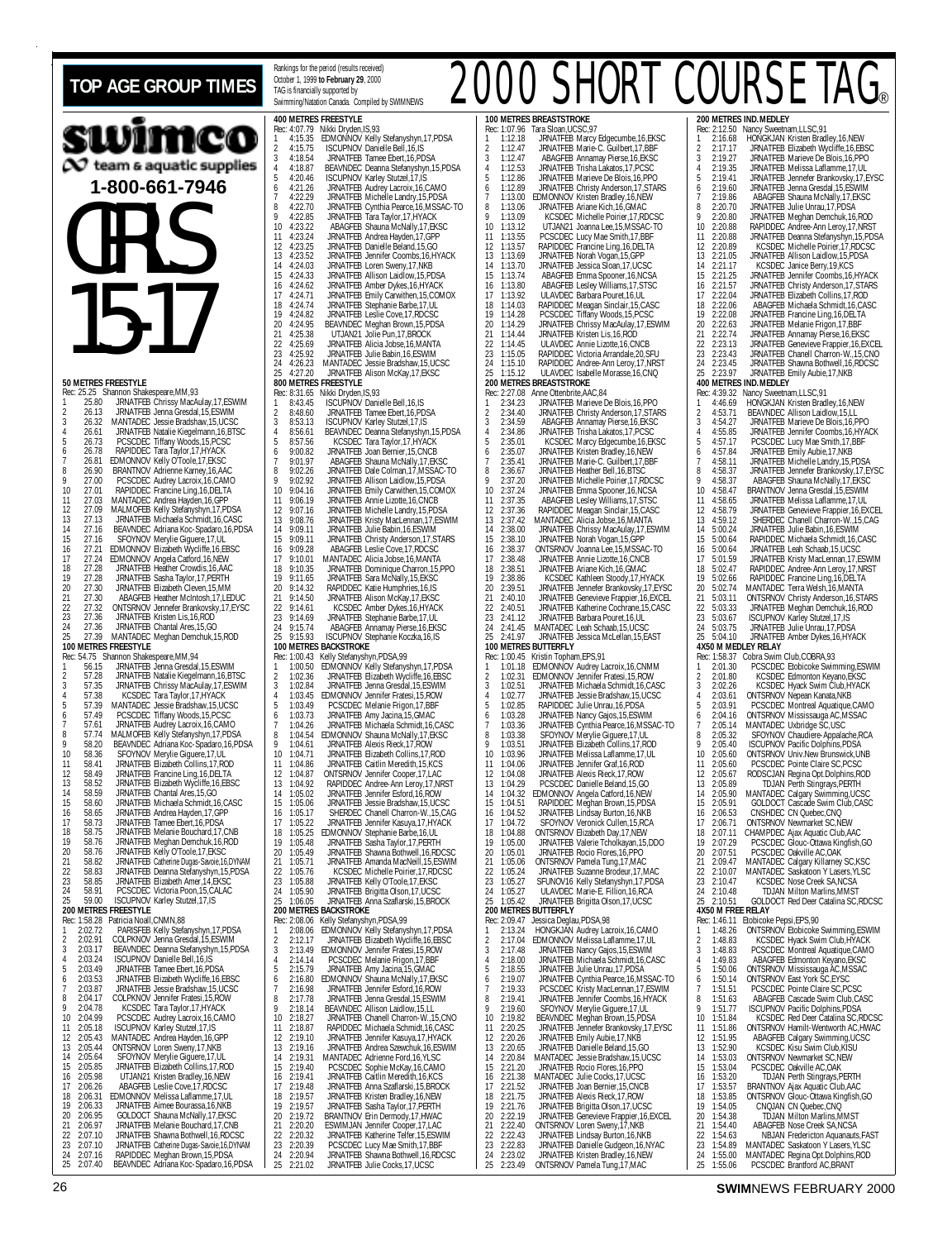| <b>TOP AGE GROUP TIMES</b>                                                                                                                                                                                                                                                                                                                                                                                                                                                                                                                                                                                                                                                                                                                                                                                                                                                                                                                                                                                                                                                                                                                                                                                                                                                                                                        | Rankings for the period (results received)<br>October 1, 1999 to February 29, 2000<br>TAG is financially supported by<br>Swimming/Natation Canada. Compiled by SWIMNEWS                                                                                                                                                                                                                                                                                                                                                                                                                                                                                                                                                                                                                                                                                                                                                                                                                                                                                                                                                                                                                                                                                                                                                                                                                                                                        |                                                                                                                                                                                                                                                                                                                                                                                                                                                                                                                                                                                                                                                                                                                                                                                                                                                                                                                                                                                                                                                                                                                                                                                                                                                                                                                                                                                                                              | <b>2000 SHORT COURSE TAG®</b>                                                                                                                                                                                                                                                                                                                                                                                                                                                                                                                                                                                                                                                                                                                                                                                                                                                                                                                                                                                                                                                                                                                                                                                                                                                                                                                                                                                                                                 |
|-----------------------------------------------------------------------------------------------------------------------------------------------------------------------------------------------------------------------------------------------------------------------------------------------------------------------------------------------------------------------------------------------------------------------------------------------------------------------------------------------------------------------------------------------------------------------------------------------------------------------------------------------------------------------------------------------------------------------------------------------------------------------------------------------------------------------------------------------------------------------------------------------------------------------------------------------------------------------------------------------------------------------------------------------------------------------------------------------------------------------------------------------------------------------------------------------------------------------------------------------------------------------------------------------------------------------------------|------------------------------------------------------------------------------------------------------------------------------------------------------------------------------------------------------------------------------------------------------------------------------------------------------------------------------------------------------------------------------------------------------------------------------------------------------------------------------------------------------------------------------------------------------------------------------------------------------------------------------------------------------------------------------------------------------------------------------------------------------------------------------------------------------------------------------------------------------------------------------------------------------------------------------------------------------------------------------------------------------------------------------------------------------------------------------------------------------------------------------------------------------------------------------------------------------------------------------------------------------------------------------------------------------------------------------------------------------------------------------------------------------------------------------------------------|------------------------------------------------------------------------------------------------------------------------------------------------------------------------------------------------------------------------------------------------------------------------------------------------------------------------------------------------------------------------------------------------------------------------------------------------------------------------------------------------------------------------------------------------------------------------------------------------------------------------------------------------------------------------------------------------------------------------------------------------------------------------------------------------------------------------------------------------------------------------------------------------------------------------------------------------------------------------------------------------------------------------------------------------------------------------------------------------------------------------------------------------------------------------------------------------------------------------------------------------------------------------------------------------------------------------------------------------------------------------------------------------------------------------------|---------------------------------------------------------------------------------------------------------------------------------------------------------------------------------------------------------------------------------------------------------------------------------------------------------------------------------------------------------------------------------------------------------------------------------------------------------------------------------------------------------------------------------------------------------------------------------------------------------------------------------------------------------------------------------------------------------------------------------------------------------------------------------------------------------------------------------------------------------------------------------------------------------------------------------------------------------------------------------------------------------------------------------------------------------------------------------------------------------------------------------------------------------------------------------------------------------------------------------------------------------------------------------------------------------------------------------------------------------------------------------------------------------------------------------------------------------------|
| swimco<br>$\infty$ team a aquatic supplies<br>1-800-661-7946<br>BOYS<br>15-17                                                                                                                                                                                                                                                                                                                                                                                                                                                                                                                                                                                                                                                                                                                                                                                                                                                                                                                                                                                                                                                                                                                                                                                                                                                     | <b>400 METRES FREESTYLE</b><br>Rec: 3:47.27 Brian Johns, RAPID, 0<br>JRNATFEB Brian Johns, 17, RAPID<br>3:47.27<br>$\frac{2}{3}$<br>3:54.35<br>JRNATFEB Andrew Hurd, 17, MSSAC-TO<br>JRNATFEB Andrew Coupland, 16, GO<br>3:56.28<br>$\overline{4}$<br>3:57.92<br>JRNATFEB Chuck Sayao, 17, MSSAC-TO<br>5<br>3:58.60<br>EDMONNOV Brent O'Connor, 16, PDSA<br>JRNATFEB Benjamin Petrieux, 17, PPO<br>4:00.81<br>6<br>JRNATFEB Simon Gignac, 17, SHER<br>7<br>4:01.28<br>8<br>4:01.58<br>JRNATFEB Nicolas Guillotte, 16, CAMO<br>9<br>4:01.87<br>MANTADEC Richard Cormack, 17, GLEN<br>10<br>4:02.07<br>JRNATFEB Kurtis MacGillivary, 16, BRANT<br>4:02.72<br>JRNATFEB Serge Loiselle, 17, LUSC<br>11<br>JRNATFEB Erik Gendreau-B., 17, CAMO<br>12<br>4:04.33<br>JRNATFEB David Rose, 18, ROW<br>13<br>4:04.77<br>JRNATFEB Jonathan Bird, 17, UCSC<br>14<br>4:04.95<br>15<br>4:04.99<br>RAPIDDEC Jesse Jacks, 17, IS<br>JRNATFEB Steven Medaglia, 15, GO<br>4:05.20<br>16<br>4:05.21<br>JRNATFEB Frederic Cayen, 17, UL<br>17<br>4:05.71<br>JRNATFEB Mark Thauvette, 15, OAK<br>18<br>EDMONNOV Philippe Dubreuil, 17, SHER<br>19<br>4:06.01<br>20<br>4:06.35<br>JRNATFEB Alex Boulanger, 17, CAMO<br>4:06.54<br>JRNATFEB Cameron Hyder, 17, NCSA<br>21<br>4:06.70<br>JRNATFEB Kyle Welsh, 15, OAK<br>22<br>23<br>4:06.81<br>JRNATFEB Marcin Partyka, 17, PGB<br>24<br>4:06.93<br>JRNATFEB Cahill Dalhouse, 17, TSC<br>25                          | <b>100 METRES BREASTSTROKE</b><br>Rec: 59.93 Morgan Knabe, UCSC, 99<br>EDMONNOV Matthew Huang, 15, PDSA<br>1:01.94<br>$\mathbf{1}$<br>$\overline{2}$<br>EDMONNOV Chad Thomsen, 16, EKSC<br>1:02.54<br>$\overline{3}$<br>1:05.11<br>JRNATFEB Michael Brown, 15, PERTH<br>$\overline{4}$<br>1:05.31<br>JRNATFEB Nathan Parker, 15, MJKFF<br>5<br>1:05.65<br>JRNATFEB Scott Dickens, 15, BRANT<br>JRNATFEB David Montpetit, 17, PPO<br>1:05.89<br>6<br>JRNATFEB Richard Hui, 17, RHAC<br>7<br>1:05.96<br>8<br>1:05.96<br>JRNATFEB Francois Hudon, 17, CNQ<br>9<br>1:06.00<br>JRNATFEB Jason Strelzow, 17, PDSA<br>10<br>1:06.16<br>EDMONNOV Lee Raffa, 17, CS<br>1:06.17<br>KCSDEC Brian Verigin, 16, PGB<br>11<br>1:06.24<br>JRNATFEB Chris Keung, 17, SCAR<br>12<br>KCSDEC Andrew Sweet, 17, PGB<br>13<br>1:06.27<br>JRNATFEB Mike Yuzwa, 17, CASC<br>1:06.67<br>14<br>1:06.81<br>RAPIDDEC Ken Hamilton, 16, IS<br>15<br>1:06.88<br>JRNATFEB Brett Levert, 16, NKB<br>16<br>1:06.97<br>JRNATFEB Alex Boulanger, 17, CAMO<br>17<br>1:07.04<br>JRNATFEB Daniel Tracy, 16, USC<br>18<br>1:07.15<br>UTJAN21 Jonathan Cheng, 17, SCAR<br>19<br>1:07.18<br>JRNATFEB Aleksy Jones, 17, LUSC<br>20<br>JRNATFEB Evan Jellie, 16, ROW<br>21<br>1:07.40<br>1:07.43<br>JRNATFEB Roman Margulis, 15, NYAC<br>22<br>23<br>1:07.46<br>JRNATFEB Keegan Harris, 17, NKB<br>1:07.67<br>JRNATFEB Benoit Dalpe, 17, HIPPO<br>24<br>25             | 200 METRES IND.MEDLEY<br>Rec: 1:59.35 Curtis Myden, UCSC, 91<br>2:01.60<br>JRNATFEB Brian Johns, 17, RAPID<br>$\overline{2}$<br>UTJAN21 Keith Beavers, 16, STARS<br>2:05.32<br>$\overline{3}$<br>JRNATFEB Chuck Sayao, 17, MSSAC-TO<br>2:05.54<br>2:06.25<br>JRNATFEB Adam Sioui, 17, TD<br>$\overline{4}$<br>5<br>2:06.43<br>JRNATFEB Brian Verigin, 16, PGB<br>2:06.54<br>JRNATFEB Frederic Cayen, 17, UL<br>6<br>BEAVNDEC Chad Thomsen, 16, EKSC<br>ī<br>2:06.65<br>8<br>2:06.69<br>JRNATFEB Craig Gillis, 16, CASC<br>JRNATFEB Steven Medaglia, 15, GO<br>2:07.12<br>9<br>2:07.55<br>JRNATFEB Cameron Hyder, 17, NCSA<br>10<br>2:07.58<br>JRNATFEB Francois Castonguay, 17, PPO<br>11<br>PCSCDEC Andrew Coupland, 16, GO<br>2:07.93<br>12<br>EDMONNOV Matthew Huang, 15, PDSA<br>13<br>2:08.00<br>JRNATFEB Alex Boulanger, 17, CAMO<br>14<br>2:08.07<br>JRNATFEB Andrew McGillivray, 16, MANTA<br>15<br>2:08.30<br>JRNATFEB Kurtis MacGillivary, 16, BRANT<br>2:08.50<br>16<br>JRNATFEB Mathieu Grignon, 18, LAVAL<br>17<br>2:08.62<br>JRNATFEB Devon Ackroyd, 16, SCAR<br>2:08.94<br>18<br>19<br>2:09.07<br>MANTADEC Richard Cormack, 17, GLEN<br>2:09.82<br>KCSDEC Andrew Sweet, 17, PGB<br>20<br>2:09.99<br>CNQOCT Stephen Preston, 17, UL<br>21<br>2:10.04<br>22<br>JRNATFEB Dominic Pelletier, 15, UL<br>23<br>2:10.24<br>ONTSRNOV Bob Phipps, 16, STARS<br>2:10.72<br>JRNATFEB Geoff Keyser, 17, GLEN<br>BRANTNOV Bill Cocks, 15, TRENT<br>24<br>25 |
| <b>50 METRES FREESTYLE</b><br>Rec: 22.56 Simon MacDonald, NKB, 97<br>JRNATFEB Jason Strelzow, 17, PDSA<br>23.74<br>1.<br>23.77<br>BEAVNDEC Daniel Petrus, 16, PDSA<br>2<br>23.78<br>JRNATFEB Nick Langan, 17, SCAR<br>3<br>23.81<br>JRNATFEB Adam Sioui, 17, TD<br>5<br>23.87<br>JRNATFEB Ian Grotkowski, 17, UCSC<br>23.97<br>JRNATFEB Cedric Sureau-L., 16, PPO<br>6<br>JRNATFEB David Whang, 16, ESWIM<br>24.01<br>MANTADEC Lee Raffa, 17, UCSC<br>8<br>24.05<br>KCSDEC Brian Verigin, 16, PGB<br>9<br>24.09<br>ONTSRNOV Doug Fleming, 17, ODSC<br>JRNATFEB Serge Loiselle, 17, LUSC<br>10<br>24.11<br>11<br>24.18<br>12<br>JRNATFEB Matthew Liberatore, 17, ESWIM<br>24.19<br>13<br>24.22<br>KCSDEC Borrey Kim, 17, OSC<br>MANTADEC Scott Briggs, 17, USC<br>$\begin{array}{c} 14 \\ 15 \end{array}$<br>24.23<br>JRNATFEB Kevin Saganski, 16, GOLD<br>24.26<br>16<br>24.30<br>JRNATFEB Joe Bartoch, 16, LAC<br>17<br>24.40<br>JRNATFEB Andrew Coupland, 16, GO<br>JRNATFEB Stefano Caprara, 16, VAC<br>18<br>24.42<br>19<br>24.44<br>JRNATFEB Brent Hayden, 16, SPART<br>20<br>24.47<br>PCSCDEC Andrew Bignell, 16, SSMAC<br>21<br>24.49<br>ONTSRNOV C. Vythoulkas, 15, DSC<br>22<br>RAPIDDEC Chris Barry, 16, PDSA<br>24.52<br>23<br>24.56<br>JRNATFEB Bill Cocks, 16, TRENT<br>24<br>24.60<br>JRNATFEB Gavin Regan, 17, AAC | 4:07.32<br>JRNATFEB Karim Abdulla, 16, ROD<br><b>1500 METRES FREESTYLE</b><br>Rec: 15:04.14 Michael McWha, WAC, 95<br>15:13.76<br>EDMONNOV Andrew Hurd, 17, MSSAC-TO<br>-1<br>$\overline{2}$<br>15:44.87<br>ISCUPNOV Brian Johns, 17, RAPID<br>3<br>15:47.18<br>JRNATFEB Chuck Sayao, 17, MSSAC-TO<br>EDMONNOV Brent O'Connor, 16, PDSA<br>15:57.68<br>4<br>5<br>JRNATFEB Kurtis MacGillivary, 16, BRANT<br>16:00.83<br>RAPIDDEC Jesse Jacks, 17, IS<br>16:03.72<br>6<br>JRNATFEB Elliot MacDonald, 17, MANTA<br>7<br>16:07.32<br>8<br>16:09.01<br>JRNATFEB Frederic Cayen, 17, UL<br>JRNATFEB Benjamin Petrieux, 17, PPO<br>EDMONNOV Philippe Dubreuil, 17, SHER<br>16:11.88<br>9<br>10 16:12.12<br>11 16:15.07<br>JRNATFEB Jerome Le Siege, 16, LAVAL<br>12 16:16.36<br>JRNATFEB Olivier Gauthier, 15, PPO<br>13 16:16.97<br>ABAGFEB Richard Cormack, 17, GLEN<br>14 16:17.75<br>JRNATFEB Bryan McMillan, 17, GMAC<br>JRNATFEB J.T. Collison, 16, VKSC<br>15 16:18.18<br>16 16:20.95<br>JRNATFEB Marcin Partyka, 17, PGB<br>17 16:22.63<br>JRNATFEB Anton Blais, 16, CASC<br>18 16:22.71<br>RAPIDDEC Terry Nathan, 17, IS<br>19 16:22.83<br>JRNATFEB Rylan Kafara, 16, RDCSC<br>20 16:26.72<br>JRNATFEB Andy Andrew, 16, WVOSC<br>21 16:27.53<br>JRNATFEB Travis Musgrave, 16, COMOX<br>22 16:27.89<br>JRNATFEB Dan Shewfelt, 16, BRANT<br>23 16:30.94<br>ULAVDEC Etienne Cormier, 17, UL<br>24 16:38.41<br>JRNATFEB Bentley Gaikis, 16, TSC | 1:07.80<br>JRNATFEB Eric Demay, 15, CNO<br><b>200 METRES BREASTSTROKE</b><br>Rec: 2:11.45 Morgan Knabe, UCSC, 98<br>EDMONNOV Matthew Huang, 15, PDSA<br>2:13.38<br>-1<br>EDMONNOV Chad Thomsen, 16, EKSC<br>$\overline{2}$<br>2:16.09<br>3<br>2:19.23<br>UTJAN21 Keith Beavers, 16, STARS<br>RAPIDDEC Ken Hamilton, 16, IS<br>2:20.74<br>4<br>PCSCDEC David Montpetit, 17, PPO<br>5<br>2:21.16<br>2:21.41<br>JRNATFEB Michael Brown, 15, PERTH<br>6<br>2:21.73<br>JRNATFEB Alex Boulanger, 17, CAMO<br>7<br>JRNATFEB Scott Dickens, 15, BRANT<br>8<br>2:22.22<br>JRNATFEB Nathan Parker, 15, MJKFF<br>2:22.36<br>9<br>2:22.38<br>10<br>JRNATFEB Chris Keung, 17, SCAR<br>2:22.88<br>JRNATFEB Aleksy Jones, 17, LUSC<br>11<br>KCSDEC Andrew Sweet, 17, PGB<br>2:23.71<br>12<br>13<br>2:23.85<br>JRNATFEB Daniel Tracy, 16, USC<br>14 2:23.87<br>JRNATFEB Steven Medaglia, 15, GO<br>2:24.03<br>JRNATFEB Francois Hudon, 17, CNQ<br>15<br>JRNATFEB Brian Verigin, 16, PGB<br>2:24.26<br>16<br>2:24.81<br>ISCUPNOV Brian Johns, 17, RAPID<br>17<br>2:24.86<br>JRNATFEB Stefan Dagenais, 17, EAST<br>18<br>2:24.96<br>19<br>JRNATFEB Andy White, 17, WTSC<br>2:25.20<br>20<br>JRNATFEB Bill Parker, 17, GMAC<br>2:25.95<br>21<br>JRNATFEB Mike Yuzwa, 17, CASC<br>2:26.08<br>22<br>ONTSRNOV Chuck Sayao, 17, MSSAC-TO<br>2:26.25<br>23<br>JRNATFEB Conrad Aach, 15, ESWIM<br>2:26.42<br>JRNATFEB Dominic Pelletier, 15, UL<br>24 | 2:10.81<br>400 METRES IND.MEDLEY<br>Rec: 4:12.67<br>Alex Baumann, LUSC, 81<br>4:21.92<br>ISCUPNOV Brian Johns, 17, RAPID<br>-1<br>$\overline{2}$<br>4:24.92<br>JRNATFEB Chuck Sayao, 17, MSSAC-TO<br>3<br>4:25.99<br>BRANTNOV Keith Beavers, 16, STARS<br>JRNATFEB Kurtis MacGillivary, 16, BRANT<br>$\overline{4}$<br>4:29.44<br>PCSCDEC Steven Medaglia, 15, GO<br>RAPIDDEC Ken Hamilton, 16, IS<br>5<br>4:30.56<br>4:31.14<br>6<br>JRNATFEB Alex Boulanger, 17, CAMO<br>7<br>4:31.61<br>8<br>4:32.01<br>JRNATFEB Frederic Cayen, 17, UL<br>JRNATFEB Cameron Hyder, 17, NCSA<br>4:33.83<br>9<br>4:35.36<br>RAPIDDEC Terry Nathan, 17, IS<br>10<br>4:36.77<br>ONTSRNOV Andy White, 17, WTSC<br>11<br>JRNATFEB Dominic Pelletier, 15, UL<br>4:37.05<br>12<br>4:37.35<br>JRNATFEB Karim Abdulla, 16, ROD<br>13<br>4:37.37<br>MANTADEC Richard Cormack, 17, GLEN<br>14<br>15<br>4:37.63<br>MANTADEC Elliot MacDonald, 17, MANTA<br>KCSDEC Craig Gillis, 16, CASC<br>4:38.37<br>16<br>17<br>4:39.09<br>KCSDEC Andrew Sweet, 17, PGB<br>4:39.14<br>ONTSRNOV Bradley Vanderkam, 16, LAC<br>18<br>19<br>4:39.44<br>JRNATFEB Andrew Hurd, 17, MSSAC-TO<br>JRNATFEB Conrad Aach, 15, ESWIM<br>20<br>4:39.49<br>4:39.93<br>ULAVDEC Etienne Cormier, 17, UL<br>21<br>4:40.32<br>22<br>JRNATFEB Francois Castonguay, 17, PPO<br>4:40.42<br>SHERDEC Marc-O. Lepage, 17, SAMAK<br>23<br>4:40.58<br>ABAGFEB Chad Thomsen, 17, EKSC<br>24                                    |
| 25<br>JRNATFEB Chris Lukas, 16, ESWIM<br>24.60<br><b>100 METRES FREESTYLE</b><br>Rec: 49.84 Yannick Lupien, GO, 97<br>49.93<br>JRNATFEB Brian Johns, 17, RAPID<br>51.11<br>JRNATFEB Adam Sioui, 17, TD                                                                                                                                                                                                                                                                                                                                                                                                                                                                                                                                                                                                                                                                                                                                                                                                                                                                                                                                                                                                                                                                                                                            | 25 16:44.03<br>JRNATFEB Jonathan Bird, 17, UCSC<br><b>100 METRES BACKSTROKE</b><br>Rec: 54.56 Chris Renaud, UCSC, 93<br>56.77<br>JRNATFEB Benoit Banville-A., 17, MEGO<br>$\mathbf{1}$<br>$\overline{2}$<br>57.05<br>JRNATFEB Stefano Caprara, 16, VAC                                                                                                                                                                                                                                                                                                                                                                                                                                                                                                                                                                                                                                                                                                                                                                                                                                                                                                                                                                                                                                                                                                                                                                                         | 25<br>2:26.44<br>ABAGFEB Thomas South, 16, CASC<br><b>100 METRES BUTTERFLY</b><br>Rec: 53.77 Adam Sioui, TD, 0<br>JRNATFEB Adam Sioui, 17, TD<br>-1<br>53.77<br>54.20<br>JRNATFEB Brian Johns, 17, RAPID<br>2                                                                                                                                                                                                                                                                                                                                                                                                                                                                                                                                                                                                                                                                                                                                                                                                                                                                                                                                                                                                                                                                                                                                                                                                                | 25<br>4:41.24<br>JRNATFEB Andrew McGillivray, 16, MANTA<br>4X50 M MEDLEY RELAY<br>Rec: 1:44.53 Markham AC, MAC, 94<br>1:49.16<br>PCSCDEC Etobicoke Swimming, ESWIM<br>1:50.60<br>ONTSRNOV Scarborough SC, SCAR<br>2                                                                                                                                                                                                                                                                                                                                                                                                                                                                                                                                                                                                                                                                                                                                                                                                                                                                                                                                                                                                                                                                                                                                                                                                                                           |
| JRNATFEB Jason Strelzow, 17, PDSA<br>3<br>51.48<br>BEAVNDEC Daniel Petrus, 16, PDSA<br>51.53<br>5<br>51.96<br>JRNATFEB Andrew Coupland, 16, GO<br>JRNATFEB Brent Hayden, 16, SPART<br>52.11<br>6<br>52.16<br>JRNATFEB Serge Loiselle, 17, LUSC<br>MANTADEC Richard Cormack, 17, GLEN<br>52.28<br>8<br>JRNATFEB David Whang, 16, ESWIM<br>52.28<br>9<br>JRNATFEB Daniel Emond, 17, CNQ<br>10<br>52.36<br>JRNATFEB Ian Grotkowski, 17, UCSC<br>11<br>52.39<br>12<br>52.51<br>PCSCDEC Cedric Sureau-L., 16, PPO<br>13<br>14<br>15<br>52.57<br>ONTSRNOV Bob Phipps, 16, STARS<br>JRNATFEB Nicolas Guillotte, 16, CAMO<br>52.63<br>52.71<br>JRNATFEB Bill Cocks, 16, TRENT<br>JRNATFEB Borrey Kim, 17, OSC<br>16<br>52.79<br>JRNATFEB Cameron Hyder, 17, NCSA<br>JRNATFEB Stefano Caprara, 16, VAC<br>ONTSRNOV Doug Fleming, 17, ODSC<br>17<br>52.89<br>18<br>53.23<br>19<br>53.31<br>JRNATFEB Brian Verigin, 16, PGB<br>20<br>53.32<br>21<br>ONTSRNOV Chuck Sayao, 17, MSSAC-TO<br>53.34<br>$\frac{22}{23}$<br>JRNATFEB Nick Langan, 17, SCAR<br>53.42<br>ONTSRNOV Bradley Vanderkam, 16, LAC<br>53.46<br>24<br>JRNATFEB Chad Thomsen, 16, EKSC<br>53.58<br>25<br>RAPIDDEC Dugald Thomson, 17, CASC<br>53.65<br>200 METRES FREESTYLE                                                                                                  | 3<br>57.53<br>JRNATFEB Francois Castonguay, 17, PPO<br>PCSCDEC David Whang, 16, ESWIM<br>$\overline{4}$<br>57.60<br>5<br>CNQOCT Stephen Preston, 17, UL<br>58.00<br>JRNATFEB Craig Gillis, 16, CASC<br>58.05<br>6<br>JRNATFEB Bryan McMillan, 17, GMAC<br>$\overline{7}$<br>58.45<br>ONTSRNOV Remy Di Giovanni, 17, MSSAC<br>8<br>59.04<br>MANTADEC Richard Cormack, 17, GLEN<br>9<br>59.06<br>JRNATFEB Chris Lukas, 16, ESWIM<br>10<br>59.18<br>JRNATFEB Andrew McGillivray, 16, MANTA<br>11<br>59.28<br>ONTSRNOV Doug Fleming, 17, ODSC<br>12<br>59.34<br>UTJAN21 Keith Beavers 16, STARS<br>13<br>59.34<br>14<br>59.40<br>BEAVNDEC Andrew Greener, 15, UNATT<br>15<br>59.50<br>JRNATFEB Anthony Costa, 17, NEW<br>MANTADEC Trevor Coulman, 15, GOLD<br>16<br>59.52<br>ONTSRNOV Bradley Vanderkam, 16, LAC<br>17<br>59.59<br>ABAGFEB Ryan Dube, 16, EKSC<br>18<br>59.65<br>19<br>ONTSRNOV Richard Malolepszy, 17, ROW<br>59.69<br>20<br>JRNATFEB Maciek Zielnik, 15, EKSC<br>59.77<br>21<br>59.79<br>JRNATFEB Martin Enault, 17, CNB<br>22<br>59.80<br>JRNATFEB Charles Turanich-N., 16, STSC<br>23<br>59.87<br>JRNATFEB Chris Ford, 16, CPAC<br>24<br>59.88<br>JRNATFEB Jason Strelzow, 17, PDSA<br>25<br>59.89<br>KCSDEC Andrew Sweet, 17, PGB<br><b>200 METRES BACKSTROKE</b>                                                                                                                                                             | 3<br>56.40<br>JRNATFEB Benoit Banville-A., 17, MEGO<br>RAPIDDEC Jesse Jacks, 17, IS<br>$\overline{4}$<br>57.33<br>5<br>RAPIDDEC Craig Gillis, 16, CASC<br>57.41<br>KCSDEC Borrey Kim, 17, OSC<br>57.72<br>6<br>JRNATFEB Joe Bartoch, 16, LAC<br>$\overline{7}$<br>57.77<br>8<br>57.79<br>JRNATFEB Chad Hankewich, 18, GOLD<br>9<br>57.83<br>JRNATFEB Martin Enault, 17, CNB<br>10<br>57.88<br>JRNATFEB Jean-S. Savard, 17, CAMO<br>58.00<br>ULAVDEC Frederic Cayen, 17, UL<br>11<br>12<br>58.02<br>JRNATFEB Karim Abdulla, 16, ROD<br>13<br>58.12<br>JRNATFEB Daniel Emond, 17, CNQ<br>ONTSRNOV Bradley Vanderkam, 16, LAC<br>PCSCDEC Cedric Sureau-L., 16, PPO<br>PCSCDEC David Whang, 16, ESWIM<br>ONTSRNOV Andy White, 17, WTSC<br>14<br>58.13<br>15<br>58.28<br>16<br>58.31<br>17<br>58.43<br>JRNATFEB Bill Cocks, 16, TRENT<br>18<br>58.49<br>19<br>RAPIDDEC Chris Barry, 16, PDSA<br>58.68<br>20<br>JRNATFEB Andrew Bignell, 16, SSMAC<br>58.79<br>BEAVNDEC Daniel Petrus, 16, PDSA<br>21<br>58.85<br>22<br>58.89<br>SHERDEC Marc-O. Lepage, 17, SAMAK<br>23<br>MANTADEC Ian MacLeod, 16, USC<br>58.95<br>24<br>58.95<br>JRNATFEB Nick Langan, 17, SCAR<br>25<br>ONTSRNOV Francois Castonguay, 17, PPO<br>58.96<br>200 METRES BUTTERFLY                                                                                                                                                                                | KCSDEC Cascade Swim Club, CASC<br>3<br>1:50.72<br>MANTADEC Uxbridge SC,USC<br>$\overline{4}$<br>1:50.96<br>KCSDEC Prince George BSC, PGB<br>5<br>1:51.28<br>KCSDEC Edmonton Keyano, EKSC<br>1:51.89<br>6<br>PCSCDEC Montreal Aquatique, CAMO<br>1:52.24<br>7<br>ULAVDEC Univ Laval Rouge & Or, UL<br>1:53.49<br>8<br>PCSCDEC Pointe Claire SC, PCSC<br>1:53.90<br>Q<br>BRANTFEB Brantford AC, BRANT<br>1:54.33<br>10<br>1:54.38<br>11<br>PCSCDEC Oakville AC, OAK<br>1:54.59<br>12<br>GOLDOCT Saskatoon Goldfins, GOLD<br>GOLDOCT Regina Opt.Dolphins, ROD<br>13<br>1:54.88<br>CASCNOV Calgary Swimming UCSC<br>PCSCDEC Glouc-Ottawa Kingfish, GO<br>CASCNOV Silver Tide SC, STSC<br>MANTADEC Glencoe Gators, GLEN<br>14<br>1:55.29<br>15<br>1:55.31<br>1:55.45<br>16<br>17<br>1:55.56<br>ONTSRNOV Nepean Kanata, NKB<br>18<br>1:56.26<br>KCSDEC Hyack Swim Club, HYACK<br>19<br>1:56.82<br>PCSCDEC Mississauga AC, MSSAC<br>20<br>1:56.96<br>CNSHDEC CN Quebec, CNQ<br>21<br>1:57.17<br>PICKDEC Perth Stingrays, PERTH<br>22<br>1:57.38<br>LACNOV London AC, LAC<br>23<br>1:58.50<br>24<br>1:59.29<br>RODSCJAN Manta Swim Club, MANTA<br>PICKDEC Oshawa AC, OSHAC<br>25<br>1:59.81<br>4X50 M FREE RELAY                                                                                                                                                                                                                                                      |
| Alex Baumann, LUSC, 81/Eddie Parenti, NSC, 89<br>Rec: 1:47.83<br>JRNATFEB Brian Johns, 17, RAPID<br>1<br>1:48.97<br>$\frac{2}{3}$<br>1:52.17<br>JRNATFEB Andrew Hurd, 17, MSSAC-TO<br>1:52.42<br>JRNATFEB Andrew Coupland, 16, GO<br>JRNATFEB Serge Loiselle, 17, LUSC<br>$\overline{4}$<br>1:52.55<br>5<br>1:52.76<br>MANTADEC Richard Cormack, 17, GLEN<br>1:53.72<br>EDMONNOV Adam Sioui,17,TD<br>6<br>7<br>1:54.00<br>JRNATFEB Simon Gignac, 17, SHER<br>1:54.10<br>JRNATFEB Borrey Kim, 17, OSC<br>8<br>JRNATFEB Ian Grotkowski, 17, UCSC<br>9<br>1:54.24<br>1:54.43<br>BEAVNDEC Daniel Petrus, 16, PDSA<br>10<br>1:54.47<br>JRNATFEB Nicolas Guillotte, 16, CAMO<br>11<br>1:54.50<br>JRNATFEB Cameron Hyder, 17, NCSA<br>12<br>13<br>1:54.53<br>PCSCDEC Cedric Sureau-L., 16, PPO<br>1:54.58<br>EDMONNOV Chuck Sayao, 17, MSSAC-TO<br>14<br>ONTSRNOV Bob Phipps, 16, STARS<br>15<br>1:54.70<br>JRNATFEB Frederic Cayen, 17, UL<br>1:55.11<br>16<br>1:55.15<br>JRNATFEB Benjamin Petrieux, 17, PPO<br>JRNATFEB Brent Hayden, 16, SPART<br>17<br>1:55.19<br>18<br>JRNATFEB Daniel Emond, 17, CNO<br>19<br>1:55.22<br>PCSCDEC Erik Gendreau-B., 16, CAMO<br>20<br>1:55.29<br>21<br>1:55.37<br>UTJAN21 Keith Beavers, 16, STARS<br>22                                                                                           | Chris Renaud, UCSC, 94<br>Rec: 1:57.13<br>EDMONNOV Chuck Sayao, 17, MSSAC-TO<br>$\mathbf{1}$<br>2:01.77<br>$\frac{2}{3}$<br>2:02.60<br>JRNATFEB Andrew Coupland, 16, GO<br>JRNATFEB Craig Gillis, 16, CASC<br>2:02.94<br>$\overline{4}$<br>2:03.13<br>ONTSRNOV Francois Castonguay, 17, PPO<br>5<br>2:03.35<br>JRNATFEB Benoit Banville-A., 17, MEGO<br>JRNATFEB Stefano Caprara, 16, VAC<br>2:04.78<br>6<br>UTJAN21 Keith Beavers, 16, STARS<br>$\overline{7}$<br>2:05.78<br>$\, 8$<br>MANTADEC Richard Cormack, 17, GLEN<br>2:05.82<br>9<br>2:05.96<br>MANTADEC Ciaran Dickson, 16, ROD<br>JRNATFEB Kurtis MacGillivary, 16, BRANT<br>10<br>2:06.85<br>ONTSRNOV Remy Di Giovanni, 16, MSSAC<br>11<br>2:07.12<br>12<br>2:07.32<br>ESWIMJAN Chris Lukas, 16, ESWIM<br>13<br>ONTSRNOV Doug Fleming, 17, ODSC<br>2:07.55<br>JRNATFEB Bryan McMillan, 17, GMAC<br>2:07.75<br>14<br>ONTSRNOV Goran Marjanovic, 17, HWAC<br>15<br>2:08.05<br>2:08.37<br>JRNATFEB Andrew Hurd, 17, MSSAC-TO<br>16<br>17<br>2:08.46<br>MANTADEC Geoff Keyser, 17, GLEN<br>KCSDEC Kyle Nartz, 16, PN<br>18<br>2:08.57<br>JRNATFEB Adam Martinson, 15, CASC<br>19<br>2:08.57<br>20<br>2:08.65<br>JRNATFEB Andrew McGillivray, 16, MANTA<br>21<br>2:08.80<br>JRNATFEB Noah Pink, 16, EAST                                                                                                                                                                                | Rec: 1:57.66 Adam Sioui, TD, 99<br>$\mathbf{1}$<br>1:57.66<br>RIONOV Adam Sioui, 17, TD<br>$\frac{2}{3}$<br>2:03.70<br>JRNATFEB Benoit Banville-A., 17, MEGO<br>2:04.35<br>EDMONNOV Brent O'Connor, 16, PDSA<br>$\overline{4}$<br>2:05.41<br>JRNATFEB Jean-S. Savard, 17, CAMO<br>5<br>JRNATFEB Karim Abdulla, 16, ROD<br>2:06.16<br>2:06.16<br>JRNATFEB Steven Medaglia, 15, GO<br>6<br>ONTSRNOV Andy White, 17, WTSC<br>$\overline{1}$<br>2:06.63<br>JRNATFEB Thierry Bannon, 17, SAMAK<br>8<br>2:06.90<br>JRNATFEB Mark Sy, 17, CREST<br>9<br>2:07.65<br>PCSCDEC Francois Castonguay, 17, PPO<br>10<br>2:07.93<br>PCSCDEC Andrew Coupland, 16, GO<br>11<br>2:08.52<br>JRNATFEB Alex Boulanger, 17, CAMO<br>12<br>2:08.52<br>MANTADEC Ian MacLeod, 16, USC<br>13<br>2:08.63<br>ONTSRNOV Andrew Hurd, 17, MSSAC-TO<br>2:08.89<br>14<br>JRNATFEB Jordan Chittley, 17, NYAC<br>15<br>2:09.38<br>JRNATFEB Craig Gillis 16, CASC<br>2:09.63<br>16<br>JRNATFEB Erik Gendreau-B., 17, CAMO<br>17<br>2:09.83<br>JRNATFEB Cameron Hyder, 17, NCSA<br>18<br>2:10.37<br>19<br>2:10.38<br>ISCUPNOV Jesse Jacks, 17, IS<br>20<br>2:10.65<br>JRNATFEB Chris Kargl-Simard, 15, PDSA<br>21<br>2:10.75<br>JRNATFEB Lawrence Cohen, 17, MANTA                                                                                                                                                                                                | Rec: 1:34.58 Markham AC, MAC, 92<br>ONTSRNOV Scarborough SC, SCAR<br>-1<br>1:37.28<br>$\frac{2}{3}$<br>1:38.01<br>KCSDEC Prince George BSC, PGB<br>1:39.02<br>MANTADEC Uxbridge SC,USC<br>$\overline{4}$<br>1:39.43<br>PCSCDEC Montreal Aquatique, CAMO<br>5<br>1:39.67<br>BRANTNOV Etobicoke Swimming, ESWIM<br>CASCNOV Calgary Swimming, UCSC<br>1:41.09<br>6<br>PCSCDEC Pointe Claire SC, PCSC<br>$\overline{7}$<br>1:41.65<br>KCSDEC Nose Creek SA, NCSA<br>8<br>1:42.13<br>GOLDOCT Edmonton Keyano, EKSC<br>9<br>1:42.15<br>1:42.25<br>KCSDEC Cascade Swim Club, CASC<br>10<br>ABAGFEB Silver Tide SC, STSC<br>1:42.31<br>11<br>MEGADEC North York AC, NYAC<br>1:42.34<br>12<br>1:42.34<br>ABAGFEB Glencoe Gators, GLEN<br>13<br>PCSCDEC Glouc-Ottawa Kingfish, GO<br>1:42.76<br>14<br>BRANTFEB Brantford AC, BRANT<br>PCSCDEC Oakville AC, OAK<br>15<br>1:42.98<br>1:43.10<br>16<br>CNSHDEC CN Quebec, CNQ<br>SFOYNOV Univ.Laval Rouge & Or, UL<br>17<br>1:43.25<br>18<br>1:43.29<br>BRANTFEB Hamilt-Wentworth AC, HWAC<br>19<br>1:43.60<br>20<br>1:44.67<br>MANTADEC Manitoba Marlins, MM<br>21<br>1:44.69<br>GPPFEB Richmond Hill AC, RHAC<br>1:44.98                                                                                                                                                                                                                                                                                                 |
| 1:55.47<br>JRNATFEB Brent O'Connor, 16, PDSA<br>23<br>1:56.25<br>JRNATFEB Alex Boulanger, 17, CAMO<br>JRNATFEB Mark Thauvette, 15, OAK<br>24<br>1:56.38<br>25<br>1:56.57<br>RAPIDDEC Terry Nathan, 17, IS                                                                                                                                                                                                                                                                                                                                                                                                                                                                                                                                                                                                                                                                                                                                                                                                                                                                                                                                                                                                                                                                                                                         | 2:08.94<br>JRNATFEB Charles Turanich-N., 16, STSC<br>22<br>23<br>2:08.98<br>BEAVNDEC Andrew Greener, 15, UNATT<br>24<br>2:09.87<br>JRNATFEB Spencer Laidley, 16, PERTH<br>25<br>2:10.01<br>JRNATFEB Dugald Thomson, 17, CASC                                                                                                                                                                                                                                                                                                                                                                                                                                                                                                                                                                                                                                                                                                                                                                                                                                                                                                                                                                                                                                                                                                                                                                                                                   | JRNATFEB Sammy Najar, 16, LAVAL<br>22<br>2:11.01<br>23<br>MSSACNOV Chuck Sayao, 17, MSSAC-TO<br>2:11.02<br>24<br>2:11.35<br>CASCNOV Niels Versfeld, 18, UCSC<br>25 2:11.38<br>JRNATFEB Andrew Pariser, 16, POW                                                                                                                                                                                                                                                                                                                                                                                                                                                                                                                                                                                                                                                                                                                                                                                                                                                                                                                                                                                                                                                                                                                                                                                                               | KCSDEC Red Deer Catalina SC, RDCSC<br>22<br>ABAGFEB Lethbridge ASC,LASC<br>23<br>1:45.10<br>RODSCJAN Saskatoon Goldfins, GOLD<br>24<br>1:45.11<br>1:45.30<br>TDJAN Nepean Kanata, NKB<br>25                                                                                                                                                                                                                                                                                                                                                                                                                                                                                                                                                                                                                                                                                                                                                                                                                                                                                                                                                                                                                                                                                                                                                                                                                                                                   |

|                      |                                 | $0.000011, 1777101$ containty 27, 2000<br>TAG is financially supported by                        |                                                                                                                                                 |
|----------------------|---------------------------------|--------------------------------------------------------------------------------------------------|-------------------------------------------------------------------------------------------------------------------------------------------------|
|                      |                                 |                                                                                                  | Swimming/Natation Canada. Compiled by SWIMNEWS                                                                                                  |
|                      | Rec: 3:47.27                    | 400 METRES FREESTYLE                                                                             |                                                                                                                                                 |
|                      | 3:47.27                         | Brian Johns, RAPID, 0                                                                            | JRNATFEB Brian Johns, 17, RAPID                                                                                                                 |
| $\frac{1}{2}$        | 3:54.35                         |                                                                                                  | JRNATFEB Andrew Hurd, 17, MSSAC-TO                                                                                                              |
| 3<br>4               | 3:56.28<br>3:57.92              |                                                                                                  | JRNATFEB Andrew Coupland, 16, GO<br>JRNATFEB Chuck Sayao, 17, MSSAC-TO                                                                          |
| 5                    | 3:58.60                         |                                                                                                  | EDMONNOV Brent O'Connor, 16, PDSA                                                                                                               |
| 6<br>7               | 4:00.81<br>4:01.28              |                                                                                                  | JRNATFEB Benjamin Petrieux, 17, PPO<br>JRNATFEB Simon Gignac, 17, SHER                                                                          |
| 8                    | 4:01.58                         |                                                                                                  | JRNATFEB Nicolas Guillotte, 16, CAMO                                                                                                            |
| 9<br>10              | 4:01.87<br>4:02.07              |                                                                                                  | MANTADEC Richard Cormack, 17, GLEN<br>JRNATFEB Kurtis MacGillivary, 16, BRANT                                                                   |
| 11                   | 4:02.72                         |                                                                                                  | JRNATFEB Serge Loiselle, 17, LUSC                                                                                                               |
| 12<br>13             | 4:04.33<br>4:04.77              |                                                                                                  | JRNATFEB Erik Gendreau-B., 17, CAMO<br>JRNATFEB David Rose, 18, ROW                                                                             |
| 14                   | 4:04.95                         |                                                                                                  | JRNATFEB Jonathan Bird, 17, UCSC                                                                                                                |
| 15                   | 4:04.99                         | RAPIDDEC                                                                                         | Jesse Jacks, 17, IS                                                                                                                             |
| 16<br>17             | 4:05.20<br>4:05.21              |                                                                                                  | JRNATFEB Steven Medaglia 15,GO<br>JRNATFEB Frederic Cayen 17,UL                                                                                 |
| 18                   | 4:05.71                         |                                                                                                  | JRNATFEB Mark Thauvette, 15, OAK                                                                                                                |
| 19                   | 4:06.01<br>4:06.35              |                                                                                                  | EDMONNOV Philippe Dubreuil, 17, SHER                                                                                                            |
| 20<br>21             | 4:06.54                         |                                                                                                  | JRNATFEB Alex Boulanger, 17, CAMO<br>JRNATFEB Cameron Hyder, 17, NCSA<br>JRNATFEB Kyle Welsh, 15, OAK                                           |
| $\overline{22}$      | 4:06.70                         |                                                                                                  | JRNATFEB Marcin Partyka, 17, PGB                                                                                                                |
|                      |                                 |                                                                                                  | JRNATFEB Cahill Dalhouse, 17, TSC                                                                                                               |
|                      |                                 | 23 4:06.81 JRNATFEB 1<br>24 4:06.93 JRNATFEB 1<br>25 4:07.32 JRNATFEB 1<br>1500 METRES FREESTYLE | JRNATFEB Karim Abdulla, 16, ROD                                                                                                                 |
|                      | Rec: 15:04.14                   |                                                                                                  | Michael McWha, WAC, 95                                                                                                                          |
| 1                    | 15:13.76<br>15:44.87            |                                                                                                  | EDMONNOV Andrew Hurd, 17, MSSAC-TO<br>ISCUPNOV Brian Johns, 17, RAPID                                                                           |
| 2<br>3               | 15:47.18                        |                                                                                                  | JRNATFEB Chuck Sayao, 17, MSSAC-TO                                                                                                              |
| 4<br>5               | 15:57.68                        |                                                                                                  | EDMONNOV Brent O'Connor, 16, PDSA                                                                                                               |
| 6                    | 16:00.83<br>16:03.72            |                                                                                                  | JRNATFEB Kurtis MacGillivary, 16, BRANT<br>RAPIDDEC Jesse Jacks, 17, IS                                                                         |
| 7                    | 16:07.32                        |                                                                                                  | JRNATFEB Elliot MacDonald, 17, MANTA                                                                                                            |
| 8<br>9               | 16:09.01<br>16:11.88            |                                                                                                  | JRNATFEB Frederic Cayen, 17, UL<br>JRNATFEB Benjamin Petrieux, 17, PPO                                                                          |
|                      | 10 16:12.12                     |                                                                                                  | EDMONNOV Philippe Dubreuil, 17, SHER                                                                                                            |
| 11<br>12             | 16:15.07<br>16:16.36            |                                                                                                  | JRNATFEB Jerome Le Siege, 16, LAVAL<br>JRNATFEB Olivier Gauthier, 15, PPO                                                                       |
| 13                   | 16:16.97                        |                                                                                                  | ABAGFEB Richard Cormack, 17, GLEN                                                                                                               |
| 14<br>15             | 16:17.75<br>16:18.18            |                                                                                                  | JRNATFEB Bryan McMillan, 17, GMAC<br>JRNATFEB J.T. Collison, 16, VKSC                                                                           |
| 16                   | 16:20.95                        |                                                                                                  | JRNATFEB Marcin Partyka, 17, PGB                                                                                                                |
| 17<br>18             | 16:22.63<br>16:22.71            | RAPIDDEC                                                                                         | JRNATFEB Anton Blais, 16, CASC<br>Terry Nathan, 17, IS                                                                                          |
| 19                   | 16:22.83                        |                                                                                                  | JRNATFEB Rylan Kafara, 16, RDCSC                                                                                                                |
| 21                   | 20 16:26.72<br>16:27.53         |                                                                                                  | JRNATFEB Andy Andrew, 16, WVOSC<br>JRNATFEB Travis Musgrave, 16, COMOX                                                                          |
| 22                   | 16:27.89                        |                                                                                                  | JRNATFEB Dan Shewfelt, 16, BRANT                                                                                                                |
| 23                   | 16:30.94<br>16:38.41            | ULAVDEC                                                                                          | Etienne Cormier, 17, UL                                                                                                                         |
| --<br>24<br>25       | 16:44.03                        |                                                                                                  | JRNATFEB Bentley Gaikis, 16, TSC<br>JRNATFEB Jonathan Bird, 17, UCSC                                                                            |
|                      |                                 | <b>100 METRES BACKSTROKE</b>                                                                     |                                                                                                                                                 |
|                      | 56.77                           | Rec: 54.56 Chris Renaud,UCSC,93                                                                  | JRNATFEB Benoit Banville-A., 17, MEGO                                                                                                           |
| $\frac{1}{2}$<br>3   | 57.05                           |                                                                                                  | JRNATFEB Stefano Caprara, 16, VAC                                                                                                               |
| 4                    | 57.53<br>57.60                  |                                                                                                  | JRNATFEB Francois Castonguay, 17, PPO                                                                                                           |
| 5                    | 58.00                           |                                                                                                  | PCSCDEC David Whang, 16, ESWIM<br>CNQOCT Stephen Preston, 17, UL                                                                                |
| 6<br>7               | 58.05<br>58.45                  |                                                                                                  | JRNATFEB Craig Gillis, 16, CASC<br>JRNATFEB Bryan McMillan,17,GMAC                                                                              |
| 8                    | 59.04                           |                                                                                                  | ONTSRNOV Remy Di Giovanni, 17, MSSAC<br>MANTADEC Richard Cormack, 17, GLEN                                                                      |
| 9<br>10              | 59.06<br>59.18                  |                                                                                                  | JRNATFEB Chris Lukas, 16, ESWIM                                                                                                                 |
| 11                   | 59.28                           |                                                                                                  | JRNATFEB Andrew McGillivray, 16, MANTA                                                                                                          |
| 12<br>13             |                                 |                                                                                                  | 59.34 ONTSRNOV Doug Fleming, 17, ODSC<br>59.34 UTJAN21 Keith Beavers, 16, STARS<br>UTJAN21 Keith Beavers, 16, STARS                             |
| 14                   | 59.40                           |                                                                                                  | BEAVNDEC Andrew Greener, 15, UNATT                                                                                                              |
| 15<br>16             | 59.50<br>59.52                  |                                                                                                  | JRNATFEB Anthony Costa,17,NEW<br>MANTADEC Trevor Coulman, 15, GOLD                                                                              |
| 17                   | 59.59                           |                                                                                                  | ONTSRNOV Bradley Vanderkam, 16, LAC                                                                                                             |
| 18<br>19             | 59.65<br>59.69                  |                                                                                                  | ABAGFEB Ryan Dube, 16, EKSC                                                                                                                     |
| 20                   | 59.77                           |                                                                                                  | ONTSRNOV Richard Malolepszy, 17, ROW<br>JRNATFEB Maciek Zielnik, 15, EKSC                                                                       |
| 21<br>22             | 59.79<br>59.80                  |                                                                                                  | JRNATFEB Martin Enault, 17, CNB<br>JRNATFEB Charles Turanich-N., 16, STSC                                                                       |
| 23                   | 59.87                           |                                                                                                  | JRNATFEB Chris Ford, 16, CPAC                                                                                                                   |
| 24<br>25             | 59.88<br>59.89                  |                                                                                                  | JRNATFEB Jason Strelzow, 17, PDSA<br>KCSDEC Andrew Sweet, 17, PGB                                                                               |
|                      |                                 | <b>200 METRES BACKSTROKE</b>                                                                     |                                                                                                                                                 |
|                      | Rec: 1:57.13<br>1       2:01.77 | Chris Renaud, UCSC, 94                                                                           |                                                                                                                                                 |
| $\frac{2}{3}$        | 2:02.60                         |                                                                                                  | EDMONNOV Chuck Sayao, 17, MSSAC-TO<br>JRNATFEB Andrew Coupland, 16, GO                                                                          |
| 4                    | 2:02.94                         |                                                                                                  | JRNATFEB Craig Gillis,16,CASC                                                                                                                   |
| 5                    | 2:03.13<br>2:03.35              |                                                                                                  | ONTSRNOV Francois Castonguay, 17, PPO<br>JRNATFEB Benoit Banville-A., 17, MEGO                                                                  |
| 6                    | 2:04.78                         |                                                                                                  |                                                                                                                                                 |
| 7<br>8               | 2:05.78<br>2:05.82              |                                                                                                  | JRNATFEB Stefano Caprara, 16, VAC<br>UTJAN21 Keith Beavers, 16, STARS<br>MANTADEC Richard Cormack, 17, GLEN<br>MANTADEC Ciaran Dickson, 16, ROD |
| 9                    | 2:05.96                         |                                                                                                  |                                                                                                                                                 |
| 10<br>11             | 2:06.85<br>2:07.12              |                                                                                                  | JRNATFEB Kurtis MacGillivary, 16, BRANT<br>ONTSRNOV Remy Di Giovanni, 16, MSSAC                                                                 |
| 12                   | 2:07.32                         |                                                                                                  | ESWIMJAN Chris Lukas, 16, ESWIM                                                                                                                 |
| 13<br>14             | 2:07.55<br>2:07.75              |                                                                                                  | ONTSRNOV Doug Fleming, 17, ODSC<br>JRNATFEB Bryan McMillan, 17, GMAC                                                                            |
| 15                   | 2:08.05                         |                                                                                                  | ONTSRNOV Goran Marjanovic, 17, HWAC                                                                                                             |
| 16<br>17             | 2:08.37<br>2:08.46              |                                                                                                  | JRNATFEB Andrew Hurd, 17, MSSAC-TO<br>MANTADEC Geoff Keyser, 17, GLEN                                                                           |
| 18                   | 2:08.57                         |                                                                                                  | KCSDEC Kyle Nartz,16,PN                                                                                                                         |
| 19<br>20             | 2:08.57<br>2:08.65              |                                                                                                  | JRNATFEB Adam Martinson, 15, CASC<br>JRNATFEB Andrew McGillivray, 16, MANTA                                                                     |
| 21                   | 2:08.80                         |                                                                                                  | JRNATFEB Noah Pink, 16, EAST                                                                                                                    |
| $\overline{2}$<br>23 | 2:08.94<br>2:08.98              | BEAVNDEC                                                                                         | JRNATFEB Charles Turanich-N., 16, STSC<br>Andrew Greener, 15, UNATT                                                                             |
| 24                   | 2:09.87                         |                                                                                                  | JRNATFEB Spencer Laidley, 16, PERTH                                                                                                             |
| 25                   | 2:10.01                         |                                                                                                  | JRNATFEB Dugald Thomson, 17, CASC                                                                                                               |

| $\mathsf{I}$          | $\mathsf{I}$            | I)                                | SHORT                                                                                                                                  |
|-----------------------|-------------------------|-----------------------------------|----------------------------------------------------------------------------------------------------------------------------------------|
|                       |                         | <b>100 METRES BREASTSTROKE</b>    |                                                                                                                                        |
| 1                     | 1:01.94                 | Rec: 59.93 Morgan Knabe, UCSC, 99 | EDMONNOV Matthew Huang, 15, PDSA                                                                                                       |
| $\overline{a}$        | 1:02.54                 |                                   | EDMONNOV Chad Thomsen, 16, EKSC                                                                                                        |
| 3<br>4                | 1:05.11<br>1:05.31      |                                   | JRNATFEB Michael Brown, 15, PERTH<br>JRNATFEB Nathan Parker, 15, MJKFF                                                                 |
| 5                     | 1:05.65                 |                                   | JRNATFEB Scott Dickens, 15, BRANT                                                                                                      |
| 6<br>7                | 1:05.89<br>1:05.96      |                                   | JRNATFEB David Montpetit, 17, PPO<br>JRNATFEB Richard Hui,17, RHAC                                                                     |
| 8                     | 1:05.96                 |                                   | JRNATFEB Francois Hudon, 17, CNQ                                                                                                       |
| 9<br>10               | 1:06.00<br>1:06.16      |                                   | JRNATFEB Jason Strelzow, 17, PDSA<br>EDMONNOV Lee Raffa, 17, CS                                                                        |
| 11                    | 1:06.17                 |                                   | KCSDEC Brian Verigin, 16, PGB                                                                                                          |
| 12<br>13              | 1:06.24<br>1:06.27      |                                   | JRNATFEB Chris Keung, 17, SCAR<br>KCSDEC Andrew Sweet, 17, PGB                                                                         |
| 14                    | 1:06.67                 |                                   | JRNATFEB Mike Yuzwa, 17, CASC                                                                                                          |
| 15<br>16              | 1:06.81<br>1:06.88      |                                   | RAPIDDEC Ken Hamilton, 16, IS<br>JRNATFEB Brett Levert, 16, NKB                                                                        |
| 17                    | 1:06.97                 |                                   | JRNATFEB Alex Boulanger, 17, CAMO                                                                                                      |
| 18<br>19              | 1:07.04<br>1:07.15      |                                   |                                                                                                                                        |
| 20                    | 1:07.18                 |                                   | JRNATFEB Daniel Tracy, 16, USC<br>UTJAN21 Jonathan Cheng, 17, SCAR<br>JRNATFEB Aleksy Jones, 17, LUSC                                  |
| 21<br>22              | 1:07.40<br>1:07.43      |                                   | JRNATFEB Evan Jellie, 16, ROW<br>JRNATFEB Roman Margulis, 15, NYAC                                                                     |
| 23                    | 1:07.46                 |                                   | JRNATFEB Keegan Harris, 17, NKB<br>JRNATFEB Benoit Dalpe, 17, HIPPO                                                                    |
| 24<br>25              | 1:07.67<br>1:07.80      |                                   | JRNATFEB Eric Demay, 15, CNO                                                                                                           |
|                       |                         | 200 METRES BREASTSTROKE           |                                                                                                                                        |
| 1                     | Rec: 2:11.45<br>2:13.38 | Morgan Knabe, UCSC, 98            |                                                                                                                                        |
| $\frac{2}{3}$         | 2:16.09                 |                                   | EDMONNOV Matthew Huang, 15, PDSA<br>EDMONNOV Chad Thomsen, 16, EKSC<br>UTJAN21 Keith Beavers, 16, STARS                                |
| 4                     | 2:19.23<br>2:20.74      |                                   |                                                                                                                                        |
| 5                     | 2:21.16                 |                                   | RAPIDDEC Ken Hamilton, 16, IS<br>PCSCDEC David Montpetit, 17, PPO                                                                      |
| 6<br>7                | 2:21.41<br>2:21.73      |                                   | JRNATFEB Michael Brown, 15, PERTH<br>JRNATFEB Alex Boulanger, 17, CAMO                                                                 |
| 8                     | 2:22.22                 |                                   | JRNATFEB Scott Dickens, 15, BRANT                                                                                                      |
| 9<br>10               | 2:22.36<br>2:22.38      |                                   | JRNATFEB Nathan Parker, 15, MJKFF<br>JRNATFEB Chris Keung, 17, SCAR                                                                    |
| 11                    | 2:22.88                 |                                   | JRNATFEB Aleksy Jones, 17, LUSC                                                                                                        |
| 12<br>13              | 2:23.71<br>2:23.85      |                                   | KCSDEC Andrew Sweet, 17, PGB<br>JRNATFEB Daniel Tracy, 16, USC                                                                         |
| 14                    | 2:23.87                 |                                   | JRNATFEB Steven Medaglia, 15, GO                                                                                                       |
| 15<br>16              | 2:24.03<br>2:24.26      |                                   | JRNATFEB Francois Hudon, 17, CNQ<br>JRNATFEB Brian Verigin, 16, PGB                                                                    |
| 17<br>18              | 2:24.81<br>2:24.86      |                                   | ISCUPNOV Brian Johns, 17, RAPID<br>JRNATFEB Stefan Dagenais, 17, EAST                                                                  |
| 19                    | 2:24.96                 |                                   | JRNATFEB Andy White, 17, WTSC                                                                                                          |
| 20<br>21              | 2:25.20<br>2:25.95      |                                   | JRNATFEB Bill Parker, 17, GMAC                                                                                                         |
| 22                    | 2:26.08                 |                                   | JRNATFEB Mike Yuzwa, 17, CASC<br>ONTSRNOV Chuck Sayao, 17, MSSAC-TO                                                                    |
| 23<br>24              | 2:26.25<br>2:26.42      |                                   | JRNATFEB Conrad Aach, 15, ESWIM                                                                                                        |
| 25                    | 2:26.44                 |                                   | JRNATFEB Dominic Pelletier, 15, UL<br>ABAGFEB Thomas South, 16, CASC                                                                   |
|                       |                         | 100 METRES BUTTERFLY              |                                                                                                                                        |
|                       |                         |                                   | Rec: 53.77 Adam Sioul, TD, 0<br>1 53.77 JRNATFEB Adam Sioul, 17, TD<br>2 54.20 JRNATFEB Brian Johns, 17, RAPID                         |
| 3                     | 56.40                   |                                   | JRNATFEB Benoit Banville-A., 17, MEGO                                                                                                  |
| 4                     | 57.33                   |                                   |                                                                                                                                        |
| 5<br>6                | 57.41<br>57.72          |                                   | RAPIDDEC Jesse Jacks, 17, IS<br>RAPIDDEC Craig Gillis, 16, CASC<br>KCSDEC Borrey Kim, 17, OSC                                          |
| 7                     | 57.77                   |                                   | JRNATFEB Joe Bartoch, 16, LAC                                                                                                          |
| 8<br>9                | 57.79<br>57.83          |                                   | JRNATFEB Chad Hankewich, 18, GOLD<br>JRNATFEB Martin Enault, 17, CNB                                                                   |
| 10<br>11              | 57.88<br>58.00          |                                   | JRNATFEB Jean-S. Savard, 17, CAMO<br>ULAVDEC Frederic Cayen, 17, UL                                                                    |
| 12                    | 58.02                   |                                   | JRNATFEB Karim Abdulla, 16, ROD                                                                                                        |
| 13<br>14              | 58.12<br>58.13          |                                   | JRNATFEB Daniel Emond, 17, CNQ<br>ONTSRNOV Bradley Vanderkam, 16, LAC                                                                  |
| 15                    | 58.28                   |                                   | PCSCDEC Cedric Sureau-L., 16, PPO                                                                                                      |
| 16<br>17              | 58.31<br>58.43          |                                   | PCSCDEC David Whang, 16, ESWIM<br>ONTSRNOV Andy White, 17, WTSC                                                                        |
| 18                    | 58.49                   |                                   | JRNATFEB Bill Cocks, 16, TRENT                                                                                                         |
| 19<br>20              | 58.68<br>58.79          |                                   | RAPIDDEC Chris Barry, 16, PDSA<br>JRNATFEB Andrew Bignell, 16, SSMAC                                                                   |
| 21                    | 58.85                   |                                   | BEAVNDEC Daniel Petrus, 16, PDSA                                                                                                       |
| $\overline{22}$<br>23 | 58.89<br>58.95          |                                   | SHERDEC Marc-O. Lepage, 17, SAMAK<br>MANTADEC Ian MacLeod, 16, USC                                                                     |
| 24<br>25              | 58.95<br>58.96          |                                   | JRNATFEB Nick Langan, 17, SCAR<br>ONTSRNOV Francois Castonguay, 17, PPO                                                                |
|                       |                         | 200 METRES BUTTERFLY              |                                                                                                                                        |
| 1                     | Rec: 1:57.66<br>1:57.66 |                                   | Adam Sioui, TD, 99<br>RIONOV Adam Sioui, 17, TD                                                                                        |
| 2                     | 2:03.70<br>2:04.35      |                                   | JRNATFEB Benoit Banville-A., 17, MEGO                                                                                                  |
| 3<br>4                | 2:05.41                 |                                   | EDMONNOV Brent O'Connor, 16, PDSA<br>JRNATFEB Jean-S. Savard, 17, CAMO<br>JRNATFEB Karim Abdulla, 16, ROD                              |
| 5                     | 2:06.16                 |                                   |                                                                                                                                        |
| 6<br>7                | 2:06.16<br>2:06.63      |                                   | JRNATFEB Steven Medaglia, 15, GO<br>ONTSRNOV Andy White, 17, WTSC<br>JRNATFEB Thierry Bannon, 17, SAMAK<br>JRNATFEB Mark Sy, 17, CREST |
| 8<br>9                | 2:06.90                 |                                   |                                                                                                                                        |
| 10                    | 2:07.65<br>2:07.93      |                                   |                                                                                                                                        |
| 11                    | 2:08.52                 |                                   | PCSCDEC Francois Castonguay, 17, PPO<br>PCSCDEC Andrew Coupland, 16, GO                                                                |
| 12<br>13              | 2:08.52<br>2:08.63      |                                   | JRNATFEB Alex Boulanger, 17, CAMO<br>MANTADEC Ian MacLeod, 16, USC                                                                     |
| 14<br>15              | 2:08.89                 |                                   | ONTSRNOV Andrew Hurd, 17, MSSAC-TO                                                                                                     |
| 16                    | 2:09.38<br>2:09.63      |                                   | JRNATFEB Jordan Chittley, 17, NYAC<br>JRNATFEB Craig Gillis, 16, CASC                                                                  |
| 17<br>18              | 2:09.83<br>2:10.37      |                                   | JRNATFEB Erik Gendreau-B., 17, CAMO                                                                                                    |
| 19                    | 2:10.38                 |                                   | JRNATFEB Cameron Hyder, 17, NCSA<br>ISCUPNOV Jesse Jacks, 17, IS                                                                       |
| 20<br>21              | 2:10.65<br>2:10.75      |                                   | JRNATFEB Chris Kargl-Simard, 15, PDSA<br>JRNATFEB Lawrence Cohen, 17, MANTA                                                            |
| 22                    | 2:11.01                 |                                   | JRNATFEB Sammy Najar, 16, LAVAL<br>MSSACNOV Chuck Sayao, 17, MSSAC-TO                                                                  |
| 23<br>24              | 2:11.02<br>2:11.35      |                                   | CASCNOV Niels Versfeld, 18, UCSC                                                                                                       |
| 25                    | 2:11.38                 |                                   | JRNATFEB Andrew Pariser, 16, POW                                                                                                       |

|                       |                               |                                                                                       |                                                                                                      | $\mathbf{U}_\circledcirc$                                                                                                                                                                                                                    |
|-----------------------|-------------------------------|---------------------------------------------------------------------------------------|------------------------------------------------------------------------------------------------------|----------------------------------------------------------------------------------------------------------------------------------------------------------------------------------------------------------------------------------------------|
|                       |                               | 200 METRES IND.MEDLEY                                                                 |                                                                                                      |                                                                                                                                                                                                                                              |
| 1                     | Rec: 1:59.35<br>2:01.60       | Curtis Myden, UCSC, 91                                                                |                                                                                                      |                                                                                                                                                                                                                                              |
| 2                     | 2:05.32                       |                                                                                       | JRNATFEB Brian Johns, 17, RAPID                                                                      | UTJAN21 Keith Beavers, 16, STARS                                                                                                                                                                                                             |
| 3<br>4                | 2:05.54<br>2:06.25            |                                                                                       | JRNATFEB Adam Sioui, 17, TD                                                                          | JRNATFEB Chuck Sayao, 17, MSSAC-TO                                                                                                                                                                                                           |
| 5                     | 2:06.43<br>2:06.54            |                                                                                       | JRNATFEB Brian Verigin, 16, PGB<br>JRNATFEB Frederic Cayen, 17, UL                                   |                                                                                                                                                                                                                                              |
| 6<br>7                | 2:06.65                       |                                                                                       |                                                                                                      | BEAVNDEC Chad Thomsen, 16, EKSC                                                                                                                                                                                                              |
| 8<br>9                | 2:06.69<br>2:07.12            |                                                                                       | JRNATFEB Craig Gillis, 16, CASC<br>JRNATFEB Steven Medaglia, 15, GO                                  |                                                                                                                                                                                                                                              |
| 10<br>11              | 2:07.55<br>2:07.58            |                                                                                       |                                                                                                      | JRNATFEB Cameron Hyder, 17, NCSA<br>JRNATFEB Francois Castonguay, 17, PPO                                                                                                                                                                    |
| 12                    | 2:07.93                       |                                                                                       |                                                                                                      | PCSCDEC Andrew Coupland, 16, GO<br>EDMONNOV Matthew Huang, 15, PDSA                                                                                                                                                                          |
| 13<br>14              | 2:08.00<br>2:08.07            |                                                                                       |                                                                                                      |                                                                                                                                                                                                                                              |
| 15<br>16              | 2:08.30<br>2:08.50            |                                                                                       |                                                                                                      | JRNATFEB Alex Boulanger, 17, CAMO<br>JRNATFEB Andrew McGillivray, 16, MANTA                                                                                                                                                                  |
| 17                    | 2:08.62                       |                                                                                       |                                                                                                      | JRNATFEB Kurtis MacGillivary, 16, BRANT<br>JRNATFEB Mathieu Grignon, 18, LAVAL                                                                                                                                                               |
| 18<br>19              | 2:08.94<br>2:09.07            |                                                                                       |                                                                                                      | JRNATFEB Devon Ackroyd, 16, SCAR<br>MANTADEC Richard Cormack, 17, GLEN                                                                                                                                                                       |
| 20<br>21              | 2:09.82<br>2:09.99            |                                                                                       | KCSDEC Andrew Sweet, 17, PGB<br>CNQOCT Stephen Preston, 17, UL<br>JRNATFEB Dominic Pelletier, 15, UL |                                                                                                                                                                                                                                              |
| 22                    | 2:10.04                       |                                                                                       |                                                                                                      |                                                                                                                                                                                                                                              |
| 23<br>24              | 2:10.24<br>2:10.72            | ONTSRNOV Bob Phipps, 16, STARS                                                        | JRNATFEB Geoff Keyser,17,GLEN                                                                        |                                                                                                                                                                                                                                              |
| 25                    | 2:10.81                       | 400 METRES IND.MEDLEY                                                                 | BRANTNOV Bill Cocks, 15, TRENT                                                                       |                                                                                                                                                                                                                                              |
| 1                     | Rec: 4:12.67<br>4:21.92       | Alex Baumann, LUSC, 81                                                                | ISCUPNOV Brian Johns, 17, RAPID                                                                      |                                                                                                                                                                                                                                              |
| $\overline{c}$        | 4:24.92                       |                                                                                       |                                                                                                      | JRNATFEB Chuck Sayao,17,MSSAC-TO                                                                                                                                                                                                             |
| 3<br>4                | 4:25.99<br>4:29.44            |                                                                                       |                                                                                                      | BRANTNOV Keith Beavers, 16, STARS<br>JRNATFEB Kurtis MacGillivary, 16, BRANT                                                                                                                                                                 |
| 5<br>6                | 4:30.56<br>4:31.14            |                                                                                       | PCSCDEC Steven Medaglia, 15, GO<br>RAPIDDEC Ken Hamilton, 16, IS                                     |                                                                                                                                                                                                                                              |
| 7                     | 4:31.61                       |                                                                                       |                                                                                                      | JRNATFEB Alex Boulanger, 17, CAMO                                                                                                                                                                                                            |
| 8<br>9                | 4:32.01<br>4:33.83            |                                                                                       | JRNATFEB Frederic Cayen, 17, UL                                                                      | JRNATFEB Cameron Hyder, 17, NCSA                                                                                                                                                                                                             |
| 10<br>11              | 4:35.36<br>4:36.77            | ONTSRNOV Andy White 17, WTSC                                                          | RAPIDDEC Terry Nathan, 17, IS                                                                        |                                                                                                                                                                                                                                              |
| 12                    | 4:37.05                       |                                                                                       | JRNATFEB Dominic Pelletier, 15, UL                                                                   |                                                                                                                                                                                                                                              |
| 13<br>14              | 4:37.35<br>4:37.37            |                                                                                       | JRNATFEB Karim Abdulla, 16, ROD                                                                      | MANTADEC Richard Cormack, 17, GLEN                                                                                                                                                                                                           |
| 15<br>16              | 4:37.63<br>4:38.37            |                                                                                       |                                                                                                      |                                                                                                                                                                                                                                              |
| 17                    | 4:39.09                       |                                                                                       |                                                                                                      |                                                                                                                                                                                                                                              |
| 18<br>19              | 4:39.14                       |                                                                                       |                                                                                                      |                                                                                                                                                                                                                                              |
| 20<br>21              | 4:39.44<br>4:39.49<br>4:39.93 |                                                                                       |                                                                                                      | MANIADEC Elliot MacDonald, 17, Julian<br>MANIADEC Elliot MacDonald, 17, MANIA<br>KCSDEC Craig Gillis, 16, CASC<br>KCSDEC Anterw Sweet, 17, PGB<br>CONTSRNOV Bradley Vanderkam, 16, LAC<br>JRNATFEB Andrew Hurd, 17, MSSAC-TO<br>JRNATFEB C   |
| 22                    | 4:40.32<br>4:40.42            |                                                                                       |                                                                                                      |                                                                                                                                                                                                                                              |
| 23<br>24              | 4:40.58                       |                                                                                       |                                                                                                      | SHERDEC Marc-O. Lepage, 17, SAMAK<br>ABAGFEB Chad Thomsen, 17, EKSC                                                                                                                                                                          |
| 25                    | 4:41.24                       | 4X50 M MEDLEY RELAY                                                                   |                                                                                                      | JRNATFEB Andrew McGillivray, 16, MANTA                                                                                                                                                                                                       |
| 1                     | 1:49.16                       | Rec: 1:44.53 Markham AC, MAC, 94                                                      |                                                                                                      | PCSCDEC Etobicoke Swimming,ESWIM                                                                                                                                                                                                             |
| $\overline{c}$        | 1:50.60                       |                                                                                       | ONTSRNOV Scarborough SC, SCAR                                                                        |                                                                                                                                                                                                                                              |
| 3<br>4                | 1:50.72<br>1:50.96            | MANTADEC Uxbridge SC,USC                                                              |                                                                                                      | KCSDEC Cascade Swim Club, CASC                                                                                                                                                                                                               |
| 5<br>6                | 1:51.28<br>1:51.89            |                                                                                       | KCSDEC Edmonton Keyano, EKSC                                                                         | KCSDEC Prince George BSC, PGB                                                                                                                                                                                                                |
| 7<br>8                | 1:52.24<br>1:53.49            |                                                                                       |                                                                                                      | PCSCDEC Montreal Aquatique, CAMO<br>ULAVDEC Univ.Laval Rouge & Or,UL                                                                                                                                                                         |
| 9                     | 1:53.90                       |                                                                                       | PCSCDEC Pointe Claire SC, PCSC                                                                       |                                                                                                                                                                                                                                              |
| 10<br>11              | 1:54.33<br>1:54.38            |                                                                                       | BRANTFEB Brantford AC, BRANT<br>PCSCDEC Oakville AC, OAK                                             |                                                                                                                                                                                                                                              |
| 12<br>13              | 1:54.59<br>1:54.88            |                                                                                       |                                                                                                      | GOLDOCT Saskatoon Goldfins, GOLD<br>GOLDOCT Regina Opt.Dolphins,ROD                                                                                                                                                                          |
| 14                    | 1:55.29                       |                                                                                       |                                                                                                      | CASCNOV Calgary Swimming, UCSC<br>PCSCDEC Glouc-Ottawa Kingfish, GO                                                                                                                                                                          |
| 15<br>16              | 1:55.31<br>1:55.45            | CASCNOV Silver Tide SC, STSC<br>MANTADEC Glencoe Gators, GLEN                         |                                                                                                      |                                                                                                                                                                                                                                              |
| 17<br>18              | 1:55.56<br>1:56.26            | ONTSRNOV Nepean Kanata, NKB                                                           |                                                                                                      |                                                                                                                                                                                                                                              |
| 19<br>20              | 1:56.82<br>1:56.96            |                                                                                       |                                                                                                      |                                                                                                                                                                                                                                              |
| 21                    | 1:57.17<br>1:57.38            |                                                                                       |                                                                                                      | DISTRIBUTE HARACTER CONTRACTER<br>FREEDEC Mississauga AC, MSSAC<br>CNSHDEC CN Quebec, CNQ<br>PICKDEC Perh Stingrays PERTH<br>PICKDEC Perh Stingrays PERTH<br>LACNOV London AC, LAC<br>RODSCJAN Maria Swim Club, MANTA<br>PICKDEC OCHANA AC O |
| 22<br>23              | 1:58.50                       |                                                                                       |                                                                                                      |                                                                                                                                                                                                                                              |
| 24<br>25              | 1:59.29<br>1:59.81            |                                                                                       | PICKDEC Oshawa AC, OSHAC                                                                             |                                                                                                                                                                                                                                              |
|                       | 4X50 M FREE RELAY             |                                                                                       |                                                                                                      |                                                                                                                                                                                                                                              |
| 1                     | Rec: 1:34.58<br>1:37.28       | Markham AC, MAC, 92<br>ONTSRNOV Scarborough SC, SCAR<br>KCSDEC Prince George BSC, PGB |                                                                                                      |                                                                                                                                                                                                                                              |
| $\overline{a}$<br>3   | 1:38.01<br>1:39.02            |                                                                                       |                                                                                                      |                                                                                                                                                                                                                                              |
| 4<br>5                | 1:39.43<br>1:39.67            |                                                                                       |                                                                                                      | MANTADEC Uxbridge SC,USC<br>PCSCDEC Montreal Aquatique,CAMO<br>BRANTNOV Etobicoke Swimming, ESWIM                                                                                                                                            |
| 6                     | 1:41.09                       |                                                                                       |                                                                                                      | CASCNOV Calgary Swimming, UCSC<br>PCSCDEC Pointe Claire SC, PCSC                                                                                                                                                                             |
| 7<br>8                | 1:41.65<br>1:42.13            |                                                                                       | KCSDEC Nose Creek SA, NCSA                                                                           |                                                                                                                                                                                                                                              |
| 9<br>10               | 1:42.15<br>1:42.25            |                                                                                       |                                                                                                      | GOLDOCT Edmonton Keyano, EKSC<br>KCSDEC Cascade Swim Club, CASC                                                                                                                                                                              |
| 11                    | 1:42.31                       |                                                                                       | ABAGFEB Silver Tide SC, STSC                                                                         |                                                                                                                                                                                                                                              |
| 12<br>13              | 1:42.34<br>1:42.34            |                                                                                       | MEGADEC North York AC, NYAC<br>ABAGFEB Glencoe Gators, GLEN                                          |                                                                                                                                                                                                                                              |
| 14<br>15              | 1:42.76<br>1:42.98            |                                                                                       | BRANTFEB Brantford AC, BRANT                                                                         | PCSCDEC Glouc-Ottawa Kingfish, GO                                                                                                                                                                                                            |
| 16                    | 1:43.10                       |                                                                                       | PCSCDEC Oakville AC, OAK                                                                             |                                                                                                                                                                                                                                              |
| 17<br>18              | 1:43.25<br>1:43.29            |                                                                                       | CNSHDEC CN Quebec, CNQ                                                                               | SFOYNOV Univ.Laval Rouge & Or,UL                                                                                                                                                                                                             |
| 19<br>20              | 1:43.60<br>1:44.67            | MANTADEC Manitoba Marlins, MM                                                         |                                                                                                      | BRANTFEB Hamilt-Wentworth AC, HWAC                                                                                                                                                                                                           |
| 21<br>$\overline{22}$ | 1:44.69<br>1:44.98            |                                                                                       | GPPFEB Richmond Hill AC, RHAC                                                                        |                                                                                                                                                                                                                                              |
| 23                    | 1:45.10                       |                                                                                       |                                                                                                      | KCSDEC Red Deer Catalina SC, RDCSC<br>ABAGFEB Lethbridge ASC, LASC                                                                                                                                                                           |
| 24<br>25              | 1:45.11<br>1:45.30            |                                                                                       | TDJAN Nepean Kanata, NKB                                                                             | RODSCJAN Saskatoon Goldfins, GOLD                                                                                                                                                                                                            |

#### **SWIM**NEWS FEBRUARY 2000 27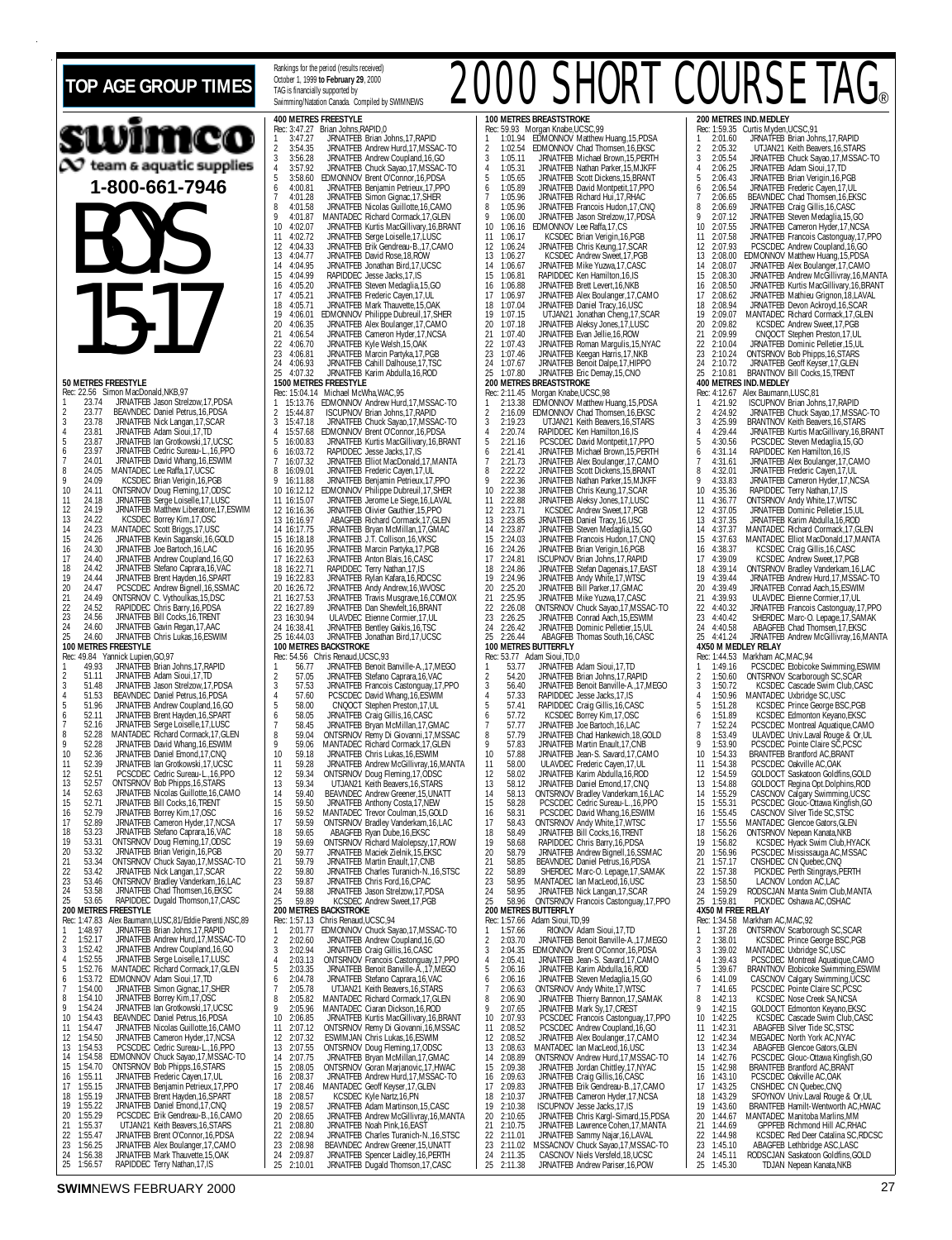#### <span id="page-27-0"></span>**CIAU CHAMPIONSHIPS**

| 2000 CANADIAN CIAU                                   |                    |                                                                        |  |  |  |  |
|------------------------------------------------------|--------------------|------------------------------------------------------------------------|--|--|--|--|
| UNIVERSITY CHAMPIONSHIPS<br>Guelph, Feb 25-27 (25 m) |                    |                                                                        |  |  |  |  |
|                                                      | <b>MEN</b>         |                                                                        |  |  |  |  |
|                                                      |                    | 50 METRES FREESTYLE                                                    |  |  |  |  |
| 1)                                                   |                    | 23.18 Yannick Demers, 21, UDM                                          |  |  |  |  |
| 2)<br>3)                                             |                    | 23.32 Gordon Vatcher, 22, UOFL                                         |  |  |  |  |
| 4)                                                   |                    | 23.40 Kevin Johns, 20, UBC<br>23.42 Josh Ballem, 22, UOFC              |  |  |  |  |
| 5)                                                   |                    |                                                                        |  |  |  |  |
| 6)                                                   |                    | 23.53 Jake Steele, 20, UBC<br>23.60 Jean-F. Langlais, 20, UL           |  |  |  |  |
| 7)                                                   |                    | 23.72 Fai Yong, 24, LU<br>23.88 Chris Hibberd, 20, UOFC                |  |  |  |  |
| 8)                                                   |                    | 100 METRES FREESTYLE                                                   |  |  |  |  |
| 1)                                                   |                    | 50.42 Yannick Demers, 21, UDM                                          |  |  |  |  |
| 2)                                                   |                    | 50.58 Kevin Johns, 20, UBC                                             |  |  |  |  |
| 3)                                                   |                    | 50.64 Louis-D. Bonneau, 19, OTT<br>50.99 Jake Steele, 20, UBC          |  |  |  |  |
| 4)<br>5)                                             |                    |                                                                        |  |  |  |  |
| 6)                                                   |                    | 51.07 lan Young, 22, BROCK<br>51.07 Josh Ballem, 22, UOFC              |  |  |  |  |
| 7)                                                   |                    | 51.27 Justin Tisdall, 18, UBC<br>51.40 Jean-F. Langlais, 20, UL        |  |  |  |  |
| 8)                                                   |                    |                                                                        |  |  |  |  |
|                                                      |                    | 200 METRES FREESTYLE                                                   |  |  |  |  |
| 1)<br>2)                                             |                    | 1:48.46 Mark Johnston, 20, UBC<br>1:50.43 Justin Tisdall, 18, UBC      |  |  |  |  |
| 3)                                                   |                    | 1:51.30 Douglas Browne, 21, WLU                                        |  |  |  |  |
| 4)                                                   |                    | 1:51.32 Louis-D. Bonneau, 19, OTT                                      |  |  |  |  |
| 5)                                                   |                    | 1:52.31 Chris Hibberd, 20, UOFC                                        |  |  |  |  |
| 6)                                                   |                    | 1:52.90 Brian Edey, 20, UALB                                           |  |  |  |  |
| 7)<br>8)                                             |                    | 1:53.27 Matthew Walker, 19, MCG<br>1:53.33 Jake Steele, 20, UBC        |  |  |  |  |
|                                                      |                    | <b>400 METRES FREESTYLE</b>                                            |  |  |  |  |
| 1)                                                   |                    | 3:49.06 Mark Johnston, 20, UBC                                         |  |  |  |  |
| 2)                                                   |                    | 3:56.34 Matthew Walker, 19, MCG                                        |  |  |  |  |
| 3)                                                   |                    | 3:56.37 Douglas Browne, 21, WLU                                        |  |  |  |  |
| 4)<br>5)                                             |                    | 3:57.56 Justin Tisdall, 18, UBC<br>3:57.94 Tim Peterson, 21, UBC       |  |  |  |  |
| 6)                                                   |                    | 4:00.00 lan Young, 22, BROCK                                           |  |  |  |  |
| 7)                                                   |                    | 4:01.05 Justin Hardiman, 20, VIKES                                     |  |  |  |  |
| 8)                                                   |                    | 4:04.94 Brent Sallee, 22, UBC                                          |  |  |  |  |
|                                                      |                    | 1500 METRES FREESTYLE<br>1) 15:20.89 Mark Johnston, 20, UBC            |  |  |  |  |
| 2)                                                   |                    |                                                                        |  |  |  |  |
| 3)                                                   |                    | 15:40.65 Tim Peterson, 21, UBC<br>15:50.36 Joe Melton, 20, UOFC        |  |  |  |  |
|                                                      |                    | 4) 15:51.73 Ryan Keesey, 20, VIKES                                     |  |  |  |  |
|                                                      |                    | 5) 15:58.07 Dan Lee, 23, UOFT                                          |  |  |  |  |
|                                                      |                    | 6) 16:00.91 Michael Pinder, 21, UOFL                                   |  |  |  |  |
|                                                      |                    | 7) 16:02.14 Matthew Walker, 19, MCG<br>8) 16:04.71 Alex Hayes, 19, OTT |  |  |  |  |
|                                                      |                    | 50 METRES BACKSTROKE                                                   |  |  |  |  |
| 1)                                                   |                    | 25.33 Bob Hayes, 23, UOFT                                              |  |  |  |  |
| 2)<br>3)                                             | 25.65<br>26.40     | Mark Versfeld, 23, UBC<br>Sean Sepulis, 22, UOFG                       |  |  |  |  |
| 4)                                                   | 26.53              | Todd Stratten, 24, MCM                                                 |  |  |  |  |
| 5)                                                   | 26.64              | Dustin Hersee, 24, UBC                                                 |  |  |  |  |
| 6)                                                   | 27.16              | Gordon McKay, 19, UALB                                                 |  |  |  |  |
| 7)                                                   | 27.21              | Michael Power, 19, UOFC                                                |  |  |  |  |
| 8)                                                   | 27.29              | David Clarke, 22, LU<br><b>100 METRES BACKSTROKE</b>                   |  |  |  |  |
| 1)                                                   | 54.62              | Bob Hayes, 23, UOFT                                                    |  |  |  |  |
| 2)                                                   | 54.80              | Mark Versfeld, 23, UBC                                                 |  |  |  |  |
| 3)                                                   | 56.08              | Dustin Hersee, 24, UBC                                                 |  |  |  |  |
| 4)<br>5)                                             | 56.11<br>56.84     | Sean Sepulis, 22, UOFG<br>Todd Stratten, 24, MCM                       |  |  |  |  |
| 6)                                                   | 56.89              | Louis-D. Bonneau, 19, OTT                                              |  |  |  |  |
| 7)                                                   | 57.39              | Michael Power, 19, UOFC                                                |  |  |  |  |
| 8)                                                   | 57.68              | Jonathan Fowler, 22, UOFC                                              |  |  |  |  |
|                                                      |                    | 200 METRES BACKSTROKE                                                  |  |  |  |  |
| 1)<br>2)                                             | 2:00.06<br>2:00.67 | Mark Versfeld, 23, UBC<br>Dustin Hersee, 24, UBC                       |  |  |  |  |
| 3)                                                   | 2:01.54            | Todd Stratten, 24, MCM                                                 |  |  |  |  |
| 4)                                                   | 2:01.92            | Michael Power, 19, UOFC                                                |  |  |  |  |
| 5)                                                   | 2:02.94            | Jonathan Fowler, 22, UOFC                                              |  |  |  |  |
| 6)                                                   | 2:03.61            | David MacDonald, 19, VIKES                                             |  |  |  |  |

| 7)       |                       |     | 2:05.66 Andrew Hulse, 21, UNB                                   |              | 4)       |              | 2:03.96 Joe Melton, 20, UOFC                                  |
|----------|-----------------------|-----|-----------------------------------------------------------------|--------------|----------|--------------|---------------------------------------------------------------|
| 8)       |                       |     | 2:06.49 Gordon McKay, 19, UALB                                  |              | 5)       |              | 2:04.79 Garth Coxford, 19, UOF                                |
|          |                       |     | 50 METRES BREASTSTROKE                                          |              | 6)       |              | 2:05.69 Marcus Blouw, 19, UMA                                 |
| 1)       |                       |     | 28.64 Chris Stewart, 22, DAL                                    |              | 7)       |              | 2:08.23 Trevor Grieve, 22, UOFO                               |
| 2)       |                       |     | 28.96 Gordon Vatcher, 22, UOFL                                  |              | 8)       |              | 2:08.39 Shawn Van Hoof, 22, UI                                |
| 3)       |                       |     | 29.03 Brad Mori, 22, UOFL                                       |              |          |              | 400 METRES IND. MEDLEY                                        |
| 4)       |                       |     | 29.04 Spencer Cowan, 19, WLU                                    |              | 1)       |              | 4:19.47 Philip Weiss, 20, VIKES                               |
| 5)       |                       |     | 29.44 Scott Lafleur, 20, MCM                                    |              | 2)       |              | 4:19.59 Joe Melton, 20, UOFC                                  |
| 6)       |                       |     | 29.59 Roger Boucher, 19, UOFC                                   |              | 3)       |              | 4:20.75 John Stamhuis, 21, VIK                                |
| 7)       |                       |     | 29.78 Eric Pelletier, 22, UL                                    |              | 4)       |              | 4:26.85 David MacDonald, 19, \                                |
| 8)       |                       |     | 30.08 Chris Grimes, 19, UNB<br>100 METRES BREASTSTROKE          |              | 5)<br>6) |              | 4:29.36 Ian Wilson, 21, UBC<br>4:29.51 Shawn Van Hoof, 22, UI |
| 1)       |                       |     | 1:02.39 John Stamhuis, 21, VIKES                                |              | 7)       |              | 4:31.31 Marcus Blouw, 19, UMA                                 |
| 2)       |                       |     | 1:03.25 Spencer Cowan, 19, WLU                                  |              |          |              | 4X100 M MEDLEY RELAY                                          |
| 3)       |                       |     | 1:03.70 Brad Mori, 22, UOFL                                     |              | 1)       |              | 3:45.87 Univ.Calgary,UOFC                                     |
| 4)       |                       |     | 1:03.78 David Allard, 20, MCG                                   |              | 2)       |              | 3:47.05 Wilfrid Laurier, WLU                                  |
| 5)       |                       |     | 1:03.86 Roger Boucher, 19, UOFC                                 |              | 3)       |              | 3:47.18 Univ.Toronto,UOFT                                     |
| 6)       |                       |     | 1:03.87 Scott Lafleur, 20, MCM                                  |              | 4)       |              | 3:47.23 Univ.Victoria, VIKES                                  |
| 7)       |                       |     | 1:05.00 Eric Pelletier, 22, UL                                  |              | 5)       |              | 3:49.96 McMaster Univ., MCM                                   |
| 8)       |                       |     | 1:05.03 Aaron Lee, 19, UNB                                      |              | 6)       |              | 3:50.68 Univ.Alberta, UALB                                    |
|          |                       |     | 200 METRES BREASTSTROKE                                         |              | 7)       |              | 3:51.72 Univ.Lethbridge, UOFL                                 |
| 1)       |                       |     | 2:17.06 Joe Melton, 20, UOFC                                    |              | 8)       |              | 3:52.28 Univ.Montreal,UDM                                     |
| 2)       |                       |     | 2:18.01 Chris Stewart, 22, DAL                                  |              |          |              | 4X100 M FREE RELAY                                            |
| 3)       |                       |     | 2:18.50 David Allard, 20, MCG<br>2:18.61 Marcus Blouw, 19, UMAN |              | 1)<br>2) |              | 3:22.42 Univ.British Columbia<br>3:25.65 Univ.Calgary,UOFC    |
| 4)<br>5) |                       |     | 2:19.07 Regan Janz, 20, UBC                                     |              | 3)       |              | 3:26.66 Univ.Montreal,UDM                                     |
| 6)       |                       |     | 2:19.14 Aaron Lee, 19, UNB                                      |              | 4)       |              | 3:28.67 McMaster Univ., MCM                                   |
| 7)       |                       |     | 2:19.45 Chris Nelson, 20, UALB                                  |              | 5)       |              | 3:28.89 Univ.Laval,UL                                         |
| 8)       |                       |     | 2:24.65 Scott Lafleur, 20, MCM                                  |              | 6)       |              | 3:29.74 Univ.Lethbridge, UOFL                                 |
|          | 50 METRES BUTTERFLY   |     |                                                                 |              | 7)       |              | 3:30.91 Univ.Toronto,UOFT                                     |
| 1)       |                       |     | 24.85 Josh Ballem, 22, UOFC                                     |              | 8)       |              | 3:31.10 McGill Univ., MCG                                     |
| 2)       |                       |     | 25.28 Jean-F. Langlais, 20, UL                                  |              |          |              | 4X200 M FREE RELAY                                            |
| 3)       |                       |     | 25.39 Yannick Demers, 21, UDM                                   |              | 1)       |              | 7:24.48 Univ.British Columbia                                 |
| 4)       |                       |     | 25.67 Kevin Johns, 20, UBC                                      |              | 2)       |              | 7:34.37 Univ.Calgary,UOFC                                     |
| 5)       |                       |     | 25.68 Bob Hayes, 23, UOFT                                       |              | 3)       |              | 7:36.74 Univ.Victoria, VIKES                                  |
| 6)       |                       |     | 25.86 Mark Wells, 20, UOFT                                      |              | 4)       |              | 7:39.96 Univ.Laval,UL                                         |
| 7)       |                       |     | 25.91 Charles-E. Goyette, 19, UDM                               |              | 5)       |              | 7:42.07 Univ.Lethbridge, UOFL                                 |
| 8)       | 100 METRES BUTTERFLY  |     | 25.99 Bo Simpson, 22, UOFC                                      |              | 6)<br>7) |              | 7:42.32 Univ.Alberta, UALB<br>7:43.03 Univ.Toronto,UOFT       |
| 1)       |                       |     | 54.91 Jean-F. Langlais, 20, UL                                  |              | 8)       | 7:45.89      | McGill Univ., MCG                                             |
| 2)       |                       |     | 54.93 Josh Ballem, 22, UOFC                                     |              |          |              |                                                               |
| 3)       |                       |     | 55.12 Mark Versfeld, 23, UBC                                    |              |          | <b>WOMEN</b> |                                                               |
| 4)       |                       |     | 55.23 Yannick Demers, 21, UDM                                   |              |          |              | <b>50 METRES FREESTYLE</b>                                    |
| 5)       |                       |     | 55.25 Bob Hayes, 23, UOFT                                       |              | 1)       |              | 26.50 Janet Cook, 20, MCM                                     |
| 6)       |                       |     | 55.31 Bo Simpson, 22, UOFC                                      |              | 2)       |              | 26.64 Anna Lydall, 19, UBC                                    |
| 7)       |                       |     | 55.39 Douglas Browne, 21, WLU                                   |              | 3)       |              | 26.70 Julie Tardif, 22, UDM                                   |
| 8)       |                       |     | 56.01 Kevin Johns, 20, UBC                                      |              | 4)       |              | 27.04 Sara Havekes, 19, WLU                                   |
|          | 200 METRES BUTTERFLY  |     |                                                                 |              | 5)       |              | 27.15 Angela MacAlpine, 21,                                   |
| 1)       |                       |     | 1:59.95 Philip Weiss, 20, VIKES                                 |              | 6)       |              | 27.25 Kate Brambley, 21, UBC                                  |
| 2)<br>3) |                       |     | 2:01.49 Bo Simpson, 22, UOFC<br>2:02.10 Douglas Browne, 21, WLU |              | 7)       |              | 27.56 Krista Bowser, 21, MTA<br>disq Allison Zwarich, UFOC    |
| 4)       |                       |     | 2:04.52 Niels Versfeld, 18, UOFC                                |              |          |              | <b>100 METRES FREESTYLE</b>                                   |
| 5)       |                       |     | 2:05.78 Garth Coxford, 19, UOFC                                 |              | 1)       |              | 56.58 Marianne Limpert, 27, L                                 |
| 6)       |                       |     | 2:06.27 Matthew Henderson, 21, VIKES                            |              | 2)       |              | 57.55 Allison Zwarich, 19, UO                                 |
| 7)       | 2:07.55               |     | Shawn Van Hoof, 22, UBC                                         |              | 3)       | 57.63        | Julie Tardif, 22, UDM                                         |
| 8)       | 2:14.35               |     | Brent Sallee, 22, UBC                                           |              | 4)       | 57.92        | Anna Lydall, 19, UBC                                          |
|          | 200 METRES IND.MEDLEY |     |                                                                 |              | 5)       | 58.06        | Kate Brambley, 21, UBC                                        |
| 1)       |                       |     | 2:03.25 David Allard, 20, MCG                                   |              | 6)       | 58.36        | Angela MacAlpine, 21,                                         |
| 2)       |                       |     | 2:03.49 Philip Weiss, 20, VIKES                                 |              | 7)       |              | 58.60 Sara Havekes, 19, WLU                                   |
| 3)       | 2:03.51               |     | John Stamhuis, 21, VIKES                                        |              | 8)       | 58.71        | Krista Bowser, 21, MTA                                        |
|          |                       |     |                                                                 |              |          |              |                                                               |
|          |                       |     | Rating Summary of top performances                              |              |          |              |                                                               |
|          | 1)                    | 955 | 1:59.53                                                         | 200 free W   |          |              | Jessica Deglau, 19, UBC                                       |
|          | 2)                    | 949 | 2:14.40                                                         | 200 IM W     |          |              | Marianne Limpert, 27, UBC                                     |
|          | 3)                    | 940 | 4:13.25                                                         | 400 free W   |          |              | Carrie Burgoyne, 18, UOFC                                     |
|          | 4)                    | 939 | 25.33                                                           | 50 back M    |          |              | Bob Hayes, 23, UOFT                                           |
|          | 5)                    | 938 | 1:48.46                                                         | 200 free M   |          |              | Mark Johnston, 20, UBC                                        |
|          | 6)                    | 937 | 8:14.93                                                         | 4x200 free W |          |              | Univ.British Columbia,UBC                                     |
|          |                       |     |                                                                 |              |          |              | 10 14/11                                                      |

8) 934 8:42.59 800 free 9) 933 54.80 100 back

10) 933 4:19.47 400 IM M Philip Weiss, 20,VIKES

|                                    | :05.66 Andrew Hulse,21,UNB                                        | 4)       |              | 2:03.96 Joe Melton, 20, UOFC                               |  |  |
|------------------------------------|-------------------------------------------------------------------|----------|--------------|------------------------------------------------------------|--|--|
|                                    | :06.49 Gordon McKay, 19, UALB                                     | 5)       |              | 2:04.79 Garth Coxford, 19, UOFC                            |  |  |
|                                    | <b>ETRES BREASTSTROKE</b>                                         | 6)       |              | 2:05.69 Marcus Blouw, 19, UMAN                             |  |  |
|                                    | 28.64 Chris Stewart, 22, DAL                                      | 7)       |              | 2:08.23 Trevor Grieve, 22, UOFG                            |  |  |
|                                    | 28.96 Gordon Vatcher, 22, UOFL                                    | 8)       |              | 2:08.39 Shawn Van Hoof, 22, UBC                            |  |  |
|                                    | 29.03 Brad Mori, 22, UOFL<br>29.04 Spencer Cowan, 19, WLU         | 1)       |              | 400 METRES IND. MEDLEY<br>4:19.47 Philip Weiss, 20, VIKES  |  |  |
|                                    | 29.44 Scott Lafleur, 20, MCM                                      | 2)       |              | 4:19.59 Joe Melton, 20, UOFC                               |  |  |
|                                    | 29.59 Roger Boucher, 19, UOFC                                     | 3)       |              | 4:20.75 John Stamhuis, 21, VIKES                           |  |  |
|                                    | 29.78 Eric Pelletier, 22, UL                                      | 4)       |              | 4:26.85 David MacDonald, 19, VIKES                         |  |  |
|                                    | 30.08 Chris Grimes, 19, UNB                                       | 5)       |              | 4:29.36 Ian Wilson, 21, UBC                                |  |  |
|                                    | <b>IETRES BREASTSTROKE</b>                                        | 6)       |              | 4:29.51 Shawn Van Hoof, 22, UBC                            |  |  |
|                                    | :02.39 John Stamhuis, 21, VIKES                                   | 7)       |              | 4:31.31 Marcus Blouw, 19, UMAN                             |  |  |
|                                    | :03.25 Spencer Cowan, 19, WLU<br>03.70 Brad Mori, 22, UOFL        | 1)       |              | 4X100 M MEDLEY RELAY<br>3:45.87 Univ.Calgary,UOFC          |  |  |
|                                    | :03.78 David Allard, 20, MCG                                      | 2)       |              | 3:47.05 Wilfrid Laurier.WLU                                |  |  |
|                                    | :03.86 Roger Boucher, 19, UOFC                                    | 3)       |              | 3:47.18 Univ.Toronto,UOFT                                  |  |  |
|                                    | :03.87 Scott Lafleur, 20, MCM                                     | 4)       |              | 3:47.23 Univ.Victoria, VIKES                               |  |  |
|                                    | :05.00 Eric Pelletier, 22, UL                                     | 5)       |              | 3:49.96 McMaster Univ., MCM                                |  |  |
|                                    | :05.03 Aaron Lee, 19, UNB                                         | 6)       |              | 3:50.68 Univ.Alberta, UALB                                 |  |  |
|                                    | <b>IETRES BREASTSTROKE</b>                                        | 7)       |              | 3:51.72 Univ.Lethbridge, UOFL                              |  |  |
|                                    | :17.06 Joe Melton, 20, UOFC<br>:18.01 Chris Stewart, 22, DAL      | 8)       |              | 3:52.28 Univ.Montreal,UDM<br>4X100 M FREE RELAY            |  |  |
|                                    | :18.50 David Allard, 20, MCG                                      | 1)       |              | 3:22.42 Univ.British Columbia, UBC                         |  |  |
|                                    | :18.61 Marcus Blouw, 19, UMAN                                     | 2)       |              | 3:25.65 Univ.Calgary,UOFC                                  |  |  |
|                                    | :19.07 Regan Janz, 20, UBC                                        | 3)       |              | 3:26.66 Univ.Montreal,UDM                                  |  |  |
|                                    | :19.14 Aaron Lee, 19, UNB                                         | 4)       |              | 3:28.67 McMaster Univ., MCM                                |  |  |
|                                    | :19.45 Chris Nelson, 20, UALB                                     | 5)       |              | 3:28.89 Univ.Laval,UL                                      |  |  |
|                                    | :24.65 Scott Lafleur, 20, MCM                                     | 6)       |              | 3:29.74 Univ.Lethbridge, UOFL<br>3:30.91 Univ.Toronto,UOFT |  |  |
|                                    | ETRES BUTTERFLY<br>24.85 Josh Ballem, 22, UOFC                    | 7)<br>8) |              | 3:31.10 McGill Univ., MCG                                  |  |  |
|                                    | 25.28 Jean-F. Langlais, 20, UL                                    |          |              | 4X200 M FREE RELAY                                         |  |  |
|                                    | 25.39 Yannick Demers, 21, UDM                                     | 1)       |              | 7:24.48 Univ.British Columbia, UBC                         |  |  |
|                                    | 25.67 Kevin Johns, 20, UBC                                        | 2)       |              | 7:34.37 Univ.Calgary,UOFC                                  |  |  |
|                                    | 25.68 Bob Hayes, 23, UOFT                                         | 3)       |              | 7:36.74 Univ.Victoria, VIKES                               |  |  |
|                                    | 25.86 Mark Wells, 20, UOFT                                        | 4)       |              | 7:39.96 Univ.Laval,UL                                      |  |  |
|                                    | 25.91 Charles-E. Goyette, 19, UDM                                 | 5)       |              | 7:42.07 Univ.Lethbridge, UOFL                              |  |  |
|                                    | 25.99 Bo Simpson, 22, UOFC<br><b>IETRES BUTTERFLY</b>             | 6)<br>7) |              | 7:42.32 Univ.Alberta, UALB<br>7:43.03 Univ.Toronto,UOFT    |  |  |
|                                    | 54.91 Jean-F. Langlais, 20, UL                                    | 8)       |              | 7:45.89 McGill Univ., MCG                                  |  |  |
|                                    | 54.93 Josh Ballem, 22, UOFC                                       |          |              |                                                            |  |  |
|                                    | 55.12 Mark Versfeld, 23, UBC                                      |          | <b>WOMEN</b> |                                                            |  |  |
|                                    | 55.23 Yannick Demers, 21, UDM                                     |          |              | <b>50 METRES FREESTYLE</b>                                 |  |  |
|                                    | 55.25 Bob Hayes, 23, UOFT                                         | 1)       |              | 26.50 Janet Cook, 20, MCM                                  |  |  |
|                                    | 55.31 Bo Simpson, 22, UOFC<br>55.39 Douglas Browne, 21, WLU       | 2)<br>3) |              | 26.64 Anna Lydall, 19, UBC<br>26.70 Julie Tardif, 22, UDM  |  |  |
|                                    | 56.01 Kevin Johns, 20, UBC                                        | 4)       |              | 27.04 Sara Havekes, 19, WLU                                |  |  |
|                                    | <b>IETRES BUTTERFLY</b>                                           | 5)       |              | 27.15 Angela MacAlpine, 21, DAL                            |  |  |
|                                    | :59.95 Philip Weiss, 20, VIKES                                    | 6)       |              | 27.25 Kate Brambley, 21, UBC                               |  |  |
|                                    | :01.49 Bo Simpson,22,UOFC                                         | 7)       |              | 27.56 Krista Bowser, 21, MTA                               |  |  |
|                                    | :02.10 Douglas Browne,21, WLU                                     |          |              | disq Allison Zwarich, UFOC                                 |  |  |
|                                    | :04.52 Niels Versfeld, 18, UOFC<br>:05.78 Garth Coxford, 19, UOFC | 1)       |              | 100 METRES FREESTYLE<br>56.58 Marianne Limpert, 27, UBC    |  |  |
|                                    | :06.27 Matthew Henderson, 21, VIKES                               | 2)       |              | 57.55 Allison Zwarich, 19, UOFC                            |  |  |
| :07.55                             | Shawn Van Hoof, 22, UBC                                           | 3)       |              | 57.63 Julie Tardif, 22, UDM                                |  |  |
| :14.35                             | Brent Sallee, 22, UBC                                             | 4)       |              | 57.92 Anna Lydall, 19, UBC                                 |  |  |
|                                    | <b>IETRES IND.MEDLEY</b>                                          | 5)       |              | 58.06 Kate Brambley, 21, UBC                               |  |  |
| :03.25                             | David Allard, 20, MCG                                             | 6)       |              | 58.36 Angela MacAlpine, 21, DAL                            |  |  |
| :03.49                             | Philip Weiss, 20, VIKES                                           | 7)       |              | 58.60 Sara Havekes, 19, WLU                                |  |  |
| :03.51                             | John Stamhuis, 21, VIKES                                          | 8)       |              | 58.71 Krista Bowser, 21, MTA                               |  |  |
| Rating Summary of top performances |                                                                   |          |              |                                                            |  |  |
| 1)                                 | 955<br>1:59.53<br>200 free W                                      |          |              | Jessica Deglau, 19, UBC                                    |  |  |
| 2)                                 | 949<br>2:14.40<br>200 IM W                                        |          |              | Marianne Limpert, 27, UBC                                  |  |  |
| 3)                                 | 940<br>4:13.25<br>400 free W                                      |          |              | Carrie Burgoyne, 18, UOFC                                  |  |  |
| 4)                                 | 939<br>25.33<br>50 back M                                         |          |              | Bob Hayes, 23, UOFT                                        |  |  |
| 5)                                 | 938<br>1:48.46<br>200 free M                                      |          |              | Mark Johnston, 20, UBC                                     |  |  |
| 6)                                 | 4x200 free W<br>937<br>8:14.93                                    |          |              | Univ.British Columbia, UBC                                 |  |  |
| 7)                                 | 934<br>2:12.65<br>200 back W                                      |          |              | Michelle Cruz, 19, WLU                                     |  |  |
| 8)                                 | 934<br>8:42.59<br>800 free W                                      |          |              | Julie Gravelle, 20, UOFT                                   |  |  |
| 9)                                 | 933<br>54.80<br>100 back M                                        |          |              | Mark Versfeld, 23, UBC                                     |  |  |

|                      | <b>200 METRES FREESTYLE</b>                                       |
|----------------------|-------------------------------------------------------------------|
| 1)                   | 1:59.53 Jessica Deglau, 19, UBC                                   |
| 2)<br>2:01.66<br>3)  | Sarah Laudenbach, 23, MCM<br>2:02.89 Julie Gravelle, 20, UOFT     |
| 4)                   | 2:03.50 Kate Brambley, 21, UBC                                    |
| 5)                   | 2:04.48 Tiffany Jones, 18, VIKES                                  |
| 6)                   | 2:04.89 Angela Stanley, 19, UBC                                   |
| 7)                   | 2:05.48 Angela MacAlpine, 21, DAL                                 |
| 8)                   | 2:05.50 Melanie Patina, 19, MCM                                   |
|                      | <b>400 METRES FREESTYLE</b>                                       |
| 1)<br>4:13.25        | Carrie Burgoyne, 18, UOFC                                         |
| 2)<br>4:15.26        | Julie Gravelle, 20, UOFT                                          |
| 3)<br>4:18.50        | Sarah Laudenbach, 23, MCM                                         |
| 4)                   | 4:18.58 Kate Brambley, 21, UBC                                    |
| 5)<br>4:20.13        | Angela Stanley, 19, UBC                                           |
| 4:21.30<br>6)        | Tiffany Jones, 18, VIKES                                          |
| 7)<br>4:21.90        | Elaine Duranceau, 20, MCG                                         |
| 8)<br>4:23.52        | Megan Kinsella, 18, UOFC                                          |
|                      | 800 METRES FREESTYLE                                              |
| 1)<br>8:40.65        | Jessica Deglau, 19, UBC                                           |
| 2)<br>8:42.59        | Julie Gravelle, 20, UOFT                                          |
| 3)<br>8:53.47        | Angela Stanley, 19, UBC                                           |
| 4)<br>8:58.65        | Elaine Duranceau, 20, MCG                                         |
| 5)<br>8:58.83        | Sarah Laudenbach, 23, MCM                                         |
| 9:07.99<br>6)        | Tiffany Jones, 18, VIKES                                          |
| 7)                   | 9:11.23 Megan Kinsella, 18, UOFC                                  |
| 8)                   | 9:12.15 Kellie Rolston, 19, VIKES                                 |
|                      | 50 METRES BACKSTROKE                                              |
| 1)                   | 29.34 Julie Howard, 23, UOFT<br>Michelle Cruz, 19, WLU            |
| 2)<br>29.42<br>29.79 | Julia Wright, 18, UOFC                                            |
| 3)<br>4)<br>30.36    | Lisa Virgini, 23, MCG                                             |
| 5)                   | 30.78 Marie-H. Savo, 22, UDM                                      |
| 6)                   | 30.89 Gail Whittaker, 20, DAL                                     |
| 7)                   | 31.03 Jane Mikoultchik, 20, UOFC                                  |
| 8)                   | 31.26 Lisa Parwicki, 21, WLU                                      |
|                      | 100 METRES BACKSTROKE                                             |
| 1)<br>1:01.94        | Julie Howard, 23, UOFT                                            |
| 2)<br>1:02.72        | Michelle Cruz, 19, WLU                                            |
| 3)                   | 1:02.79 Julia Wright, 18, UOFC                                    |
| 4)<br>1:03.12        | Lisa Virgini, 23, MCG                                             |
| 5)<br>1:04.76        | Marie-H. Savo, 22, UDM                                            |
| 6)<br>1:04.95        | Tara Schulz, 19, UOFT                                             |
| 7)                   | 1:05.24 Jane Mikoultchik, 20, UOFC                                |
| 8)                   | 1:06.54 Shauna McNally, 18, UALB                                  |
|                      | <b>200 METRES BACKSTROKE</b>                                      |
| 1)<br>2)             | 2:12.65 Michelle Cruz, 19, WLU<br>2:14.56 Julia Wright, 18, UOFC  |
| 3)                   |                                                                   |
| 4)                   | 2:15.74 Lisa Virgini, 23, MCG<br>2:16.57 Shauna McNally, 18, UALB |
| 2:19.71<br>5)        | Jane Mikoultchik, 20, UOFC                                        |
| 6)<br>2:20.02        | Megan Kinsella, 18, UOFC                                          |
| 7)<br>2:21.18        | Sarah Laudenbach, 23, MCM                                         |
| 8)<br>2:21.64        | Tara Ross, 19, WLU                                                |
|                      | 50 METRES BREASTSTROKE                                            |
| 1)<br>33.63          | Julie Tardif, 22, UDM                                             |
| 2)<br>33.90          | Christin Petelski, 22, VIKES                                      |
| 3)<br>33.97          | Marlene Taliana, 22, UL                                           |
| 4)<br>33.97          | Josee Dubois, 22, VIKES                                           |
| 5)<br>34.03          | Sara Havekes, 19, WLU                                             |
| 6)<br>34.40          | Allison Zwarich, 19, UOFC                                         |
| 7)<br>35.02          | Sandra McLean, 21, DAL                                            |
| 8)<br>35.07          | Melanie Patina, 19, MCM<br>100 METRES BREASTSTROKE                |
| 1:10.52              |                                                                   |
| 1)<br>2)<br>1:12.02  | Christin Petelski, 22, VIKES<br>Josee Dubois, 22, VIKES           |
| 3)<br>1:13.00        | Marianne Limpert, 27, UBC                                         |
| 4)<br>1:13.23        | Allison Zwarich, 19, UOFC                                         |
| 5)<br>1:13.85        | Marlene Taliana, 22, UL                                           |
| 6)<br>1:13.90        | Sandra McLean, 21, DAL                                            |
| 7)<br>1:14.20        | Kelly Doody, 20, UBC                                              |
| 8)<br>1:15.20        | Krista Esford, 22, UOFG                                           |
|                      | 200 METRES BREASTSTROKE                                           |
| 1)<br>2:31.52        | Christin Petelski, 22, VIKES                                      |
| 2)<br>2:33.93        | Josee Dubois, 22, VIKES                                           |
| 3)<br>2:36.62        | Kelly Doody, 20, UBC                                              |
| 4)<br>2:36.93        | Sandra McLean, 21, DAL                                            |

5) 2:40.10 Kerry Cregan,20,MCG

6) 2:42.45 Daniella Garofoli,19,UMAN 7) 2:42.73 Rianna Tichelaar,18,UALB 8) 2:43.68 Marlene Taliana,22,UL **50 METRES BUTTERFLY** 1) 28.02 Janet Cook,20,MCM 2) 28.77 Sara Alroubaie,18,UMAN 3) 28.99 Angela MacAlpine,21,DAL 4) 29.17 Marie-H. Tremblay,21,UL 5) 29.50 Jenny Cramm,20,WLU 6) 29.59 Julie Howard,23,UOFT 7) 29.96 Tanya Stachiw,21,UOFT disq Julie Tardiff,UDM **100 METRES BUTTERFLY** 1) 1:01.79 Jessica Deglau,19,UBC 2) 1:02.19 Janet Cook,20,MCM 3) 1:02.29 Julie Howard,23,UOFT 4) 1:02.40 Sara Alroubaie,18,UMAN 5) 1:03.66 Sophie Emond,21,MCM 6) 1:03.88 Marie-H. Tremblay,21,UL 7) 1:04.44 Christie Smith,18,LU 8) 1:04.78 Kellie Rolston,19,VIKES 9) 1:05.77 Tanya Stachiw,21,UOFT **200 METRES BUTTERFLY** 1) 2:11.60 Jessica Deglau,19,UBC 2) 2:13.79 Julie Gravelle,20,UOFT 3) 2:15.60 Carrie Burgoyne,18,UOFC 4) 2:16.35 Kellie Rolston,19,VIKES 5) 2:16.84 Sara Alroubaie,18,UMAN 6) 2:17.90 Sophie Emond,21,MCM 7) 2:22.31 Martina Knopp,20,VIKES 8) 2:22.88 Lindsay McLennan,21,UOFL **200 METRES IND.MEDLEY** 1) 2:14.40 Marianne Limpert,27,UBC 2) 2:16.62 Carrie Burgoyne,18,UOFC 3) 2:19.00 Kelly Doody,20,UBC 4) 2:21.09 Tara Schulz,19,UOFT 5) 2:21.15 Sara Alroubaie,18,UMAN 6) 2:21.91 Shauna McNally,18,UALB 7) 2:22.54 Marie-H. Tremblay,21,UL 8) 2:23.15 Elaine Duranceau,20,MCG **400 METRES IND.MEDLEY** 1) 4:44.46 Carrie Burgoyne,18,UOFC 2) 4:49.85 Marianne Limpert,27,UBC 3) 4:50.32 Kelly Doody,20,UBC 4) 4:50.44 Lindsay McLennan,21,UOFL 5) 4:58.01 Tara Schulz,19,UOFT 6) 5:01.07 Amy Woodworth,23,DAL 7) 5:02.24 Kara Folsom,18,UNB 8) 5:09.31 Kara Folsom,18,UNB 9) 5:09.44 Angela Stanley,19,UBC **4X100 M MEDLEY RELAY** 1) 4:15.92 Univ.British Columbia,UBC 2) 4:16.49 Univ.Calgary,UOFC 3) 4:19.19 Wilfrid Laurier,WLU 4) 4:19.93 Univ.Toronto,UOFT 5) 4:21.96 Univ.Victoria,VIKES 6) 4:24.15 Dalhousie Univ.,DAL 7) 4:24.67 McGill Univ.,MCG 8) 4:25.53 Univ.Montreal,UDM **4X100 M FREE RELAY** 1) 3:49.50 Univ.British Columbia,UBC 2) 3:52.00 McMaster Univ.,MCM 3) 3:54.52 Wilfrid Laurier,WLU 4) 3:56.14 Univ.Toronto,UOFT 5) 3:56.81 Univ.Victoria,VIKES 6) 3:57.54 Dalhousie Univ.,DAL 7) 3:59.20 McGill Univ.,MCG 8) 3:59.90 Univ.New Brunswick,UNB **4X200 M FREE RELAY** 1) 8:14.93 Univ.British Columbia,UBC 2) 8:20.16 McMaster Univ.,MCM 3) 8:20.28 Univ.Calgary,UOFC 4) 8:37.23 Univ.Victoria,VIKES 5) 8:37.82 Wilfrid Laurier,WLU 6) 8:39.74 McGill Univ.,MCG 7) 8:43.46 Univ.New Brunswick,UNB 8) 8:46.10 Dalhousie Univ.,DAL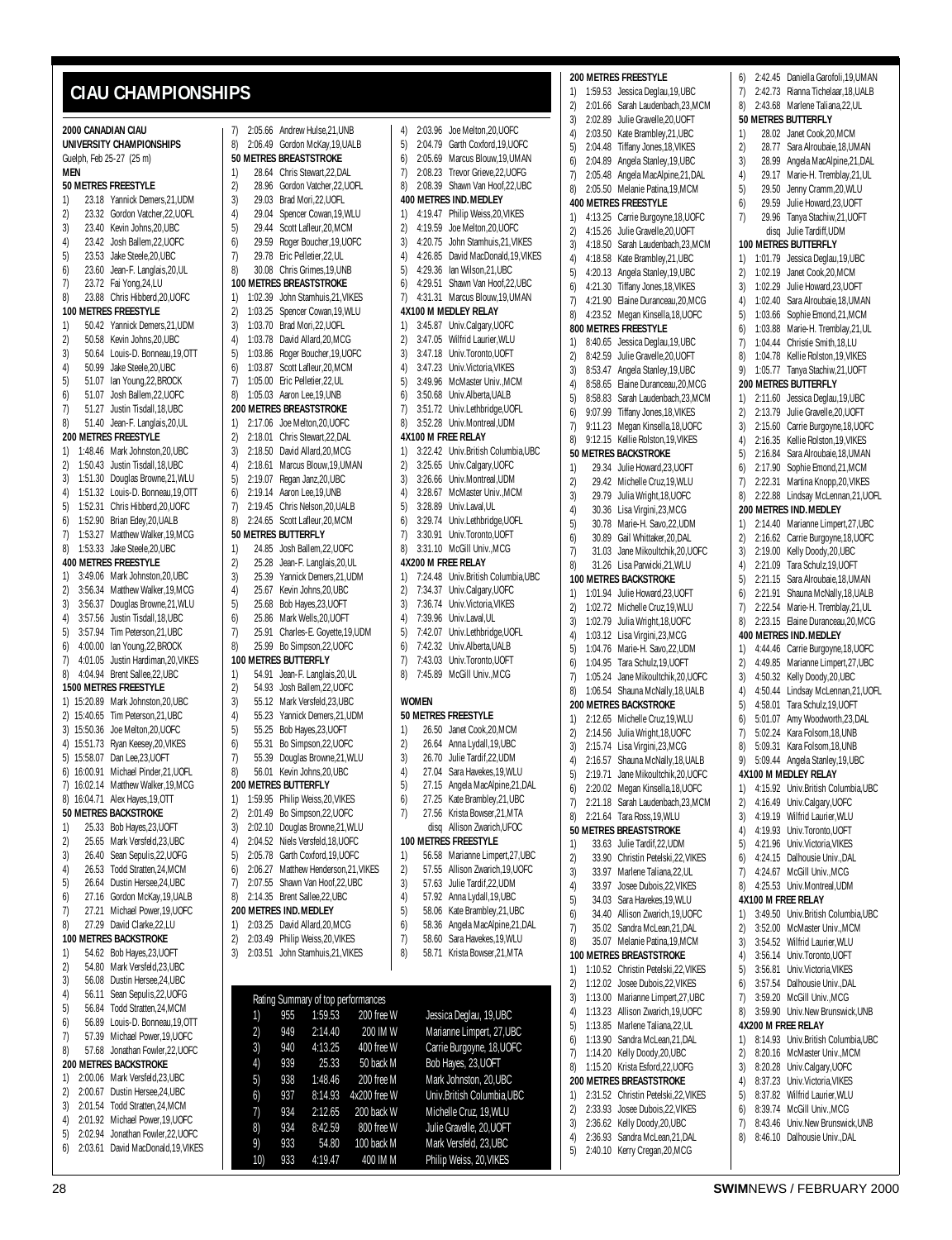#### <span id="page-28-0"></span>**GERMAN DRUG TRIALS**

## DEATH FROM STEROID ABUSE

#### DR. KOEHLER, RESPONSIBLE FOR HIGH PERFORMANCE SPORT IN MAGDEBURG, DENIES EVERYTHING

#### **Karin Helmstaedt**

BERLIN-After the trial of East German swimming doctor Lothar Kipke resulted in a suspended prison sentence and fine, the mood in the courtroom was one of disgust. The man was found guilty of 58 counts of grievous bodily harm for his unscrupulous doping of young female swimmers in the 1970s and 1980s. But the impact of of the sentence was more symbolic than punitive.

"(People like Kipke) should be made to provide written explanantions to all of the athletes who were under their care, detailing when they were doped, with what substances, and how much they received," said Giselher Spitzer.

Spitzer, the German sport historian, is conducting a study of East German Secret Police (the Stasi) involvement in the country's drug-powered sport system. He has called for German courts to demand sworn declarations from doctors involved in the country's systematic doping program.

"Only that kind of information can help to reduce the health risks of some 10,000 presumably doped East German athletes," Spitzer added.

If such letters ever were to be ordered by the courts, it would mean a lot of homework for someone like Dr. Eberhard Koehler.

The Leipzig-based doctor has an illustrious past among East Germany's doping elite, but actively refuses to admit having had any knowledge of the drugs that were handed out to young athletes in the guise of vitamins. Dr. Koehler recently even tried to prevent the distribution of a book (*Anklage: Kinderdoping, Das Erbe des DDR Sports*; English title would be something like *Secret State Doping: The Legacy of GDR Sport*) in which research by a team of Canadian and German journalists mentions him in connection with the tragic death of a swimmer in 1973. Koehler accused the authors of damaging his reputation and attempted—unsuccessfully—to block the book with a court injunction.

The authors tell the story of swimmer Joerg Sievers, a typical product of the state-sponsored sport school in Magdeburg. Having started at the age of 10, Joerg was in the Olympic training group by the time he was 16. But in late 1972, he was told he would have to leave the school because of what

doctors warned was an abnormally enlarged heart. Three weeks after the decision, on Jan.17, 1973, Sievers was in Magdeburg's Elbe swimming facility for a "detraining" session. That night, his body was found on the bottom of the pool—after he had been missing for three hours.

Several days later Dr. Koehler accompanied the then head coach Juergen Tanneberger on a visit to the grieving parents. They informed the parents that Joerg had drowned, as the result of a flu infection. Although in shock, his parents knew Joerg had not been sick when they last saw him. What's more, he had been vaccinated for flu merely six weeks before. There was no further mention of the enlarged heart. Any questions the parents had fell upon deaf ears. They were given no more information. Their son was simply gone.

With new supporting evidence the authors build a case for the hypothesis that Joerg's death could well have been the result of anabolic steroids he received in the guise of vitamins. Research efforts 25 years after the boy's mysterious death uncovered an autopsy report that the parents had never seen. Noted in it were details including the "severe thickening of the heart chamber walls," an "acute infection of the spleen," and "toxic-infectious damage to the liver."

The damages are those classically associated with steroid abuse. Further research by Spitzer also found that Sievers' death was never properly reported to the East German Sports Medicine Services or the Stasi. "It's as if the boy never existed." He says this is extremely unusual as the Stasi investigated every such case internally before making any decisions that would affect the flow of information.

Koehler denies having ever visited Sievers' parents, and says he has never even heard the swimmer's name. This is surprising given that from 1970 to 1980 Dr. Koehler was the main doctor responsible for high performance sport in Magdeburg. He was the man who oversaw the distribution of Oral-Turinabol, East Germany's anabolic steroid of choice, to doctors responsible for individual sports teams, swimming, track and field, etc. Those doctors gave the drugs to coaches, who distributed them personally to the athletes. Neither the athletes nor their parents were informed of the possible side effects of the drugs.

And all athletes in national and Olympic training groups were automatically part of the program.

Furthermore, in 1980 Koehler left Magdeburg and went to Leipzig, the site of the country's secret doping research institute, where he took up the function of chief sport doctor. Along with swimming's Dr. Kipke, he was one of the key players in Leipzig's doping circles. Dr. Koehler also worked for the Stasi under the code name "Werner Weiss." As a trusted informant Koehler was noted for his "willingness in conspiratorial matters" and was considered worthy of top secret information. Today the 61-year-old doctor still practises sport medicine in Leipzig in a private practice.

With the Sievers story coming to light, Koehler is worried about losing his patients. But his efforts to keep it under the rug are in vain: he is currently under investigation by authorities in Germany for his role in East Germany's complex doping system, and a number of his former colleagues have confirmed his role in the doping hierarchy.

In addition to the legal responsibility that someone like Koehler carries even now, ten years after the collapse of the East German system, there is also a moral responsibility that has to be acknowledged. Some have done it successfully, and saved their reputations, their jobs, and their honour in the process.

In August 1998 a Berlin court found one of Dr. Koehler's Berlin counterparts, Dr. Ullrich Suender, guilty of having caused grievous bodily harm to young female swimmers. Suender looked after the doping of Berlin's TSC Sport Club, and when he sat before the judge he admitted as much. He described how doping was treated as a "state secret" and only certain medical circles were allowed to know about the practice and its results. He admitted he had acted wrongly and apologized to his victims.

Dr. Suender came clean.

For Dr. Koehler, who sat in on those same secret discussions, the word itself is beyond comprehension.

*The story of Joerg Sievers was told in extensive detail in our June 1995 issue # 209 "Body Engineering." Karin Helmstaedt and Jorg Sievers were second cousins.*